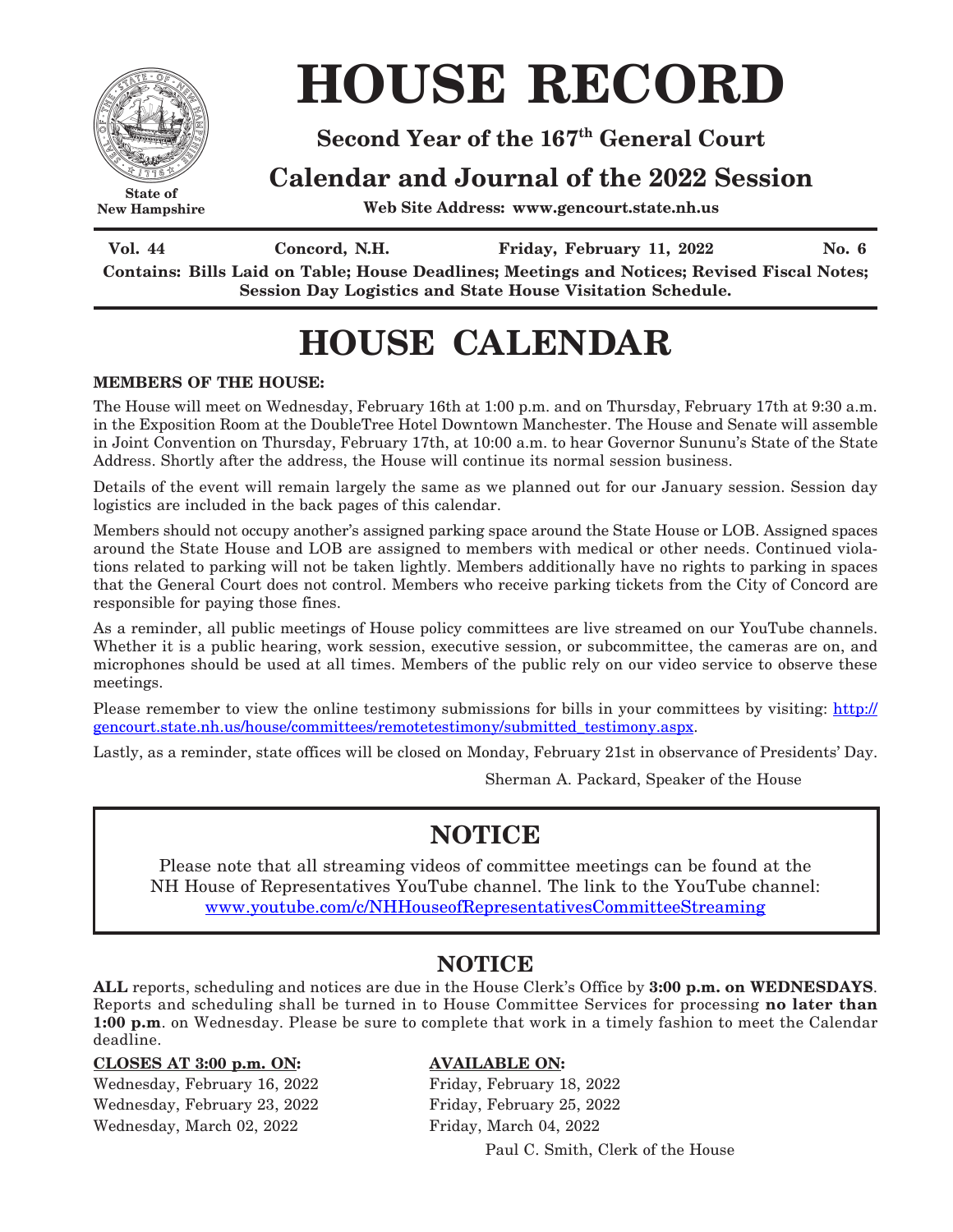### **2022 HOUSE DEADLINES**

| Thursday, February 17, 2022 | Last day to report House Bills going to a second committee   |
|-----------------------------|--------------------------------------------------------------|
| Thursday, February 24, 2022 | Last day to act on House Bills going to a second committee   |
| Thursday, March 10, 2022    | Last day to report House Bills not in a second committee     |
| Thursday, March 17, 2022    | Last day to act on House Bills not in a second committee     |
| Thursday, March 24, 2022    | Last day to report all House Bills                           |
| Thursday, March 31, 2022    | CROSSOVER – Last day to act on all House Bills               |
| Thursday, April 14, 2022    | Last day to report Senate Bills going to a second committee  |
| Thursday, April 21, 2022    | Last day to act on Senate Bills going to a second committee  |
| Thursday, April 28, 2022    | Last day to report all Senate Bills                          |
| Thursday, May 5, 2022       | Last day to act on all Senate Bills                          |
| Thursday, May 12, 2022      | Last day to form committees of conference                    |
| Thursday, May 19, 2022      | Last day to sign committee of conference reports (4:00 p.m.) |
| Thursday, May 26, 2022      | Last day to act on committee of conference reports           |
|                             |                                                              |

### **BILLS LAID ON TABLE**

**HB 20-FN-A-L,** establishing the Richard "Dick" Hinch education freedom account program. (Pending question: Refer for Interim Study)

**HB 136,** requiring schools to update documents and software to include the option of identifying a student as non-binary. (Pending question: Inexpedient to Legislate)

**HB 147-FN,** relative to assault against an elderly person. (Pending question: Ought to Pass)

**HB 153,** establishing a committee to study universal Internet access for New Hampshire. (Pending question: Inexpedient to Legislate)

**HB 167-FN,** relative to net energy metering limits for customer generators and the purchase of output of limited electrical energy producers. (Pending question: Inexpedient to Legislate)

**HB 172,** establishing greenhouse as emission reduction goals for the state and establishing a climate action plan. (Pending question: Inexpedient to Legislate)

**HB 204,** proclaiming January 24 as "Granny D" day. (Pending question: Inexpedient to Legislate)

**HB 237-FN-A,** relative to the legalization and regulation of cannabis and making appropriations therefor. (No pending question)

**HB 255,** relative to limited liability for institutions of higher education and businesses. (Pending question: adoption of the Majority Committee amendment)

**HB 359,** creating a private cause of action for discrimination based on hairstyles relative to a person's ethnicity. (Pending question: Inexpedient to Legislate)

**HB 362,** relative to domicile of students for voting purposes. (Pending question: Inexpedient to Legislate)

**HB 376,** establishing a committee to study applications of microgrids in electricity supply. (Pending question: Inexpedient to Legislate)

**HB 382,** establishing a commission to study the utility rate structure of demand charges. (Pending question: Inexpedient to Legislate)

**HB 394,** establishing a commission to study the short and long term impacts of pending national and regional carbon pricing mechanisms on New Hampshire's residents, agriculture, wildlife and natural resources-based tourism sector, and commercial enterprises. Inexpedient to Legislate)

**HB 517-FN,** relative to the state minimum hourly rate. (Pending question: Inexpedient to Legislate)

**HB 531-FN-L,** relative to determining the qualifications of voters and establishing provisional voter registration and provisional ballots. (Pending question: Refer for Interim Study)

**HB 535,** relative to the qualified voter affidavit. (Pending question: Refer for Interim Study)

**HB 554,** relative to temporary absence from domicile for voting purposes. (Pending question: Refer for Interim Study)

**HB 607-FN,** establishing local education savings accounts for students. (Pending question: adoption of the Majority Committee amendment)

**HB 608-FN-A-L,** relative to the formula for determining funding for an adequate education. (Pending question: Inexpedient to Legislate)

**HB 611-FN,** abolishing fluoridation in water. (Pending question: adoption of the Majority Committee amendment)

**HB 620-FN-L,** requiring law enforcement agencies to gather and analyze certain demographic information. (Pending question: Inexpedient to Legislate)

**HB 622-FN,** protecting nascent human life as a reasonable and valid state interest. (Pending question: adoption of the Majority Committee amendment)

**SB 44,** establishing the New Hampshire workforce pathway program. (Pending question: Inexpedient to Legislate)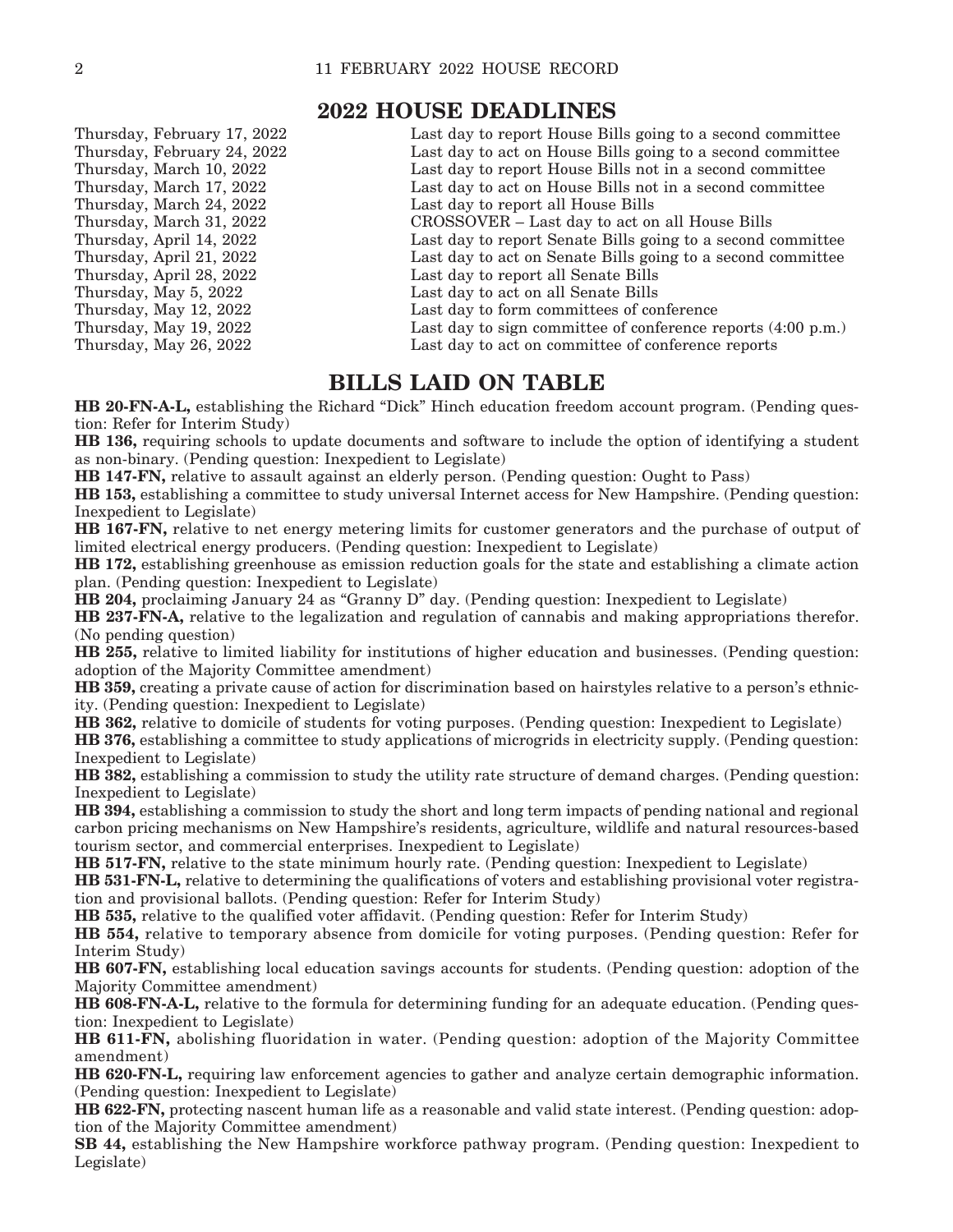**SB 69,** requiring employers to provide access to a sufficient space for nursing mothers and reasonable break time. (Pending question: adoption of the Majority Committee amendment)

**SB 92-FN,** relative to increasing the penalty for criminal mischief, the release of a defendant pending trial, and requiring law enforcement candidate background checks. (Pending question: adoption of the Majority Committee amendment)

### **HOUSE BILLS AMENDED BY THE SENATE**

**HB 95-FN,** relative to milk pasteurization. (SJ 1/5/22)

**HB 233-FN,** (New Title) establishing a committee to study the right of any infant born alive to medically appropriate and reasonable care and treatment. (SJ 1/5/22)

**HB 292,** relative to the absentee ballot application process. (SJ 1/5/22)

**HB 293,** relative to the procedure for adoption of a minor child. (SJ 1/5/22)

**HB 307,** relative to the state preemption of the regulation of firearms and ammunition. (SJ 1/5/22)

**HB 347-FN,** relative to driving with a suspended license. (SJ 1/5/22)

**HB 381-FN,** relative to laboratory testing. (SJ 1/5/22)

**HB 440,** (New Title) prohibiting the suspension of civil liberties during a state of emergency. (SJ 1/5/22)

**HB 503,** (Second New Title) codifying the council on housing stability and relative to telehealth and medically assisted treatment for substance use disorder. (SJ 1/5/22)

**HB 549,** (New Title) relative to the system benefits charge and the energy efficiency and sustainable energy board. (SJ 2/3/22)

### **WEDNESDAY, FEBRUARY 16 CONSENT CALENDAR**

### **CHILDREN AND FAMILY LAW**

**HB 1103,** relative to certain assets in a divorce proceeding. **OUGHT TO PASS.**

Rep. Cassandra Levesque for Children and Family Law. This bill provides that the court shall not require a party to sell a marital asset if the party is able to compensate the other party and if the sale is not required for an equitable division of the marital property in divorce proceedings. **Vote 12-0.**

**HB 1303,** relative to causes for absolute divorce. **OUGHT TO PASS.**

Rep. Debra DeSimone for Children and Family Law. This bill simply updates verbiage from drunkard to alcohol abuse and adds drug abuse to causes for absolute divorce in RSA 458:7 VII. **Vote 11-1.**

**HB 1364,** establishing a commission to study the creation of an appeals process for childcare violations. **IN-EXPEDIENT TO LEGISLATE.**

Rep. Kimberly Rice for Children and Family Law. The committee believes this is an important issue to study, but felt the issue deserved more time to study than was allotted in a second year bill. **Vote 12-0.**

**HB 1520,** relative to procedures for guardians ad litem. **OUGHT TO PASS.**

Rep. Cody Belanger for Children and Family Law. It is the opinion of the committee that this bill seeks to provide transparency to billing for guardian ad litem (GAL) services. Currently GALs are not required to provide billing at all, and this bill seeks to change that. **Vote 12-0.**

**HB 1531-FN-A,** modifies the oversight commission on children's services. **OUGHT TO PASS WITH AMENDMENT.**

Rep. Kimberly Rice for Children and Family Law. The bill as amended replaces the bill with two repeals. It repeals the Grandfamilies Commission and the Child Abuse Fatalities Commission so they can be rolled into the Oversight Commission on Children's Services. **Vote 14-0.**

**HB 1568-FN,** raising the age of juvenile delinquency from 18 to 21. **INEXPEDIENT TO LEGISLATE.** Rep. Jodi Nelson for Children and Family Law. The sponsor agreed with the committee that the bill was not ready for prime time. **Vote 14-0.**

**HB 1623-FN,** relative to cost of living adjustments for foster parents. **INEXPEDIENT TO LEGISLATE.** Rep. Debra DeSimone for Children and Family Law. The committee agreed that this bill is actually covered in the administrative rules attributed to the Department of Health and Human Services (DHHS) therefore the subject should be brought before the Joint Legislative Committee on Administrative Rules. **Vote 11-0.**

### **COMMERCE AND CONSUMER AFFAIRS**

**HB 1502-FN,** relative to digital assets and digital securities. **REFER FOR INTERIM STUDY.** Rep. Keith Ammon for Commerce and Consumer Affairs. This bill specifies that digital assets - such as Bitcoin, other cryptocurrencies, and tokens - are property within the Uniform Commercial Code. The bill authorizes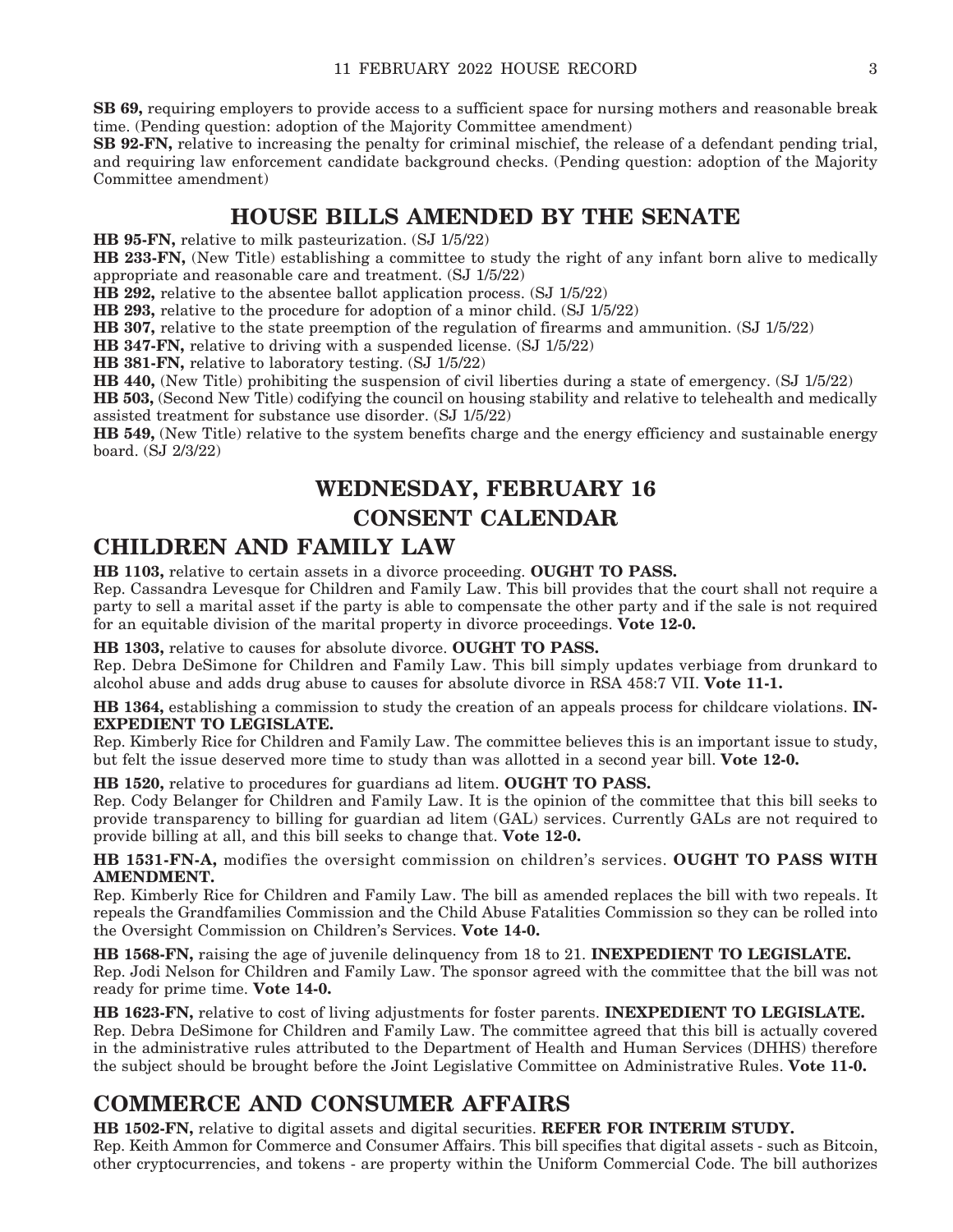security interests in digital assets, allows banks to provide custodial services for digital asset property and provides procedures for the provision of custodial services. During the hearing process, it was determined that the Uniform Law Commission has made serious progress on developing new UCC statutes for digital assets. There is another bill working through the legislative process that would be a better vehicle for New Hampshire to adopt these updates to our UCC statutes. Studying this issue later this term could lead to additional recommendations for digital asset legislation for the 2023-24 legislative term. **Vote 19-0.**

#### **HB 1504-FN,** relative to special purpose depository institutions. **INEXPEDIENT TO LEGISLATE.**

Rep. Keith Ammon for Commerce and Consumer Affairs. This bill would establish a special class of depository institutions called "Special Purpose Depository Institutions" or SPDI (pronounced, "speedy"). The bill would create regulations pertaining to SPDIs and amend existing law to allow for the special class in the regulatory scheme of banking within the state. This bill was modeled off legislation that was recently passed into law in Wyoming. A SPDI is a form of state-chartered bank that would offer a range of banking services to customers and is designed to bridge the chasm between cryptocurrency, such as Bitcoin, and government-issued, fiat currency. The bill would create requirements for a SPDI to take deposits of digital assets and provide custody and fiduciary services. One primary requirement is that a SPDI keep 100% of assets received in reserve. This would prevent something called "re-hypothecation," a practice whereby banks and brokers use, for their own purposes, assets that have been posted as collateral by their clients. The committee determined that significant changes would need to be made to the bill if we are to fit this new type of charter into New Hampshire's existing banking statutes. Adding a SPDI charter to our statutes would also require a new division to be created within the Banking Department for enforcement and that is not feasible at this time with the current level of department staff. For these reasons, the Commerce Committee unanimously recommends that the House not move forward with this legislation at this time. **Vote 19-0.**

#### **HB 1523-FN,** establishing a New Hampshire child care fund. **INEXPEDIENT TO LEGISLATE.**

Rep. Dawn Johnson for Commerce and Consumer Affairs. This bill establishes the New Hampshire child care fund and its operational requirements under the Department of Health and Human Services. The sponsor's intent was to have a NH framework to receive and implement a fund to help create daycare centers. The expectation was that Congress would pass this funding this year. The Commerce Committee was leaning towards creating a study committee until it came to our attention that the Health and Human Services committee also had a similar bill which was a study committee. Therfore the Commerce Committee decided that there was no need for this bill and voted it Inexpedient to Legislate. **Vote 19-0.**

**HB 1589-FN,** prohibiting the sale of products containing intentionally-added PFAS. **REFER FOR INTERIM STUDY.**

Rep. Dawn Johnson for Commerce and Consumer Affairs. This bill would prohibit the sale of products containing intentionally-added PFAS. Given that there is an incredible amount of items that are made with PFAS the committee decided this bill needed a lot more work and a committee study would be the best route to go. **Vote 19-0.**

**HB 1591-FN,** eliminating the enforcement division of the liquor commission. **REFER FOR INTERIM STUDY.** Rep. John Hunt for Commerce and Consumer Affairs. Elimination of the enforcement division of the Liquor Commission would be dramatic and complicated. Given that the bill had to be done early, the committee felt, to do justice to the intent of the bill, it would need much more study and work. **Vote 19-0.**

#### **HB 1622-FN,** relative to mental health parity. **OUGHT TO PASS WITH AMENDMENT.**

Rep. Christy Bartlett for Commerce and Consumer Affairs. This bill, as amended, requires any health care provider to notify the carrier within 30 days when the provider is no longer accepting new patients. It goes on to state that each insurer shall provide benefits for mental illnesses to access standards which are no less extensive than the coverage provided for any other type of health care for physical illness. **Vote 19-0.**

### **CRIMINAL JUSTICE AND PUBLIC SAFETY**

**HB 1176-FN,** relative to reducing the penalty for sex work within one's own home. **INEXPEDIENT TO LEGISLATE.**

Rep. Linda Harriott-Gathright for Criminal Justice and Public Safety. This bill seeks to reduce the penalty for prostitution/sex work and related offenses when such activities take place within the "privacy of one's own home." The bill seeks to decriminalize prostitution and claims to be a means of harm reduction amongst consenting adults, for the betterment of impoverished single mothers and children. The committee heard the testimony of several women who had been trafficked as young as the age of 11 years old and above, as well as NH Coalition Against Domestic and Sexual Violence (NHCADSV). Each one felt that this bill would bring about unintended consequences by taking the eyes off those who are trafficked vs. willing participants. They were solely against legalizing sex work in any form. According to authors and researchers Pollack, Weiss and Mathieu, legalized prostitution will inadvertently force sex work further into the shadows and expose children to exploitation. In fact, "One of the most concerning side effects of the legalization of prostitution,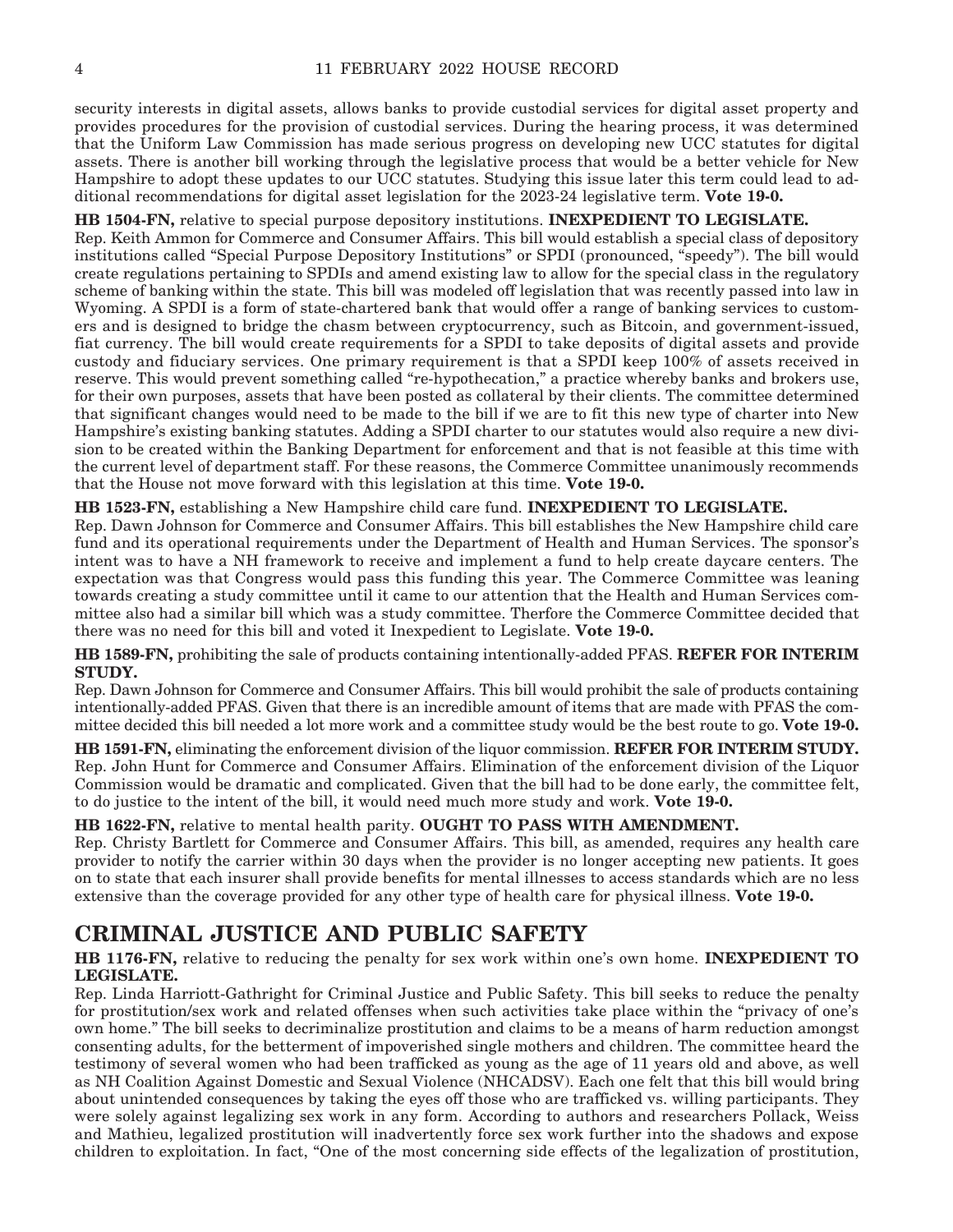is the potential for human trafficking crimes to become easier for perpetrators to commit against children." No child should be subject to sex work life in their home or anywhere. Some would say we are the product of teachings of our environment. We urge you to prevent the influx of human trafficking into New Hampshire communities, protect our children and trafficked community by opposing this bill. **Vote 20-0.**

**HB 1310,** prohibiting the discharge of a firearm in the direction of a building, livestock, or pets. **INEXPEDI-ENT TO LEGISLATE.**

Rep. John Burt for Criminal Justice and Public Safety. This bill was well-intended, but unnecessary. The committee heard testimony from the New Hampshire Fish and Game Department, The American Kennel Club as well as several other animal welfare organizations as well as a number of NH citizens. All of the speakers said that the current laws are sufficient for the issue which this bill was purporting to fix and based on that persuasive testimony, the committee voted to recommend the bill be found inexpedient to legislate. **Vote 20-0.**

**HB 1340,** relative to the definition of "domestic violence" and relative to criminal convictions for domestic violence. **INEXPEDIENT TO LEGISLATE.**

Rep. Amy Bradley for Criminal Justice and Public Safety. The committee disagrees with the legislation's proposed definition of "domestic violence" that would be changed to reflect the federal definition. The proposed legislation narrows the scope of what is considered domestic violence by excluding partners and family members. **Vote 21-0.**

**HB 1388-FN,** relative to the unsolicited disclosure of an intimate image. **OUGHT TO PASS.**

Rep. Casey Conley for Criminal Justice and Public Safety. This bill would prohibit the dissemination of lewd images or video showing sexual activity or one's private parts to another person who has not given express consent to receive such material. This bipartisan bill passed the House and Senate in 2021 but required modest changes to fix a drafting error found during the committee of conference process. This bill reflects those changes and was supported unanimously in committee. **Vote 20-0.**

**HB 1392-FN,** relative to penalties for nonviolent drug offenses and repealing the criminal penalties for possession of drug paraphernalia. **INEXPEDIENT TO LEGISLATE.**

Rep. Terry Roy for Criminal Justice and Public Safety. The Criminal Justice and Public Safety Committee, after hearing from the bill's sponsor and various law enforcement witnesses, recomends this bill be found inexpedient to legislate. The bill would allow a simple fine of \$40 for possession of 1 gram of carfentanyl. 2 milligrams is considered a lethal dose of carfentanyl. The punishment for possessing enough of this drug to kill 10,000 people would be just \$800.00. While reducing incarceration for simple drug possession is an admirable goal, the proposed legislation blurs the lines between what constitutes simple user level amounts and enough to kill entire towns and thus should be found inexpedient to legislate. **Vote 17-1.**

#### **HB 1475-FN,** relative to the enforcement authority of liquor enforcement officers. **OUGHT TO PASS WITH AMENDMENT.**

Rep. Dave Testerman for Criminal Justice and Public Safety. This bill sought to clarify the jurisdiction of liquor investigators. It was formerly tied to the sheriff's authority and left some impreciseness in the definition. By amendment the bill now simply states "statewide jurisdiction." This makes it clear and concise. **Vote 16-1.**

**HB 1493,** relative to the drug forfeiture fund. **OUGHT TO PASS WITH AMENDMENT.** Rep. John Burt for Criminal Justice and Public Safety. This bill as amended adds transparency to reporting seizures and forfeitures by the attorney general's office. It also combines two reporting requirements into one to simplify compliance. **Vote 20-0.**

**HB 1571-FN,** increasing fines for littering and directing revenues to the fish and game department. **INEX-PEDIENT TO LEGISLATE.**

Rep. Casey Conley for Criminal Justice and Public Safety. This bill aims to increase penalties for littering by 20 percent and allocate new revenue raised from that increase to N.H. Fish and Game. The fine increase would yield only about \$5,000 per year, while costs associated with adapting the change would cost roughly \$75,000 total. Additionally, the majority was uncomfortable with a fine increase based on a percentage rather than a clear dollar amount as has long been the standard of the New Hampshire legislature. Based on these concerns, the majority believes the bill should be found inexpedient to legislate. **Vote 20-0.**

**HB 1682-FN-A,** establishing the law enforcement conduct review committee in the New Hampshire police standards and training council and making an appropriation therefor. **OUGHT TO PASS WITH AMENDMENT.** Rep. David Welch for Criminal Justice and Public Safety. This legislation is the result of recommendation 16 of the Law Enforcement Accountability Community and Transparency Commission (LEACT). The commission was charged with "establishment of a statewide entity to receive and review complaints alleging misconduct regarding all sworn and elected law enforcement officers." Director John Scippa presented an overview of how Police Standards and Training could serve as the appropriate body to incorporate the goals of this commission, since it was already doing much of the functions in regulatory oversight and certification hearings and could adopt needed changes through statutory and regulatory amendments. Attorney General Formella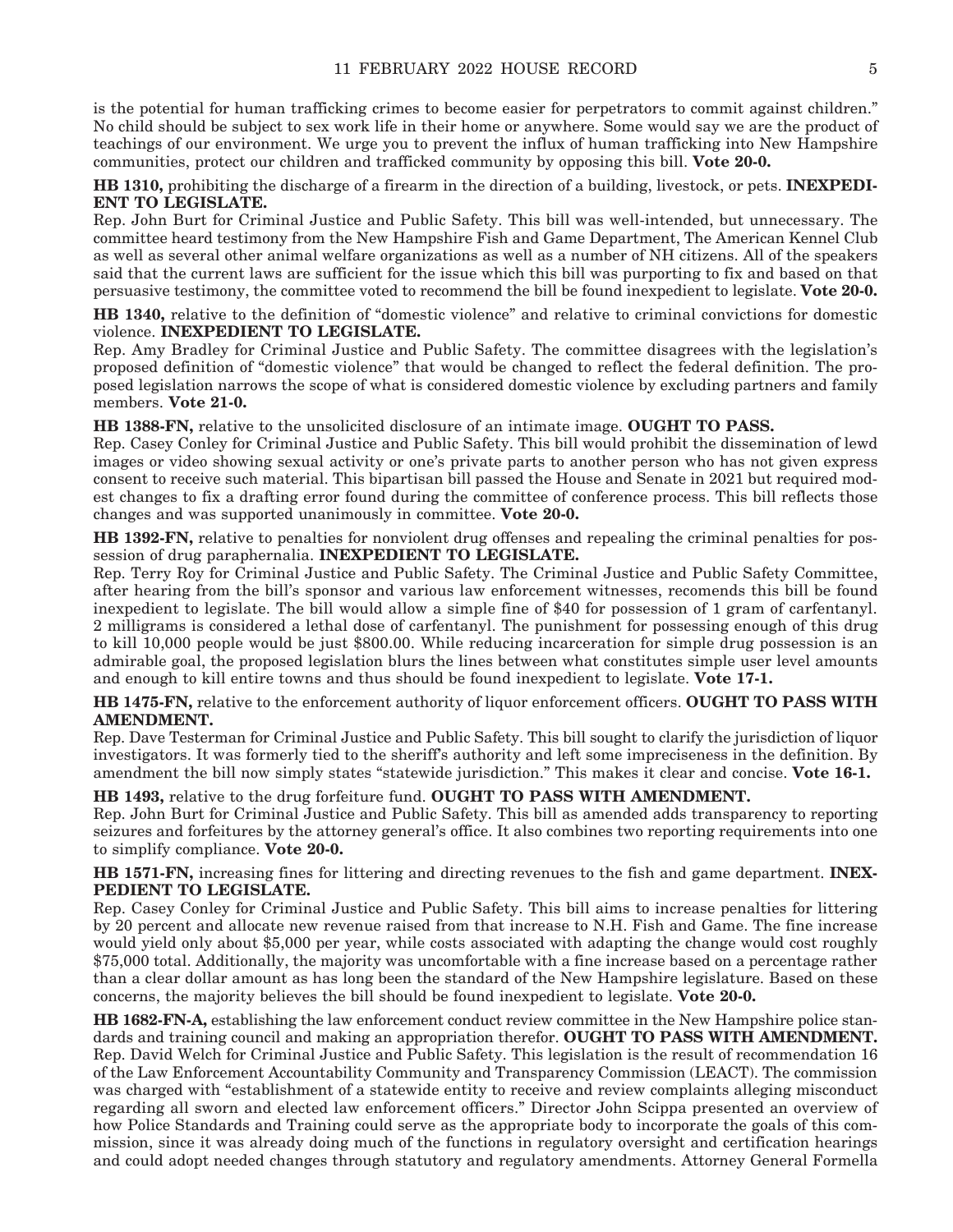proposed, and the commission moved to approve the draft legislation contained in this bill. On January 14th, the Criminal Justice and Public Safety committee held a public hearing on this bill and agreed with the language contained in the bill and with an amendment to correct a typographical error. **Vote 17-0.**

### **EDUCATION**

**HB 1058,** relative to the time allowed for public school students to eat lunch. **INEXPEDIENT TO LEGISLATE.** Rep. Bill Nelson for Education. This bill requires public schools to schedule a specific amount of seated time for all students to eat lunch during the day in all New Hampshire schools. While perhaps a good idea, there are multiple obstacles that would make it difficult to implement in larger schools as well as in schools that share lunch room areas with other uses such as physical education and music. This logistical issue should be addressed at the local level. **Vote 19-0.**

**HB 1074,** relative to notice to a chartered public school of a special education services meeting. **OUGHT TO PASS WITH AMENDMENT.**

Rep. Rick Ladd for Education. As amended, this bill requires a child's resident school district to provide prior notice to the representative of the charter public school for all individualized education program (IEP) meetings, including subsequent meetings of the IEP team. This bill further clarifies special education meeting protocol. **Vote 18-0.**

#### **HB 1125,** relative to school emergency plans. **OUGHT TO PASS WITH AMENDMENT.**

Rep. Deborah Hobson for Education. This bill provides for the submission of school emergency response plans to the director of Homeland Security and Emergency Management, and as amended, "access to all plans shall be provided to the department of education." The bill was developed collaboratively by Homeland Security and the Department of Education (DOE) in an effort to streamline the submission process directly to Homeland Security, but to also provide DOE statutory authority to oversee the submission process; thus, ensuring school compliance. The committee is appreciative of the close working relationship that has been established to ensure safety and security in NH's schools. **Vote 19-0.**

#### **HB 1144,** requiring public schools to teach labor history. **INEXPEDIENT TO LEGISLATE.**

Rep. Oliver Ford for Education. This bill would require middle schools and high schools to include instruction on United States and New Hampshire labor history. The committee heard that this topic is currently embedded in required program areas and courses within the social studies and specifically, US and NH history, world history, economics, and various electives. Further, K-12 curriculum and instruction in accordance with New Hampshire statute, are a local responsibility. **Vote 19-0.**

**HB 1193,** relative to chartered public school fees and enrollment policies. **OUGHT TO PASS.**

Rep. Glenn Cordelli for Education. This legislation was filed based upon complaints to the Department of Education. There are evidently a few charter schools that are charging fees to enrolling students that have made it difficult for the family to enroll their child. The bill states that fees such as these cannot be charged as a condition for enrollment. In addition, there are a few border charter schools that have been accepting out-of-state student and charging them tuition at a higher rate than they receive from the state for a NH student. This bill also mandates that enrollment preference be given to NH students. It should be emphasized, however, that these are isolated situations only that are addressed in this bill. **Vote 18-0.**

**HB 1202,** relative to transportation of pupils to school activities by a contract carrier. **OUGHT TO PASS.** Rep. Ralph Boehm for Education. This bill clarifies requirements for vehicles and operators of contract carriers transporting pupils for school activities. This bill fixes a similar bill from last year by removing the 150 miles round trip requirement. Schools that use contract coaches for trips to airports, etc., that are less than the 150 mile round trip, should be able to use commercial carriers that allow for more luggage and students to be transported safely, for such school district approved events. **Vote 17-1.**

**HB 1218-FN,** relative to the merger of Granite State college with the university of New Hampshire. **OUGHT TO PASS.**

Rep. David Luneau for Education. Building on the complementary missions of Granite State College and UNH-Manchester, this bill combines institutional strengths to establish a single, merged college located in the Manchester-Concord corridor. The merged entity will retain the name Granite State College (GSC) and will comprise a new college within UNH. The new GSC will continue to serve its existing student body comprised of both traditional and non-traditional undergraduates and graduate students while applying increased focus on the growing opportunity to provide affordable programs of all types to adult and working professional students. Leadership of the combined entities will be consolidated under the President of UNH. The previous president of GSC is now Chancellor of the Community College System of New Hampshire. By leveraging the strengths and resources of UNH, GSC will enhance system reputation, visibility and market reach. This bill provides statutory language enabling this merger. The trustees of the University System New Hampshire, the Public Higher Education Study Committee, and the House Education Committee all unanimously support this legislation. **Vote 19-0.**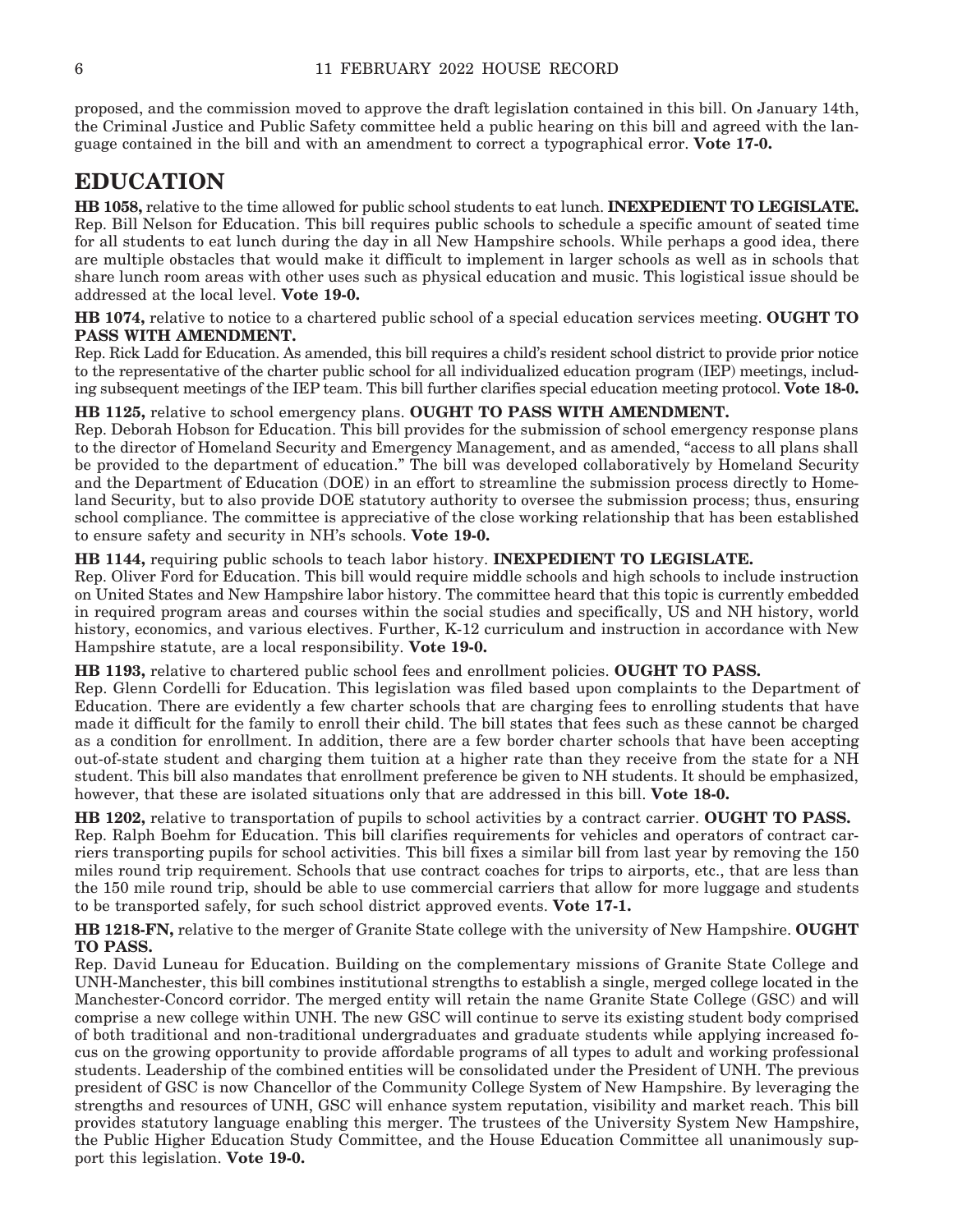**HB 1222-FN,** prohibiting coercion or interference in grading and assessment procedures in public schools, colleges, and universities. **INEXPEDIENT TO LEGISLATE.**

Rep. Rick Ladd for Education. This bill establishes a criminal penalty for interference or for changing a student's earned grade within any public elementary or secondary school or public college or university. There are valid reasons that grades given in elementary or secondary schools may be changed after a teacher first records them. For example, a student may have done make-up work that should be included, an assignment or test may have been left out by accident, a child on long-term medical absence may be doing work through an alternative program, or a mathematical input error might need to be corrected. The vast majority of public school grade changes are made for these and similarly legitimate purposes. When the need to change a grade is necessary, a third party, often the guidance counselor or principal, will make the needed change. The committee also heard from public higher education that the University System New Hampshire has both written student protocols and university policy in place relative to student grades. The assignment of student grades at NH's educational institutions is a local district or higher education policy issue that should not be governed by another one size fits all statewide legislative mandate. **Vote 18-0.**

**HB 1229,** establishing a committee to study school meal programs in New Hampshire's public schools and non-sectarian schools that accept public funds. **REFER FOR INTERIM STUDY.**

Rep. Deborah Hobson for Education. The Education Committee has been approached this year with several bills that request we study what food programs schools are using and what programs are not working. We have been approached with bills that want to explore how Granite State students can take advantage of our natural resources in farms that will benefit the students nutritionally and our farmers financially. Some questions revolve around whether local resources can alleviate supply chain issues and whether we can rely on them systematically. For these reasons and more, we need to decide on a preliminary structure of how to study these topics. **Vote 18-0.**

**HB 1234,** relative to criminal background checks for an applicant for a teaching credential. **OUGHT TO PASS.** Rep. Sue Mullen for Education. This bill would add human trafficking to the RSA 189:13-c, V list of offenses that prevent credentialing as a teacher in NH, as a natural extension of the law. Testimony from the Department of Education supports this recommendation. **Vote 19-0.**

**HB 1243,** relative to alternative transportation of students for public schools. **INEXPEDIENT TO LEG-ISLATE.**

Rep. Ralph Boehm for Education. This bill would allow school districts to provide private transportation to and from school and school activities by persons designated by the school as volunteers. This proposal will present a school liability and insurance problem, as well as a problem for the private provider. The Department of Safety warned against passing this bill. **Vote 19-0.**

**HB 1276,** allowing for school district budgets and warrant articles to include cost per student information. **INEXPEDIENT TO LEGISLATE.**

Rep. Michael Moffett for Education. Problems with this measure involve the formulas by which cost per pupil data is compiled. School revenues emanate from property taxes, grants, bonds, as well as other sources, to include short-term, one-time COVID-19 relief disbursements. Therefore, snapshots of cost per pupil calculations can be deceptive. Further, the cost per pupil for a new roof would be for an initiative that benefits everyone using the building, while the cost per pupil for new band uniforms would involve a student subset instead of all students. For reasons such as these involving flawed formulas, this bill is seen as Inexpedient to Legislate. **Vote 18-0.**

**HB 1311,** prohibiting persons charged with or convicted of certain assault or controlled drug possession violations from employment in a public school. **OUGHT TO PASS WITH AMENDMENT.**

Rep. Sue Mullen for Education. This bill seeks to add first degree (felony) assault and possession of a controlled drug with the intent to sell to the list of RSA 189:13-a, V offenses that prohibit employment in NH public schools. The amendment also adds the offenses to the list preventing credentialing as a teacher in NH public schools. We heard compelling testimony from the Department of Education. House Education agrees that each of the offenses should be included on both lists. **Vote 19-0.**

**HB 1398,** establishing a committee to study the feasibility of centralized criminal history records checks in education. **OUGHT TO PASS.**

Rep. Alicia Lekas for Education. This bill establishes a committee to study the feasibility of centralized criminal history records checks in education. The committee has worked on this very complicated issue for a number of years. As heard in the hearing process from the Departments of Safety and Education, this matter deals with many conflicting laws and agencies, including the FBI and their rules. The Education Committee has made some progress in addressing issues; however, in order to complete this task in a more timely and efficient manner, the committee recommends that a committee be established to get all applicable agencies together to try to finally work this out. **Vote 17-0.**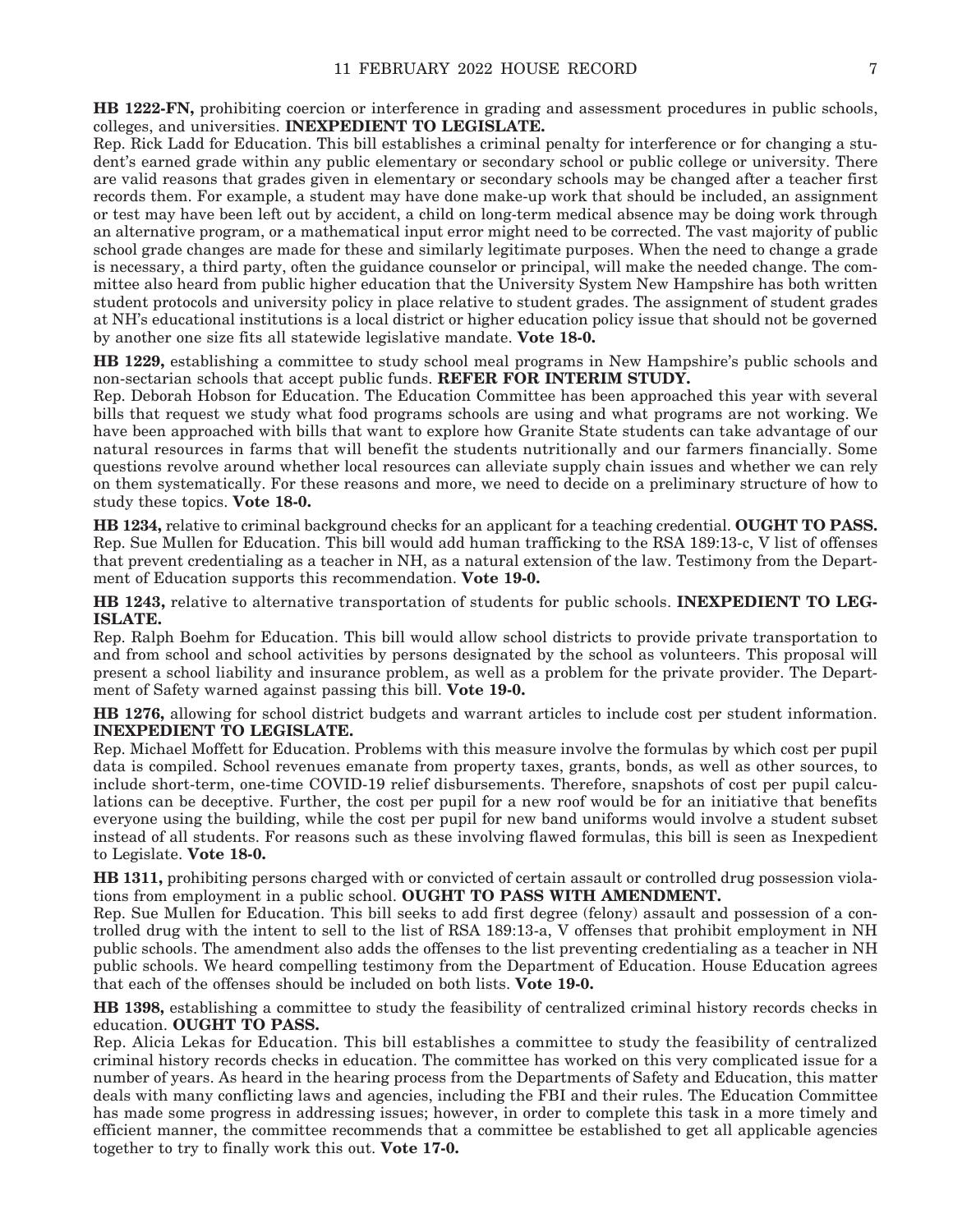#### **HB 1421-FN,** relative to lead in school drinking water. **OUGHT TO PASS WITH AMENDMENT.**

Rep. Rick Ladd for Education. This bill, as amended, requires schools and licensed child care facilities to notify parents of tests with high lead levels. Notification to parents must occur in at least two places, including but not limited to the school or school administrative unit website. The bill, as amended, requires submission of all sample test results be sent to the Department of Environmental Services (DES) database established under the authority of RSA 21-O:12, I(e), which will allow for more efficient and accurate tracking of samples. Secondly, the amendment, in support of DES, requires a public or private school or a licensed child care facility that has previously sampled at a level above the standard of 15 parts per billion in the drinking water, to submit all post-remediation samples to the DES database. Lead poisoning is 100% preventable. **Vote 18-0.**

**HB 1453,** relative to transportation to a chartered public school. **INEXPEDIENT TO LEGISLATE.** Rep. Linda Tanner for Education. The bill puts unreasonable and impractical requirements on local school districts. School districts are responsible to provide home to school transportation for charter school students. In cases where the charter school may be a considerable distance from the student's home, the student may wait at an intermediate drop off location, like an elementary school, as part of their route to their destination charter school. The bill would prohibit this practice unless that is also done for other students. The bus routing for schools is a complex issue. From large districts to small, from urban to rural, bus routes take in many stops and routes to get the children to their assigned school and home in a safe, efficient, and timely way. Students both from the district schools as well as charter schools sometimes wait at a school in order to board a bus to their final school destination. The committee felt that the routes should be left to the local district school board which will continue to make bussing decisions for children in order to provide for a safe, efficient, and timely mode of transportation. **Vote 18-0.**

**HB 1521-FN,** requiring the department of education to provide the house and senate standing committees responsible for education with written copies of the laws relative to education. **OUGHT TO PASS WITH AMENDMENT.**

Rep. Linda Tanner for Education. In prior years, the Department of Education has provided members of the Education Committees and school superintendents with copies of a paper-bound book containing the state's revised statutes annotated pertaining to education. The bill as introduced would continue this practice. The amendment allows for committee members to request the statutes and department rules be provided in other electronic formats. **Vote 16-0.**

**HB 1561-FN,** relative to school nutrition standards. **INEXPEDIENT TO LEGISLATE.**

Rep. Alicia Lekas for Education. This bill establishes requirements and procedures for school nutrition and food service programs on fruits, vegetables, whole grains, sodium, and added sugars. The bill requires reports by school nutrition/food service directors and provides for rule making by the State Board of Education and the Department of Education on requirements and technical assistance. As reported in the bill's fiscal note, the Department of Education has indicated the bill would result in an estimated increase of \$440,000 in FY23 and under this proposed legislation, the department's Office of Nutrition Programs and Services would be required to now support up to 520 public schools to include charter public schools, as well as 137 non-public schools. The department also anticipates additional work would require the hiring of six additional program specialist positions; however, it should be noted that this bill does not establish any new positions nor provide appropriations therefor. As with other well-intentioned bills, the committee recommends Interim Study; it needs further work. **Vote 17-1.**

**HB 1574-FN,** prohibiting the university system and community college systems of New Hampshire from charging out-of-state tuition to students voting in New Hampshire. **INEXPEDIENT TO LEGISLATE.** Rep. Michael Moffett for Education. This bill sought to award in-state tuition rates to out-of-state students who vote in New Hampshire elections. If this bill were to move forward, it would create major administrative challenges for our public post-secondary institutions and would also cost these institutions significant revenues, particularly the University System of New Hampshire (USNH). The bill's intent seems to involve focusing attention on important domicile issues and reflect the concerns of many with regard to out-of-state students determining the outcomes of New Hampshire elections. While these concerns are understandable, this bill would decimate USNH finances in particular, and reduce revenue by more than \$130 million. The proposed bill may have been submitted for another purpose, but it remains an unacceptable, costly policy change that will result in students who never graduated from a NH high school or other NH education program being counted as in-state students receiving in-state tuition rates. **Vote 19-0.**

**HB 1575-FN,** relative to waiver of tuition in the university system. **OUGHT TO PASS WITH AMENDMENT.** Rep. Glenn Cordelli for Education. The Education Committee unanimously agreed that current law for tuition waivers for children of disabled veterans should also include the children of veterans who died. The waivers should apply to both the university and community college systems. **Vote 16-0.**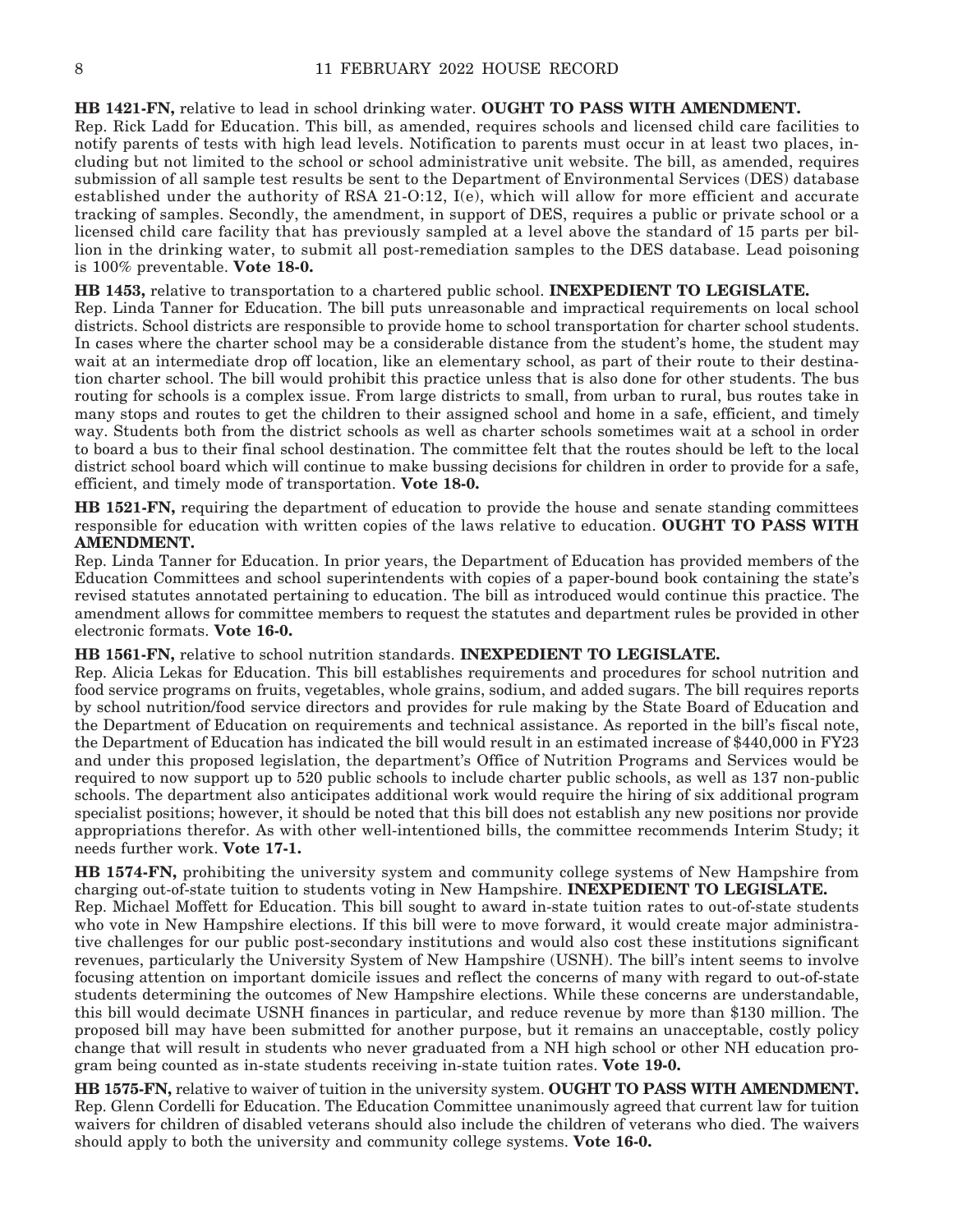Rep. Julius Soti for Education. This bill establishes a requirement for high school students to have a course in the introduction to philosophy. The committee recognizes the importance of philosophy and logic; however, Interim Study will provide the committee the opportunity to further determine how to insert this content area into the high school curriculum without resulting in another unfunded mandate. The committee discussed how logic and higher order thinking skills are integrated into programs used in the elementary and middle school grades; however, before adding philosophy as a separate high school graduation requirement, further information and study is needed. **Vote 18-0.**

**HB 1648-FN,** requiring public colleges and universities to implement peer support groups and develop policies for students with mental health conditions. **INEXPEDIENT TO LEGISLATE.**

Rep. Deborah Hobson for Education. This bill requires public colleges and universities to implement peer support groups and develop policies for students with mental health conditions. Just about every Granite Stater is concerned with the mental health of our young people. The impact of the COVID-19 pandemic has affected the young people most of all. This program is very well intentioned but there were several factors brought up in our hearings that showed the majority that this bill is not necessary. Programs of this nature can be developed in colleges and universities in New Hampshire without help from the state. In fact, programs like this already exist. Community colleges are currently going to great lengths to provide extra supports for a community that mainly resides off campus. The University System of New Hampshire (USNH) has programs being implemented and believe that this additional program will prove to be a costly, administratively burdensome with no fiscal support, and shrinking provider availability. The fiscal impact on USNH operations is estimated to be an increase in operating expenses of approximately \$264,000 annually. **Vote 17-1.**

**HB 1655-FN,** relative to natural immunity system health and wellness curriculum in schools. **INEXPEDI-ENT TO LEGISLATE.**

Rep. Alicia Lekas for Education. This bill would require all public schools and non-public schools, as part of the school board approved education program, to include natural immunity and wellness. The department's fiscal note states that in order to implement this bill, it is estimated that it would require multiple content expert contracts ranging from \$100,000 to \$250,000, along with other positions and required local funds for the purchase of curriculum materials. Local districts would also be required to hire additional staff to train educators in new curriculum content areas. Lastly, it was heard that natural immunity and wellness is already being done in our schools; therefore, the bill is unnecessary. **Vote 19-0.**

**HB 1676-FN-A-LOCAL,** relative to making incentive grants for school districts that improve in certain assessment scores. **REFER FOR INTERIM STUDY.**

Rep. Michael Moffett for Education. This bill sought to create a \$1 million fund to be administered by the Department of Education (DOE) to reward schools which improve standardized test scores according to a formula to be designed by DOE with input from major stakeholders. The bill's language called for the fund to be established by transferring monies from the state's "Rainy Day" account, which created some statutory issues. Interim Study will allow a funding formula to be developed that will pass statutory muster. **Vote 18-0.**

**HB 1680-FN,** establishing a foundation opportunity budget program for funding public education. **REFER FOR INTERIM STUDY.**

Rep. Rick Ladd for Education. New Hampshire public elementary and secondary education is tasked to provide all students with the opportunity to acquire the knowledge and skills necessary to prepare them for successful participation in the social, economic, scientific, technological, and political systems of a free government, now and in the years to come, regardless of where the students live or community wealth or need. The *Contoocook Valley School District v. New Hampshire* (*Conval*) case has put the spotlight on how the state performs its obligation to provide a constitutionally adequate education that delivers the content, desired outcomes and accountability defined by the legislature. The legislature needs to continue our work toward achievement of a school funding plan that is constitutional and is fair to students and taxpayers. The committee believes that now is the time to continue this critical and important work. This bill offers the committee a pathway forward toward improving educational quality while ensuring that all students, regardless of educational need or circumstance, benefit and have access to an adequate education inclusive of services, core foundational content learning, sound accountability, and desired performance outcomes. **Vote 18-0.**

**HB 1685-FN,** establishing a school facility planning and development program in the department of education. **INEXPEDIENT TO LEGISLATE.**

Rep. Ralph Boehm for Education. This bill is premature, as a comprehensive policy review of the entire building aid statutes needs to be addressed. With other bills that have been passed in the House, to include bills yet to be heard, it is felt that this bill may be covered in current legislation. **Vote 18-0.**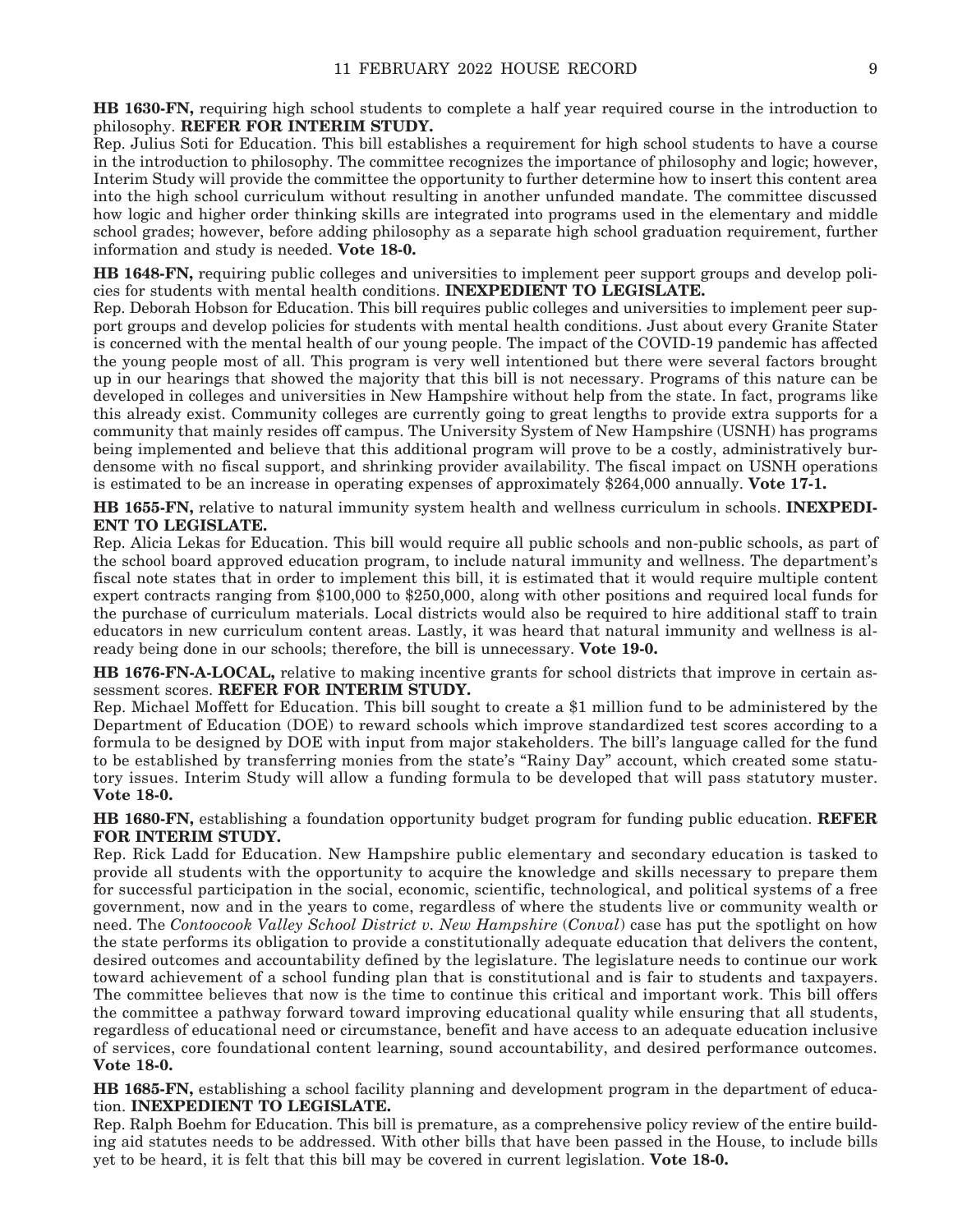### **ENVIRONMENT AND AGRICULTURE**

**HB 1049,** establishing a committee to study landfill siting criteria and methods for reducing pressure on landfill capacity. **OUGHT TO PASS WITH AMENDMENT.**

Rep. Howard Pearl for Environment and Agriculture. This bill creates a study committee to study landfill siting criteria with a focus on local impact, policies on landfill capacity pressure, surety bonding on new landfill projects, setbacks from bodies of water and offsite water flow potential, and extended producer responsibilities relating to meeting solid waste reduction goals for reducing pressure on landfill capacity. The committee was presented with several bills this session relating to solid waste and was able to combine five of them into this study bill. **Vote 16-0.**

#### **HB 1111,** establishing a commission to study extended producer responsibility. **REFER FOR INTERIM STUDY.**

Rep. Peter Bixby for Environment and Agriculture. This bill proposed a study commission to explore extended producer responsibility as a way to divert more recyclable material from landfills, consistent with state solid waste reduction goals. Since this idea was closely aligned with the purposes of another bill, a study committee to examine landfill siting and capacity preservation, we amended another bill to include specific language about extended producer responsibility. We are recommending interim study to preserve the bill's intent just in case other efforts to address this issue do not pass. **Vote 17-0.**

### **HB 1121,** relative to new solid waste sites. **REFER FOR INTERIM STUDY.**

Rep. Megan Murray for Environment and Agriculture. This bill would require an applicant for a new solid waste landfill to provide proof of insurance and obtain a surety bond against all damages. Since this idea was closely aligned with the purposes of a bill that sought to create a study committee to examine landfill siting and capacity preservation, we amended that bill to include specific language regarding this bill. We are recommending the bill be sent to interim study to preserve the bill's intent just in case other landfill legislation does not pass. **Vote 17-0.**

**HB 1134,** establishing a commission to study proper labeling and disposal of disposable wipes. **OUGHT TO PASS WITH AMENDMENT.**

Rep. Peter Bixby for Environment and Agriculture. This bill proposed a study commission to investigate proper labeling of disposable wipes and other mechanisms to prevent or discourage the entry of disposable wipes into sewer and septic systems. These wipes do not break down and as a result cause costly repairs to municipal sewer systems on a regular basis. They also cause costly repairs to private septic systems. The committee recognized the severity of the issue, but felt that we did not have the expertise to address it correctly. The amendment converts the commission to a committee, and amends the charge to more specifically address waste water concerns. **Vote 17-0.**

**HB 1168,** establishes a committee to study the New Hampshire law relative to soil conditioners. **OUGHT TO PASS.**

Rep. Peter Bixby for Environment and Agriculture. Most elements of NH law concerning soil conditioners have not been updated in the past two decades. In that period, soil science and best practices for fertilizers and other soil amendments have changed significantly. In the course of addressing other legislation in the first year of this term, the committee noticed some deficiencies in this chapter of law, and felt that as a housekeeping measure, the chapter needed careful review. Some of the issues include the lack of a definition for the term "soil conditioners," fertilizer definitions that are inconsistent with federal law regarding organic fertilizer, conflicting definitions of compost which make appropriate regulation unclear, and the designation of fees for fertilizer registration as general fund revenue without specifying how the cost of the registration and inspection process is paid for. The study committee will identify deficiencies in current statute and propose legislation to correct them. **Vote 17-0.**

### **HB 1187,** relative to milk pasteurization. **OUGHT TO PASS WITH AMENDMENT.**

Rep. Judy Aron for Environment and Agriculture. This bill updates the current statute to include ice cream and frozen yogurt in the products that can be made from raw milk. It also stipulates that ice cream and frozen yogurt made from raw milk must be packaged in containers no larger than six fluid ounces, and must be marked with an expiration date of thirty days from the date of manufacture. The following statement must also be on the package: "This product is made with raw milk and is exempt from New Hampshire licensing and inspection. RAWMILK: consuming raw milk may increase your risk of food borne illness." **Vote 17-0.**

#### **HB 1412,** relative to gardening, homesteading, and organic food production. **INEXPEDIENT TO LEG-ISLATE.**

Rep. Barbara Comtois for Environment and Agriculture. The committee received testimony that existing statutes already do much of what was intended by this bill. The bill in its entirety would actually weaken our existing farming statutes. Although this is a well-intentioned bill, the committee unanimously voted inexpedient to legislate at the request of the sponsor. **Vote 17-0.**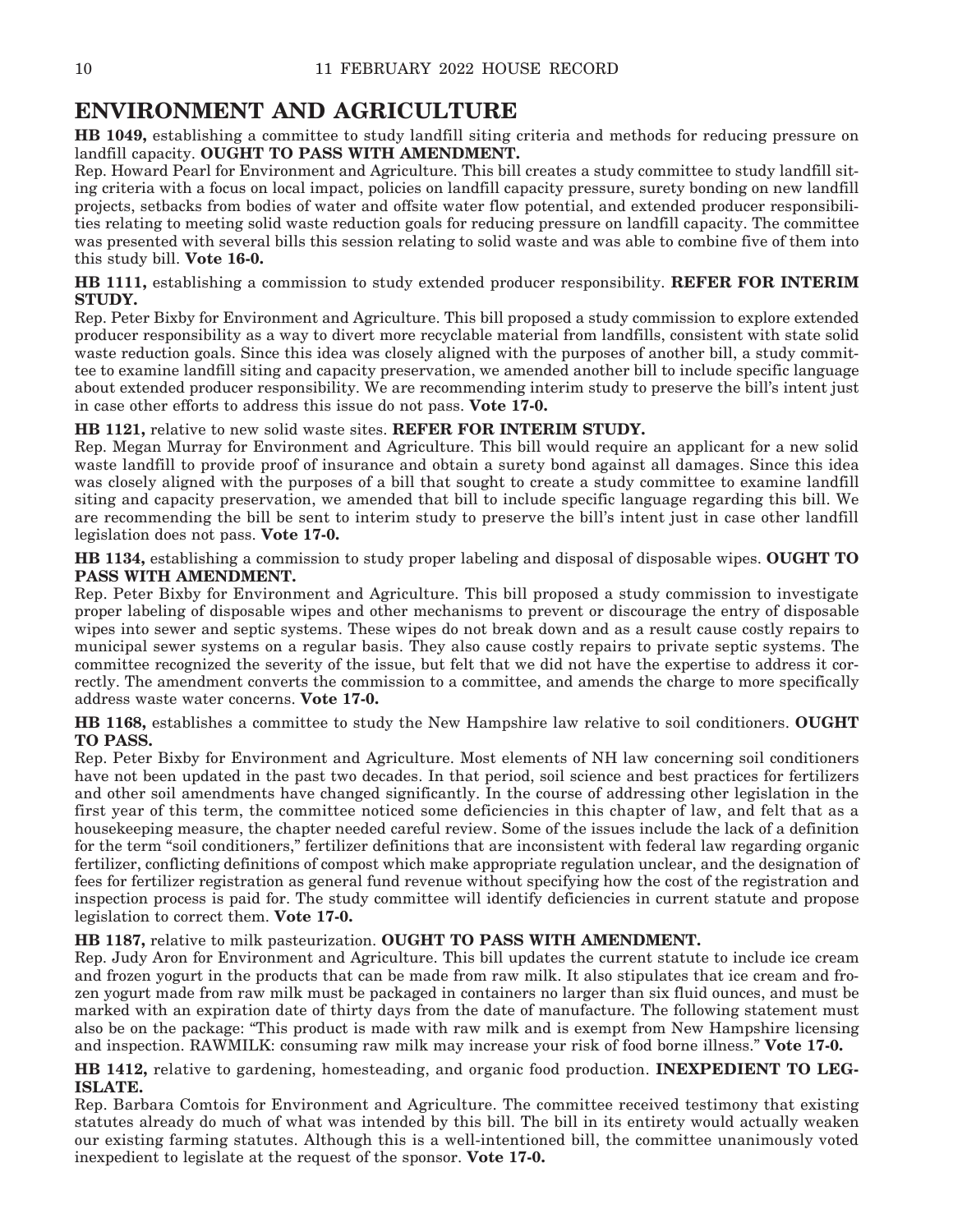**HB 1420-FN,** prohibiting the issuance of new landfill permits until the state's solid waste plan is updated. **OUGHT TO PASS WITH AMENDMENT.**

Rep. Megan Murray for Environment and Agriculture. The intent of the committee was unanimous in that after the adoption of a committee amendment, the bill and its amendment prohibits the issuance of new landfill construction permits under the state's solid waste plan until the state's solid waste plan is updated. There are exclusions for existing applications for expansions of current landfills. The bill also has a clause that repeals this once the state's final solid waste plan is published. **Vote 17-0.**

**HB 1547-FN,** setting maximum contaminant levels for perfluorochemicals in the soil. **OUGHT TO PASS WITH AMENDMENT.**

Rep. Judy Aron for Environment and Agriculture. The idea for this bill came from a brainstorming meeting of Merrimack community activists and legislators. Merrimack and surrounding communities continue to suffer perfluorochemical pollution caused by a private polluter. These pollutants have infiltrated water, air and soil. The bill was meant to monitor soil by placing maximum levels of contaminants, but after extensive discussions with the NH Department of Environmental Services the amendment is far more practical and necessary. A committee amendment replaces the original bill in three parts. The first part allows the commissioner of NH Department of Environmental Services (DES) to initiate rules for soil remediation standards for perfluorochemicals by November 1, 2023. This carefully chosen date is a prime reason for the amendment. The United States Geological Survey ("USGS") is performing a study in New Hampshire of its soil that will be completed by the fall of 2022. This study is critical to setting soil standards. The second part of amendment makes changes to the the Groundwater Protection Act rule making section to add soil, and that a "person" liable for such contamination provide safe alternate water to an impacted well owner. The term "person" includes companies and public or private corporations. The third part of the amendment clarifies language describing certification requirements for certain hazardous waste generators to avoid confusion and maintain consistency. This amendment demonstrates exceptional collaboration among community activists, legislators and the NH DES to keep citizens safe. **Vote 17-0.**

#### **HB 1652-FN,** relative to the recycling of beverage containers. **REFER FOR INTERIM STUDY.**

Rep. Peter Bixby for Environment and Agriculture. This bill proposed the establishment of a beverage deposit and redemption program for a broad range of beverage containers. The bill as written would not have been feasible because it did not take into account a number of factors in New Hampshire's solid waste infrastructure. Due to the fact that we heard testimony indicating that states with ten cent deposits have much higher rates of diverting recyclable bottles from landfills, there was some interest in investigating whether a deposit and redemption program tailored to New Hampshire could work, so the committee is recommending interim study. **Vote 17-0.**

### **EXECUTIVE DEPARTMENTS AND ADMINISTRATION**

**CACR 30,** officers of the government. Providing that the elected positions of inspectors general are created. **INEXPEDIENT TO LEGISLATE.**

Rep. Tony Lekas for Executive Departments and Administration. If passed by the legislature and adopted by the people this constitutional amendment would create the elected positions of five Inspectors General. While they would be able to investigate any malfeasance by government officials they would in particular have the authority to investigate election irregularities. This would result in yet another government department which would require staffing, offices, etc. There is no assurance that such Inspectors General would do their work in a fair and thorough manner. These would be elected political positions and as the political winds change they could be used for partisan purposes. If the legislature is concerned about election irregularities it can pass legislation requiring the Secretary of State to perform investigations and audits of election results. If there are concerns about the Secretary of State not diligently performing such duties there is no assurance that the Inspectors General would do better. As for dealing with other government malfeasance, there are existing avenues for dealing with that, including a recent constitutional amendment granting the citizens of the state standing to sue in such instances. If the legislature decides that the current avenues for dealing with such problems are inadequate it has the power to provide other options without an amendment to our constitution. While this is a well meaning amendment intended to deal with what may be real problems it is not necessary as there are other avenues for dealing with the concerns it would address. **Vote 17-0.**

**HB 1002,** establishing a committee to study the feasibility of personal use of state-owned vehicles. **INEX-PEDIENT TO LEGISLATE.**

Rep. Michael O'Brien for Executive Departments and Administration. When this bill was presented to the committee, the sponsor made the request to recommend the bill be found Inexpedient to Legislate. They stated that in the recent past, a similar study was conducted and the results of that study are still timely and they are in agreement with the previous study results. Thus, the committee concurs with the sponsors with the recommendation of Inexpedient to Legislate. **Vote 17-0.**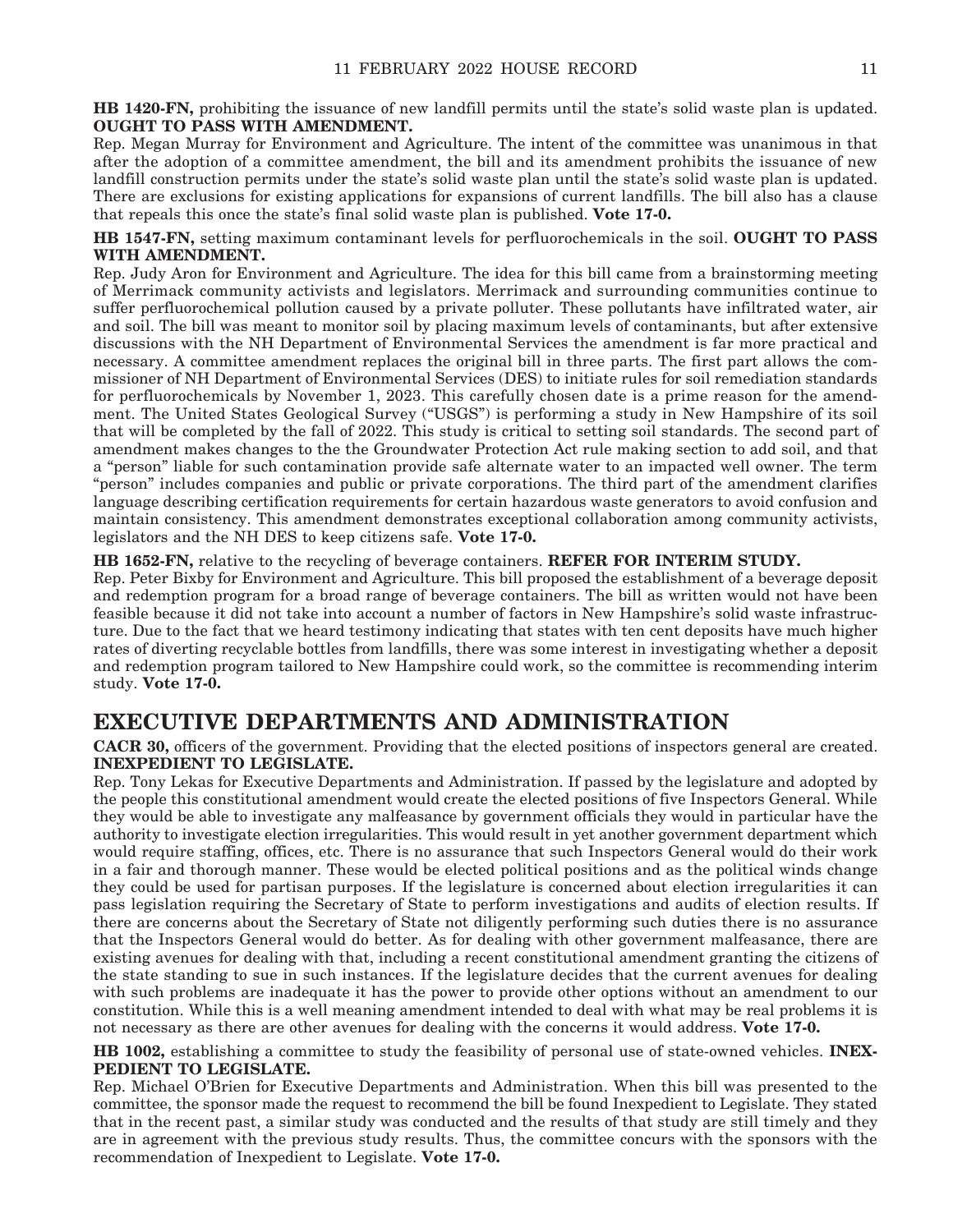**HB 1016-FN,** relative to initial licensing as a speech-language pathologist. **OUGHT TO PASS WITH AMENDMENT.**

Rep. William Marsh for Executive Departments and Administration. This bill as amended, developed in consultation with New Hampshire Speech Language Hearing Association and the American Speech Language Hearing Association, completely replaces the original bill. This amended bill discontinues the double licensing and collection of fees from Speech Language Pathologists in New Hampshire by eliminating the redundant licensing of Speech Language Pathologists by the Department of Education; preserves the integrity of the Speech Language Pathologist credential and New Hampshire's participation in the Audiology and Speech Language Hearing Interstate Compact; and permits the 20 or so remaining Speech Language Specialists working in NH schools to continue working until their retirement. **Vote 18-0.**

**HB 1030,** relative to licensure by alternate experience for licensed nursing assistant. **OUGHT TO PASS.** Rep. Jaci Grote for Executive Departments and Administration. This bill adds two military branches to existing statute. The Coast Guard and Air Force Marine Corp experience would be added to those individuals who can apply for an LNA license. The bill also notes that proof of an enlisted occupational codes is considered since these codes change with time. **Vote 18-0.**

**HB 1062,** relative to the duties of the electrology advisory committee. **OUGHT TO PASS WITH AMENDMENT.** Rep. Carol McGuire for Executive Departments and Administration. This bill eliminates the current statutory requirement that members of the Electrology Advisory Committee conduct written and practical examinations for applicants. This would allow the OPLC to contract with outside professional organizations for these examinations, which would be more efficient. This bill as amended deletes a change to the rule making authority for "the content and conduct of" such examinations, as the committee believes that this is something that needs rules, developed by the OPLC in consultation with the advisory committee. The committee supports having the OPLC perform administrative tasks, but strongly believes that the Professional Advisory Committee should be consulted for the technical and professional tasks, including setting standards for test results. **Vote 18-0.**

**HB 1123,** directing the department of administrative services in collaboration with the department of energy and the department of transportation to support the increased use of biofuels and biodiesel for state procurement needs. **INEXPEDIENT TO LEGISLATE.**

Rep. Stephen Pearson for Executive Departments and Administration. This bill requests that state agencies look at increasing their use of bio-fuels. Upon testimony from the Department of Transportation (DOT), the committee learned that they are already doing this and have been doing so for some time. This bill provided no real parameters as to what the request would look like and only required a report be generated. The committee felt that since this is already being done there was no need for this legislation. **Vote 16-2.**

**HB 1191,** relative to electrical work, plumbing, and fuel gas fitting in one or two family housing. **REFER FOR INTERIM STUDY.**

Rep. Carol McGuire for Executive Departments and Administration. This bill would expand the home owner's exemption to perform plumbing, gas fitting, and electrical work on their own homes, without a license, from single family to two family homes, as long as the person owns the entire structure. Although this idea has some value, particularly in the case of adding an accessory dwelling unit, there are problems with inspections and meeting building codes that might risk a tenant. The hearing also raised issues with the inconsistencies between the various statutes regarding the home owner's exemption and interim study was selected to review these exemptions and coordinate them. **Vote 18-0.**

#### **HB 1213-FN,** relative to legal holidays. **INEXPEDIENT TO LEGISLATE.**

Rep. Jaci Grote for Executive Departments and Administration. ED&A has heard this bill in the previous session and we are still unconvinced that this is an acceptable means to recognize election days. First, contract negotiations determine the holidays many employees receive as part of their compensation. Adding election day to this list could pose a problem to these NH residents. Secondly, those employees that are not bound by a contract could have up to 3 hours to vote but it is not stipulated that they be paid and the committee is concerned that this would allow employers to give up to 3 hours without pay to individuals who cannot afford a loss of those hours. As one of the committee members stated "good ideas are difficult to put into legislation." **Vote 17-0.**

**HB 1262,** commemorating the 250th anniversary of the Pine Tree Riot. **INEXPEDIENT TO LEGISLATE.** Rep. Jaci Grote for Executive Departments and Administration. This bill is similar to many others that have come before the Executive Departments and Administration Committee (ED&A) that ask to commemorate important events in NH History. The majority of the committee considers these types of bills ineffective because there are many of these types of events in statute that are overlooked/unknown once the initial celebrations are completed. Due to the connection between this event and another major event in the history of the American Revolution (the Boston Tea Party). **Vote 15-2.**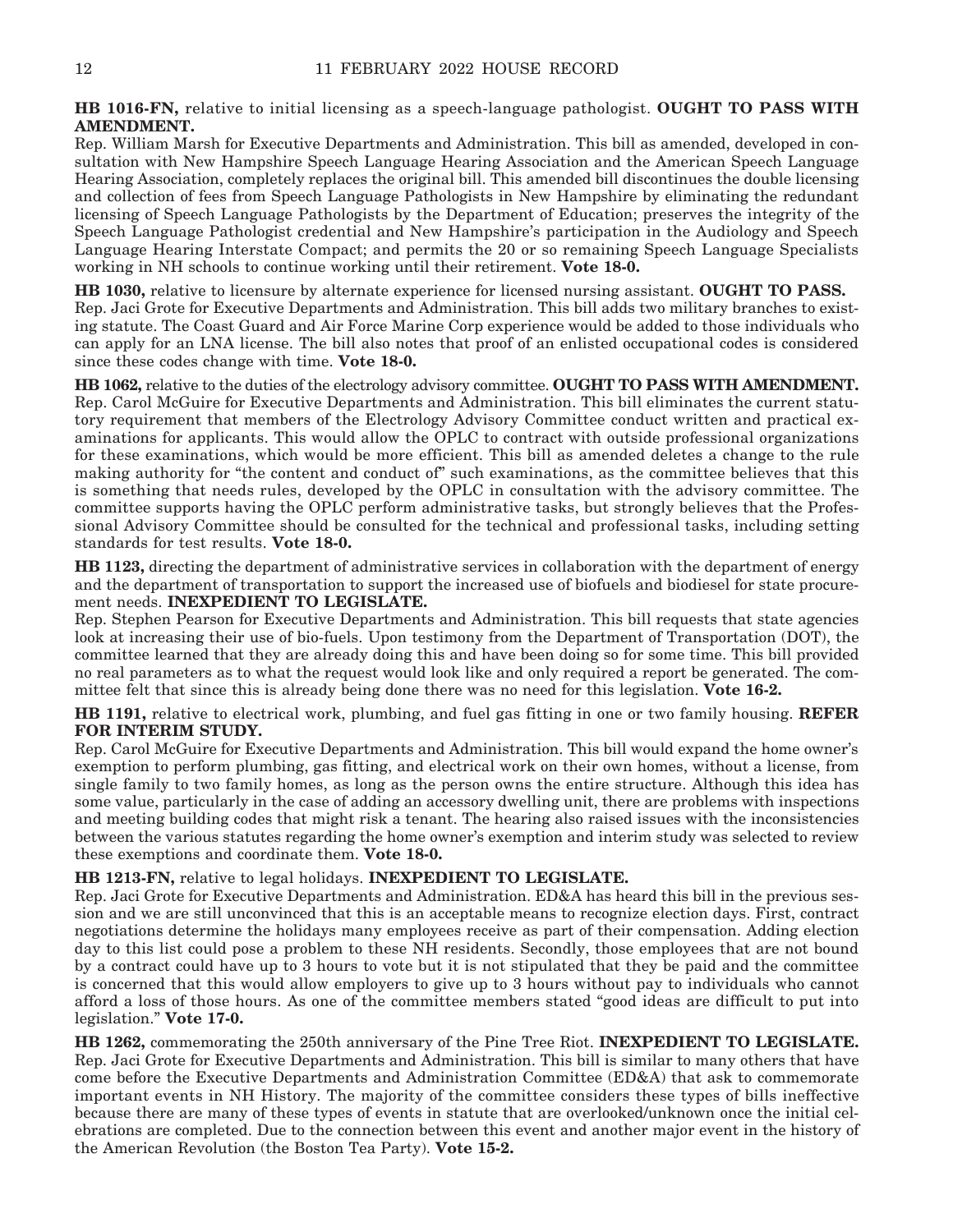**HB 1273,** relative to the use of free and open source software. **INEXPEDIENT TO LEGISLATE.** Rep. Michael Yakubovich for Executive Departments and Administration. This bill touches upon many different topics: copyright enforcement, business contract law, non-disclosure agreements, software development methodologies, procurement operations of our \$100 million per year Department of Information Technology (DOIT), evidence collection and what constitutes proof in criminal trials, as well as creation of yet another commission. The committee feels participating in the existing IT Council, for the public and the members of legislature, is the proper means of influencing the internal workings of DOIT today. For the remaining issues, it may be more prudent to split it into separate bills in a future session to be worked on in the appropriate committees: Judiciary, Labor, Finance, and Commerce. **Vote 16-0.**

**HB 1288,** relative to the terms for certain officers of the department of administrative services. **OUGHT TO PASS WITH AMENDMENT.**

Rep. Sallie Fellows for Executive Departments and Administration. As amended, the bill updates portions of current law which specifies the duties of the Department of Administrative Services (DAS). The "Division of Financial Data Management" is renamed to "Division of Enterprise Applications Management." The position's description is also updated to reflect responsibilities applicable to the software used by all state departments for finance, budgeting, HR and payroll. Any changes to the state employee evaluation system will now be done with input from a "stakeholders' group" rather than a "task force." The end of year balance that may be retained in the non lapsing education and training fund is increased from \$20,000 to \$100,000 to ensure tuition for summer courses can be covered. A term limit of 4 years is identified for the deputy and assistant commissioners, and all division directors. **Vote 18-0.**

**HB 1294,** requiring the commission on demographic trends to consider data on race and ethnicity for the purpose of increasing racial and ethnic diversity in New Hampshire. **INEXPEDIENT TO LEGISLATE.** Rep. Jennifer Rhodes for Executive Departments and Administration. The Executive Departments and Administration Committee unanimously recommended that this bill be recommended inexpedient to legislate due to a plethora of concerns surrounding the language and intent of this proposed legislation. For one issue, the statute amended had been repealed on July 1, 2021. Additionally, during the committee's executive session several members raised concerns about the idea of NH would creating and setting a goal as to how many people of a specific demographic would be welcomed into our great state. The notion of gathering information about a person's race and ethnicity for the sole purpose of setting a migration goal does not support the values of Granite Staters and in itself is insulting, concerning and dangerous. **Vote 17-0.**

**HB 1318-FN-LOCAL,** relative to penalties for employer noncompliance with retirement system requirements. **OUGHT TO PASS.**

Rep. Dianne Schuett for Executive Departments and Administration. This bill was requested by the New Hampshire Retirement System (NHRS) to incentivize employers to submit final wage and time information on newly retired employees to the system. The legislature has approved penalties for late contributions in the 1960's and for late data reporting since 2014. This bill adds a penalty for delayed reporting of final wage, time worked, vacations, etc. Notice of the penalty would be sent after thirty days and could be waived if extenuating circumstances are explained by the employer. The committee felt this would not be a heavy burden but would help NHRS to finalize retirement benefits more quickly and enable retiree's be able to check for discrepancies in a more timely manner. **Vote 13-0.**

**HB 1319-FN,** relative to granting certain corrections personnel death benefits if killed in the line of duty. **OUGHT TO PASS.**

Rep. Jaci Grote for Executive Departments and Administration. This bill adds correctional officers, probateparole officers and correctional line personnel classified under Group II of the retirement system to personnel granted \$100,000 if killed in the line of duty. This bill fixes an earlier omission of correction officers from the line of duty death benefits. **Vote 15-0.**

**HB 1427,** relative to membership on the speech-language pathology and hearing care provider governing board. **OUGHT TO PASS WITH AMENDMENT.**

Rep. Sallie Fellows for Executive Departments and Administration. The bill replaces one speech-language pathologist with one audiologist, so the board will have three speech-language pathologists, one audiologist, one hearing aid dealer and one public member. The amendment adds one alternate for each type of member. The committee has heard that many boards under the Office of Professional Licensure and Certification have difficulty achieving a quorum, and we believe adding alternates will reduce this problem. **Vote 18-0.**

#### **HB 1429-FN-A,** establishing licensure for massage establishments. **REFER FOR INTERIM STUDY.**

Rep. Stephen Pearson for Executive Departments and Administration. The committee had concerns about the effectiveness of this bill in relationship to the intended goal of allowing state inspectors the ability to inspect these establishments for criminal activity and human trafficking concerns. The hope is that this issue can be looked at more as a matter of local enabling legislation to allow local communities the ability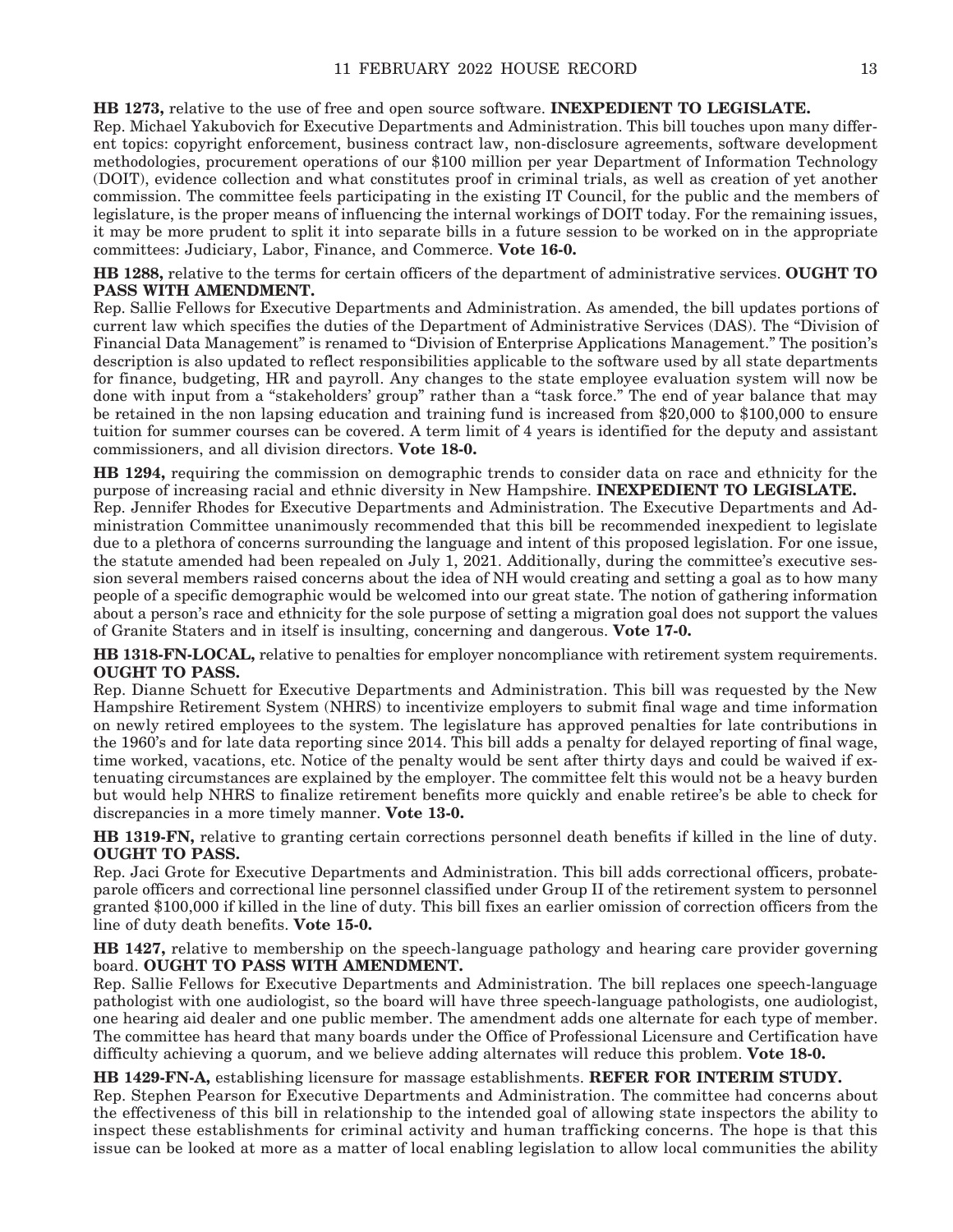to conduct inspections of these establishments. There was also concern about the addition of an inspector position for a mater that is only affecting a few communities. These issues warrant that this legislation be studied further. **Vote 18-0.**

**HB 1444-FN-A,** relative to the registration of medical spas. **REFER FOR INTERIM STUDY.**

Rep. Stephen Pearson for Executive Departments and Administration. The committee had concerns in reference to registration versus licensing of these facilities. There is also some confusion as to which agency this should all under; OPLC or DHHS. The committee also had concerns in reference to the level of on-site involvement of the Medical Director. There was also concern about the addition of an inspector position and which state agency this would fall under. These issues warrant that this legislation be studied further. **Vote 17-0.**

**HB 1497-FN,** relative to optional allowances in the retirement system. **OUGHT TO PASS WITH AMENDMENT.**

Rep. Michael Yakubovich for Executive Departments and Administration. This bill, as amended, corrects a clerical ambiguity in selection of the beneficiaries for members of the retirement system, allowing them to make a formal option at any time. It furthermore ensures that the member/beneficiary has the full 120-day window to finalize their options, regardless of delays by the system in delivering the notices and/or mailing issues. **Vote 18-0.**

**HB 1545,** relative to a state directory for film production. **INEXPEDIENT TO LEGISLATE.**

Rep. Jeffrey Goley for Executive Departments and Administration. Since the New Hampshire Film & Television Office was defunded in last year's state budget, the Department of Business & Economic Affairs' Travel & Tourism Development Division has been working with members of the state's film industry to better understand their needs. Division staff has incorporated film inquiries into their workloads, and are using Reel-Scout, a well-known industry database of potential film locations that includes a submission page for businesses and property owners to upload their information to the locations library. Given the division's good faith commitment to continuing to work with the film industry to ensure that New Hampshire is considered an attractive location for filming, the bill's prime sponsor considers the legislation unnecessary at this time and encouraged the committee to recommend the bill inexpedient to legislate. **Vote 17-0.**

**HB 1552-FN,** establishing a board for the certification of assessors. **OUGHT TO PASS WITH AMENDMENT.** Rep. Carol McGuire for Executive Departments and Administration. This bill transfers assessor certification and regulation from the Department of Revenue Administration (DRA) to a new professional board under OPLC. DRA retains oversight of municipal assessing personnel and processes, but the licensing and certification will be done in a more transparent manner, controlled by the profession. This separation also prevents the appearance of a conflict of interest in that the DRA both employs and regulates assessors, and nearly all its actions are exempt from 91-A. The committee amendment simply confirms that the existing licenses are valid until their expiration date. **Vote 18-0.**

**HB 1557,** relative to survivor benefit optional allowances under the retirement system. **REFER FOR IN-TERIM STUDY.**

Rep. Carol McGuire for Executive Departments and Administration. This bill would change the language in RSA 100A:13,I from "after the effective date of retirement" to "from the date of the original notice of retirement provided by the retirement system." It was a change supported by NHRS. The language was added to another bill that was in the committee, HB 1497, that had made an additional change to the same law. The committee believes interim study is appropriate until HB 1497 passes and becomes law. **Vote 18-0.**

**HB 1563-FN,** requiring state employees to be enrolled in the deferred compensation plan. **INEXPEDIENT TO LEGISLATE.**

Rep. Tony Lekas for Executive Departments and Administration. The Public Employees Deferred Compensation Plan (PEDCP) is available to state employees. It is similar to a 401k plan. It is also available to employees of political subdivisions if those political subdivisions choose to participate in the plan. This plan is in addition to the retirement program. Currently employees must opt-in in order to contribute to the PEDCP. This bill would change the default to be opt-out and would provide for an increase in the employee contribution when they received raises up to a maximum percentage of their pay. This bill was referred to a subcommittee. That subcommittee recognized that the intent was to make it more likely that employees would save for their retirement, which is generally wise, especially when an employee is young. However, concerns were raised that this might not be in all employees best interest. For example, if they had either student loans or other debt they would likely be better off paying that down rather than putting money into this plan. There was also the concern raised that employees might be defaulted into this plan and then find that they could not get the money out without penalty if they had an urgent need for it. There was a general feeling that it is not appropriate to "nudge" employees into doing what their employer thought best especially when that employer was the government. If executive branch management, which employs the potential participants in the plan, request something such as this the legislature may consider it again in the future. **Vote 17-1.**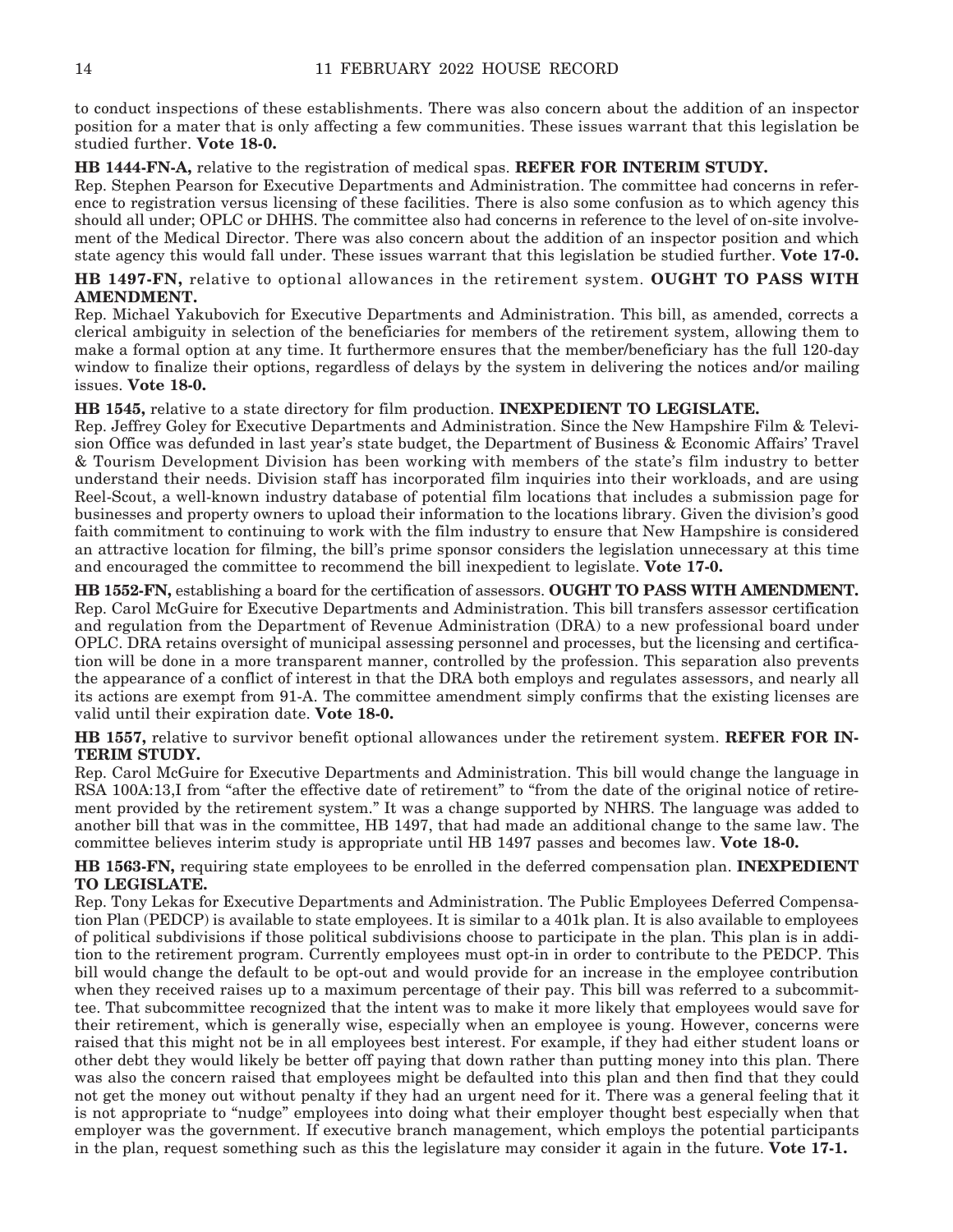**HB 1566-FN,** relative to the New Hampshire prescription drug affordability board. **REFER FOR INTERIM STUDY.**

Rep. Mark Alliegro for Executive Departments and Administration. This bill converts the New Hampshire Prescription Drug Affordability Board Executive Director position from a classified to an unclassified position and establishes a dedicated fund to support the Board. In public hearing, copious testimony was given, much of it addressing details of the prescription drug supply chain. Additionally, an amendment was introduced which would repeal the Board formed under RSA 126-BB. To provide an opportunity to fully evaluate testimony and resolve uncertainties pertaining to the proposed amendment, the committee unanimously recommends moving this bill to interim study. **Vote 19-0.**

**HB 1581,** relative to the use of open source software by state agencies. **OUGHT TO PASS WITH AMENDMENT.** Rep. Michael Yakubovich for Executive Departments and Administration. This bill simply reinstates a requirement to consider open source software that had been deleted (apparently inadvertently) in the 2019 reorganization of the Department of Information Technology (DOIT). To further transparency and accountability, the committee considered input from software experts, advocates, industry leaders and the DOIT Commissioner in developing the committee amendment, which encourages prudent procurement decisions and a shift towards open, transparent government tools and standards. Our \$100 million per year DOIT will be carefully weighing all technology solutions (whether proprietary or open source) in its operations. **Vote 18-0.**

### **FISH AND GAME AND MARINE RESOURCES**

**HB 1052,** relative to the number of rounds of ammunition allowed for hunting regardless of firearm capacity. **OUGHT TO PASS.**

Rep. Timothy Lang for Fish and Game and Marine Resources. This bill is in alignment with last year's bills. It further clarifies that regardless of magazine capacity, you can only have 6 rounds in your rifle while hunting. **Vote 18-0.**

### **HB 1201-FN,** relative to damage by bears. **REFER FOR INTERIM STUDY.**

Rep. Timothy Lang for Fish and Game and Marine Resources. NH Fish and Game (F&G) is responsible for managing and maintaining a healthy bear population (called a sleuth) in the state. The law addressed by this bill helps F&G manage bears, a natural resource of NH. The law was amended last year to add mitigation requirements and the changes have not had an opportunity to go into effect. The committee feels that these changes regarding mitigation recently added to the law need time to take effect, and then be re-evaluated. **Vote 20-0.**

**HB 1230-FN,** permitting online presentation of deer for registration. **OUGHT TO PASS WITH AMENDMENT.** Rep. Timothy Lang for Fish and Game and Marine Resources. This bill enables the Fish and Game Department  $(F & G)$  to allow online deer registrations. The bill as amended pushes off the implementation date until 2023. This will give F&G more time to create and implement the online registration system. **Vote 20-0.**

**HB 1308,** prohibiting the capture, possession, and propagation of hares and rabbits for hunting dog training and field trials. **INEXPEDIENT TO LEGISLATE.**

Rep. Timothy Lang for Fish and Game and Marine Resources. This bill as written is unconstitutional because it involves the taking of personal property without due process. Furthermore, the bill as written would ultimately eliminate some traditional hunting practices. **Vote 18-1.**

**HB 1323,** relative to hike safe cards. **OUGHT TO PASS WITH AMENDMENT.**

Rep. Timothy Lang for Fish and Game and Marine Resources. This bill takes the static fee in the law, and allows the administrative rule making authority on fees and licenses. This will future proof the law, and allow the agency to respond to changes in the activity dynamically. **Vote 19-0.**

**HB 1631-FN,** relative to hunting and fishing licenses for disabled persons. **INEXPEDIENT TO LEGISLATE.** Rep. Timothy Lang for Fish and Game and Marine Resources. This bill would expand discounted Fish and Game licenses for 100% disabled persons in NH. Fish and Game (F&G) estimated the cost for legislatively required discounted licenses currently in law. By their estimation, this new provision would result in \$1.3 million in lost revenue. F&G is a self-funding agency, and legislatively discounted license costs are then passed onto the agency regulated communities. Thus, this bill would require an increase to our citizens' fees to pay the difference. The committee was in agreement that if the legislature is going to require F&G to continue discount licenses the legislature should fund the difference between the discount cost and full license cost to make the agency whole financially. This would allow for more proper regulation of the agency regulated community. **Vote 19-0.**

### **HEALTH, HUMAN SERVICES AND ELDERLY AFFAIRS**

**HB 1130-FN,** relative to restroom access for persons with certain medical conditions. **OUGHT TO PASS WITH AMENDMENT.**

Rep. Lucy Weber for Health, Human Services and Elderly Affairs. This bill, as amended, provides access to an employee restroom for persons who have certain medical conditions including Crohn's disease, ulcerative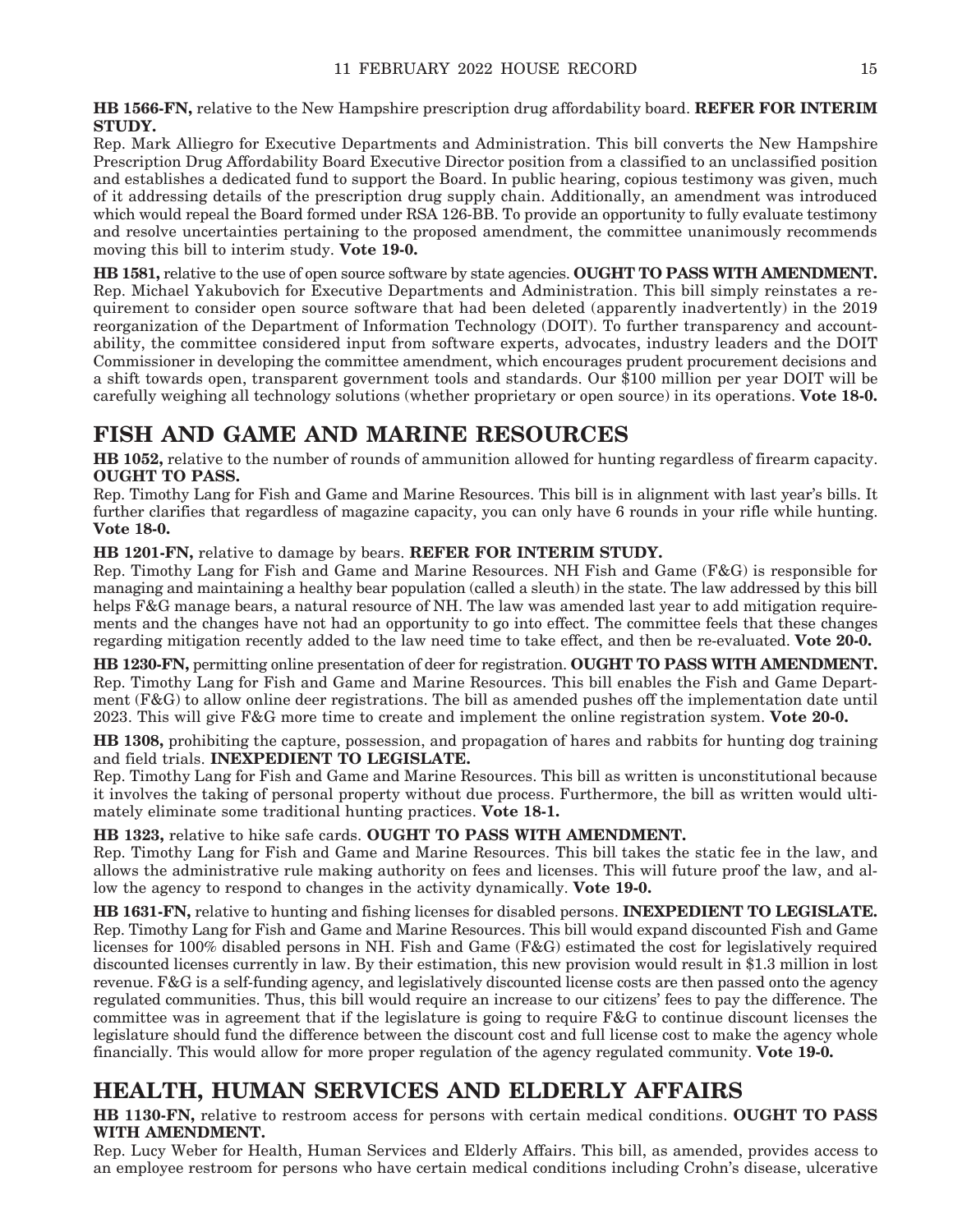colitis, use of an ostomy device, and other medical conditions that may require immediate bathroom access at retail establishments which do not provide public restrooms. The existence of the medical condition would be proven by a card signed by a health care provider, by an identifying card from a national association or by other reasonable evidence of a qualifying condition. Access is required only when the employee toilet facility is not located in an area where providing access would create a health or safety risk for the customer, or a safety risk to an employee of the establishment. The amendment also removed a penalty of \$1000 for retail establishments not complying with the statute. Committee members believe that \$1000 is too great a burden on a small retail establishment, and although this leaves the statute without the "teeth" that would be provided by a penalty, this was a good balance between the access needed by the customer and the potential burden on the business. **Vote 21-0.**

**HB 1224-FN,** prohibiting state and local governments from adopting certain mandates in response to CO-VID-19; and prohibiting employers and places of public accommodation from discriminating on the basis of vaccination status. **REFER FOR INTERIM STUDY.**

Rep. Erica Layon for Health, Human Services and Elderly Affairs. This bill represents a wide, sweeping effort to counter mask mandates in state and local government agencies, and to prevent vaccine passports across a wide range of public and private scenarios. While similar legislation was passed in Florida, it will take more study to tailor this to the needs of New Hampshire. The committee was faced with the fact that masks are an important part of infection control in a health care settings, and we have many state and local health care facilities which would be impacted by this bill. The committee was also unable to come to agreement on prohibitions on vaccine passports. Given the intense public interest and the impacts of mandates on economic activity, the committee believes that this requires further study. **Vote 19-0.**

**HB 1327,** including diabetes in the conditions listed for eligibility for a service animal. **OUGHT TO PASS.** Rep. Erica Layon for Health, Human Services and Elderly Affairs. This bill adds diabetes to the listed conditions for eligibility for a service animal for the purposes of better detecting potentially deadly blood sugar levels and keeping tighter glucose control targets. The best medical technology, such as the continuous glucose monitor, can be slow to react to potentially deadly, rapid changes and patients can begin to miss alerts if these alerts sound too often. Allowing a diabetic to make use of a service dog solves these problems and enables independence, especially for teens and young adults who are at greatest risk from deadly hypoglycemia. Further, it empowers these patients to target a lower goal blood sugar rate that reduces costly and dangerous complications caused by chronic elevated blood sugar levels. **Vote 16-0.**

**HB 1384,** establishing a committee to study the need for childcare and ways to supplement and fund it in New Hampshire. **INEXPEDIENT TO LEGISLATE.**

Rep. Bill King for Health, Human Services and Elderly Affairs. The committee agreed that there is a need to keep childcare affordable. However, we concluded that the time it would take to resolve this bill and put recommendations into practice would not happen before the next school year. The committee encourages the sponsor to work informally with other legislators and interested parties concerned with providing affordable child care options in the State of New Hampshire and submit an LSR with recommendations next September. **Vote 20-0.**

**HB 1390,** relative to access to language translation services in telemedicine. **OUGHT TO PASS WITH AMENDMENT.**

Rep. Jerry Knirk for Health, Human Services and Elderly Affairs. This bill requires that if a health care facility is already required to provide meaningful language access to limited-English proficient speakers or to deaf or hard of hearing individuals under federal rule, that such access shall be provided whether services are provided in person or utilizing telemedicine. The amendment corrects the erroneous statutory reference in the bill. **Vote 19-0.**

**HB 1391,** establishing a secure psychiatric hospital advisory committee. **INEXPEDIENT TO LEGISLATE.** Rep. Mark Pearson for Health, Human Services and Elderly Affairs. Sometimes a legislative service request is so on the money that many have come to the same conclusion and have started the process towards fulfillment of what that LSR addressed. So it is with this bill. It asks for an advisory committee to be formed to assist the commissioner of corrections with the establishing of a new secure psychiatric hospital as required under 346:357. By the time this LSR worked its way to our committee for consideration, plans for just such a facility were well underway with ground breaking anticipated shortly. The committee is much appreciative for whatever help the filing of the LSR gave to this process. **Vote 20-0.**

**HB 1480-FN,** relative to eligibility of individuals for developmental disability services. **INEXPEDIENT TO LEGISLATE.**

Rep. Mark Pearson for Health, Human Services and Elderly Affairs. This bill sought to add a specific diagnosis, familial dysautonomia, to those currently listed in RSA 171-A:2 V as part of the definition of "developmental disability." There are two reasons for not doing this. First, there are hundreds of rare conditions that can negatively impact a person's development and functioning. To add familial dysautonomia would invite the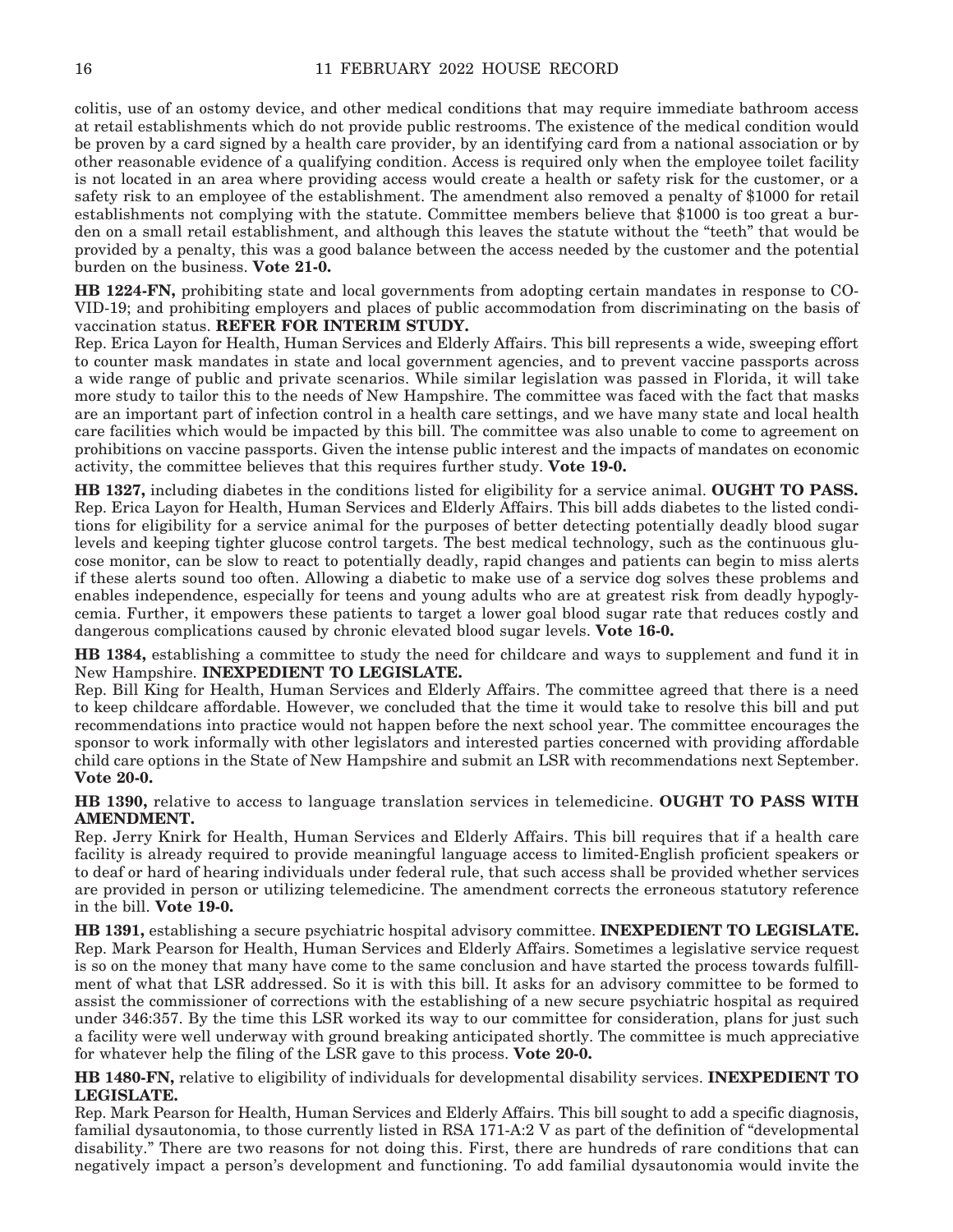eventual adding of these hundreds, making the law unwieldy. Second, the phrase "or impairment in adaptive behavior or requires treatment similar to that required for persons with an intellectual disability" found in RSA 171-A:2 V(a) provides for a wide range of diagnoses, including familial dysautonomia, to be included in the definition without specifically naming each. Leaders in the developmental disability community were helpful in the committee coming to its conclusion. **Vote 19-0.**

**HB 1526-FN,** relative to income eligibility for in and out medical assistance. **OUGHT TO PASS.**

Rep. Kendall Snow for Health, Human Services and Elderly Affairs. This bill will repeal one paragraph (Chapter 91:424) of the 2021 budget law. That section suspended, for the current biennium, Chapter 39:1 of 2020, which required the Department of Health and Human Services to amend the income eligibility standard for "in an out" medical assistance which has not been adjusted for thirty years. This bill enables certain uninsured, low income persons with ongoing and overwhelming medical expenses to receive assistance after certain "spend downs" are deducted. **Vote 19-2.**

**HB 1537-FN,** establishing a pilot mental health drop-in center program. **INEXPEDIENT TO LEGISLATE.** Rep. James MacKay for Health, Human Services and Elderly Affairs. This well-intentioned legislation is important in that it brings attention to "peer recovery" programs. However, it is not needed as the Department of Health and Human Services (DHHS) has defined the role of peer recovery programs in its 10 year Mental Health Plan. Specifically, it emphasizes the integration of peer support programs throughout the continuum of mental health care across New Hampshire. This legislation would add a model program that would provide "drop in services" during day-time hours as compared to routine appointments. Otherwise, DHHS has already established such peer support services across New Hampshire. The difficulty is that this legislation would require additional staff to provide the "drop in" services. This would be expensive, requiring certified individuals to recruit at this point. This raises the important point as to the lack of availability of training facilities in New Hampshire. In addition, this legislation requires a study to be conducted by DHHS (another expense) for the Governor and legislative committees. Presently, the Health and Human Services Oversight Committee is authorized by statute to require regular reports on the overall response to the very thorough mental health plan. It is hoped that the legislature will continue to use the Mental Health Plan as a guide for mental health policy. **Vote 19-0.**

**HB 1608-FN,** requiring the department of health and human services to contact certain individuals whose information was included in the state immunization registry. **OUGHT TO PASS WITH AMENDMENT.** Rep. Erica Layon for Health, Human Services and Elderly Affairs. The bill as introduced required the state to notify the 750,000 people whose information was collected in the Covid-19 vaccine registry without the option to opt out, and removed the information of those who did not respond to keep their information in the registry. As amended, the bill creates a basic public information effort where the Department of Health and Human Services must put out a press release, share on social media, and add a banner or other notification on all department websites to notify the public that, "The state of New Hampshire obtained information about your Covid-19 vaccination status without offering you a chance to opt-out of the state immunization registry. Our New Hampshire constitution honors your right to privacy, including your medical information, and you have the right to withdraw your information from the immunization registry. If you withdraw from the registry, the state will not retain a record of your vaccination." Additionally, the department must provide a hyperlink to the current withdrawal form for 60 days. **Vote 19-0.**

**HB 1619-FN,** relative to qualifying conditions for the therapeutic cannabis program. **INEXPEDIENT TO LEGISLATE.**

Rep. Gary Merchant for Health, Human Services and Elderly Affairs. This bill intended to add moderate to severe chronic migraine headaches to the list of conditions which will qualify a person to be certified to use therapeutic cannabis under the NH Therapeutic Cannabis Program. On the advice of the Therapeutic Cannabis Medical Oversight Board, the committee believes that chronic migraine headache would already qualify under the stand-alone condition of chronic pain which includes both persistent and recurrent chronic pain. Therefore migraine headache does not require independent statutory mention as a separate condition. **Vote 19-0.**

**HB 1634-FN-A,** relative to state grants for researching the effects on the human body of COVID-19 vaccines. **INEXPEDIENT TO LEGISLATE.**

Rep. Mark Pearson for Health, Human Services and Elderly Affairs. Operation Warp Speed was a federal effort launched by the previous president that supported multiple COVID-19 vaccine candidates to speed up development. Because of the pandemic, vaccines were, of necessity, experimental. Recognizing this, the bill's sponsor suggested research be done to see what effects the different approved vaccines have had on the human body. As the committee both conducted research and took testimony, we concluded that, while such research is a great idea, the state of New Hampshire was not the right research sponsor. First, the money to be appropriated would be significantly inadequate to the task. Second, we were told that the state has never done this kind of project before and, therefore, considerable time would be needed to get the project going. And third, we discovered this very research was already underway in several other places. **Vote 16-0.**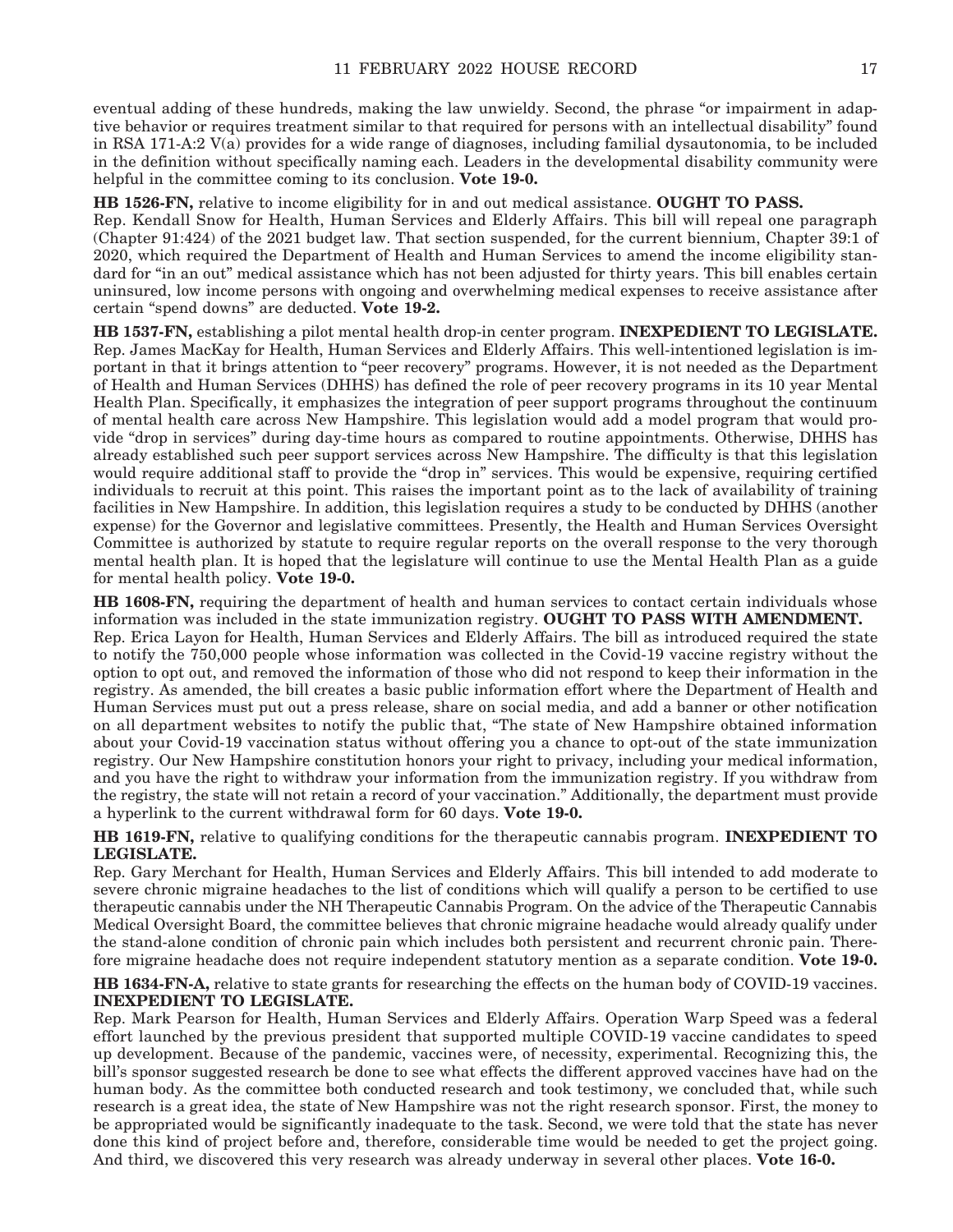#### **HB 1642-FN,** relative to lead testing in children. **OUGHT TO PASS WITH AMENDMENT.**

Rep. Jerry Knirk for Health, Human Services and Elderly Affairs. Lead is a very dangerous neurotoxin, particularly damaging to young children during growth. Lead poisoning sources are lead paint in our older housing stock, soil contamination from leaded gasoline and agriculture, and lead pipes. SB 247, passed in 2018, requires blood lead level testing in all children by age 1 and again by age 2 in order to guide remediation and treatment, but compliance has been poor. This bill, as introduced, mandated a provider scorecard type of approach with reporting to the Department of Health and Human Services (DHHS) to nudge providers to get the testing done. It then inserted a required blood lead level test for admission to schools or child daycare, also with reporting to DHHS, but there was no appropriation to cover the reporting requirements. The reporting requirements also potentially conflicted with HIPPA requirements and DHHS Data Release Guidelines regarding privacy. The amendment markedly reduces the scope of the bill, stripping out the various reporting requirements, leaving just a requirement of a blood lead level test for school and child daycare admission. With no reporting requirements, an appropriation is no longer needed. Mandating a blood lead level report as a requirement for admission to child daycare and school admission will provide another reminder of the need to get the testing done at a common point of contact. If the provider has not done the required testing, the parent will become aware of the need and get it done. The amendment adds the provision of six months to remedy the deficiency so that a parent does not lose a valuable child daycare slot when it becomes available. The amendment also pushes out the effective date to January 1, 2023 given the current short-staffing at child daycare agencies. The amendment reiterates that the parent still has the right to opt out of having blood lead level testing done on their child under RSA 130-A:5c, exempting the child from the requirement of the blood lead level test for admission to school or child day care. **Vote 20-1.**

#### **HB 1654-FN,** relative to termination of pregnancy statistics. **REFER FOR INTERIM STUDY.**

Rep. Bill King for Health, Human Services and Elderly Affairs. Many times when we discuss matters of pregnancy termination, especially in pregnancies beyond 21 weeks, we find there is no data because the Department of Health and Human Services (DHHS) currently does not collect this information. We worked on an amendment for this bill and got it very close, but there were still some gaps in our work. The biggest reason for this is that we are waiting for a best practice report being released by the Center for Disease Control (CDC). This report will help us with language for an amendment for a future bill. **Vote 20-0.**

**HB 1659-FN,** relative to criminal history background checks for certain health care workers. **OUGHT TO PASS WITH AMENDMENT.**

Rep. Charles McMahon for Health, Human Services and Elderly Affairs. Currently, criminal background checks for employment in licensed health care facilities, including residential care facilities, are currently done exclusively through the NH Department of Safety. This bill will allow these facilities to use, in addition, third-party criminal background check services to expedite the response in providing the background check which is required as a condition of employment. It also allows a licensed nursing assistant to begin working on a conditional basis under the direct on-site supervision of a licensed staff person provided that he or she has passed a background check in the past 12 months as part of the education program and attest that no disqualifying criminal history exists. This bill is needed to allow the filling of vacant positions in health care facilities in a more timely fashion and to ensure that the delivery of quality services in the licensed health care and residential care facilities is sustained. **Vote 19-1.**

### **JUDICIARY**

**HB 1006,** relative to disclosures required prior to solicitations made on behalf of law enforcement agencies. **INEXPEDIENT TO LEGISLATE.**

Rep. Joe Alexander for Judiciary. The Judiciary Committee believes this bill is well intended but not needed. This bill requires a person requesting contributions on behalf of a police or law enforcement association to clearly identify themselves to the individual contacted and state that the individual is not required to make a donation. This bill would violate the free speech of a law enforcement association to solicit contributions for themselves while not holding all other nonprofits and associations to the same standards. The law, if applied, should apply to everyone and not just law enforcement associations. **Vote 21-0.**

**HB 1020,** relative to additional lights on emergency vehicles. **OUGHT TO PASS WITH AMENDMENT.** Rep. Douglas Trottier for Judiciary. This bill, as amended, will allow emergency vehicles, police and fire, the ability to apply additional lighting to their emergency lighting apparatus in compliance with federal standards. **Vote 21-0.**

**HB 1023,** relative to regulation of athlete agents. **INEXPEDIENT TO LEGISLATE.**

Rep. Douglas Trottier for Judiciary. This bill was offered with good intent. However, this bill has serious implications for both athlete agents and the athletes themselves. National standards are now being developed. The committee feels this bill is not ready to move forward. **Vote 21-0.**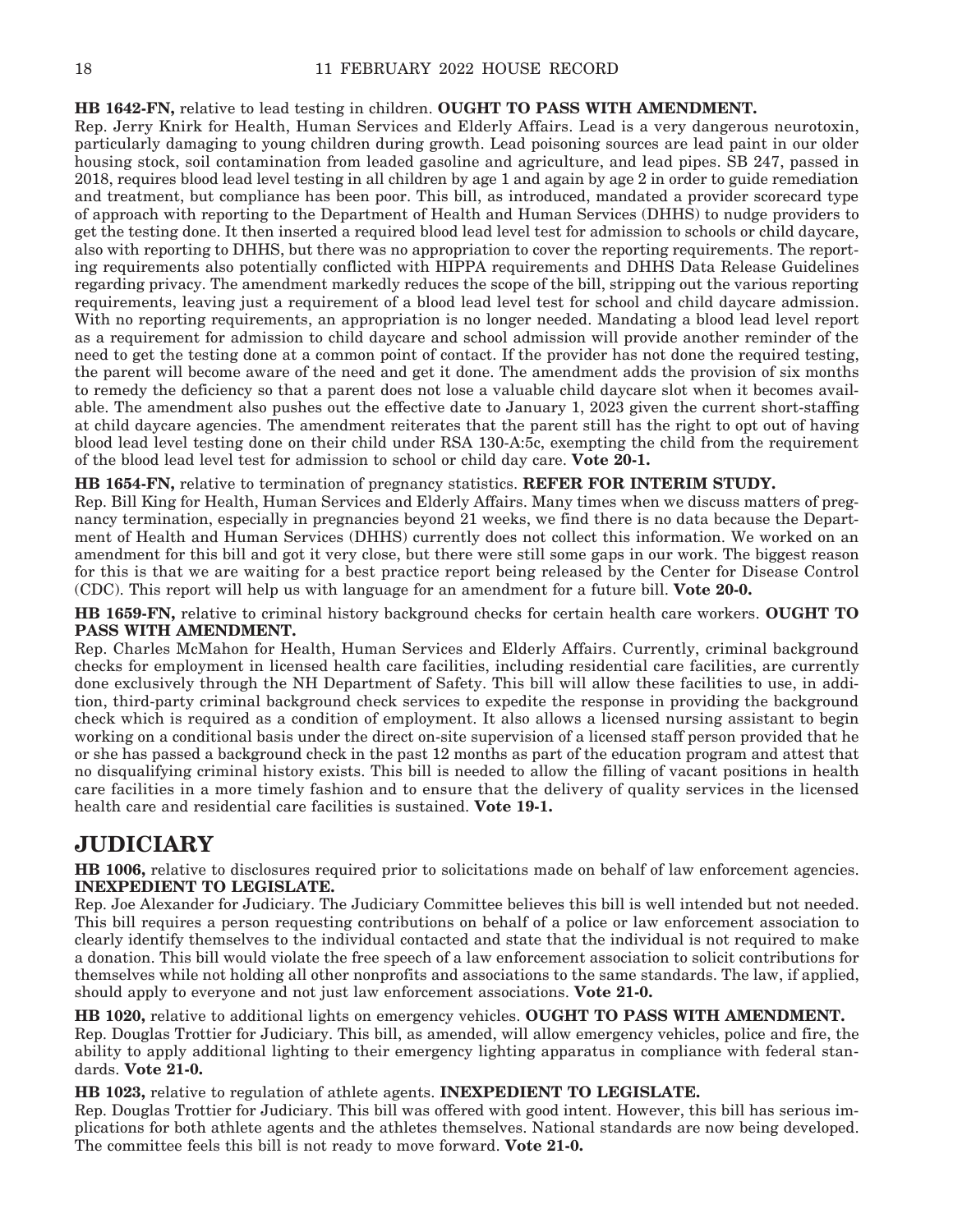**HB 1034,** relative to the definition of an employee or official of a governmental unit. **INEXPEDIENT TO LEGISLATE.**

Rep. Kurt Wuelper for Judiciary. This bill attempts to clarify the definition of an employee or official of a governmental unit when deciding if that governmental employee or unit has immunity for personal or property damages. The sponsor came to the committee with an amendment saying the drafter had omitted a comma in the clarifying language. Testimony indicated that the sponsor and the opponents read the language differently. The committee, unable to sort out the appropriate language, recommends the bill Inexpedient to Legislate. **Vote 21-0.**

**HB 1036,** relative to nonpublic meetings concerning public employees. **OUGHT TO PASS.**

Rep. Kurt Wuelper for Judiciary. This bill strengthens the language concerning public employees' protections expressed in the current law before a body can have a non-public meeting concerning that employee by explicitly stating no such meeting shall occur unless the employee's right to notification and opportunity to be heard have been honored. It neither adds nor subtracts from the existing provisions. **Vote 20-0.**

**HB 1042,** requiring certain health advisory notices to be provided to renters of vacation or recreational rental units. **INEXPEDIENT TO LEGISLATE.**

Rep. Kurt Wuelper for Judiciary. This bill would require advisory notices about the potential of cyanobacteria in NH waters be provided to renters of vacation or recreational rental units. The committee unanimously believes the warnings and alerts from the state are sufficient and even short-term renters should already be aware of the potential dangers of this common situation. **Vote 21-0.**

**HB 1086-FN,** relative to concealment of a cause of action. **OUGHT TO PASS.**

Rep. Kurt Wuelper for Judiciary. This bill tolls the statute of limitations when a party purposely conceals the cause upon which a suit could be brought for the amount of time between the action and the discovery of the concealment. Current NH law contains this protection for construction cases only and the majority agreed it should be broadened to any type of case. **Vote 19-2.**

**HB 1235-FN,** relative to compensation paid to a crime victim. **OUGHT TO PASS WITH AMENDMENT.** Rep. Edward Gordon for Judiciary. This bill increases the maximum recovery from the Crime Victims Assistance Fund from \$40,000 to \$50,000. It also provides that there would be an additional year for recovery under the FRM Victims Contribution Recovery Fund. Finally, the bill provides that any unused funds from the FRM Victims Contribution Recovery Fund will be paid over to the Crime Victims Assistance Fund. The amendment deletes the part of the original bill which would have limited payments to victims under the FRM Victims Contribution Fund to \$50,000. **Vote 21-0.**

### **LABOR, INDUSTRIAL AND REHABILITATIVE SERVICES**

**CACR 28,** relating to the minimum wage. Providing that all workers have a right to a minimum wage that provides them with well-being and a dignified existence. **INEXPEDIENT TO LEGISLATE.**

Rep. Lino Avellani for Labor, Industrial and Rehabilitative Services. The mechanics of this constitutional amendment required a trailer bill, HB 1403, that the sponsor asked to be found Inexpedient to Legislate. That makes this CACR unworkable and as a result we recommend this CACR be found Inexpedient to Legislate. **Vote 20-1.**

**HB 1231-FN,** relative to failure to make payment of compensation. **INEXPEDIENT TO LEGISLATE.** Rep. Lino Avellani for Labor, Industrial and Rehabilitative Services. While well intentioned, this bill offered more questions than answers, was unclear in its intent to solve a certain problem, there was no testimony from the public to address this issue, and the Department of Labor was also unclear of its intent. For those reasons and a few more, we recommend this bill be found Inexpedient to Legislate. **Vote 20-0.**

**HB 1304,** establishing a committee to study the impacts of outdoor working conditions in heat and cold. **INEXPEDIENT TO LEGISLATE.**

Rep. Brian Seaworth for Labor, Industrial and Rehabilitative Services. Two bills this session deal with very similar subject matter. The committee believes existing committees can handle this topic. The committee unanimously recommends Inexpedient to Legislate for this bill in favor of the amended HB 1386. **Vote 21-0.**

**HB 1386,** establishing a committee to study the effects of heat and high temperature on employee working conditions. **INEXPEDIENT TO LEGISLATE.**

Rep. Brian Seaworth for Labor, Industrial and Rehabilitative Services. This bill proposes to create a legislative study committee to look, broadly, at the effects of high temperatures on working conditions. A proposed amendment adds language from HB 1304 to look at the effects of extreme heat and cold in outdoor working environments, proposed as a similar study. After deliberation, the committee unanimously agreed to forgo a new study with the understanding that the topic would be explored in an already-formed study committee.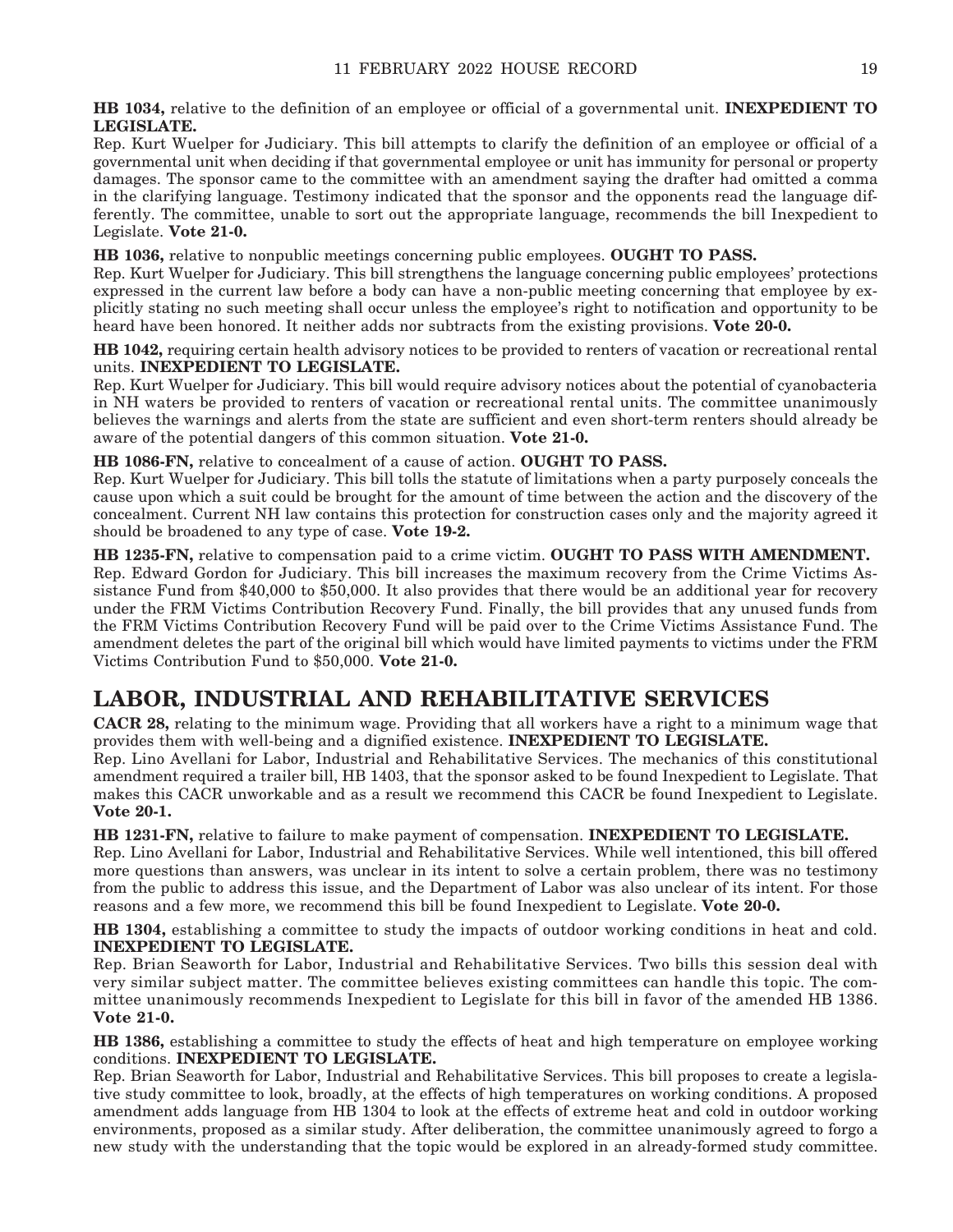Last year, we established a committee to study OSHA standards as they relate to State of NH employees. It is within the scope of that committee to investigate how OSHA regulates and mitigates working environments subject to heat or cold. This approach can make some progress on the topic without the need to form an additional committee. **Vote 21-0.**

**HB 1403,** establishing a commission relative to the minimum wage. **INEXPEDIENT TO LEGISLATE.** Rep. Lino Avellani for Labor, Industrial and Rehabilitative Services. At the request of the sponsor, who asked that this bill be found Inexpedient to legislate, aside from other issues with this bill, we honored that request. **Vote 21-0.**

### **LEGISLATIVE ADMINISTRATION**

**HB 1486-FN,** relative to an income-based public assistance stipend for legislators. **INEXPEDIENT TO LEGISLATE.**

Rep. Allison Nutting-Wong for Legislative Administration. The committee recognizes that legislators must make sacrifices to serve their community, and for some, the monetary sacrifices may be more burdensome than for others. The creative solution provided by the bill sponsor would provide an additional stipend for those legislators who qualify for income under other state agency programs. Advice from our House Counsel indicated a number of issues across a number of areas. Testimony received indicated primarily that the bill is, most likely, unconstitutional for the reason that it provides compensation after the legislator leaves office. There is also a separation of powers concern with the executive branch funding and administering a stipend for elected officials in the legislative branch. In addition, testimony from the Department of Health and Human Services indicated a significant burden as there is no appropriation to fund an additional program. For these reasons and others, the entire committee felt this legislation would not be a viable solution. **Vote 16-1.**

### **MUNICIPAL AND COUNTY GOVERNMENT**

**HB 1029,** relative to the Claremont police commission. **OUGHT TO PASS.**

Rep. Diane Pauer for Municipal and County Government. This is a housekeeping bill which provides that the Claremont city council may remove any police commissioner at any time, for just cause, after due hearing. In 2021, HB 88, signed by the Governor, effective May 17th 2021, provided that the Claremont city council, rather than the city manager, shall have the authority to appoint the police commission. Due to an oversight, the language of HB 88 neglected to give the Claremont city council the ability to remove a police commissioner. HB 1029 simply corrects this omission by providing the Claremont city council the full power to appoint as well as to remove a police commissioner. **Vote 19-0.**

#### **HB 1397,** relative to the length of terms for Rockingham county officers. **OUGHT TO PASS WITH AMENDMENT.**

Rep. Rosemarie Rung for Municipal and County Government. This bill extends the terms for certain county officers, the county attorney, the county sheriff, the county treasurer, registrar of probate and registrar of deeds, from two years to four years. The committee believes that these positions are full-time, professional jobs that risk being negatively impacted by the time and distraction of biennial campaigns and elections. A four year term provides more stability and focus to address county needs. The original bill only applied to Rockingham County but the committee amended it to apply to all NH counties. **Vote 19-0.**

### **PUBLIC WORKS AND HIGHWAYS**

**HB 1038,** naming a bridge in Londonderry in honor of Robert J. Prowse. **OUGHT TO PASS.**

Rep. Michael Edgar for Public Works and Highways. In 1973, the prior Ash Street Bridge was dedicated as "The Robert J. Prowse Memorial Bridge." This bill names the new Ash Street Bridge over interstate 93 in the town of Londonderry for Robert J. Prowse. Mr. Prowse was a successful and well respected civil engineer who worked his way up through the ranks of the State Highway Department. After joining the bridge division in 1934, he quickly gained the recognition of his superiors who assigned him work of progressively greater responsibility and complexity. By January 1969, he had worked his way up to State Bridge Engineer. Mr. Prowse took full advantage of the advances in welding technology and created bridges that were recognized by his peers as among the most beautiful bridges in the United States. **Vote 17-0.**

**HB 1040,** establishing a commission to study revenue alternatives to the road toll for electric-powered and hybrid vehicles for the funding of improvements to the state's highways and bridges and their resulting improvements to the environment. **OUGHT TO PASS WITH AMENDMENT.**

Rep. Barry Faulkner for Public Works and Highways. This bill will establish a commission to study the problem of the widening gap between our highway funding needs and decreasing road toll ,gas tax, revenues, due in part to improved fuel economy and the shift to electric and hybrid vehicles. The Public Works and Highways Committee has considered a number of proposals to address this problem, many of which have practical or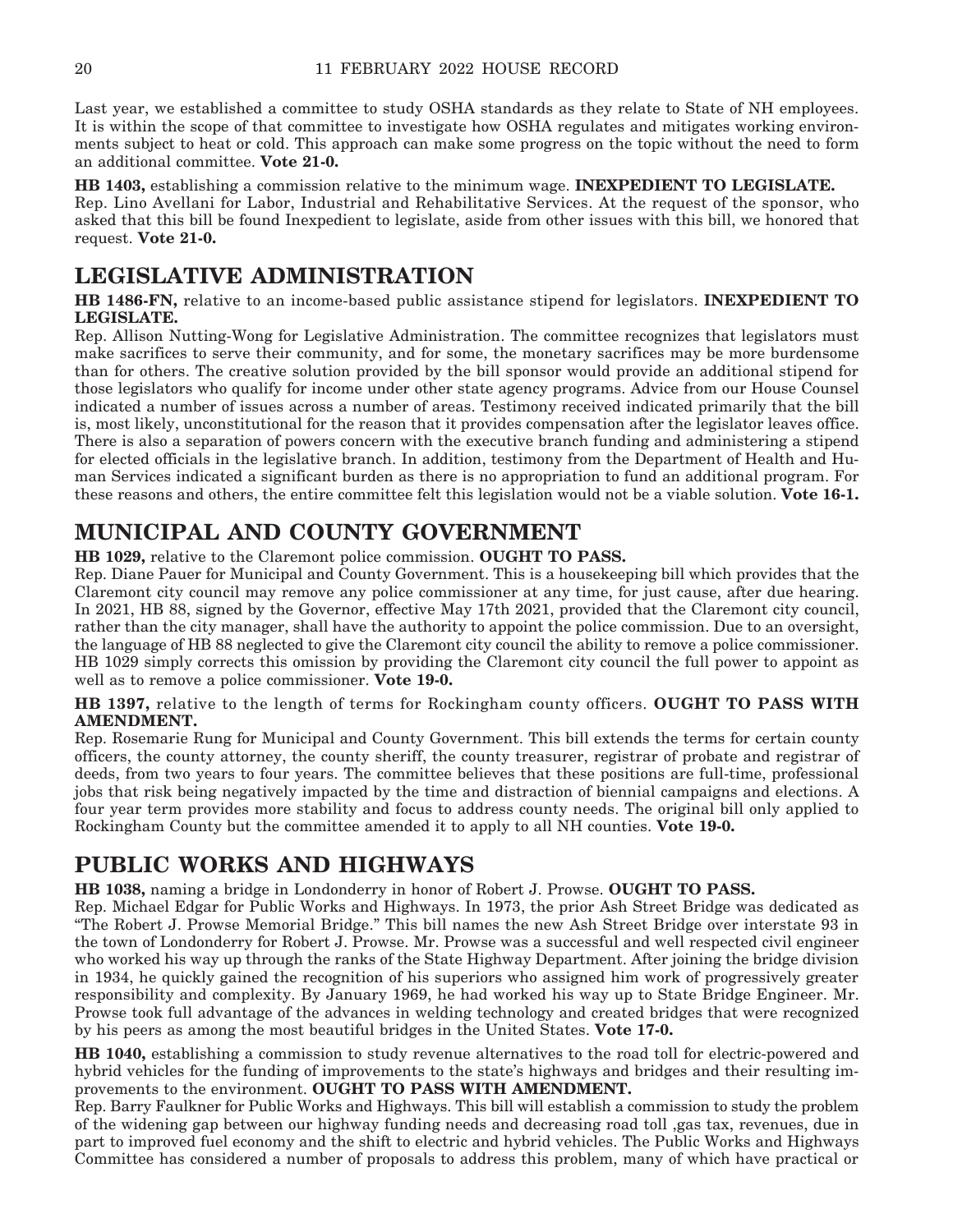policy issues that need to be resolved. The committee finds that this commission provides the best chance to work through these issues and to develop a consensus on an approach where all highway users pay a fair share of the costs of maintaining an efficient highway system. The committee amendment retains the commission's membership and the scope of the original bill. The amendment changed the title and purpose statements to remove the sole focus on electric and hybrid vehicles and ensure that the commission considers the current and future funding needs of the highway system. **Vote 22-0.**

#### **HB 1211-FN,** requiring the installation of electronic tolling. **INEXPEDIENT TO LEGISLATE.**

Rep. John Cloutier for Public Works and Highways. This bill would require the Department of Transportation to replace all toll booths in New Hampshire with electronic tolling by July 1, 2035. While the committee applauds the sponsor's intent, it believes the goal of eventually replacing all toll booths could be best done through an update to the New Hampshire 10-year transportation plan, which the committee is now in the process of scrutinizing. **Vote 19-0.**

#### **HB 1217-FN,** relative to agency reporting of state-owned property. **INEXPEDIENT TO LEGISLATE.**

Rep. Mark McConkey for Public Works and Highways. Currently, the state has a robust process for all agencies to report their real estate holdings on a biennial basis. This listing is maintained by the Department of Administrative Services (DAS) and is available to the public on the DAS web site. The bill, as introduced, would add a specific reporting requirement for vacant or abandoned property. Additionally, there would be a requirement for each agency to specify whether or not such property could be conveyed to the community in which it is located. The committee believes that the current reporting requirement is adequate. There are also definitional problems with the terms "vacant" or "abandoned" that would require a re-work of state statutes. Finally, there is an existing process for the disposal of surplus state assets which could potentially be in conflict with the provisions contained in this bill. **Vote 19-0.**

**HB 1449-FN,** creating a toll booth exemption for vehicle funeral processions to the veterans cemetery in Boscawen. **INEXPEDIENT TO LEGISLATE.**

Rep. Dennis Thompson for Public Works and Highways. While the committee has the greatest respect and admiration for our veterans and their families, the majority's opinion is that this bill should be found inexpedient to legislate. As written, the bill would allow any funeral procession headed to the New Hampshire Veterans Cemetery to be exempt from tolls on our turnpike system. There are a couple of problems with the bill as written. For those vehicles equipped with an EZ Pass transponder, unless the vehicle's driver took proactive steps to shield the transponder, the vehicle would still be charged for the trip. Additionally, as we move toward more open road tolling and all electronic tolling, the bill creates issues for the Department of Transportation in identifying exactly which vehicles are part of the procession. **Vote 17-1.**

#### **HB 1553-FN,** relative to roadside memorials. **OUGHT TO PASS.**

Rep. John Cloutier for Public Works and Highways. This bill would prohibit roadside memorials within the right-of-way of any primary or secondary highway. More specifically, it would authorize the Department of Transportation (DOT) to remove such memorials in class I, II, or III-a highways as well as town or city highway agents to remove the memorials on any other highway, and on town-maintained portions of class II highways. Finally, it would authorize DOT to remove and dispose of any roadside memorials after 90 days beginning from the date of the event being memorialized. At the bill's hearing, nobody testified in opposition to this measure to improve highway safety. **Vote 17-0.**

**HB 1572-FN-A,** relative to funds credited to the harbor dredging and pier maintenance fund and making appropriations for the dredging of Rye harbor and Seabrook/Hampton harbor. **INEXPEDIENT TO LEGISLATE.** Rep. Michael Edgar for Public Works and Highways. This bill, as introduced, was relative to the harbor dredging and pier maintenance fund and made appropriations for the dredging of Rye Harbor and the Seabrook/ Hampton Harbor. The sponsor sent an amendment to the committee that completely replaced the original bill. The amendment concerned the funding for certain towns for road and highway maintenance. The amendment was ruled non-germane. **Vote 17-0.**

**HB 1585-FN,** relative to removing the ramp tolls at exit 11 in Hooksett. **INEXPEDIENT TO LEGISLATE.** Rep. David Milz for Public Works and Highways. This bill would remove the ramp tolls on the Everett Turnpike in the town of Hooksett. During the public hearing it became apparent that the major issue was not the actual toll but rather work on nearby intersections on other state highways that are not associated with the turnpike system. Removing the tool plaza would not resolve these issues and in fact might exasperate them with traffic trying to avoid paying a toll. The committee will work with the sponsors and the town of Hooksett during the tenyear plan process to see what might be done to resolve some of the issues raised during the hearing. **Vote 22-0.**

**HB 1656-FN-A-LOCAL,** establishing a road usage registration fee and making an appropriation therefor. **INEXPEDIENT TO LEGISLATE.**

Rep. David Milz for Public Works and Highways. This bill would establish a road usage fee based on a vehicle's weight and annual miles driven. The committee has several concerns on how the actual fee would be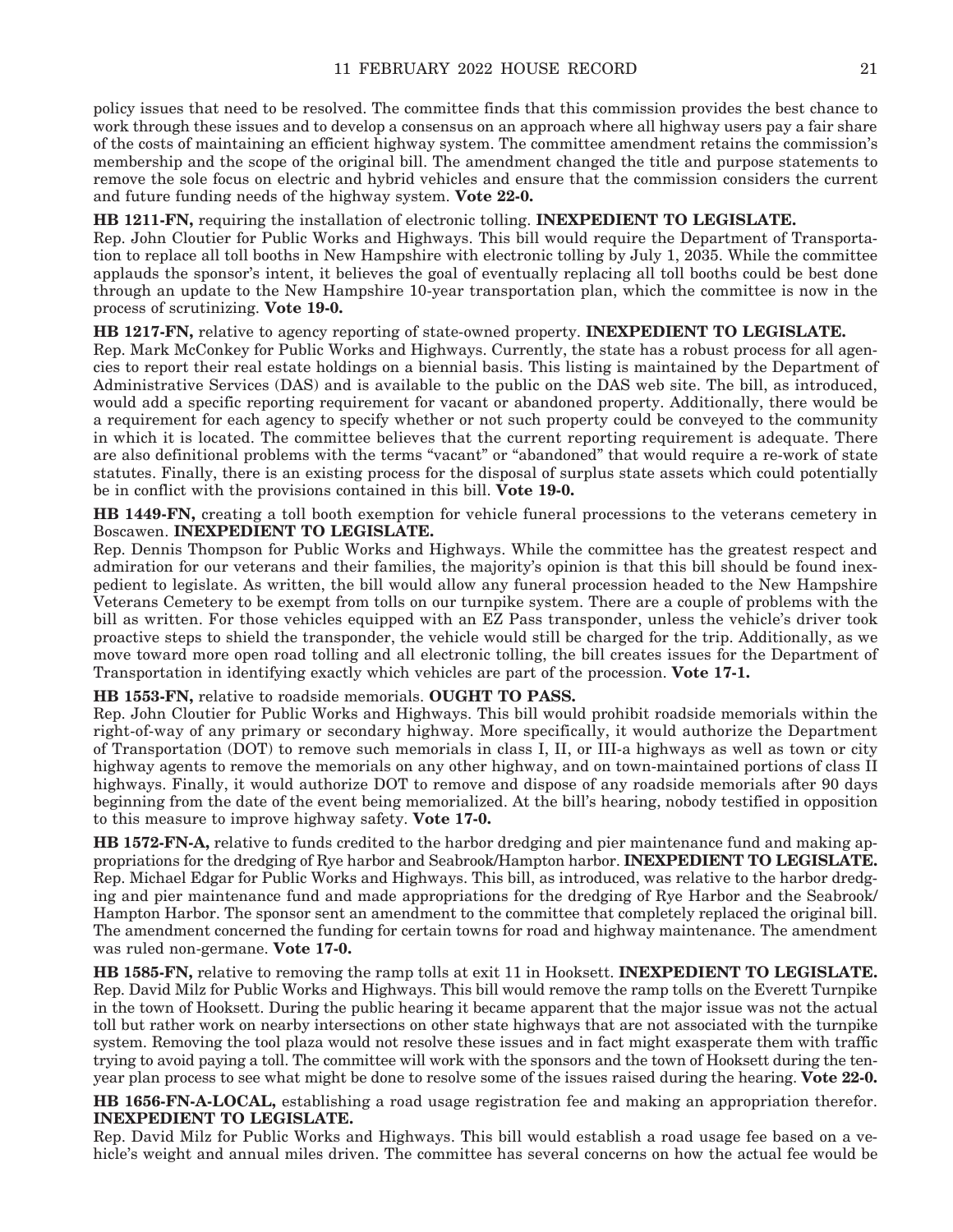assessed and how miles driven outside of the state would be accounted for. The committee heard a separate bill, HB 1040, that would study the issue of how, or even if, New Hampshire would establish any type of road usage fee. This bill puts the cart before the horse. **Vote 22-0.**

**HB 1675-FN-A,** establishing a surcharge collected through E-Z Pass for electric vehicles as an alternative road toll. **INEXPEDIENT TO LEGISLATE.**

Rep. Dennis Thompson for Public Works and Highways. The prime sponsor of this bill asked the committee to ITL this bill, after testimony revealed several short comings with the bill, and the fact that there are several other similar bills in process. **Vote 22-0.**

### **RESOURCES, RECREATION AND DEVELOPMENT**

**HB 1005,** relative to the creation of a New Hampshire low-grade timber and wood emerging market commission. **OUGHT TO PASS WITH AMENDMENT.**

Rep. Juliet Harvey-Bolia for Resources, Recreation and Development. This bill establishes a commission to explore new and emerging markets for biomass and low-grade timber. Forest products contribute \$1.4 billion to our economy. Forest-product markets in New Hampshire have experienced an acute downturn particularly for low-grade wood resources used in biomass plants and paper manufacturing. Since 2014, roughly 6.5 million tons of market for low-grade wood has been lost annually, mainly through the closures of biomass electric generation plants. The Resources, Recreation and Development Committee unanimously recommends this bill ought to pass, and believes it to be integral to a robust timber industry in NH. The amendment to the bill expanded and improved the members of the commission as well as lengthened the time frame for the report. **Vote 21-0.**

**HB 1220,** prohibiting the docking of houseboats on Perkins Pond in Sunapee. **OUGHT TO PASS.**

Rep. Suzanne Gottling for Resources, Recreation and Development. This bill will make Perkins Pond in Sunapee the fourth NH water body where houseboats may not be placed, used, or operated. It will join Squam Lake, Silver Lake in Madison, and Conway Lake. Perkins Pond is a shallow pond with an average depth of 5 feet and maximum depth of 9 feet. In 2020, a pontoon boat with a tent on it appeared at the dock of an out-ofstate homeowner. All cottages on the lake are hooked up to the town sewer system, and this houseboat puts the health of this fragile ecosystem at risk, having only a 5 gallon bucket on board for waste. The select board voted unanimously in support of banning houseboats on Perkins Pond, and a large majority of homeowners signed petitions. However, since the pond is larger than 10 acres it is under state jurisdiction, and coming to the legislature to change the statute seemed to be their only option. The committee found that passage of this bill is the only legal option and will be an important step to ensure Perkins Pond remains healthy for future generations to enjoy. **Vote 19-2.**

**HB 1339,** relative to the Winnipesaukee River basin control replacement fund. **OUGHT TO PASS.** Rep. Gregg Hough for Resources, Recreation and Development. This bill aims to update and improve the use and maintenance of the funds for needed repairs by member communities whose repair costs may exceed their community's normal budgetary items. Based upon the unanimous agreement and support of all the contributing members of the fund the committee voted unanimously to recommend that this bill ought to pass. **Vote 21-0.**

**HB 1418,** relative to permit by notification for certain homeowner shoreland projects. **INEXPEDIENT TO LEGISLATE.**

Rep. Lisa Post for Resources, Recreation and Development.

This bill requires the Department of Environmental Services (DES) to adopt rules relative to internet access to permits. The bill required permit-by-notification instructions and application documents to be simplified and grouped by like projects with online applications clickable for the instructions, applications and applicable statutes. For a homeowner wishing to repair their shore land, the application process can be confusing which often leads them to seek expensive legal assistance to complete the application. The prime sponsor stated that homeowners currently do not receive notice that their application has been either accepted or denied. The prime sponsor has worked with DES who has agreed to make the needed changes and have begun the process of simplifying the applications for shoreland projects for the ease-of-use for the land-owner applicant and will work with the prime sponsor to make sure it is acceptable. The majority of the committee believes that DES, pursuant to the agreements worked out with the prime sponsor, will improve the application documents and processes without the necessity of legislation and therefore recommends this bill be found inexpedient to legislate. **Vote 21-0.**

**HB 1451-FN,** relative to the recovery of submerged logs. **INEXPEDIENT TO LEGISLATE.**

Rep. Gregg Hough for Resources, Recreation and Development. Under present law, submerged logs under bodies of water controlled by the state are held in trust for the citizens of the state. Presently logs can only be removed by towns with state permission. This bill would establish a permit and process for an individual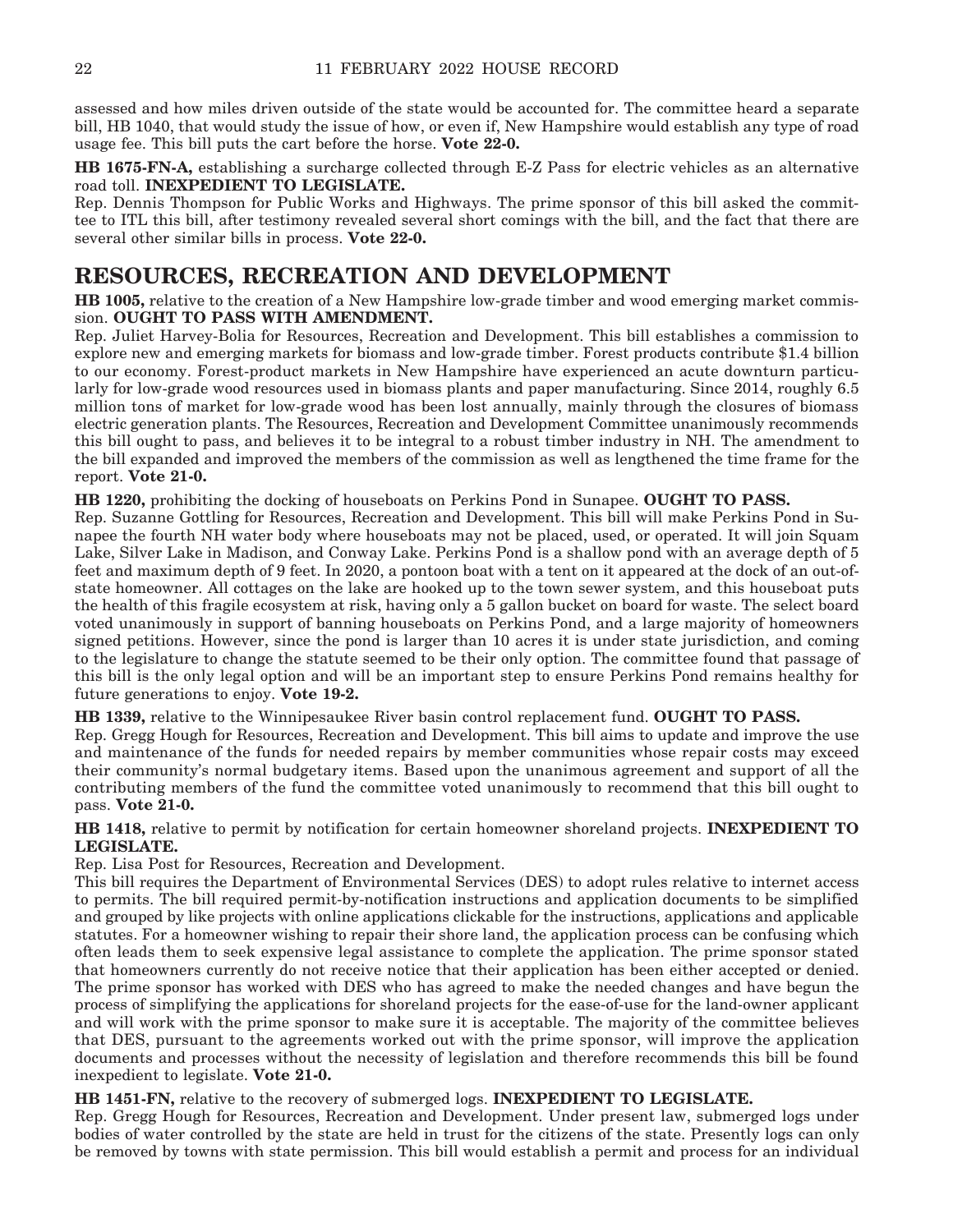to harvest submerged logs under state controlled waters. The committee found this bill to be problematic in several areas. It would create a new bureaucracy complete with rules, licensing, penalties, and fines. It could lead to damage to existing water ecosystems in which logs have become an integral part of the water's biome and removal could upset the natural balance of the organisms inhabiting the water ways. In addition, the market for this activity appears to be slight. **Vote 21-0.**

**HB 1452-FN,** renaming the department of environmental services the department of environmental protection and assigning the department oversight of private drinking water wells. **REFER FOR INTERIM STUDY.** Rep. Suzanne Smith for Resources, Recreation and Development. This bill would change the name of the Department of Environmental Services (DES) to the Department of Environmental Protection. The bill is opposed by DES and estimates the cost of such a name change would be upwards of \$500,000. The bill would also authorize DES to enter all privately owned lands with private drinking wells to inspect and take water samples. The department testified that they already have success working voluntarily with private land owners and collaborating with local health officers Further, even if this bill were passed, landowners may refuse citing current New Hampshire law, and force DES to obtain a warrant to inspect. Although the issue of water contamination in private wells is serious, the committee agreed unanimously that this legislation needs much more work. **Vote 21-0.**

**HB 1528,** establishing a public boat access donation program for operators of non-motorized boats and requiring the fish and game department to prepare a report relating to such program. **OUGHT TO PASS WITH AMENDMENT.**

Rep. Timothy Egan for Resources, Recreation and Development. The Committee on Resources Recreation and Development were in complete agreement on establishing a voluntary donation program for operators of non-motorized boats, and directing the donations to support the development and maintenance of public water access areas in NH. The committee was also unanimous in support of an intelligently and cooperatively crafted bill that allows car top boats users to share in the cost of maintenance of boat launches. The committee amendment to this bill makes the voluntary program, run by Fish and Game Department (F&G), more cost effective for the agency by not requiring a special report on the program results. The amendment recognizes that F&G already has a Statewide Public Boat Access fund which produces reports annually. For this reason the section of the bill which required a new reporting system is not needed. This bill allows the community of those who use rivers, lakes and streams to support each other in insuring easy access and safety on, these bodies of water for all residents of NH. **Vote 21-0.**

**HB 1618-FN,** adding several perfluorinated chemicals to the list of per and polyfluoroalkyl substances with maximum contaminant levels and establishes a cumulative total for the maximum contaminant level of per and polyfluoroalkyl substances. **REFER FOR INTERIM STUDY.**

Rep. Robert Healey for Resources, Recreation and Development. This bill would add several perfluorinated chemicals to the list of per and polyfluoroalkyl (PFAS) substances and add maximum contaminant levels (MCL). It would also establish a cumulative total for the existing MCLs and the additional PFAS substances. The fiscal note estimated a FY 2023 local expenditure of between \$3,676,000 and \$12,441,000 to comply with the MCL levels set by this bill.

Being known to the Resources, Recreation and Development Committee that certain PFAS substances have been regulated in the State of New Hampshire by New Hampshire law signed into effect in 2020. The law set the limits on the current 4 regulated PFAS substances: (1) PFOA (Perfluorooctanoic acid): 12 parts per trillion; (2) PFOS (Perfluoroctanesulfonic acid): 15 parts per trillion; (3) PFNA (Perfluorohexanesulfonic acid): 11 parts per trillion; (4) PFHxS (perfluorononanoic acid): 18 parts per trillion. This bill would regulate an additional 2 compounds: (1) PFBA (Perfluorobutyrate) at 7 parts-per-trillion (ppt); and (2) PFBS (Perfluorobutanesulfonic acid) at 1000 ppt and in addition put a maximum MCL for all 6 of these compounds combined at 20 ppt. As New Hampshire Department of Environmental Services (DES) testified, the science related to the 2 new compounds PFBA and PFBS, is still evolving and according to DES, the MCL of 7 ppt for PFBA is not supported by scientific evidence at this time. With regard to PFBS, according to DES, 1000 ppt is roughly in line with what the DES has estimated the drinking water toxicological value would be, however, PFBS has not been found in drinking water in New Hampshire at these levels to date. Also, given that this bill also states that an MCL of 20 ppt for all 6 substances combined would change the de facto standard of PFBS to 20 ppt. Given this testimony from DES about HB 1618-FN the decision was unanimous by Resources, Recreation and Development Committee to recommend Interim Study. **Vote 21-0.**

**HB 1641-FN,** relative to vessel registration fees. **REFER FOR INTERIM STUDY.**

Rep. Suzanne Smith for Resources, Recreation and Development. This bill would change the formula for calculating registration fees for boats, personal watercraft and other vessels and increase the cost of registering boats drastically. For example, an owner of a new personal watercraft (PWC) would see an increase of over \$200 in the cost of registering their PWC. Although some members of the committee believe that New Hampshire's vessel registration fees need some adjustment, a much more thorough review is needed before any attempts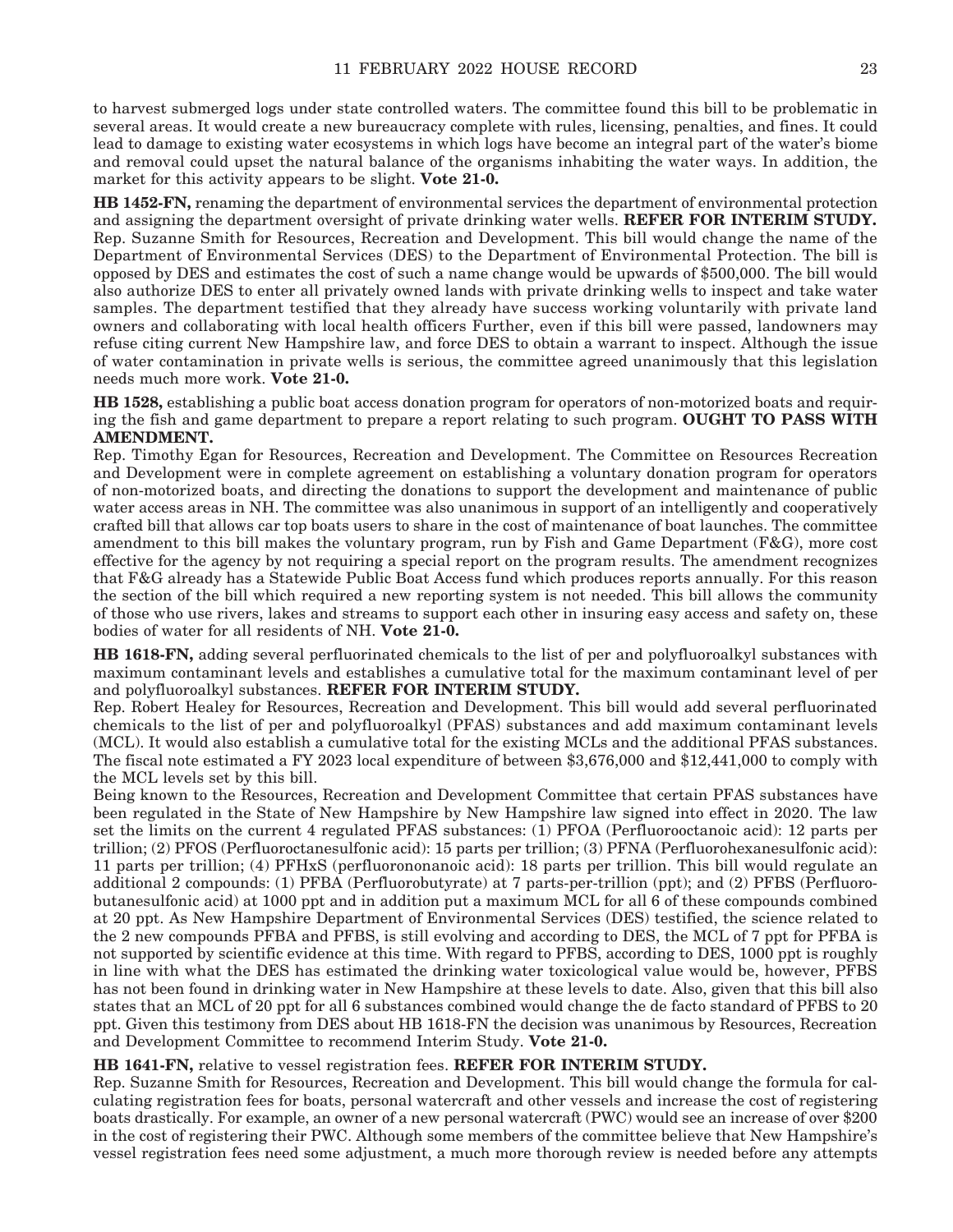at a new structure be undertaken. In addition, during testimony, the committee learned that the US Coast Guard has expressed concern that our present boat registration fee, besides funding the registration of the boat, also includes additional funding for certain lake related activities including research, monitoring and eradication of exotic aquatic weeds and species as well as support for state marine patrol. The committee's recommendation that this bill be sent to interim study will provide the committee a vehicle to explore ideas to correct these issues. Several stake holders at the hearing asked to be part of the discussions. **Vote 21-0.**

### **STATE-FEDERAL RELATIONS AND VETERANS AFFAIRS**

**HB 1050,** declaring November 11 as Remembrance Day. **REFER FOR INTERIM STUDY.**

Rep. Linda Massimilla for State-Federal Relations and Veterans Affairs. The committee unanimously agreed that the bill had merit but needed more work and clarification. **Vote 21-0.**

**HB 1092-FN,** requiring an official declaration of war for the activation of the New Hampshire national guard. **INEXPEDIENT TO LEGISLATE.**

Rep. Al Baldasaro for State-Federal Relations and Veterans Affairs. This is the fourth time that this legislation has come to our committee and received an ITL. This bill sounds great on paper but in real time, will not happen due to Perpich v. Department Of Defense, 496 U.S. 334 (1990) in which the Supreme Court ruled that the Governor's consent is not needed for activation of the National Guard. **Vote 14-2.**

**HB 1106,** establishing a committee to study recruiting certain members of the armed forces. **OUGHT TO PASS WITH AMENDMENT.**

Rep. Linda Massimilla for State-Federal Relations and Veterans Affairs. The committee unanimously agreed that a commission to research job opportunities utilizing the skills of former armed service members, as well as to identify incentives for employers who hire veterans, is a win-win situation for all concerned. **Vote 16-0.**

**HB 1256-FN,** relative to positions within the department of military affairs and veterans services. **OUGHT TO PASS.**

Rep. Brodie Deshaies for State-Federal Relations and Veterans Affairs. This legislation will create pay parity for employees of the State Veterans Cemetery and help our state retain workers to operate this great service for our fallen heroes. **Vote 16-0.**

**HB 1353,** renaming a wing in the New Hampshire veterans' home. **REFER FOR INTERIM STUDY.** Rep. Michael Moffett for State-Federal Relations and Veterans Affairs. The intent of this measure was to honor a former veterans home commandant. However, due to conflicting testimony at the hearing, the committee opted to spend more time on this bill. **Vote 21-0.**

**HB 1362,** relative to the authority of the state guard. **INEXPEDIENT TO LEGISLATE.** Rep. Al Baldasaro for State-Federal Relations and Veterans Affairs. The committee believes this bill has great intentions, but many cities and towns already have disaster teams to assist in emergencies. The sponsor requested ITL. **Vote 16-0.**

**HB 1441,** establishing a commission to organize the observance of the 250th anniversary of the declaration of independence. **OUGHT TO PASS WITH AMENDMENT.**

Rep. Brodie Deshaies for State-Federal Relations and Veterans Affairs. This bill as amended would emulate SB 221 (2007) which established a commission to organize events in celebration of the Abraham Lincoln bicentennial. It is important we celebrate the 250th anniversary of our Declaration of Independence. This commission takes a nonpartisan approach to planning for this celebration. **Vote 13-0.**

**HB 1505-FN,** establishing concurrent jurisdiction in juvenile matters with the U.S. Department of Defense for coordination with the military family advocacy program. **OUGHT TO PASS WITH AMENDMENT.**

Rep. Al Baldasaro for State-Federal Relations and Veterans Affairs. The policy represented in this bill, which directs the collection and sharing of the military affiliation of a victim or suspect at the onset of an investigation, supports the development of more consistent agreements and allows the Family Advocacy Program and children's behavioral health authorities in New Hampshire to better coordinate services to victims. This bill also assists the military services' efforts to remove barriers to appropriate investigation and adjudication of juvenile matters by civilian authorities. Removing the statutory bar to retrocession at Pease Air National Guard Base, and clarifying that New Hampshire authorities may assert jurisdiction over juveniles on military installations in areas of exclusive federal legislative jurisdiction, enables state law authorities to enforce state laws on base with respect to civilian family members." (excerpt from the Department of Defense). The committee supports this bill in working with the Department of Defense in supporting military children. **Vote 12-0.**

**HB 1653-FN,** relative to educational and employment opportunities and protections for military families and their dependents. **OUGHT TO PASS.**

Rep. Al Baldasaro for State-Federal Relations and Veterans Affairs. The committee overwhelmingly supports this bill, which provides for licensure expansion and issuance within 30 days of relocation, to ensure veterans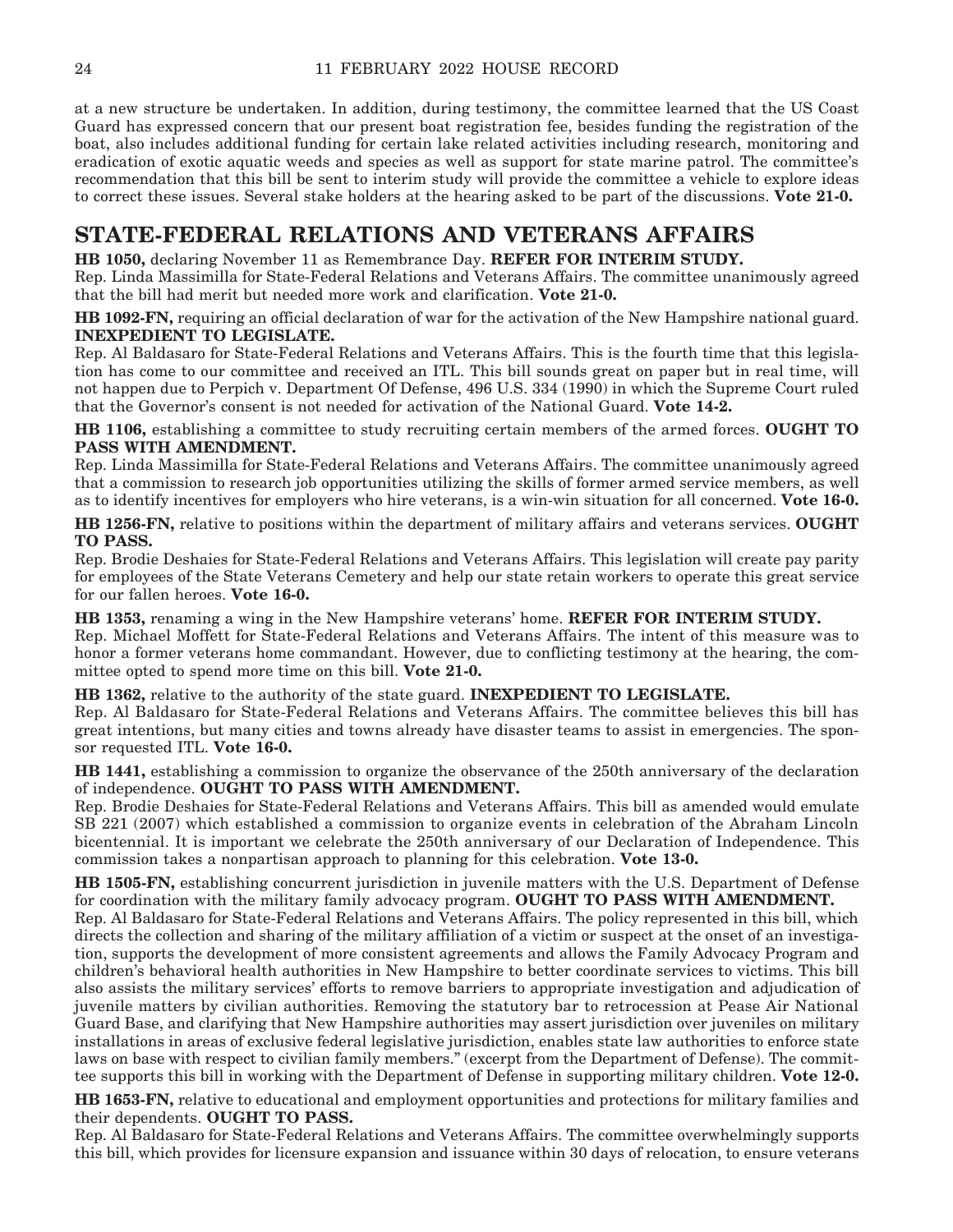and spouses can get to work once moving to NH. This bill comprehensively addresses educational transition for military connected dependents and provides important protections for the National Guard and the reserve component families. **Vote 21-0.**

**HCR 6,** urging that the United Kingdom return the Parthenon (Elgin) marbles to Greece. **INEXPEDIENT TO LEGISLATE.**

Rep. John Leavitt for State-Federal Relations and Veterans Affairs. This bipartisan vote recommending ITL shows that requesting the return of marbles to Greece is moot. **Vote 20-1.**

**HCR 8,** affirming states' rights based on Jeffersonian principles. **INEXPEDIENT TO LEGISLATE.** Rep. David Lundgren for State-Federal Relations and Veterans Affairs. The majority agrees to ITL this bill after numerous attempts to pass. **Vote 21-0.**

**HR 16,** calling for the federal government to construct a nuclear waste repository to permanently store our nation's nuclear waste. **OUGHT TO PASS.**

Rep. Tony Labranche for State-Federal Relations and Veterans Affairs. This resolution is a simple one: asking Congress to find a permanent solution for our nuclear waste. Currently all nuclear waste is stored on-site at Seabrook nuclear power station with no plan for the permanent disposal of that waste. Let us call on the federal government to find a solution to this issue and get this waste out of our backyard. **Vote 21-0.**

### **TRANSPORTATION**

**HB 1001-FN,** authorizing the Girl Scouts of the Green and White Mountains to issue decals for multi-use decal plates. **OUGHT TO PASS.**

Rep. Laura Telerski for Transportation. This bill adds the Girl Scouts of the Green and White Mountains to the list of non-profit organizations approved to issue a decal for multi-use plates. The Girl Scouts in New Hampshire empower more than 10,000 girls annually. **Vote 14-0.**

**HB 1024,** relative to local speed limits in business or urban residence districts. **INEXPEDIENT TO LEG-ISLATE.**

Rep. Aidan Ankarberg for Transportation. This bill would allow municipalities to set speed limits as low as 10 mph. This would create a patchwork of speed limits which drivers are likely to be unfamiliar with. This may lead to confusion and an unsafe environment on NH roadways. Municipalities are currently able to request waivers from the New Hampshire Department of Transportation to reduce speed limits in high traffic areas upon a demonstrated need. Given this the committee recommends this bill be found inexpedient to legislate. **Vote 18-0.**

**HB 1060-FN,** authorizing the New Hampshire Environmental Educators to issue decal plates. **INEXPEDI-ENT TO LEGISLATE.**

Rep. Laura Telerski for Transportation. At the request of the sponsor, the committee recommends this bill be found inexpedient to legislate due to the concerns that the New Hampshire Environmental Educators had about participation in the multi-use decal program. **Vote 18-0.**

### **HB 1110,** relative to windshield tint waivers. **OUGHT TO PASS.**

Rep. Thomas Walsh for Transportation. Last year, a law was passed allowing for after market tint to be applied to side-windows left and right of the operator at a level of 70% light transmittance. This bill aligns the statute by allowing 70% light transmittance after market tint to the windshield for those with medical conditions who have received a waiver from the Department of Motor Vehicles. **Vote 13-0.**

### **HB 1150,** relative to temporary license plates. **INEXPEDIENT TO LEGISLATE.**

Rep. Aidan Ankarberg for Transportation. This bill would allow the temporary use of a current valid New Hampshire license plate on a different vehicle. This would violate current New Hampshire law by allowing an unregistered vehicle to be operated while being uninspected. Conflicts with reciprocity in other states arise with sales outside of New Hampshire. Finally, the Department of Motor Vehicles also informed the committee of an effort ongoing to deal with the issue of private party temporary license plates within the department. **Vote 17-0.**

**HB 1158,** relative to the use of handicap placards. **INEXPEDIENT TO LEGISLATE.**

Rep. Dennis Thompson for Transportation. Given that there is currently an RSA prohibiting obstruction of a driving mechanism, RSA 265:95, III(b), which states, "no person shall drive upon any way, any vehicle with any sign, poster, sticker, or other nontransparent material upon or adjacent to the front windshield, side wings, or side or rear windows of such vehicle which shall obstruct the driver's clear view of the way." **Vote 17-0.**

### **HB 1214-FN,** eliminating fees for walking disability placards. **OUGHT TO PASS.**

Rep. Larry Gagne for Transportation. This bill eliminates the statutory \$5 fee for printing and mailing disability placards issued by the Department of Motor Vehicles (DMV). Currently, the DMV does not charge this fee because it would be in violation of the Americans with Disabilities Act (ADA). This bill eliminates the fee by statute. **Vote 17-0.**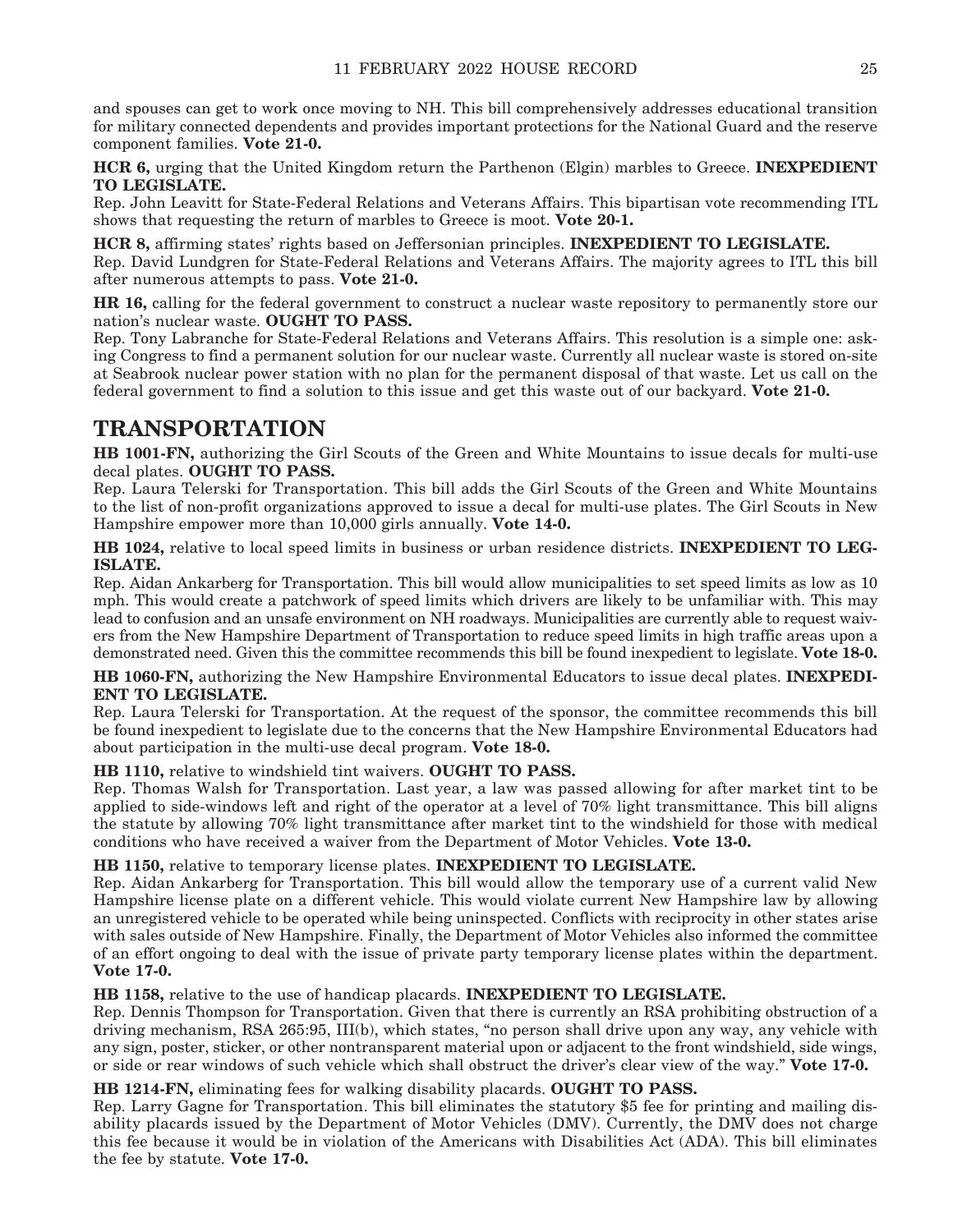**HB 1240-FN,** relative to service of process for license suspensions or revocations. **INEXPEDIENT TO LEG-ISLATE.**

Rep. Larry Gagne for Transportation. This bill, if passed, would require that a notice of driver's license revocation or suspension be sent by first class mail when a summons was not hand delivered by a law enforcement officer. This bill would have created a presumption of service three days after the mailing of the notice. Because of the presumption of service, and upon reflection, the sponsors felt that a motion of inexpedient to legislate was appropriate. **Vote 19-0.**

**HB 1437-FN,** relative to registration plates for antique farm tractors. **OUGHT TO PASS.**

Rep. Aidan Ankarberg for Transportation. This bill amends RSA 259:4, by adding "Farm Tractor" to the current definitions of vehicles covered by this chapter. Current law provides for remedy for abuse of this provision and these vehicles are not intended for daily road use or agricultural work. **Vote 15-0.**

**HB 1462-FN,** relative to motorcycle learner's permits. **OUGHT TO PASS.**

Rep. Dennis Thompson for Transportation. The majority feels that given the Department of Safety allows an additional opportunity to take the motorcycle road test after the Motorcycle Training Program, should the operator fail the first test. It seems reasonable to allow a second 45 day learner's permit should the first permit expire. **Vote 13-0.**

**HB 1464,** establishing a committee to study the feasibility and implementation of furthering electric vehicle adoption in New Hampshire. **REFER FOR INTERIM STUDY.**

Rep. Donovan Fenton for Transportation. The committee believes that there is a need to figure out how we can get more electric vehicles into New Hampshire without adhering to mandates but there is another transportation council dealing with similar issues. The committee voted to keep the bill alive because it is still an issue and would like to look at it further down the road. **Vote 19-0.**

**HB 1489-FN,** relative to motor vehicle title exemptions. **INEXPEDIENT TO LEGISLATE.**

Rep. Karel Crawford for Transportation. This bill would exempt vehicles that are seven years or older from needing a current certificate of title in order to be registered. Testimony from the N.H. Department of Motor Vehicles estimated the loss of revenue to the state would be \$5,380,975 and the loss of revenue to local municipalities \$430,478. A title is a formal document showing ownership, the average ownership of a vehicle is 12 years, banks will not finance a vehicle without a certificate of title. **Vote 14-0.**

**HB 1615-FN,** relative to driver education and the driver training fund. **REFER FOR INTERIM STUDY.** Rep. Thomas Walsh for Transportation. This bill would provide \$250.00 per pupil from the driver training fund to participation drviers-ed schools both public and private. Proof of reduced tuition to receive this subsidy would need to be provided. Considering details that still need to be worked out and the fiscal note, the prime sponsor requested the motion of Interim Study. **Vote 14-0.**

**HB 1640-FN,** relative to the payment of motor vehicle fines. **INEXPEDIENT TO LEGISLATE.**

Rep. Larry Gagne for Transportation. This bill allows anyone who receives a fine related to their motor vehicle to donate the fine amount to a charitable organization rather than submit it to a state agency. While well intentioned, this bill if passed would decrease state revenues by several million dollars. In addition to the revenue impact, the Department of Safety (DOS) and Judicial Branch stated that they would incur administrative costs to incorporate this bill into their systems. The DOS estimates one-time system programming costs and form reproductions of \$175,000 and the Judicial Branch also expects increased system costs. **Vote 13-0.**

**HB 1658-FN,** relative to testing in lieu of license renewal fees. **REFER FOR INTERIM STUDY.**

Rep. Gregory Hill for Transportation. This bill is an attempt to help limited-income NH citizens by providing an option to paying full price for a driver's license renewal. The renewal applicant who agrees to retake and pass the written exam would be credited with the new license at no cost. The testimony pointed out the added benefit for society as a whole from those who choose this option which would be a more road-savvy populace. The question the committee ponders is whether those benefits would be worth the loss of revenue which the Department of Motor Vehicles fiscal note showed to be considerable. The committee reasoned that the bill represents the best of intentions and deserved the opportunity to be more deeply examined with an interim study. **Vote 13-0.**

### **WAYS AND MEANS**

**HB 1063,** relative to the technical changes to the administration of certain taxes by the department of revenue administration. **OUGHT TO PASS WITH AMENDMENT.**

Rep. Alan Bershtein for Ways and Means. This bill, with amendment, makes four minor technical changes to statutes administered by the Department of Revenue Administration (DRA). Change one: for business profits tax (BPT) purposes, current statutes direct taxpayers to determine net operating loss (NOL) using the Internal Revenue Code (IRC) of 1996. This bill updates the statutes to require use of the IRC in effect for the BPT (currently the IRC of 2018). This change will not result in a meaningful difference in the amount of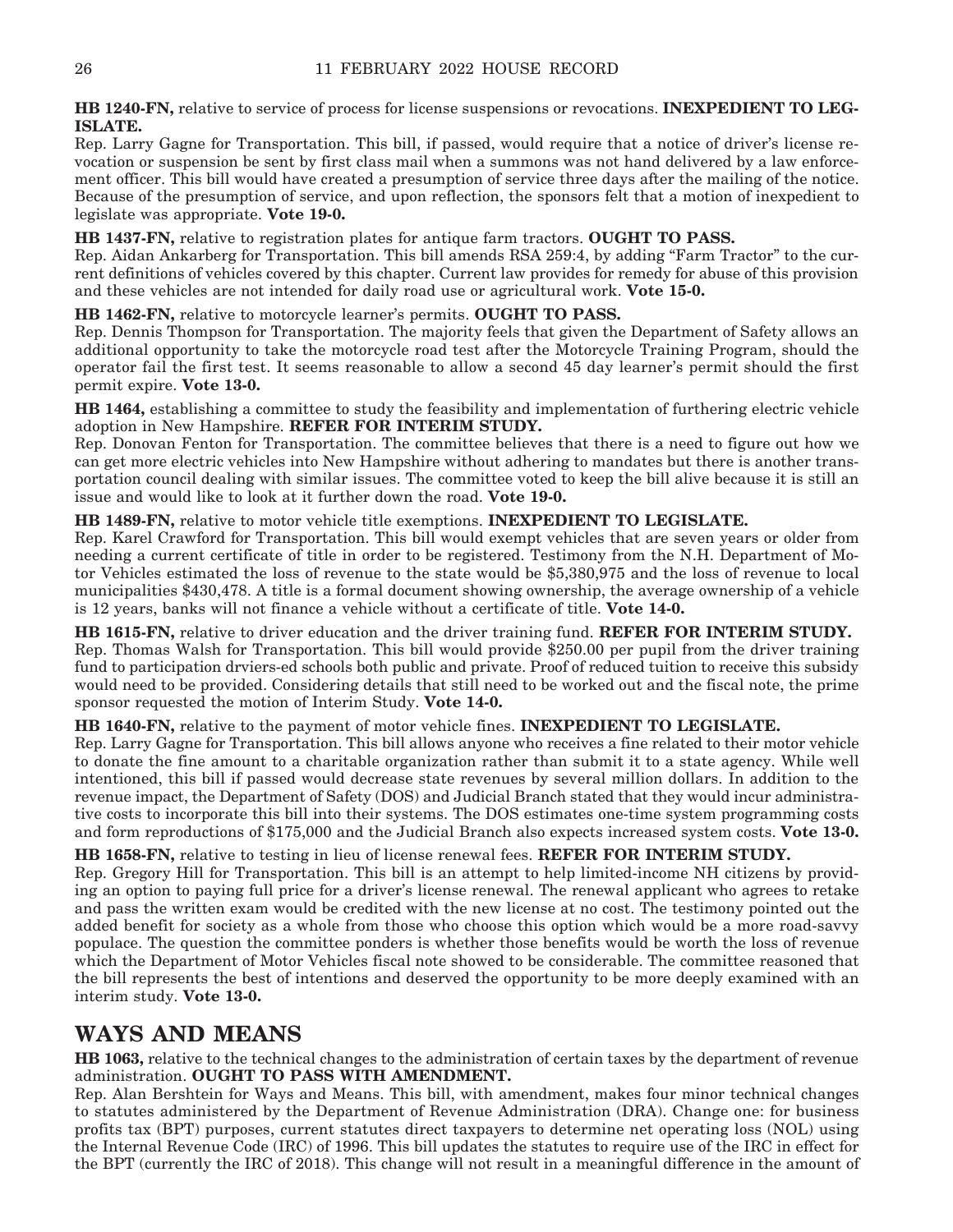NOL permitted, but will relieve the taxpayer of the onerous task of using a version of the tax code that is 25 years old. Change two: new systems now enable electronic filing of the research and development tax credit application. This bill modernizes the language of the relevant statute by replacing the word "postmarked" with "filed." The term "filed" is consistent with other DRA administered statutes. Change three: the reference to the rate of the meals and rooms tax now will only refer to the tax on meals and rooms. Change four: the amendment allows once a claim for a refund or credit is filed with DRA, notice shall be issued to the taxpayer if anything other than a complete refund or credit is granted. **Vote 21-0.**

**HB 1189,** permitting voluntary donations to municipalities or the state to fund certain projects or to reduce taxation. **INEXPEDIENT TO LEGISLATE.**

Rep. Jordan Ulery for Ways and Means. This well-intentioned bill seeks to allow voluntary donations to a state entity (the state or any of its political subdivisions). Such donation currently takes place with frequency and the donator is acknowledged by an entity, usually a plaque (such as those affixed to park benches). The wording of the bill seems to commercialize such donations and may even leave the door open for authorizing entities to ethics charges of favoritism as a result of a donation. One could also see police or fire vehicle emblazoned like a race car with sponsors' logos. While the committee urges personal donations to a governmental entity, most of the committee does not support commercialization of the process. One should also note that some agencies, including the Housing Finance Authority and NH libraries under specific statutes, have the ability to accept donations. Under RSA 31:19, I a political subdivision may already accept donations for a project or to be held in trust. Most communities already have a trust fund or trustees of the trust fund(s). The NH Supreme Court has ruled that monies received can be of one of three classes and may not be discriminatory. This bill makes absolutely no reference to the three classes (temporary, permanent, restricted) nor how the program would be implemented within the scope of current law. If one is interested in further information, one is directed to a white paper on the subject by the NH Municipal Association from 2013. **Vote 20-1.**

**HB 1204-FN-A-LOCAL,** reducing the rate of the meals and rooms tax and increasing the revenue sharing of meals and rooms tax revenue with municipalities. **REFER FOR INTERIM STUDY.**

Rep. Patrick Abrami for Ways and Means. This bill decreases the meals and rooms tax rate from 8.5% to 7.9% for taxable periods beginning on or after July 1, 2023. Additionally, the bill increases the meals and rooms distribution to municipalities from 30% to 40%. The committee has several concerns about this bill. With all of the major tax cuts that were in the biennium budget for FY2022-23, many on the committee felt that we needed to measure the impact of those changes before we move forward with additional tax cuts. Other concerns were the full impact of the Payroll Protection Program refunds due to the forgiveness of the loans, the credit carry-forward potential refund issue that looms, the impact on revenues of the economic stimulus being curtailed in future years, and the future potential impact of moving toward with single sales factor apportionment. As far as increasing to 40% from 30% the distribution of the meals and rooms tax revenues to the municipalities, there were concerns that this percentage was just increased significantly in the FY2022- 23 budget to the 30% level. Many members of the committee felt that this proposed change was too great without being able to measure the impact on actual revenues. The Ways and Means Committee would be in a better position to understand the stability of all our revenues after the tax filings coming during March and April. The committee felt that this additional tax cut and revenue shift to the municipalities could be better understood after this coming April, which is out of sync with the bill reporting time frame. **Vote 21-0.**

**HB 1228-FN,** relative to recommendations of the joint committee on dedicated funds. **OUGHT TO PASS.** Rep. Alan Bershtein for Ways and Means. This bill repeals various inactive dedicated funds, deposits any remaining funds of repealed dedicated funds into other active funds, and revises the reporting requirements for certain dedicated funds. This bill was requested by the Joint Committee on Dedicated Funds, which was established to review the finances and purpose of all dedicated funds on a five-year, rotating basis and recommend continuance, amendment, or repeal of relevant provisions. The Joint Committee on Dedicated Funds sought and received significant input from affected agencies in order to complete their annual report, which is the basis for this bill. **Vote 21-0.**

**HB 1338,** establishing a committee to study imposing a tax on manufacturers based on the cost to dispose of single-use products and product packaging materials. **INEXPEDIENT TO LEGISLATE.**

Rep. Susan Almy for Ways and Means. Our state is close to a landfill crisis, with most landfills approaching end dates and great difficulty in siting new ones. The bill's intent is to study using a tax on manufacturers to incentivize them to find ways to modify their packaging or products to reduce landfill waste. The Environment and Agriculture Committee is building a major study committee bill to explore all the technical aspects needed to deal with the problem, and is open to including any new items from this bill. Our committee believes that there cannot be a meaningful study of using taxation to advance the sponsors' goal without first having the results of that study. Both single-use and packaging materials are sourced to multiple manufacturers of different components, and many of these are in China. The committee recommends Inexpedient to Legislate, while recognizing the importance of the issue raised. **Vote 21-0.**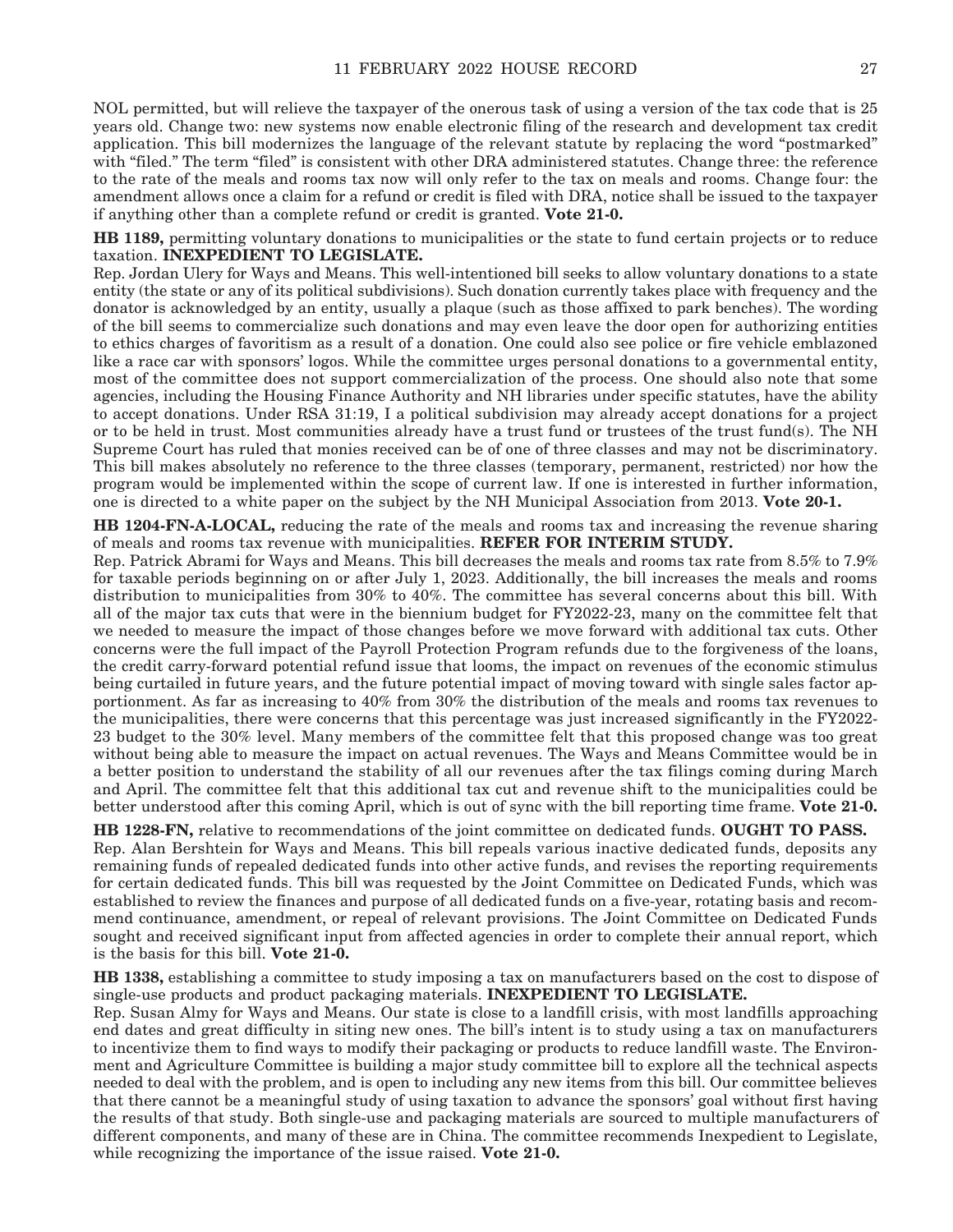**HB 1407-FN,** including the promotion of affordable housing under the land and community heritage investment program. **INEXPEDIENT TO LEGISLATE.**

Rep. Jennie Gomarlo for Ways and Means. This bill includes the promotion of affordable housing under the Land and Community Heritage Investment Program (LCHIP) and requires an annual transfer from the real estate transfer tax revenue to the LCHIP trust fund. While acknowledging NH does currently have a housing crisis, the committee feels using LCHIP as a remedy is not a viable solution. The sponsor is encouraged to work with leaders of existing low-income housing finance programs in developing ideas presented to the committee for future legislation. **Vote 21-0.**

**HB 1500-FN-A,** reducing the rate of the communications services tax and repealing the tax in 2025. **REFER FOR INTERIM STUDY.**

Rep. John Janigian for Ways and Means. This bill reduces the rate of the communications services tax for 2022 through 2024 and repeals the tax in 2025. The committee felt that more information is needed before making a final decision. There are also still questions about the applicability of the tax to two-way video conferencing communication. Some communication tax revenue is already decreasing because of decreasing land line usage. The changes with decreasing land line usage, increasing cell phone usage, and two-way video and audio conferencing are just some of the items that need to be studied to understand the complete impact of this bill. **Vote 21-0.**

**HB 1525-FN-A,** establishing a county nursing home capital reserve fund. **REFER FOR INTERIM STUDY.** Rep. Patrick Abrami for Ways and Means. This bill establishes a county nursing home capital reserve fund to be administered by the Department of Health and Human Services. The bill makes an initial general fund appropriation of \$25 million in FY22, to be followed by appropriations of \$15 million thereafter, provided that the balance of the fund is less than \$30 million. Funding shall be limited to projects with a total cost of at least \$5 million. Projects shall be determined by the department based on a process to be established in rules. Based upon the hearing and a work session, it was agreed on a unanimous basis that this bill go to Interim Study. There was concern in the public hearing that multiple people and officials from only one county showed up to testify in support of this bill and that one person from a second county sent in testimony by email. Members of the committee indicated that their counties set aside reserves to fund things such as enhancements to their nursing homes or the actual replacement of their nursing homes, without asking for the state to help fund such an effort. The other major concern is if this fund were set up, who would monitor the fairness of allocations to the various counties? With these concerns and unanswered questions, the committee supported an Interim Study motion. **Vote 21-0.**

**HB 1541-FN,** establishing a deferral from the business profits tax and the business enterprise tax for qualified limited liability startups. **INEXPEDIENT TO LEGISLATE.**

Rep. John Janigian for Ways and Means. This bill establishes a five-year deferral from the business profits tax and the business enterprise tax for qualifying limited liability startups. The bill also establishes a committee to study the formation and structure of limited liability companies in New Hampshire. While this bill intends to help foster start-ups, the current tax law already does this by the recently raised thresholds on the business profits tax (BPT) and the business enterprise tax (BET). For tax years ending on or after December 31, 2022 the BPT threshold for filing will be raised from \$50,000 to \$92,000 and the NH Department of Revenue Administration will adjust the threshold biennially based on inflation. The BET threshold will be raised such that businesses with taxable periods ending on or after December 31, 2022, the gross receipts threshold increases from \$220,000 to \$250,000 and the enterprise value base threshold increases from \$111,000 to \$250,000. The increased thresholds for both the BPT and BET are significant enough that they help new businesses thrive without the need for this bill. **Vote 21-0.**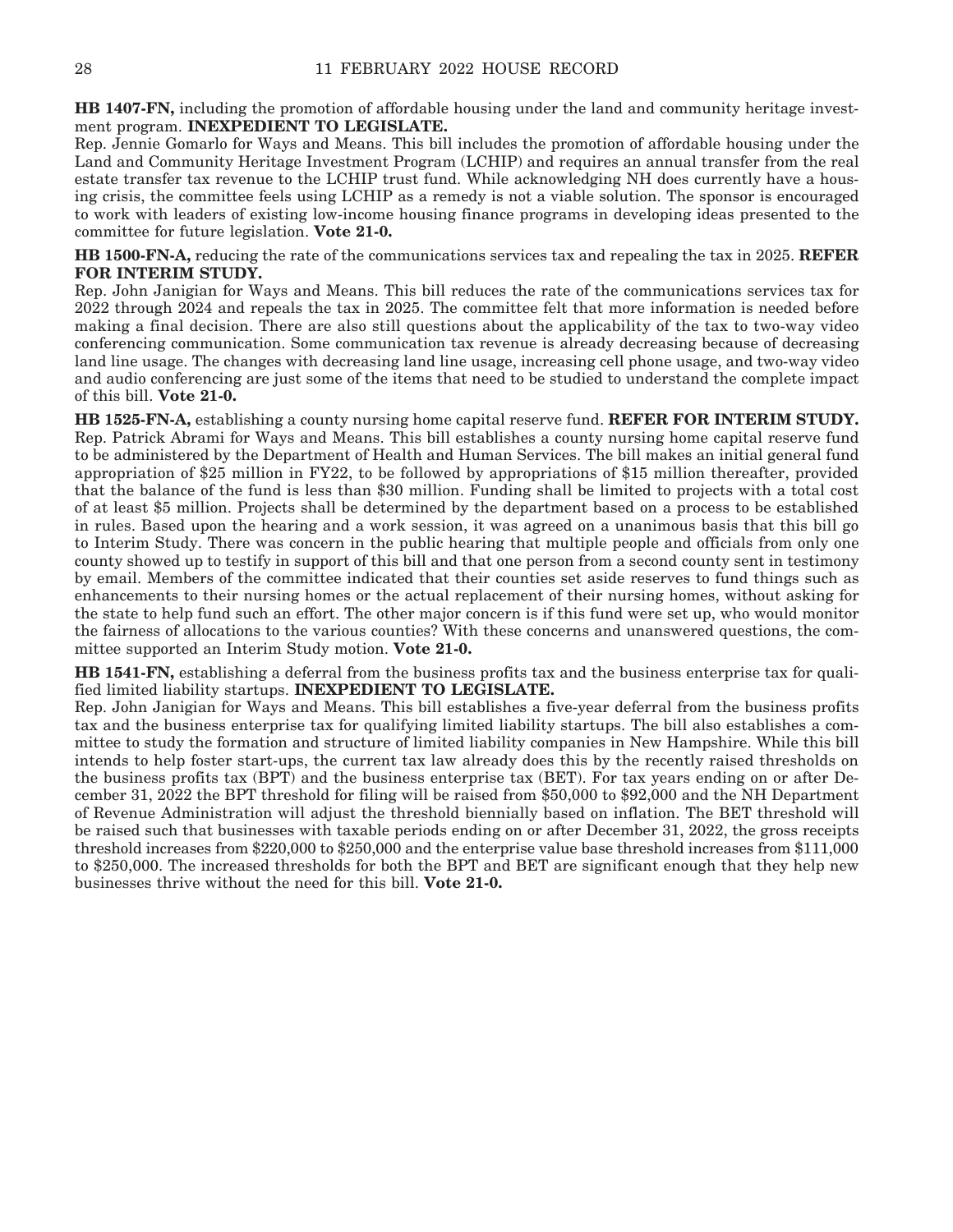### **WEDNESDAY, FEBRUARY 16 REGULAR CALENDAR**

### **CHILDREN AND FAMILY LAW**

**HB 1465-FN,** relative to the appointment of counsel for juveniles. **OUGHT TO PASS WITH AMENDMENT.** Rep. Patrick Long for Children and Family Law. This bill as amended better defines the intent of the appointed juvenile attorney in representing the juvenile within the petitioned juvenile proceeding and further articulates matters as it pertains to interrogations and confessions. **Vote 15-0.**

**HB 1647-FN,** relative to the calculation of child support. **OUGHT TO PASS WITH AMENDMENT.** Rep. Josh Yokela for Children and Family Law. As amended, the child support formula is simplified and more clear while updating the percentage devoted to child support. Parents need an update to this formula because the current formula is leaving families unable to support the child. **Vote 8-7.**

### **COMMERCE AND CONSUMER AFFAIRS**

#### **HB 1237-FN,** relative to cigar bars. **MAJORITY: OUGHT TO PASS WITH AMENDMENT. MINORITY: INEXPEDIENT TO LEGISLATE.**

Rep. John Potucek for the **Majority** of Commerce and Consumer Affairs. This bill originally was intended to lower the required revenue amount generated from cigar etc. sales from 60% to 30%, but the Commerce and Consumer Affairs Committee amended the bill to allow additional tobacco products to be sold in cigar bars and to be included in the revenue percentage required to meet the 60% threshold. **Vote 16-3.** Rep. Richard Abel for the **Minority** of Commerce and Consumer Affairs. The minority recognizes that some cigars are tax exempt and therefore cigar bars already receive special taxation benefits not available to other tobacco retailers, and that the state Liquor Commission reports that all but one licensed cigar bar are meeting the current revenue requirements. For these reasons, the minority believes the current statute should remain as it is now.

#### **HB 1469-FN,** prohibiting banks or businesses from using social credit scores. **MAJORITY: OUGHT TO PASS WITH AMENDMENT. MINORITY: INEXPEDIENT TO LEGISLATE.**

Rep. Jeffrey Greeson for the **Majority** of Commerce and Consumer Affairs. The majority of the Commerce and Consumer Affairs Committee, recognizing the emerging threat of a form of discrimination that could be considered 21st century red-lining, recommends that this bill Ought to Pass with Amendment. The emerging threat is banks and other financial institutions using non-financial criteria as a basis for whether or not to grant access to banking and judging credit worthiness based on these criteria. This is social credit scoring as what is occurring in China, and it has no place in America. The bill, as amended, states that banks and other financial institutions doing business in New Hampshire, either directly or through the use of an outside contractor, shall not discriminate against, impose as a precondition, advocate for or cause adverse treatment of any person, business, or organization in their business practices based on: (A) The entity's ideological, philosophical, or political views and opinions; (B) Non-financial criteria such as, but not limited to: social media posts; internet browsing history; dietary habits; medical status; participation or membership in any clubs, associations, or unions, etc.; political affiliation; or place of employment or source of legal income; (C) Property or investments already owned by the entity; (D) Gun ownership; (E) Nature of business, if that business is governed or regulated or otherwise permitted to operate legally in the state of New Hampshire. This means the bill would protect petroleum exploration companies and wind turbine manufacturers alike from being denied loans simply because of the nature of the business. The bill would protect the employees of a gun manufacturer as well as the employees of an abortion clinic from being denied an account for their automatic paycheck deposits because of their place of employment. The bill would protect the elected official who says, "all lives matter," as well as elected officials who use racial epithets from having their accounts closed because of their ideologies. The bill does not prevent banks and other financial institutions from offering customers investments, products, and services that include subjective criteria, provided that criteria are fully disclosed and explained to any potential customer or investor prior to entering into a contract for such products and services. Rather than waiting for a history of abuses and then taking action to correct, the majority of the committee believes preventing abuses in the first place is better and recommends that the bill Ought to Pass with Amendment. **Vote 10-9.** Rep. Christy Bartlett for the **Minority** of Commerce and Consumer Affairs. This bill is quite vague in prohibiting banks or businesses from discrimination. The enforceability is questionable by the Attorney General's office, a division of the Department of Justice, which is charged with consumer protection complaints. It is likely that a complaint would be subjective and could not be easily reviewed, investigated, and prosecuted, absent a written policy outlining discrimination. There are already existing statutes prohibiting discrimination. There is wide-spread opposition to this bill throughout the banking and business community.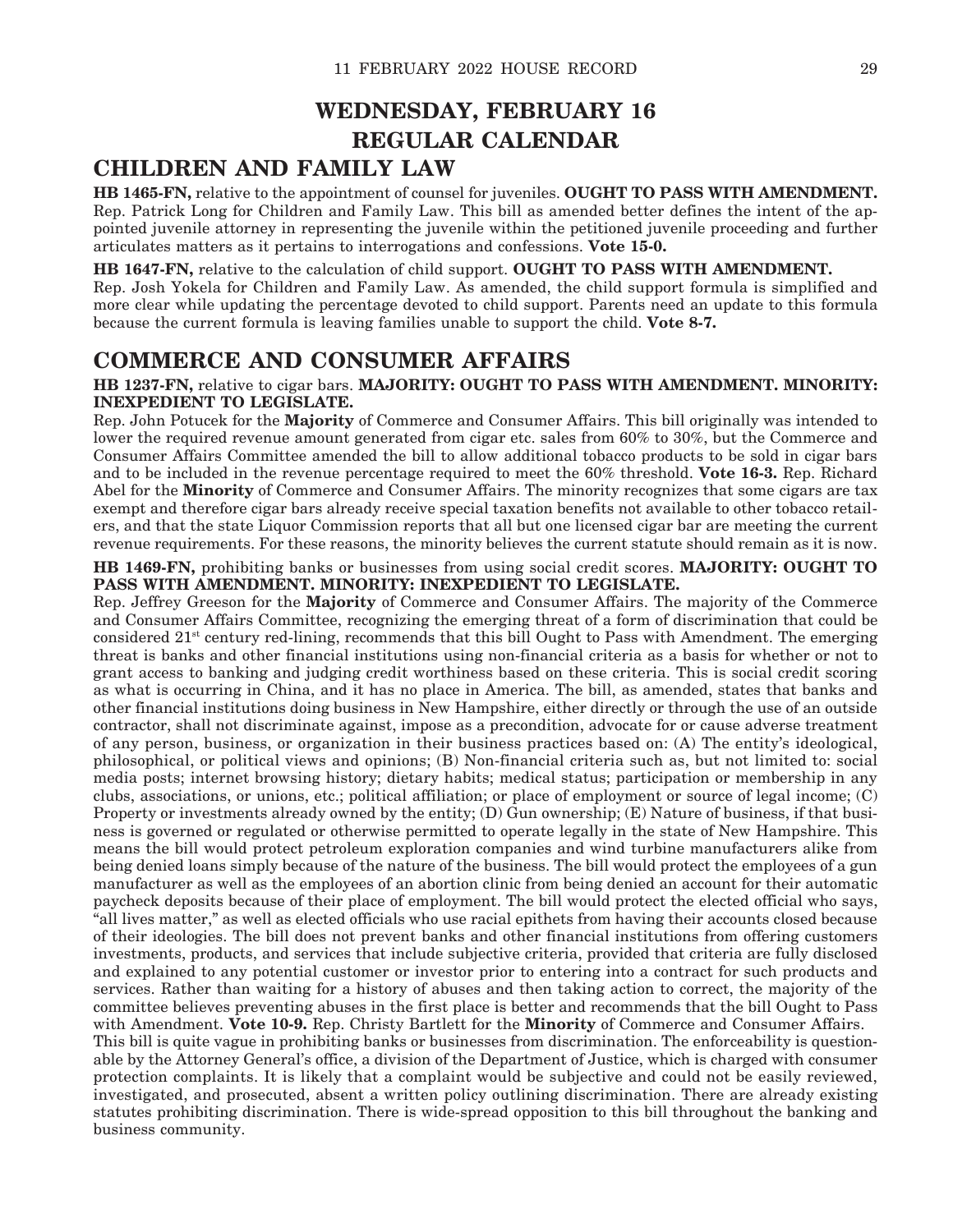### **CRIMINAL JUSTICE AND PUBLIC SAFETY**

#### **HB 1468-FN,** relative to the legalization of cannabis. **MAJORITY: INEXPEDIENT TO LEGISLATE. MINORITY: OUGHT TO PASS.**

Rep. Casey Conley for the **Majority** of Criminal Justice and Public Safety. This bill is one of many cannabis legalization bills the committee has considered over the last two years. It has some strengths and shortcomings relative to other bills. One key flaw is that it would legalize cannabis for persons who are 18 years old. That age is lower than existing standards for alcohol and tobacco, and lower than other proposals around legalizing cannabis for adult recreational use. The majority was split between members who oppose cannabis legalization and members who believe other proposals address cannabis legalization in a more comprehensive way. Regardless, the majority believes the bill should be killed. **Vote 16-1.** Rep. Chris True for the **Minority** of Criminal Justice and Public Safety. This bill simply legalizes the possession and use of cannabis by adults. In NH, cannabis has been decriminalized. In NH, it is legal to possess and use cannabis, as long as you buy the cannabis from a state approved source. The minority believes it is not a proper function of government to tell adults what they can and can't do with cannabis while in the privacy of their own home.

#### **HB 1540-FN,** relative to recording custodial interrogations. **MAJORITY: OUGHT TO PASS WITH AMEND-MENT. MINORITY: INEXPEDIENT TO LEGISLATE.**

Rep. David Welch for the **Majority** of Criminal Justice and Public Safety. False confessions are one of the leading contributors to wrongful convictions, with more than 30% of people proven innocent through DNA testing nationwide admitting to crimes, as serious as rape and murder, while the true perpetrators remained free. That's why 30 states and D.C. require electronic recording of interrogations to prevent and detect wrongful convictions, while increasing court efficiency and reducing costs for police departments. This indisputable record of what occurred inside an interrogation room eliminates costly and time-consuming litigation over what was said during a custodial interview. It also protects officers from frivolous allegations of misconduct, increases speed and frequency of plea deals, and provides the strongest evidence to secure convictions. This bill codifies a best practice that is already in use in most departments across New Hampshire, meaning the fiscal impact will be low because sufficient recording equipment is already in place. Recording interrogations can result in cost savings. The entire New Hampshire criminal justice system will benefit from passage of this measure because it improves accuracy and transparency. **Vote 13-6.** Rep. Chris True for the **Minority** of Criminal Justice and Public Safety. This bill as amended would require every law enforcement officer to record by audio and/or audio-visual means, the questioning associated with a formal arrest or the questioning of an individual during any restraint on the individual's freedom. The NH County Attorneys testified that many of our law enforcement departments do not have the equipment necessary to record, store, and transmit interrogations as mandated by this bill. The NH County Attorneys testified that their offices do not have the electronic storage capacity or the personnel to receive, redact, and transmit the recordings as is required by the criminal discovery rules. The minority does not accept the argument that these mandates probably won't cost that much, therefore it is not in violation of the NH Constitution. The minority believes that since these mandated responsibilities are not fully funded by the state that the bill is in violation of the NH Constitution Part First, Article 28-a.

**HB 1598-FN,** legalizing the possession and use of cannabis. **OUGHT TO PASS WITH AMENDMENT.** Rep. Scott Wallace for Criminal Justice and Public Safety. The majority of the committee believes that this bill as amended would implement a responsible recreational cannabis policy that works for New Hampshire. Similar to how our state sells and regulates liquor, cannabis will be sold tax-free by a state run retailer to consumers who are the age of 21 or older. Cultivation, manufacturing, and testing of cannabis products will be licensed by the state to private individuals and/or entities and will be regulated through the liquor commission. Unlike previous recreational cannabis proposals that would have created a transfer tax and retail sales tax, this bill as amended allows consumers to purchase a clean superior tax-free product at a consumer friendly price that is competitive with the black market. Communities will benefit from the model provided for in this bill as amended because, like our state liquor stores, cannabis retail stores will be located strategically throughout the state to generate revenue while not flooding our state with hundreds of cannabis retail stores. It is anticipated that the potential revenue generated under this bill as amended will be six to seven times the amount as other proposed recreational cannabis policies. Under this bill as amended, the \$25,000,000.00 in net revenue will be allowed for substance abuse treatment and prevention. Upon surpassing \$25,000,000, 90% of the net revenue will be applied to offset the statewide education property taxes. This bill as amended is a bipartisan effort that delivers property tax relief for the people of New Hampshire while continuing to fund public education. **Vote 17-4.**

### **EDUCATION**

**HB 1516,** relative to the source of funds for education freedom accounts. **MAJORITY: INEXPEDIENT TO LEGISLATE. MINORITY: OUGHT TO PASS.**

Rep. Glenn Cordelli for the **Majority** of Education. This bill is an indirect attack on the successful education freedom account program. It states that no local taxpayer funds can be used in funding the program, but the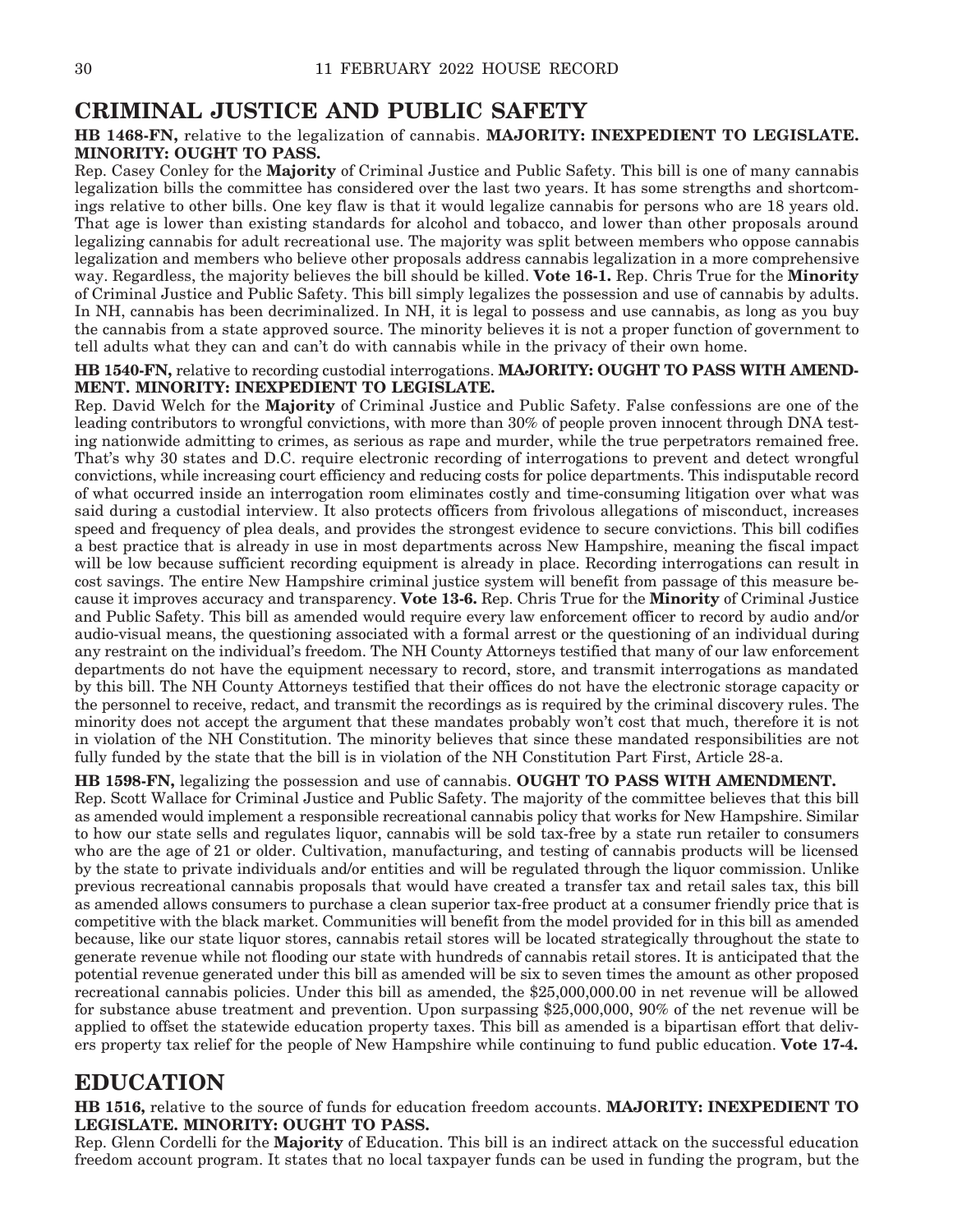program is funded from the state Education Trust Fund. Testimony pointed to the "public funds" going to religious schools but we know that this has been found constitutional by the US Supreme Court because the funds go to a family who can choose from a host of education options. Over 1,800 students are now using the accounts to get the education services they need to succeed and the majority believes the program – and the students – need to be defended. **Vote 10-8.** Rep. Marjorie Porter for the **Minority** of Education. The state provides for a constitutionally adequate education through school districts. If the state wants to offer alternatives to school districts, it can do so, and the state can fund them or not. And if the state offers an alternative that includes sectarian schools, it cannot require taxpayers to pay for it. The minority believes property taxes raised locally for education should be used to support our local public schools, where local public officials, answerable to local voters, oversee how they are expended, and not be sent off to an outside organization to dispense as they see fit. Property taxpayers in many communities struggle to raise the resources needed to provide a quality public school for all its young people, and it is unreasonable and will be an undue burden to expect them to pay for another person's private school tuition or home school costs. In addition, the minority believes using local taxes to support sectarian schools violates Part 1 Article 6 of the Bill of Rights of the NH constitution, which clearly states "But no person shall ever be compelled to pay towards the support of the schools of any sect or denomination." (Enacted June 2, 1784).

**HB 1624-FN-A,** relative to students with disabilities participating in co-curricular activities and making an appropriation therefor. **OUGHT TO PASS.**

Rep. Michael Moffett for Education. This bill requires the Department of Education to review the consolidated state plan to ensure that school districts establish unified co-curricular activities and makes an appropriation for the purposes of the bill. **Vote 16-0.**

**HB 1627-FN-A,** establishing an education freedom account program administrator in the department of education and making an appropriation therefor. **OUGHT TO PASS.**

Rep. Ralph Boehm for Education. This bill is needed to provide necessary administration and coordination at the Department of Education for the education freedom accounts. The education freedom account administrator shall coordinate and provide technical assistance to guide students, parents, and the scholarship organizations, as well as providing a resource for information on the program. **Vote 18-1.**

#### **HB 1657-FN-A,** establishing a New Hampshire farm to school reimbursement program. **MAJORITY: INEX-PEDIENT TO LEGISLATE. MINORITY: REFER FOR INTERIM STUDY.**

Rep. Ralph Boehm for the **Majority** of Education. This bill establishes a New Hampshire farm to school reimbursement program and makes an appropriation therefor. This bill will require local school districts to contract with farms for food. School districts can do this now with their local farms. Other than a few items, farm produce is not available year round, and usually not grown in large commodity amounts as stated by the Commissioner of Agriculture, Markets and Food. The Department of Education (DOE) estimates these new responsibilities would require additional appropriations to the department approximating \$180,000 for each year through FY25. Set-up costs to establish the program are also high for local education agencies and will be additional costs to the taxpayer. This bill also requires reimbursement from DOE to the local education agencies which results in an additional appropriation of \$600,000, and testimony from the DOE stated that more will be needed. This will be a non-funded mandate. Although the bill discusses different tier-1 and tier-2 reimbursement costs for products from NH versus products from surrounding states, there is no clear definition of "origin of the produce;" that may be from NH, but processed and combined with other food elements in neighboring states by non-NH businesses outside the state. This bill has good intent, but is not ready and needs more work. **Vote 10-8.** Rep. Linda Tanner for the **Minority** of Education. This bill connects the local farms with the public schools through the lunch program. The farms have the opportunity to market their products to our schools. Schools would have the incentive to include more local products in their lunch programs. Students would have fresh, locally grown food and a better understanding of local farms. The program has great potential to provide a connection for students and schools with our local farms, many of them family farms. This bill deserves more attention to enable implementation and should go further with an Interim Study.

**HB 1660-FN,** relative to school lunches and establishing the meals for students fund. **MAJORITY: INEX-PEDIENT TO LEGISLATE. MINORITY: OUGHT TO PASS.**

Rep. Deborah Hobson for the **Majority** of Education. This bill requires each school board to make breakfast and lunch available during school hours to every student. The bill further requires the department to request an additional annual appropriation to meet this requirement: in FY23 \$642,888; in FY24 \$649,296; and in FY25 \$655,776. Local school districts will also need to appropriate additional funds to cover costs associated with start-up, labor, and other needed equipment associated with the program. Presently, 30 or more schools do not participate in such a program. Although the majority recognizes the value and importance of students having access to meals, the state should not engage in another costly, forced requirement such as this. Providing breakfast and lunch to children remains a parental responsibility as whether to engage in this program or not is a decision for the local elected school board. **Vote 10-8.** Rep. Arthur Ellison for the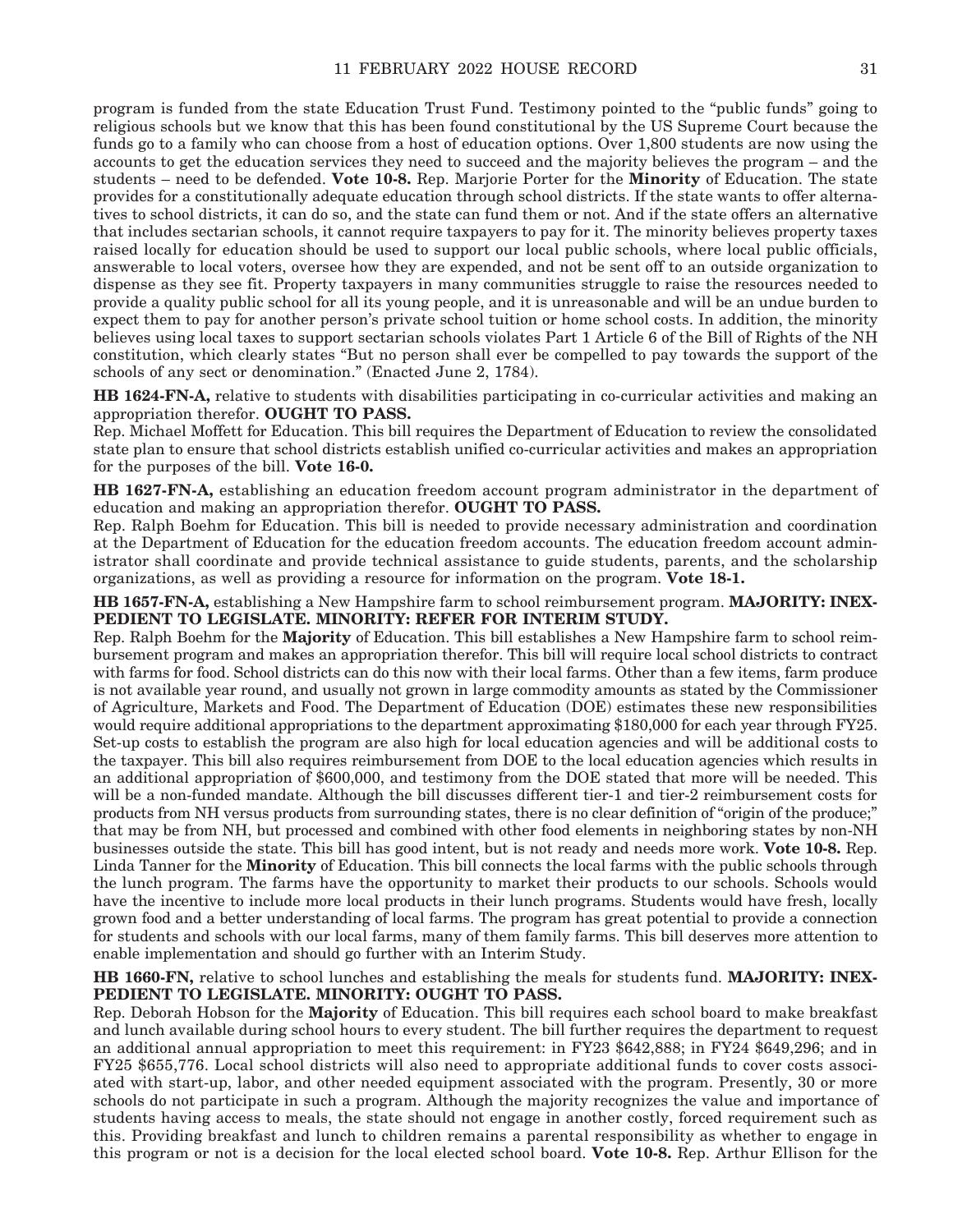**Minority** of Education. The minority believes that breakfast and lunch should be made available to students in all New Hampshire school districts. The bill would ensure that healthy and wholesome meals can be part of every student's school day. Funding for the program would reimburse school districts for costs associated with providing meals to those students who are covered by federal income eligibility guidelines.

#### **HB 1661-FN-LOCAL,** relative to regional career technical education agreements. **OUGHT TO PASS WITH AMENDMENT.**

Rep. Rick Ladd for Education. This bill, as amended, requires sending district schools and career technical education (CTE) centers to enter into a regional career technical education agreement (RCTEA) to include scheduling, access, transportation, and credits for CTE students. The agreements must be renewed every 4 years with review and approval from the department commissioner. This bill accomplishes several major steps toward making career technical education programs more available to high school students. The regional agreements as proposed and amended in this bill will better align sending and receiving district calendars; therefore, resulting in reduced student absenteeism due to calendar conflicts as well as encouraging districts to move toward more shared professional days. Receiving and sending districts within an RCTEA will not be allowed more than 10 dissimilar calendar days; however, if the commissioner determines that all schools within the RCTEA have plans and are reasonably working towards the implementation of an aligned calendar, an annual waiver may be approved, but not extended beyond July 1, 2026. A commissioner-approved waiver may also be issued for an emergency or extenuating purpose. Secondly, a number of  $10<sup>th</sup>$  and  $11<sup>th</sup>$  grade level high school students are unable to attend a desired CTE career program due to a required graduation course requirement at the resident/sending school that is offered at the same time as the desired CTE course and program. This bill, as amended, provides that sending school graduation competencies embedded in a CTE course or program shall be used to earn the equivalent or to earn partial credit to satisfy the sending high school's graduation competencies if the embedded course competencies are aligned with the skills, knowledge, and work-study practices as determined by the local school district and RCTEA. This change alone will significantly increase CTE enrollment throughout the state. The total percentage of NH high school students in a statewide CTE programming stands at only 14%. This bill, as amended, will certainly enable New Hampshire to better meet demand for a well-prepared work force. **Vote 18-0.**

#### **HB 1684-FN-A-LOCAL,** limiting education freedom account funding to budgeted amounts. **MAJORITY: INEXPEDIENT TO LEGISLATE. MINORITY: OUGHT TO PASS WITH AMENDMENT.**

Rep. Glenn Cordelli for the **Majority** of Education. The successful education freedom account (EFA) program provides the opportunity for an education that meets the needs of over 1,800 students. This bill would decimate the program by establishing an arbitrary budget for the program. The bill's budget for this school year would cut the program to approximately 30 students. What happens to the other 1,800 students in the program? Evidently, they would be dropped from the program and would have to return to the education option they were trying to escape. Would they have to return the account funds? Evidently. And the bill's budget for next year would accommodate only a little over 700 students. We believe that students deserve the education that meets their needs and the EFA program provides that opportunity. **Vote 10-8.** Rep. David Luneau for the **Minority** of Education. The bill holds the cost of the education freedom account (EFA) program to budgeted amounts. The department budget for the EFA program in FY22 was \$129,000 and was based on the majority of EFA students exiting their public school in that year. Actual cost came to \$8.1 million with more than 80% of EFA students already in private or home schools, previously at no cost to the taxpayer. The minority believes the department should be held accountable to their budget requests and not be given a blank check to pay for private school tuition and home school costs. The amendment makes accommodations for current EFA students and sets the EFA budget to actual costs for FY22 and projected costs for FY23. After this biennium, the program would be held to the amounts approved in the state budget. The bill, as amended, holds the department accountable to its budget requests and is fiscally responsible.

### **ELECTION LAW**

**HB 1423-FN-A,** relative to campaign contributions and expenditures, and making an appropriation therefor. **MAJORITY: INEXPEDIENT TO LEGISLATE. MINORITY: OUGHT TO PASS.**

Rep. Fenton Groen for the **Majority** of Election Law. This bill establishes a mechanism for government funding of political campaigns. Participation would be voluntary. It proposes to provide up to one million dollars to candidates for governor and up to sixty thousand dollars for candidates for executive councilor if the candidate meets the requisite threshold of smaller private contributions and agrees to voluntary limits in private funding. The majority of the Election Law Committee believes that candidates who wish to represent the citizens of New Hampshire in their government should not have their campaign funded by the government they wish to serve in. Campaign financing has long been a controversial issue at both the state and federal levels. Legislatures and the courts have spoken on this issue and, over time, have produced requirements for transparency as to funding sources and limits to political contributions. Transparency is provided by the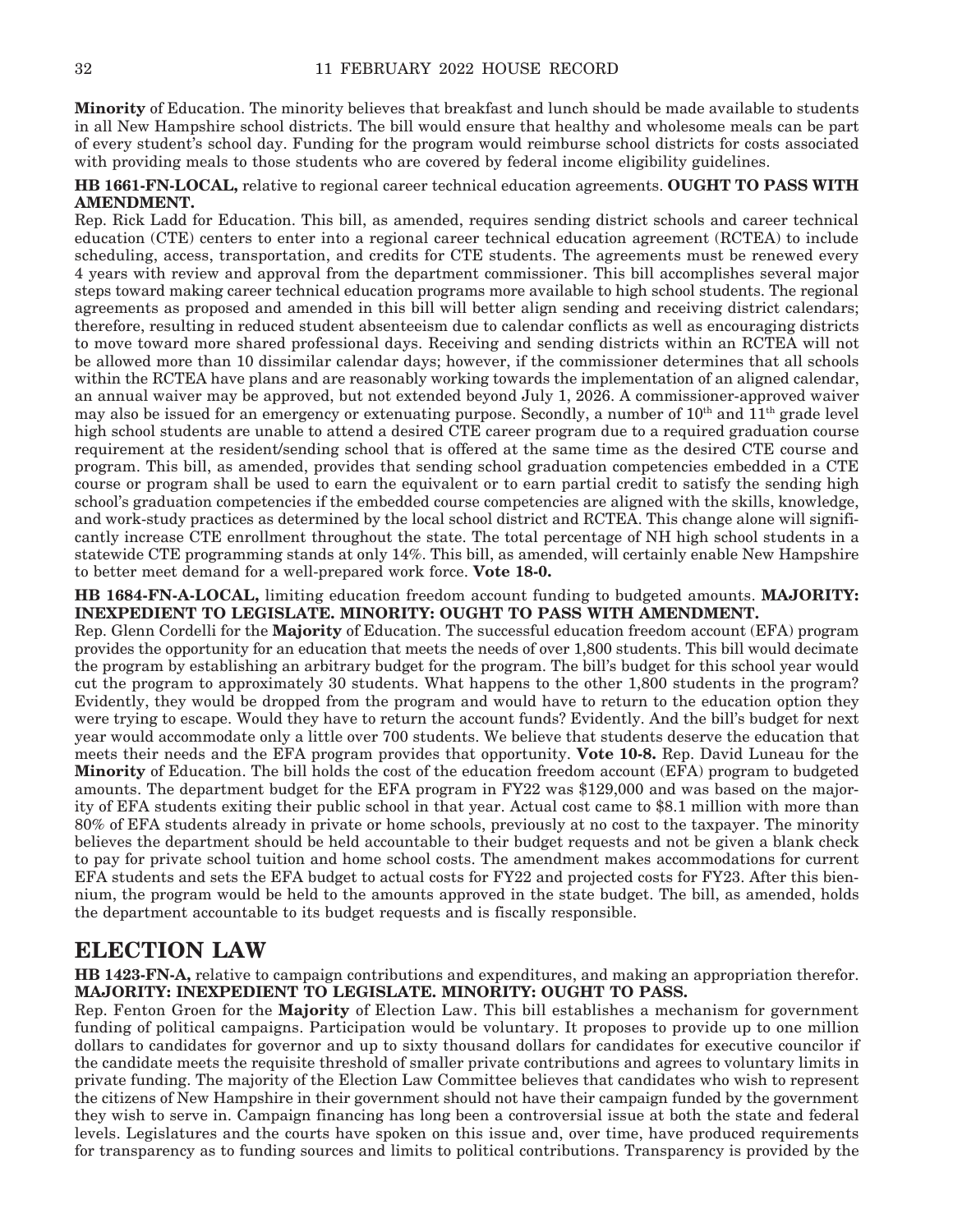detailed reporting that is required of all political candidates and Political Action Committees (PAC). Our laws also provide limits to the amount of each contribution that can be received by a candidate for office in New Hampshire. The voluntary nature could result in different funding rules for the same race. The bill does not and cannot prohibit private funding in elections so such a process would not affect what was an expressed concern – the amount of 'dark' money that is funding elections. The majority of the committee believes that this bill is unnecessary and would not result in cleaner election funding and would inject government money into campaigns of candidates, a practice which is an inherent conflict of interest **Vote 11-9.** Rep. Russell Muirhead for the **Minority** of Election Law. Voters of all political persuasions are concerned that the undue influence of the donor class undercuts ordinary voters. This bill would empower ordinary citizens by creating a legal framework for a voter-owned election fund. The fund would provide public financing for primary and general election campaigns of participating candidates for governor and executive council. Candidates would qualify for public financing by collecting 500 contributions of at least 5 dollars and no more than 125 dollars for executive council candidates, and 2,500 contributions of at least 5 dollars and no more than 250 dollars for gubernatorial candidates. At least 90% of all contributions must come from in-state residents and organizations. Once qualified, candidates can solicit "voter dollars" – the four 25-dollar certificates that each voter in the state is allocated and can donate to candidates of their choosing. Primary election winners also receive an allotment of 60,000 dollars for executive council candidates and 1,000,000 dollars for gubernatorial candidates. The financing of this framework is sufficient to run a viable campaign and would enable candidates to be competitive. Candidates who do not participate can, of course, continue to finance their campaigns by looking to big money interests. This bill would put candidates whose support comes only from ordinary instate voters on an equal footing.

#### **HB 1482-FN,** relative to ranked-choice voting. **INEXPEDIENT TO LEGISLATE.**

Rep. Peter Torosian for Election Law. This bill establishes procedures for ranked-choice voting for federal and state offices. The process of voting by ranked-choice creates complexities for the voters, and it creates a process and result that the majority of the committee finds no need to create. The methodology of rankedchoice voting is that instead of voting for a candidate, each voter must develop a strategy to give the multiple candidates a ranking with each rank having some weight in the selection of the winner. In order to determine the winner, there are multiple rounds to the tabulation of votes. In races with multiple seats, there is the potential for thousands of combinations to be counted. Testimony indicated that the statewide tabulation, where currently implemented, can take days. Testimony indicated that it is uncertain whether the optical scan counting devices used in the majority of our communities can be programmed to process ballots in such a manner. There was also discussion that the tabulation would need to be conducted at a centralized location, which would require the purchase of new equipment. It would also require that after polls closed, the local electronic and paper voting equipment and records would need to be transported throughout the state to wherever the central location was located. Given recent issues with regard to security and storage of election materials, the majority is unclear why such a thing would even be considered. It is certain that elections themselves will take longer, causing additional expense to communities, and recounts would become more difficult and time-consuming. **Vote 12-7.**

**HB 1484-FN,** requiring a forensic audit of the 2020 election results. **INEXPEDIENT TO LEGISLATE.** Rep. Katherine Prudhomme-O'Brien for Election Law. This bill proposes to require a forensic audit of the general election of November 2020. It also allows private donations to an election audit fund which would be used to fund this and any audits. The expense of this audit is indeterminable at this time. The sponsor and supporters believe that private funds would pay for the audit. However, this bill compels the state to complete a statewide election audit whether those private donations materialize or not. Taxpayers would then be forced to potentially pay very large sums for this audit. The 10/1/2022 time frame given in this bill to complete the audit would occur in the midst of preparations for upcoming elections, a task the Secretary of State warned would be extraordinarily difficult for his office to conduct. Essential details of specifically who would do the audit and how it would be performed were absent in this bill, leading to concerns of further discord in making those arrangements. In consideration of this request, the committee learned that no representatives of a campaign for a federal office have contacted N.H.state election officials to request a statewide recount of the 2020 election. The reasons presented by supporters of this bill as indicators of a need for this audit were localized issues that are serious concerns. The committee believes that those concerns are best addressed by continued vigilance of implementation and enforcement of current state election laws and improved communication with the public about them. **Vote 19-0.**

#### **HB 1496-FN,** requiring political subdivisions to make voter checklists available in spreadsheet form to any resident. **MAJORITY: OUGHT TO PASS WITH AMENDMENT. MINORITY: INEXPEDIENT TO LEGISLATE.**

Rep. Ross Berry for the **Majority** of Election Law. This bill, as amended, opens up access to electronic copies of the voter checklist to registered voters of the town in which the list is being requested. Currently, any person can go to any town hall or location where the checklist is stored and view the list. They may also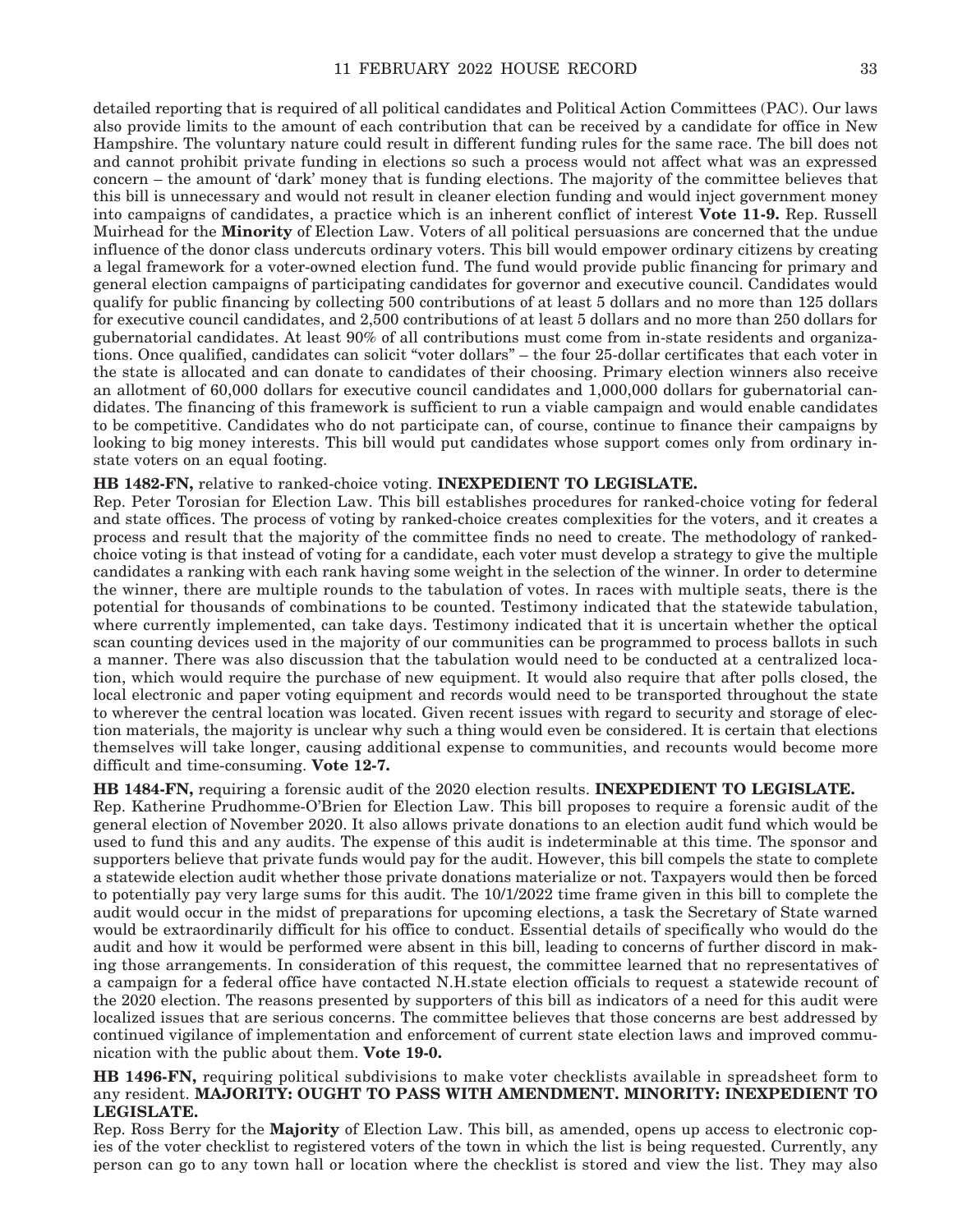request copies of the physical checklist as well, but the procurement of an electronic list is limited to political parties and political action committees on a statewide basis only. The committee believes that this is a public list that should be more readily accessible but found it prudent to balance privacy concerns by limiting it to a town by town basis instead of unfettered access to the statewide list. There is a provision in the amended bill that clarifies that the towns only have to provide a list that is current within the last 31 days. This will limit repeat requests and thereby reduce the added workload of having to create a new list, on demand, from the same person on a frequent basis. **Vote 10-8.** Rep. Paul Bergeron for the **Minority** of Election Law. This bill as amended, does not accomplish the purpose for which the sponsor intended. Existing law already states that the supervisors of the checklist or town or city clerk may provide checklist information on paper, computer disk, computer tape, electronic transfer or any other form. The bill is more restrictive and limits the format to a physical copy, spreadsheet, or commas separated value (CSV) report. The intent of the bill was to allow a request or to ask for checklist information in the format he or she desired, but the language of the bill still keeps the decision as to what format to use up to the supervisors of the checklist or clerk. The bill also states that the electronic checklist shall be the version updated within the last 31 days, but the supervisors of the checklist do not meet every month. Finally, the bill would make an electronic version of the checklist available to residents of the respective town or city. Residency is not defined. This voter checklist is public information, but there are no limitations placed on how that information could be used once electronic files are released to the public. As such, broadening access to personal identifying information could be an intrusion on our citizens right to privacy.

### **ENVIRONMENT AND AGRICULTURE**

**HB 1226-FN,** prohibiting the declawing of cats. **INEXPEDIENT TO LEGISLATE.**

Rep. Howard Pearl for Environment and Agriculture. The majority of the committee concluded that this older practice is rarely used in New Hampshire and does not have the support of the State and National Veterinarian Associations. We felt strongly that the decision to declaw a cat should be one that is made between veterinarians and animal owners. Enactment of this bill would restrict the rights of animal owners, eliminating a choice when dealing with chronic clawing issues. The choice of declawing a cat might prevent a cat from being euthanized or abandoned in the wild. The American Veterinary Medical Association (AVMA) discourages the declawing (onychectomy) of cats as an elective-procedure, supporting non-surgical alternatives instead. NH veterinarians routinely discourage declawing. Many refuse to perform this procedure, recommending alternative aids easily found in the marketplace. Improved laser surgery is available, and today's practice is usually only performed on the front paws. Declawed cats can and do live a very happy and normal life and are primarily kept indoors. Many owners exhaust methods available to reduce chronic clawing. Declawing may become the last choice between keeping and getting rid of their pet. If declawing were made illegal, this would increase the number of abandoned cats and would add to the current over-load in shelters. Only one other state in the country has made it illegal to declaw cats. **Vote 16-1.**

**HB 1584-FN,** establishing a capital improvement grant program for the benefit of state fairs and agricultural fairs. **MAJORITY: OUGHT TO PASS. MINORITY: INEXPEDIENT TO LEGISLATE.**

Rep. Howard Pearl for the **Majority** of Environment and Agriculture. This bill creates a dedicated fund and a process to provide matching grants to the state fairs for infrastructure projects. The majority of the committee recognizes the positive economic and educational impact that the thirteen fairs bring to NH communities. We received testimony that the fairs have received financial support in the past from the state but the program lost funding in the late 70's. Many of the fairs have been struggling to keep up with maintenance on their aging buildings. The grant created in this bill would provide funds to repair buildings on the fairgrounds and will assist in bringing the buildings up to current code requirements. **Vote 14-3.** Rep. Sherry Dutzy for the **Minority** of Environment and Agriculture. The minority supports the intent of this bill which is to modernize and improve the infrastructure of regional agricultural fairgrounds, but disagrees with the idea that state taxpayer dollars should support the private non-profit organizations that run them. If, as the bill's sponsor and supporters stated, regional agricultural fairs are an economic boon to the area, the minority believes local municipalities and businesses should support this effort. The cost is around \$20,000 per year/per fair. This does not seem like an unreasonable amount for a region to raise in support of a specialized activity that directly benefits them economically.

### **EXECUTIVE DEPARTMENTS AND ADMINISTRATION**

**HB 1417-FN-LOCAL,** relative to payment by the state of a portion of retirement system contributions of political subdivision employers. **MAJORITY: INEXPEDIENT TO LEGISLATE. MINORITY: OUGHT TO PASS.** Rep. Jennifer Rhodes for the **Majority** of Executive Departments and Administration. This bill would require the state to pay 7.5 % of retirement system contributions of other employers, namely cities, towns, school districts and counties, for teachers, fire and police. Cities, towns, and schools have full authority on how many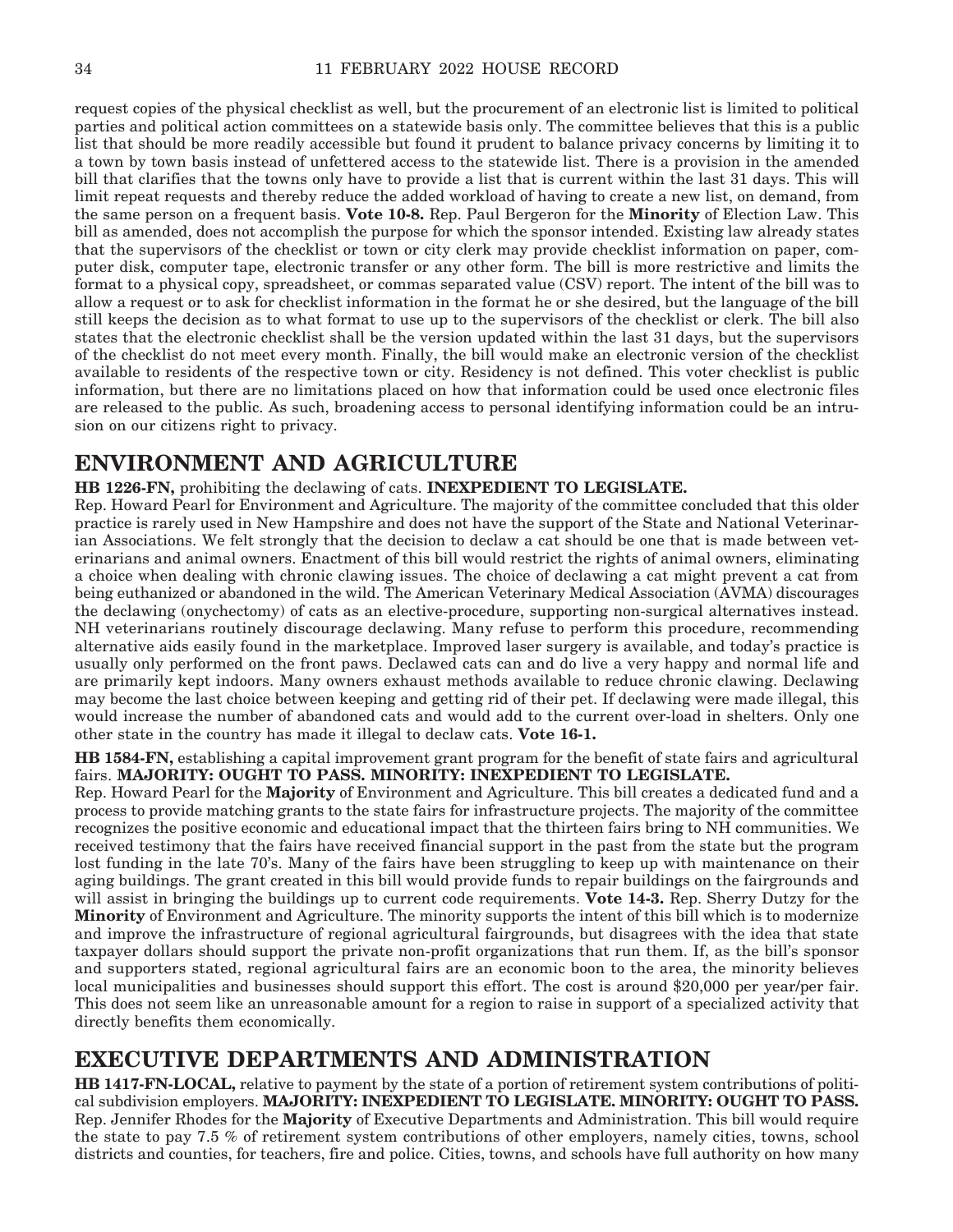employees they wish to hire and the salary for each of them; making the state pay a percentage of payroll opens the door to state control. This proposed legislation will not accelerate the payoff of pension debt, since the total amount paid towards pensions does not change. It does shift a portion of the payment from property taxes to other taxes. In 2011 the portion of retirement costs (formerly paid by the state on a gradually declining percentage) was shifted to the employees, requiring the employees to pay this cost. This proposed legislation will make the state responsible for an unknown and uncontrolled financial obligation without any advice. **Vote 10-8.** Rep. Michael O'Brien for the **Minority** of Executive Departments and Administration. In 1967 the state enticed cities and towns to combine several pension systems into what is currently known today as the New Hampshire Retirement System (NHRS). To come to this combined system, the state agreed to contribute 40% of the municipal costs for teachers, fire fighters, and police officers. In 1977 the state pulled back from paying 40% to 35% which remained in effect for decades. In 2010, the contribution was amended again to 30% and 25% in 2011. In 2012 it was supposed to be reinstated to 35% but was eliminated completely in the 2011 budget process. Although changes were made over the years, at no time was it understood by the municipalities that this agreement by the state came with a sunset or termination date. Instead, it was understood that the state would continue as a contributing partner indefinitely. It is also important to note that the down shifting of costs from the state to the municipalities did not impact the system's unfunded actuarial accrued liability (UAAL) at all. Several other changes were made including changing the funding methodology in 2008 and amortizing the debt over a 30-year period that has put us on a path to ensure sound funding. Also, other legislation was introduced in 2011, specifically impacting the members of the system who now pay more for lesser benefits. The state has walked away from a promise it made, and all this bill would do is partially reinstate the promise of the state to its political subdivisions. It would provide much needed relief to the subdivisions and help offset the need for increased property taxes.

**HB 1535-FN,** relative to cost of living adjustments for retirees in the state retirement system. **OUGHT TO PASS WITH AMENDMENT.**

Rep. Carol McGuire for Executive Departments and Administration. This bill, as amended, grants persons retired at least five years, or their beneficiaries, a 1.5% cost of living increase on the first \$30,000 of their pension. This is terminally funded immediately, from the general fund, to prevent down shifting this cost to the cities and towns. The committee amendment removes not only the down shifting but also the authority and duty of the board of trustees of the retirement system to grant further COLAs, based on the Social Security increase, every year, without any oversight. These are estimated to add almost two billion dollars to the retirement system's unfunded liability, to be paid for primarily by our property taxes. The committee was sympathetic to the needs of the retirees who have seen their pensions eroded over the years by inflation, but was unwilling to make such a costly change to the retirement system. **Vote 17-2.**

#### **HB 1587-FN-A,** relative to determination of average final compensation under the retirement system and making an appropriation therefor. **MAJORITY: OUGHT TO PASS. MINORITY: INEXPEDIENT TO LEGISLATE.**

Rep. Tom Lanzara for the **Majority** of Executive Departments and Administration. This bill ensures that a member's entire career (all years of service) is included in the averaging of compensation over base (overtime, special duty, and so forth) for their calculated average final compensation, which determines their pension. This is not a new benefit or an enhanced benefit, it simply asks for all the member's years of service to be included in the average final compensation calculation. This Bill removes a provision in the pension calculation that requires Group II (PD, Corrections, Fire) employees to pay in on these earnings, but not have them count toward their pension calculation. This is not done anywhere else in the investment world. The result of taking part of a person's paycheck and applying it to a general overall fund is an income tax. This bill removes that income tax by having all payments made to the pension system count toward the person's calculated compensation. The employee still pays in the same amount as they always have. One classification of NH citizens should not be singled out to pay an income tax. This is one of many issues that would certainly impact the recruitment and retainment issues Group II positions across the state have been dealing with. Since the changes were made to the system in 2011, occupations like firefighting, law enforcement and corrections have seen a drastic decrease in applications as well as an increase in active hires leaving current work to seek out opportunities in other states. **Vote 12-6.** Rep. Matthew Santonastaso for the **Minority** of Executive Departments and Administration. This bill modifies final compensation for Group II retirees of the New Hampshire Retirement System (NHRS) by including their highest 5 years in the calculation. The funds for this proposal will come from the general fund. The NHRS is already underfunded by 6 billion dollars, and it doesn't need new ways to increase liability. It makes little difference if the funds come from the State worker's paycheck or directly from property taxes, or from business taxes. This bill doesn't change that funds ultimately comes from the same citizens who will need to pay higher property taxes to fund this. This proposal that is expected to take \$55 million from the general fund will have ongoing costs. Although the general fund has a surplus now, it may not in the future. This proposal leaves an open question on the possibility of gaming the retirement system, An employee may be able to earn wages for a small period of time in a way that offsets the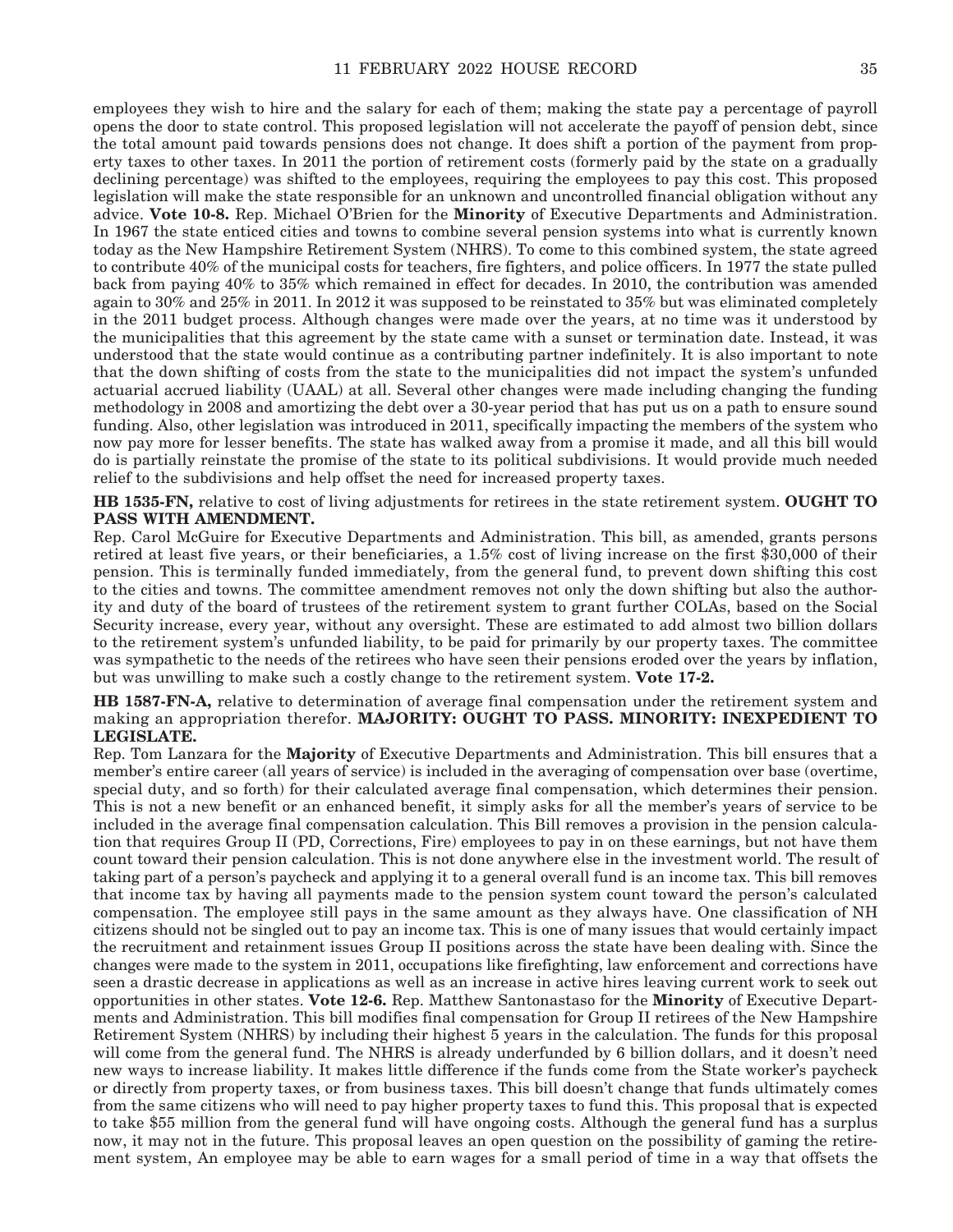benefit to be more favorable then what is actually intended. The argument that this proposal is needed in order to increase hiring and retention of our police and firefighters is not sound. Every industry is facing a worker shortage. It is hard to imagine that a nuanced modification to the final calculation of the retirement program is going to bring in droves of new hires. Lastly this only increases the benefit calculation for a small group of group II retirees. In testimony we heard group I was left out because the cost would be too high. If we will allow this strange, and politically expedient discrimination in our retirement system, favoring one type of retiree over others; then we should expect group I retirees to demand an equitable increase. This will put the legislature in a corner to explain why we are favoring one group over another since it is not feasible to improve benefits to the retirement system as a whole.

**HB 1590-FN-LOCAL,** relative to municipalities withdrawing from the state retirement system. **MAJORITY: INEXPEDIENT TO LEGISLATE. MINORITY: REFER FOR INTERIM STUDY.**

Rep. Stephen Pearson for the **Majority** of Executive Departments and Administration. This bill established an incomplete procedure for political subdivisions to withdraw employees from the New Hampshire Retirement System (NHRS). The bill fails to deal with the debt that the political subdivision is still responsible for, it fails to recognize what the political subdivisions responsibility is to its employees upon leaving, and it fails to take into account the negative impact on the overall system moving forward. This was a such a concern to the committee that we decided this bill should be found inexpedient to legislate. There is also currently a method already established in statute for a community to withdraw from the system which makes this legislation unnecessary. **Vote 15-3.** Rep. Matthew Santonastaso for the **Minority** of Executive Departments and Administration.

This bill allows municipalities to withdraw from participation in the New Hampshire Retirement System (NHRS) for new hire Group 1 employees only. This is unlike the existing withdrawal option in statute, which requires complete withdrawal from the retirement system, full payment of that municipality's portion of the retirement systems debt, and provision of an equivalent pension for employees. We heard in testimony that the town of Grafton, which only has between two and four group 2 employees and one group 1 employee, has paid \$70,247 to the retirement system over the last 5 years. That is more than any one employee receives in wages for the year. It is also more than the town pays a year for sand. It's not an insignificant amount to Grafton. Since this bill only allows new hire group 1 employees to opt out, the bill should not be a hindrance to the retirement system. It would be no different than if a town decided to not take on new hires. If it is true that the existing retirement system can not persist without a constant influx of new investors, then it is difficult to believe that people who are often considered not prudent enough to invest for their own retirement could actually make a worse financial decision than to invest in a already bankrupt fund. It must be either that contributions to the retirement system are a wise investment for a worker's future or they are a tax to compensate for the debts of the past. It cannot be both. Designating this bill for interim study will allow a deeper look into the issue of municipal obligations to the accumulated retirement system liabilities, and pension options for small town employees.

### **HEALTH, HUMAN SERVICES AND ELDERLY AFFAIRS**

**HB 1536-FN,** relative to expanding Medicaid to include certain postpartum health care services. **MAJORITY: REFER FOR INTERIM STUDY. MINORITY: OUGHT TO PASS WITH AMENDMENT.**

Rep. Erica Layon for the **Majority** of Health, Human Services and Elderly Affairs. Today, nearly half of all births are paid for by Medicaid in a program where a woman must qualify once for coverage and is then covered through 60 days after birth. Five years worth of federal funds are available to offset the cost of extending this benefit for 12 months after birth and, after this time, the cost of this federally-structured plan would be paid fully by New Hampshire taxpayers. Should a woman become pregnant again before those 12 months end, she would continue to have Medicaid for each subsequent birth as long as she was pregnant again by the end of 12 months with no limit on income. Most women on Medicaid remain eligible even with income checks. The majority recommends interim study to understand the needs and experience of women who earn out of the Medicaid program to prevent a perverse incentive to more closely space births to retain public benefits, and to ensure that the burdens on hardworking families both in and out of Medicaid are not unnecessarily large. **Vote 11-10.** Rep. Joe Schapiro for the **Minority** of Health, Human Services and Elderly Affairs. There is a growing recognition that the postpartum period extends far beyond 60 days. This bill would extend Medicaid maternity care benefits from the current 60 days to a full year pursuant to the state option under the American Rescue Plan of 2021. Currently, many women lose coverage at a critical time, leading to undiagnosed and untreated conditions such as cardiovascular disease, hypertension and depression. This is a common sense and inexpensive remedy for our nation's high rate of preventable pregnancy-related mortality and morbidity. Contrary to some who believe Medicaid recipients would intentionally become pregnant to maintain their coverage, this benefit would increase options for family planning and reduce unintended pregnancies. Expanding postpartum healthcare coverage is a wise investment in the health and wellbeing of New Hampshire families.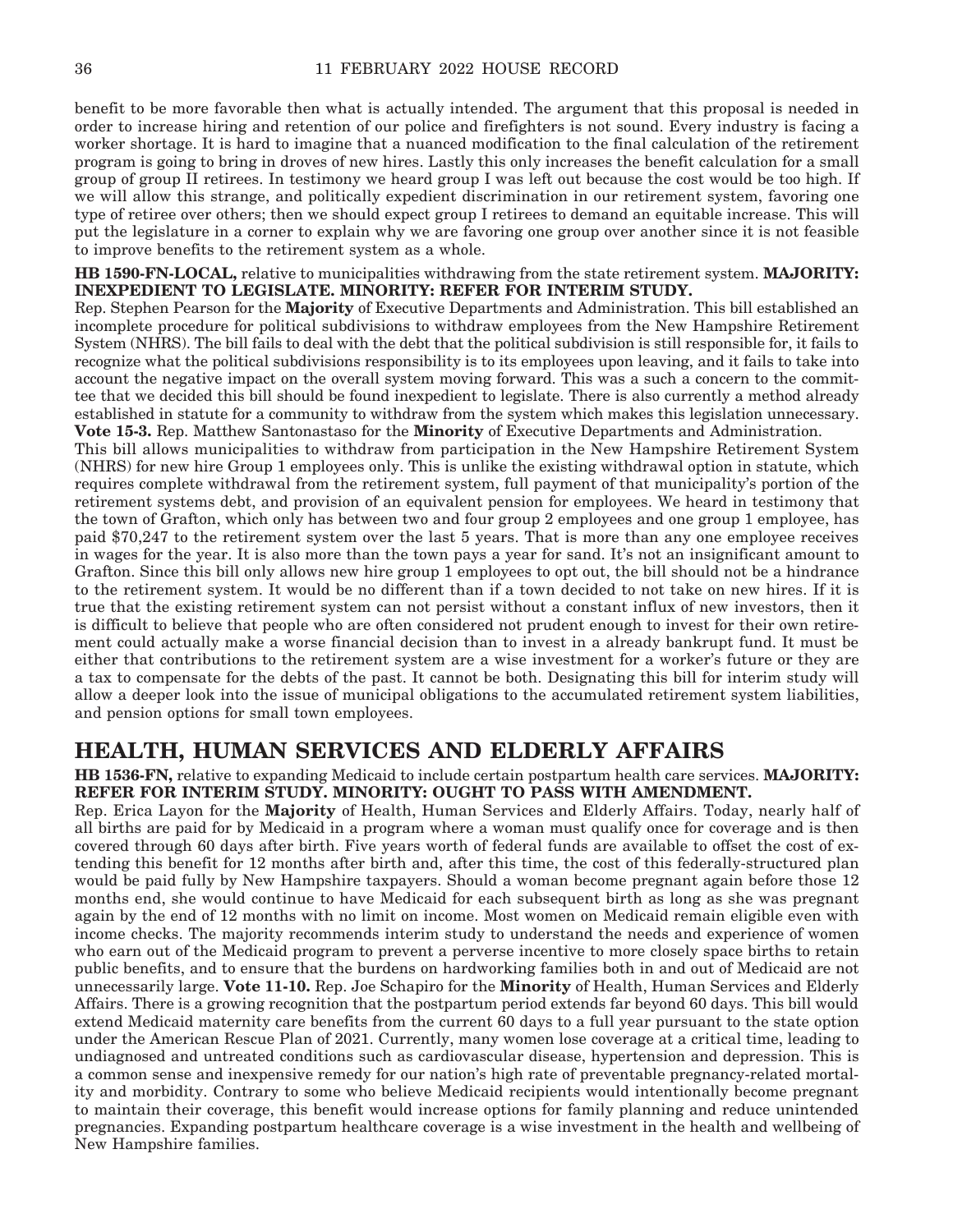**HB 1578-FN,** relative to including certain children and pregnant people in Medicaid and the children's health insurance program. **MAJORITY: INEXPEDIENT TO LEGISLATE. MINORITY: OUGHT TO PASS.** Rep. Dennis Acton for the **Majority** of Health, Human Services and Elderly Affairs. After careful consideration, a majority of the committee voted against this bill, which would extend Medicaid benefits to a subset of immigrants currently excluded from coverage. Members voting against this bill felt that extending these benefits would go against an agreement made in 2018 within HB 313 that placed a 5 year waiting period on those coming into the state via the immigration process. Additionally, members were concerned that changing the rules to extend benefits would place an undue burden on taxpayers at a time when both the negative effects of the COVID-19 pandemic are still with us and inflation is skyrocketing. With an unknown but reportedly massive number of asylum seekers entering the country and being transported to states without coordination with state-level agencies, the limited tax base in our state cannot absorb the expense of a large influx of additional Medicaid recipients. **Vote 11-10.** Rep. Joe Schapiro for the **Minority** of Health, Human Services and Elderly Affairs. This bill would ease Medicaid eligibility requirements for certain groups of "lawfully residing" minor and pregnant immigrants. Taking the federal option provided in the 2009 Children's Health Insurance Plan Reauthorization Act, New Hampshire would join 33 other states and all of our New England neighbors in waiving the current 5-year wait for otherwise eligible children and pregnant people. This would not apply to undocumented people. It would apply to recent green card holders, those awaiting a final hearing for asylum, and those on Temporary Protected Status (TPS). Currently, we hear a constant refrain about New Hampshire's aging population and a critical lack of workers to staff and grow our businesses. This bill would send a clear message to immigrants that our state welcomes you. Increasing access to healthcare is a wise and practical investment in New Hampshire families.

**HB 1604-FN,** including state medical facilities in the statute providing medical freedom in immunizations. **MAJORITY: OUGHT TO PASS WITH AMENDMENT. MINORITY: INEXPEDIENT TO LEGISLATE.** Rep. Leah Cushman for the **Majority** of Health, Human Services and Elderly Affairs. Since the announcement of the Center for Medicare and Medicaid Services (CMS) mandate, health care facilities subject to it have been forced to require COVID-19 vaccinations for all employees, with limited medical and religious exemptions. Unfortunately, few medical providers are willing to write exemptions for COVID-19 vaccinations, even when there are legitimate contraindications or risk factors present. The guidance the CDC gives on medical exemptions limits them to allergic reactions to the ingredients of the vaccines, or to previous anaphylatic reaction to a COVID-19 vaccine. Many employers reject any other reason for a medical exemption, even when a competent professional expresses that he or she believes it is not in the employee's health interest to be vaccinated. Religious exemptions are commonly an arduous and intrusive process, in effect taking the form of a religious inquisition. Religious beliefs are often scrutinized and exemptions are denied based on the deciding agent's opinion of the validity of the belief. In many instances, there is clear religious discrimination taking place. New Hampshire residents should never have to sue their employer to secure their constitutional and civil rights. The natural legislative solution to this problem is to prohibit such mandates, which the original bill would have done by restoring inclusion of state medical facilities in the Medical Freedom in Immunizations Act. However, there were concerns that such a prohibition would jeopardize CMS reimbursement and certification for medical facilities if they could not institute policies requiring COVID-19 vaccination. The amendment allows facilities to implement a mandate, but streamlines the exemption process and brings it in line with the New Hampshire Constitution. The employee simply writes a statement requesting a medical, religious, or conscientious exemption, and it shall be granted. Vaccine mandates and difficult exemption processes are worsening the already-critical healthcare worker shortage in New Hampshire. The State of New Hampshire must lead the way in ensuring the civil rights of employees are respected and set the example for the private sector. **Vote 11-10.** Rep. Jerry Knirk for the **Minority** of Health, Human Services and Elderly Affairs. The Medical Freedom from Immunization statute, 141-C:1-a, which passed in 2021, exempted from the statute the county nursing homes, the NH state hospital, or any other medical facility operated by the state of New Hampshire or any political subdivision thereof. HB 1604 as amended limits the exemption to facilities which are subject to the Center for Medicare and Medicaid Services (CMS) COVID-19 vaccination mandate for healthcare workers in facilities which receive Medicaid or Medicare funds. The bill also mandates that such facilities shall automatically grant an exemption from vaccination to any person who simply requests an exemption for medical, religious, or conscientious objection reasons upon request without any documentation as to the medical reason, the religious basis, or conscientious objection. This is in conflict with the rules promulgated by CMS with regard to the CMS COVID-19 vaccination mandate which require documentation of the medical reason for the medical exemption signed by a licensed practitioner, documentation of religious exemptions, and does not allow conscientious objection. This will place our facilities out of compliance with the CMS mandate and at risk of civil penalties, loss of reimbursement from CMS for Medicare and Medicaid patients which provides the majority of funding of our nursing homes and ultimately termination from the Medicare and Medicaid programs. Lack of compliance will also lead to loss of accreditation of facilities and the risk of losing payment from private insurers as well. The State of New Hampshire would then need to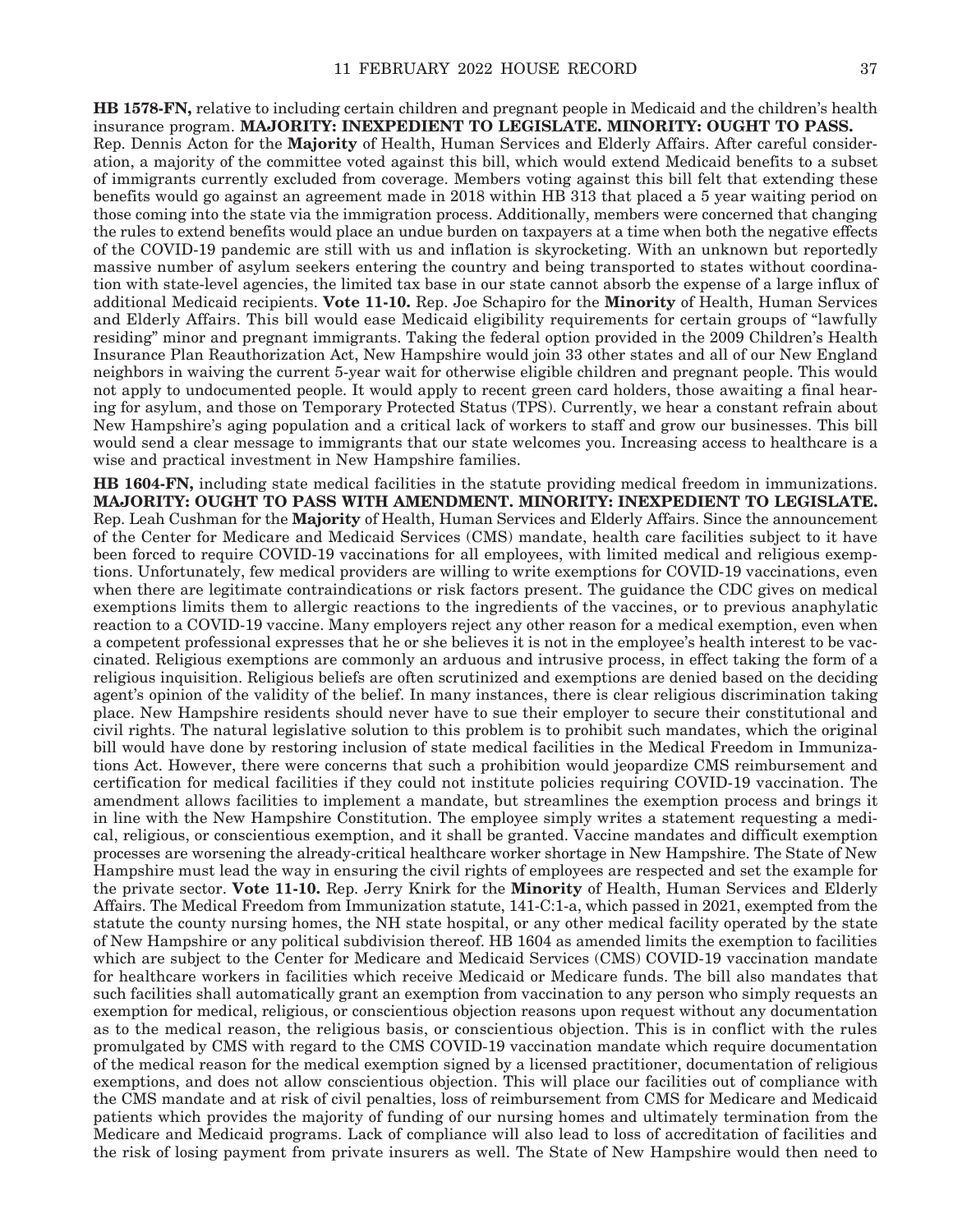backfill that revenue loss in order to keep these facilities open. Vaccine mandates in the healthcare setting are crucial. Since hospitals and long-term care facilities care for vulnerable individuals, they must do everything they can to maintain safety. That includes a reasonable expectation of a patient or resident not to face unnecessary exposure to an infectious respiratory disease from the healthcare worker caring for them. The US Supreme Court ruling on January 13, 2022 upheld the CMS mandate for vaccination of health care workers, staying the lower court injunction, and the text of their decision makes it clear that they support the CMS vaccine mandate.

## **HB 1609-FN,** relative to the scope of the fetal protection act. **MAJORITY: OUGHT TO PASS WITH AMENDMENT. MINORITY: OUGHT TO PASS.**

Rep. Mark Pearson for the **Majority** of Health, Human Services and Elderly Affairs. On January 1, 2022, New Hampshire began to protect fetal life after 24 weeks. Many states, red and blue alike, have similar laws that are in many cases more strict than what has just taken effect here. Before 2019, Massachusetts, New York, and Nevada all had felony 24-week abortion bans. Wisconsin, a purple state and politically similar to New Hampshire, currently mandates ultrasounds throughout pregnancy and further requires that women actually view the ultrasound. Our own modest law does nothing of the kind. The majority of the committee believes that changes to the law should be offered only after our new law has had a chance to demonstrate itself in practice, not just in theory. In the hearing, a few gave testimony stating that in criminalizing those who perform most abortions after 24 weeks, our state would have trouble recruiting quality medical workers. To say this ignores two truths. First, it assumes all, or nearly all, medical providers wish to provide abortions when we know that many do not. Secondly, before December of 2020, Massachusetts imposed felony penalties for most abortions after 24 weeks with no exceptions for fetal anomalies. Nonetheless, Massachusetts was routinely ranked as having the best medical care in the country. Additionally, the question of rape and incest was raised. Research in other states indicates many victims of rape and incest take a "morning after" pill, irrespective of whether one is pregnant or not, and most of those who do not take such a pill choose to terminate the pregnancy before 24 weeks, or six months. Moreover, we heard testimonies from women who had been told they were carrying a child with a "severe fetal anomaly." Despite being advised, in some cases, pressured, to have an abortion, they did not have one and the baby delivered was healthy and with no such anomaly. **Vote 11-10.** Rep. Jerry Knirk for the **Minority** of Health, Human Services and Elderly Affairs. This bill as introduced corrects some of the most troublesome provisions of the Fetal Life Protection Act, which legislated the practice of medicine and compromised patient-centered, evidence-based care. This bill adds exceptions not present in current law for rape, incest, and for the presence of severe fetal anomalies incompatible with life. First, abortions after 24 weeks gestational age are a very rare medical procedure, usually done in major medical centers, nearly exclusively because of the discovery of a severe fetal anomaly incompatible with survival of the infant, or even more rarely, when the pregnancy presents a severe risk to the mother's health. Fetal anomalies may be discovered before 24 weeks but the severity of the anomaly may not become apparent until later. Given our large population of uninsured and under-insured patients, some women may not obtain prenatal care before 24 weeks. It is devastating for the mother and father to be confronted with a severe fetal anomaly incompatible with survival. Accepted medical choices available to the parents are either termination of the pregnancy or to carry to term and provide comfort care till the baby dies. This difficult decision should be made by the parents and the provider, not legislators. By prohibiting the choice of termination, the Fetal Life Protection Act forces the mother to carry the pregnancy to term and go through labor and delivery, only to deliver a stillborn baby, or watch their baby die. Second, in a case of rape or incest, a woman may be too traumatized to seek early prenatal care. Finally, this bill also removes the intrusive government mandate for an ultrasound in all cases before an abortion can be performed. Though ultrasound may be performed prior to an abortion, the decision as to the necessity of the ultrasound should be a medical decision, not a legislative decision.

## **HB 1662-FN,** related to privacy obligations of the department of health and human services. **MAJORITY: OUGHT TO PASS WITH AMENDMENT. MINORITY: REFER FOR INTERIM STUDY.**

Rep. Jeffrey Salloway for the **Majority** of Health, Human Services and Elderly Affairs. This bill as amended is the next logical step following the establishment of the Right to Privacy in the New Hampshire Constitution. The Department of Health and Human Services (DHHS), the state's largest department, is being directed to establish a Privacy and IT Security Governance Board chaired by the DHHS Commissioner. Key to this will be well-accepted Risk Management methods of conducting a Privacy Impact Assessment (PIA) on each IT system prior to implementation to identify and mitigate risks. These will be approved by the commissioner and reviewed by the board. Two additional personnel will be added to obtain the special skills and the manpower to conduct the PIAs and to help manage the board. The goal is to achieve privacy benchmarks common in private industry and to protect personal privacy as a result. **Vote 18-3.** Rep. Leah Cushman for the **Minority** of Health, Human Services and Elderly Affairs. This bill attempts to ensure that the Department of Health and Human Services (DHHS) conducts privacy assessments and makes policy decisions for the management of private information of citizens that are in keeping with New Hampshire Constitution Part 1 Article 2-b.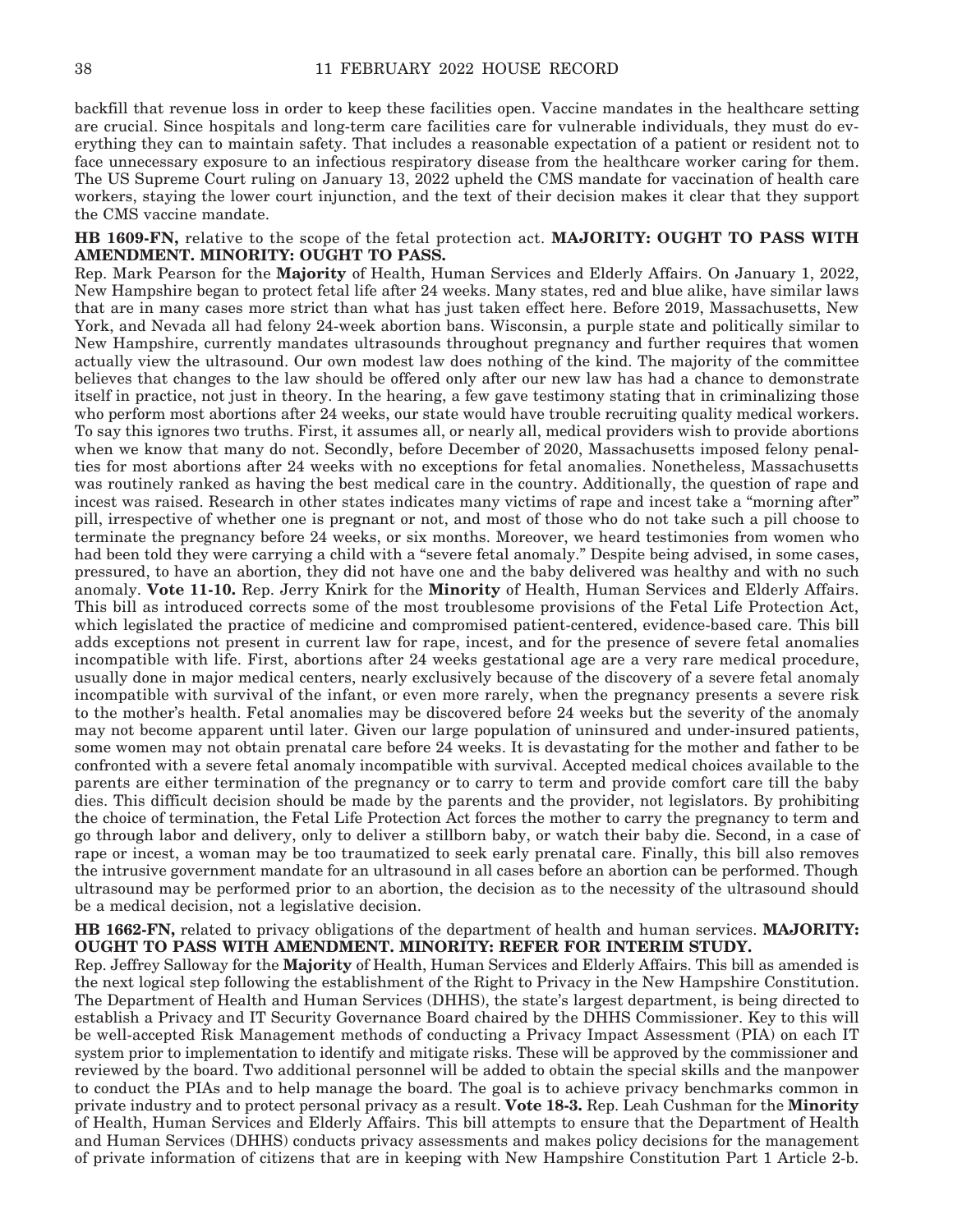This is a commendable goal and all the members of the committee agree that it is important to protect the privacy rights of citizens. However, the bill as amended removes an opt-in requirement for all private citizen data collection which would have truly ensured that no data on an individual would be collected by the department without express consent. The bill also does not address the issue of transparency in the assessment and decision-making of the Data Privacy and Information Technology Security Governance Board, which it creates. Meeting minutes would be available to the public only after decisions are made. There is no opportunity for citizen input or even observance of the meetings by members of the public. There are no public members on the board. Sensitive private information and matters of security could be easily discussed in nonpublic sessions during public meetings in accordance with RSA 91-A, while all other discussions and actions by the board could be open and transparent, which would strengthen accountability. Without provisions for positive consent for private citizen data collection by government and public access to meetings of the board, the minority of the committee believes this bill needs more work and therefore recommends interim study.

# **LABOR, INDUSTRIAL AND REHABILITATIVE SERVICES**

**HB 1207-FN,** requiring an employer to provide paid time off for an employee to vote. **MAJORITY: INEX-PEDIENT TO LEGISLATE. MINORITY: OUGHT TO PASS WITH AMENDMENT.**

Rep. Lino Avellani for the **Majority** of Labor, Industrial and Rehabilitative Services. This bill requires employers from all sectors to pay employees up to three hours of paid time off to vote. New Hampshire has some of the highest voter participation percentages in the nation. There are absentee ballots that can be utilized prior to election day to make sure every vote is counted. Mandating all employers to schedule staff and to pay time off to vote would further burden private businesses, public employers and taxpayers. **Vote 14-7.** Rep. Andrew Maneval for the **Minority** of Labor, Industrial and Rehabilitative Services. This bill, as amended, would support the important goal of facilitating participation in elections. It would assist workers in getting to the polls on election day, when they have some inability or difficulty in doing so based on the timing of their work shifts relative to poll hours. An employer would be required to allow up to 2 hours for a worker to vote, if the worker has less than 3 consecutive hours during polling hours when he/she is not on the job. Employers would get advance notice of any such request for the appropriate time off. The committee voted not to adopt the amendment, which would have provided employers with certain protections against an unwarranted or overlong period of time off. The majority of the committee voted the bill Inexpedient to Legislate, at least in part, because of the obligation of employers to pay employees for this time off, notwithstanding that at least 20 other states include that requirement in their "time off for voting" statutes. The minority considers helping those workers in need to get to the polls to be a valuable aid to heightened enfranchisement in a democratic society.

**HB 1538-FN-LOCAL,** requiring prevailing wages on state-funded public works projects. **MAJORITY: INEX-PEDIENT TO LEGISLATE. MINORITY: OUGHT TO PASS.**

Rep. Mark Warden for the **Majority** of Labor, Industrial and Rehabilitative Services. This legislation would mandate that workers on public works construction projects in New Hampshire be paid the prevailing minimum hourly wage and benefits. So-called prevailing wage requirements lead to a number of unintended consequences, namely fewer bidders and higher costs to the taxpayers. In today's environment of historically low unemployment and increasing wages, such minimum wage schemes are unnecessary at best, and inflationary and anti-competitive at worst. The fiscal note cites the Department of Administrative Services, assuming that "compliance and enforcement for these projects will require 3 additional full-time" positions, yet there is no funding for such positions in the bill. **Vote 11-10.** Rep. Brian Sullivan for the **Minority** of Labor, Industrial and Rehabilitative Services. The prevailing wage ensures taxpayer dollars spent on public works construction projects go to local workers and local companies and that those workers are paid a fair wage. The prevailing wage would help grow New Hampshire's economy by making sure our tax dollars stay right here at home, rather than going out of state. New Hampshire is the only New England state without a prevailing wage. This puts our workforce at a competitive disadvantage. The prevailing wage would help lift struggling workers out of poverty and reduce spending on state assistance programs, resulting in 600 fewer NH workers receiving food assistance and an additional 2,500 workers receiving health insurance benefits through their jobs.

# **LEGISLATIVE ADMINISTRATION**

# **HB 1586-FN-A,** relative to a likeness of Wentworth Cheswill at the state house. **OUGHT TO PASS WITH AMENDMENT.**

Rep. Gregory Hill for Legislative Administration. The legislation, as amended, seeks to authorize the Joint Legislative Historical Committee to accept a gift of a portrait of Newmarket, New Hampshire native, Wentworth Cheswill for the purpose of hanging the portrait within our State House in recognition of his service to his New Hampshire community and his state. While the committee heard testimony from the prime sponsor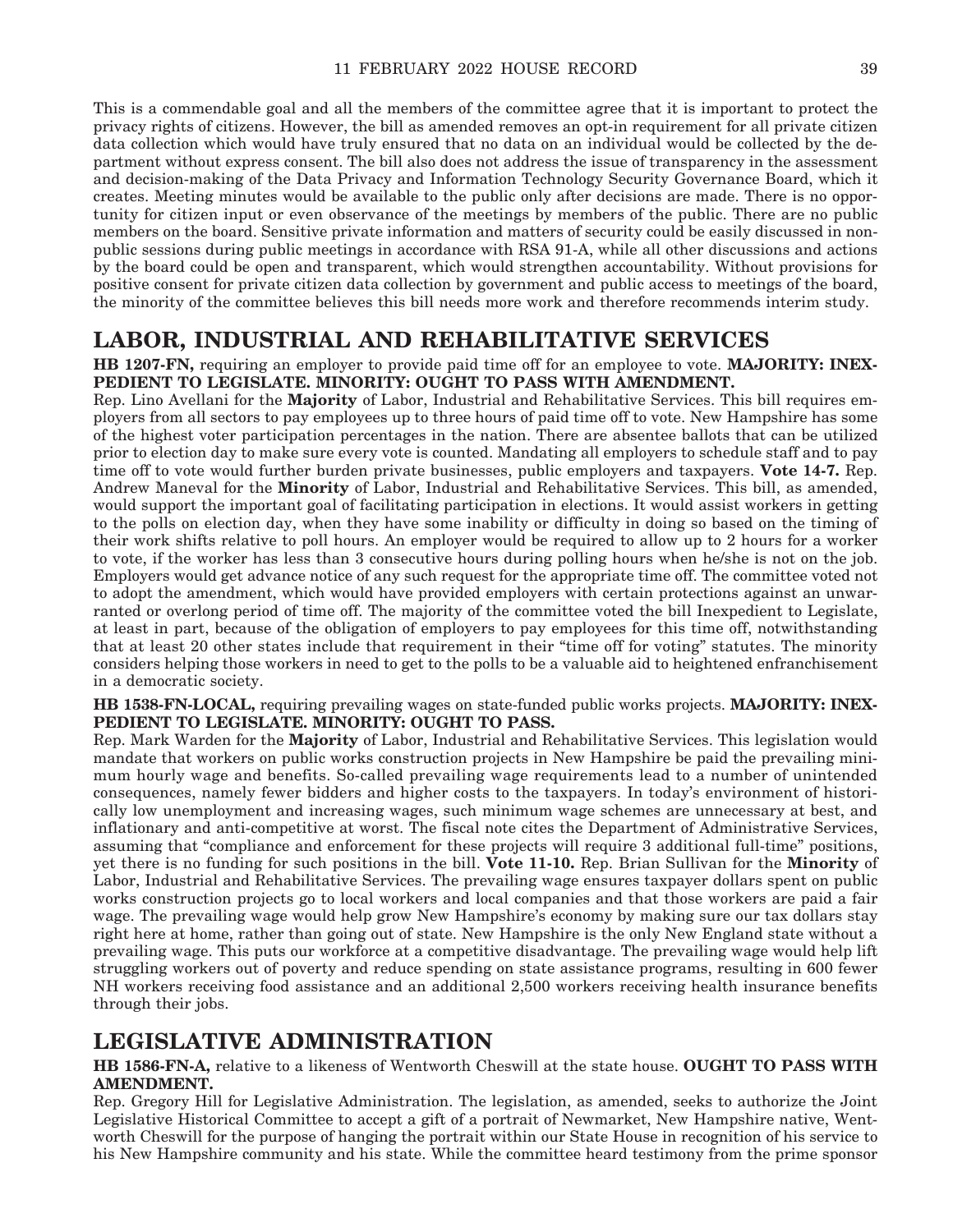of many of the accomplishments of this native son, that only served to whet the appetite and the entire committee hopes this amended legislation will provide a platform and reason for many, especially school children, who view the eventual portrait to do their own research into the man who deserves recognition within the People's House. **Vote 17-0.**

# **MUNICIPAL AND COUNTY GOVERNMENT**

**HB 1665-FN-A-LOCAL,** establishing a municipal road and bridge disaster relief fund. **OUGHT TO PASS WITH AMENDMENT.**

Rep. Richard Tripp for Municipal and County Government. This bill would establish a municipal bridge and road disaster relief fund. The genesis of this bill was the heavy rains last July in Cheshire and Sullivan county resulting in damage to multiple roads and bridges. Under existing state law, funds are available to assist with repair costs but are delayed until the President declares an emergency disaster. In this case, it was six months before a disaster was declared. By creating a municipal road and bridge disaster relief fund, the delay in funding to begin infrastructure repairs is minimized and permits temporary repairs to facilitate safe passage of damaged town roads and bridges. Federal funds, when received, will be used to replace funds drawn earlier from the disaster relief fund. **Vote 15-0.**

# **SCIENCE, TECHNOLOGY AND ENERGY**

**HB 1419-FN,** relative to establishing a New Hampshire civilian climate corps advisory commission. **MAJOR-ITY: INEXPEDIENT TO LEGISLATE. MINORITY: OUGHT TO PASS.**

Rep. Jose Cambrils for the **Majority** of Science, Technology and Energy. This bill attempts to create the New Hampshire Civilian Climate Corps Advisory Commission (CCCAC). The majority finds that this bill has several flaws: (1) When looking at what the responsibilities and functions of this new advisory commission would be, many if not all the included suggestions are already being done by NH Department of Energy, Department of Environmental Services, and other existing state agencies. This would make the proposed CCCAC a redundant commission and an inefficient use of taxpayer money. (2) Other potential initiatives for the CCCAC were heard during testimony, such as taking on the task to insulate homes to make them more energy efficient. This function is already provided by a variety of private businesses. Again, it would create redundancy and inefficiency, and an impractical use of tax money, to create a service that the free market currently provides at competitive rates. (3) The entire concept of creating the CCCAC was based on getting significant funding from the federal "Build Back Better" (BBB) plan that is no longer being considered by the U.S. Congress. Thus, there is no funding provision for this bill. (4) Providing «much needed jobs» to New Hampshire was another argument that was presented during the public hearing testimony; however, the reality is that New Hampshire currently has a worker shortage and one of the lowest unemployment rates in the United States. **Vote 12-9.** Rep. Jacqueline Cali-Pitts for the **Minority** of Science, Technology and Energy. The minority of the committee felt that a climate conservation corps commission sponsored by

the state was a wise idea -- we are all stewards of the planet and to give students and adults real life experience is what needs to be done, in an excellent way, to promote that stewardship. We have a beautiful state that deserves proper attention. We can instill a series of what can be done by individuals as well as businesses. The idea and details are what needs to be worked out by a committee. A greater appreciation of personal investment in care of our environment may encourage our young people to stay in NH and others to take better advantage of what we have.

**HB 1506-FN,** establishing a revolving clean energy accelerator fund in the department of energy. **MAJOR-ITY: INEXPEDIENT TO LEGISLATE. MINORITY: OUGHT TO PASS.**

Rep. John Lewicke for the **Majority** of Science, Technology and Energy. This bill seeks to set up a "green bank" revolving fund to finance green energy projects. It would duplicate programs and resources that are already in place to finance renewable energy. Those existing programs include both government programs and commercial finance. It would make the state the "investor of last resort" for installations that have been refused by government and commercial investors as not financially viable. The bill would impose mandates and costs on the Department of Energy without any provision for funding those costs. As introduced, it also would explicitly discriminate based on race, which clearly violates constitutional protections. **Vote 12-9.** Rep. Rebecca McWilliams for the **Minority** of Science, Technology and Energy. This bill creates the structure for a state Revolving Clean Energy Accelerator Fund, that uses no State funds, but rather would be a "bucket" set up to receive money through both private capital and dedicated Federal ARPA funds of approximately \$60M/year for five years, administered by the NH Department of Energy. The intention of the fund is to reduce greenhouse gas emissions by providing financial investments in low- and zero-emissions technologies to catalyze a rapid transition to a clean energy economy without raising energy costs to end users. The fund would provide low-interest loans to schools, towns, and nonprofits seeking to purchase zero emissions vehicle fleets, among other carbon-reduction-focused energy projects. The fund would provide secure oversight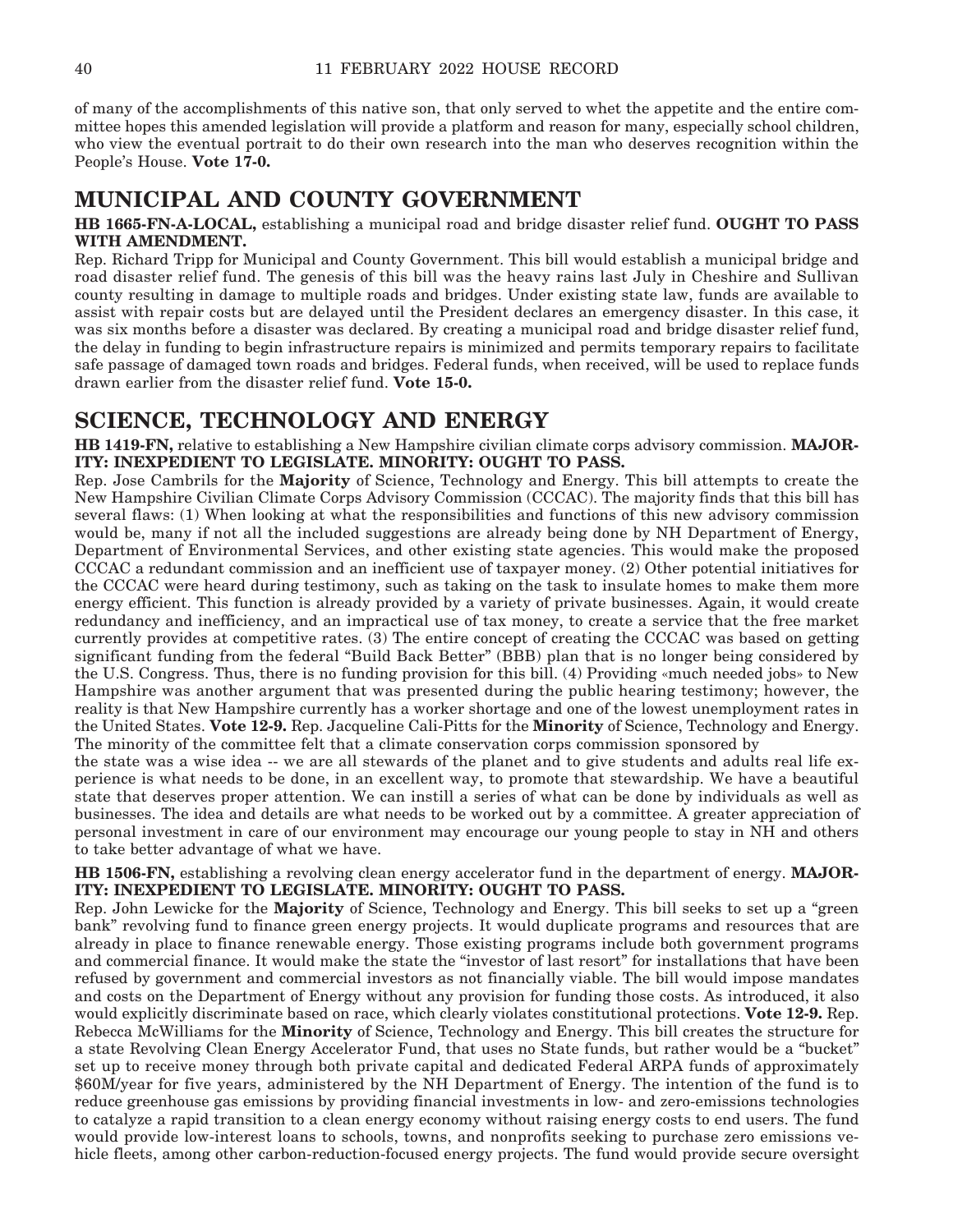through the Department of Energy as an alternative to private or nonprofit management, which do not have the same level of controls and audits. This bill is not redundant with any existing departments or programs currently in effect.

## **HB 1601-FN,** relative to funding of the NHsaves program **MAJORITY: INEXPEDIENT TO LEGISLATE. MINORITY: OUGHT TO PASS.**

Rep. Nick White for the **Majority** of Science, Technology and Energy. This bill seeks to change the threshold of Regional Greenhouse Gas Initiative (RGGI) rebates from \$1 per auction allowance to 15% of such allowances. It would therefore decrease the amount of money rebated to customers, which would increase the cost of a ratepayer bill. The committee saw no reason to change a system that has been working well for the past decade. Since RGGI is a tax on carbon emissions and carbon tax and dividend schemes that rebate all funds raised to consumers have been proposed at the national level, the current NH practice of rebating most of RGGI funds seem in line with such ideas. **Vote 13-8.** Rep. Peter Somssich for the **Minority** of Science, Technology and Energy. The Regional Greenhouse Gas Initiative (RGGI) is a cooperative effort of 11 Northeast and Mid-Atlantic states aimed at reducing greenhouse gas emissions from the electric power generation sector. Each state requires its electric utilities to either generate renewable energy or to purchase RGGI auction allowances. Most of the RGGI states use the revenue from the auction to support in-state energy efficiency and renewable energy projects (using 50% up to even 100% of this revenue for that purpose). But not NH. Currently, we are using only approximately 10% of that revenue for such purposes, while rebating almost 90% back to customers (equivalent to approximately \$1 on a monthly bill). But this is the process that funds energy efficiency and renewable energy programs. According to our own state's experts, the price of these allowances are predicted to rise significantly (perhaps doubling) in the near future. However, because NH has locked in a \$1 amount from the auction price, instead of a percentage, the increase will not result in any more money for energy efficiency. That is why this bill calls for 15% of the allowance price to be provided to the Energy Efficiency Fund (EEF) but also sets a floor based on the 2021 revenue received by the EEF. Since the purpose of the RGGI system was to assist in funding Energy Efficiency (EE) programs, it only makes sense, that when RGGI allowance prices go up, so does the funding for EE programs. The amount being rebated likewise will rise as the RGGI allowance price increases.

**HB 1621-FN,** relative to reducing the rebates distributed by the energy efficiency fund. **MAJORITY: INEX-PEDIENT TO LEGISLATE. MINORITY: OUGHT TO PASS.**

Rep. Lex Berezhny for the **Majority** of Science, Technology and Energy. New Hampshire is part of the Regional Greenhouse Gas Initiative (RGGI) program, which requires electricity producers to purchase allowances, if their generation emits carbon dioxide. The proceeds from these allowance purchases are then returned to the participating states. NH has chosen to return most of these funds as rebates on the cost of electricity for consumers while reserving a small portion for energy efficiency. This bill aims to gradually phase out the rebate to consumers, until the rebate is eliminated by 2028; all proceeds will then go to energy efficiency programs. This will have the effect of increasing the cost of electricity for NH residents. Furthermore, this bill changes the management of the energy efficiency programs funded by the remaining RGGI funds. The bill would turn over management to the Department of Energy, which would also be required to contract with the Department of Education, to develop relevant educational materials and distribute programmable thermostats and other low-cost energy efficiency solutions to families. No testimony was provided on why it is necessary to change how the energy efficiency programs are managed. **Vote 12-9.** Rep. John Mann for the **Minority** of Science, Technology and Energy. This bill reduces the RGGI rebate gradually over several years. Currently, the rebate is not competitive with other options to achieve equal or better savings on electric bills. Passing this bill would help to accelerate energy efficiency achievements in this state, to the benefits of residents and industry alike.

**HB 1644-FN,** relative to the placement of telecommunication antennae and establishing a registry for residents who are experiencing biological symptoms from wireless radiation exposure. **MAJORITY: REFER FOR INTERIM STUDY. MINORITY: OUGHT TO PASS WITH AMENDMENT.**

Rep. Douglas Thomas for the **Majority** of Science, Technology and Energy. The committee heard testimony that provided anecdotal evidence of various physical and neurological medical issues in people living near radio frequency emitting towers. Testimony explained 5G technology, which is mainly a marketing term used to indicate the next generation of cell phone and data equipment. It is built on 3G and 4G technology and requires more densely positioned antennas and expanded infrastructure. Industry leaders and world organizations have produced numerous documents pointing to no serious effects in people from this technology. Yet, it cannot be denied certain people are suffering from various illnesses. Although there may be a correlation between those who live near towers who suffer from some form of discomfort, the committee was uncertain as to the causation of such ailments. Despite the fact that there was a 14-month commission that presented a very strong report that pointed to the effects of cumulative radio frequency bombardment, there were equally valid presentations that pointed to physics and testing that could dispel these claims.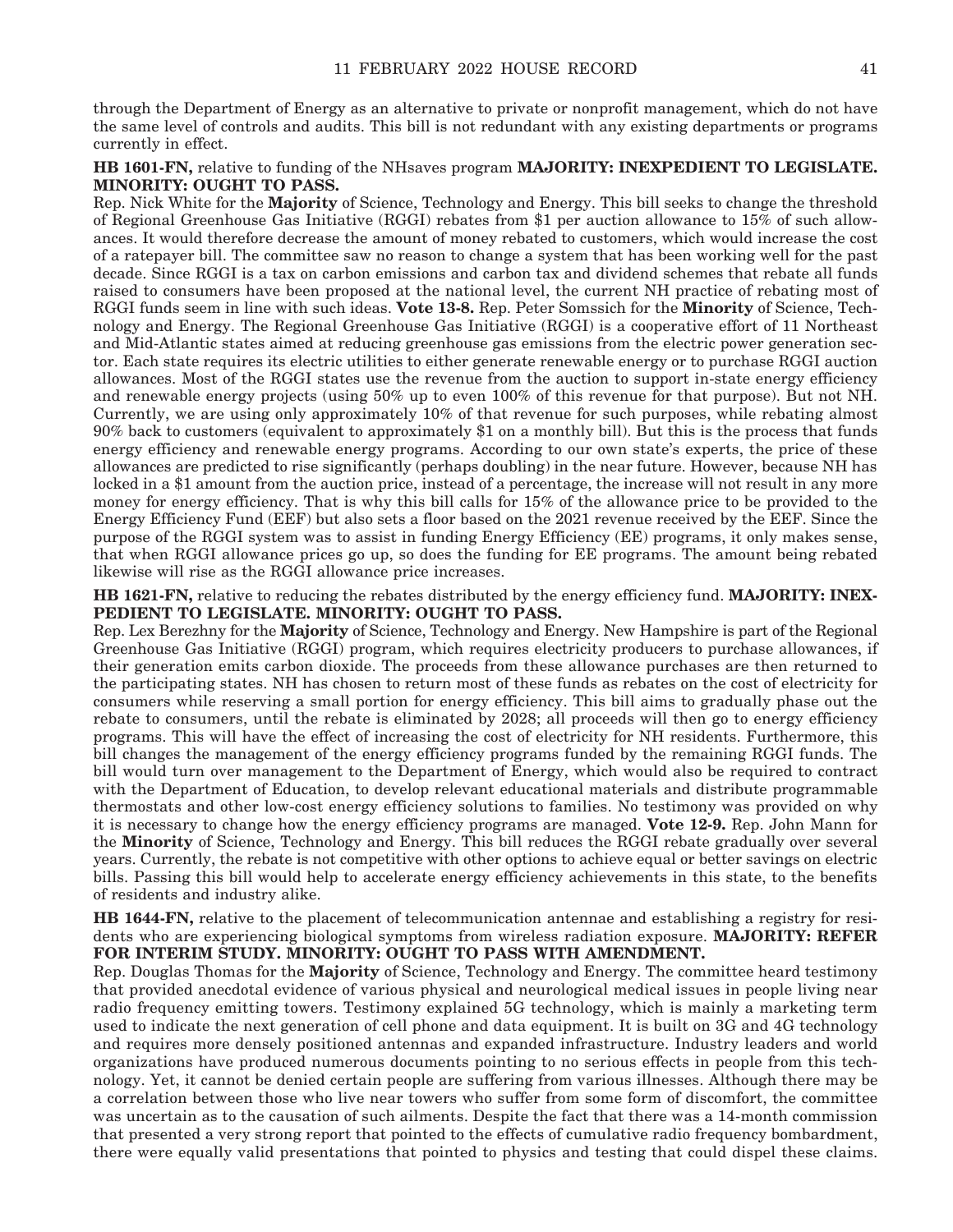The committee feels there is enough doubt that the bill as presented could not be supported, yet a better compromise could be obtained with additional study. **Vote 17-4.** Rep. Lucius Parshall for the **Minority** of Science, Technology and Energy. The minority believes that a well drafted amendment could address the following issues with this bill: (1) The self-reporting registry has met with some resistance. The sponsor has accepted a friendly and bipartisan amendment to remove the language around the registry which has already been drafted. (2) Safeguards that protect ham radio operators may already exist, however, further language could add additional protection for private operators. (3) The bill does not address any need for further study. A study sub-committee should also be attached to the amendment. Consideration can be given to a sunset clause, removing tower placement restrictions after a certain date should the sub-committee and/or the legislature not act in a timely manner. Another point of concern is the potential legislative overreach that the Federal Communications Commission is imposing on local zoning. There are numerous cases across the United States questioning the FCC's apparent right of eminent domain in awarding tower sites to the industry. While 5G technology in theory provides greater coverage, a concern is that the 5G rollout would be subject to the same marketing forces that we witnessed with 4G. The more profitable metropolitan regions would be heavily serviced and rural locations would continue to be under-served. The leaving of many communities under served by 4G technology does not provide a good track record for the claims of 5G as made by the telecommunication industry. An amended bill would prevent the telecommunications industry from moving forward without rightful legislative oversight. Without guard rails to restrict tower placement, the legislature will be giving tacit approval to the telecommunications industry for the duration of the study. By the time we finish evaluating the appropriateness and safety of 5G service we could already be surrounded by 5G towers. The genie may already be out of the bottle by the time the interim committee comes to judgement. In summary, the minority supports the setbacks as given in the bill, as amended, at least until we refine our concerns around the technology, and supports Ought to Pass with Amendment as the proper approach to this time sensitive issue.

# **TRANSPORTATION**

**HB 1100-FN,** relative to changing the penalties for driving without a license. **MAJORITY: INEXPEDIENT TO LEGISLATE. MINORITY: OUGHT TO PASS.**

Rep. Ted Gorski for the **Majority** of Transportation. This bill changes the penalties for driving without a license to a violation instead of a misdemeanor. Previously, it was a violation if someone drove without a license. However, in 2015, the legislature changed the law to make driving without a license a misdemeanor. The majority felt that setting it back to a violation could cause unintended consequences. The focus of the testimony in the committee hearing focused on immigrants who may be driving without a valid license. However, this bill includes citizens driving without a valid license as well. The majority feels that there should be consequences to driving without a license. Therefore, the majority felt it should remain a misdemeanor offense. **Vote 10-9.** Rep. George Sykes for the **Minority** of Transportation. A change of the penalty for driving without a license from a violation to a misdemeanor only occurred in 2015. Unfortunately the newer higher existing penalty would result in a misdemeanor charge, which does require a court appearance. A violation is not criminal, and will not result in jail time. The higher penalty disproportionately affects single working parents, people who are economically challenged, and persons who may have English as a second language. An example of the enhanced nature of a misdemeanor would also require job applicants to "check the box" indicating a criminal charge. Finally this change back to a violation would help keep people out of the court systems for a relatively minor offense.

# **HB 1208-FN,** relative to driver education. **MAJORITY: INEXPEDIENT TO LEGISLATE. MINORITY: OUGHT TO PASS.**

Rep. Laura Telerski for the **Majority** of Transportation. This bill would allow for a waiver for the driver education requirement for 16 and 17-year-old drivers when taught by a responsible adult. The bipartisan majority has several concerns with this bill. Currently, certified instructors meet strict standards for training, have background and driving record checks, participate in continuing education, and are up to date on the newest safety technologies and techniques compared to a parent who learned how to drive 20+ years earlier. A study by the Texas Transportation Institute, which evaluated a similar program in that state, found that teen drivers who are taught by someone other than a professional instructor are more likely to be convicted of driving violations, more likely to be involved with serious crashes, and nearly three times more likely to be involved in a fatal crash than their peers who attended driver's ed. The majority is aware of the concerns with the cost and availability of driver's education classes and anticipates improvements from the Department of Motor Vehicles through rules changes. For these reasons, and others, the majority believes the state's youth operator license program should remain as it currently stands to ensure the safety of our newest drivers, as well as other Granite Staters, on our roadways. **Vote 14-5.** Rep. Gregory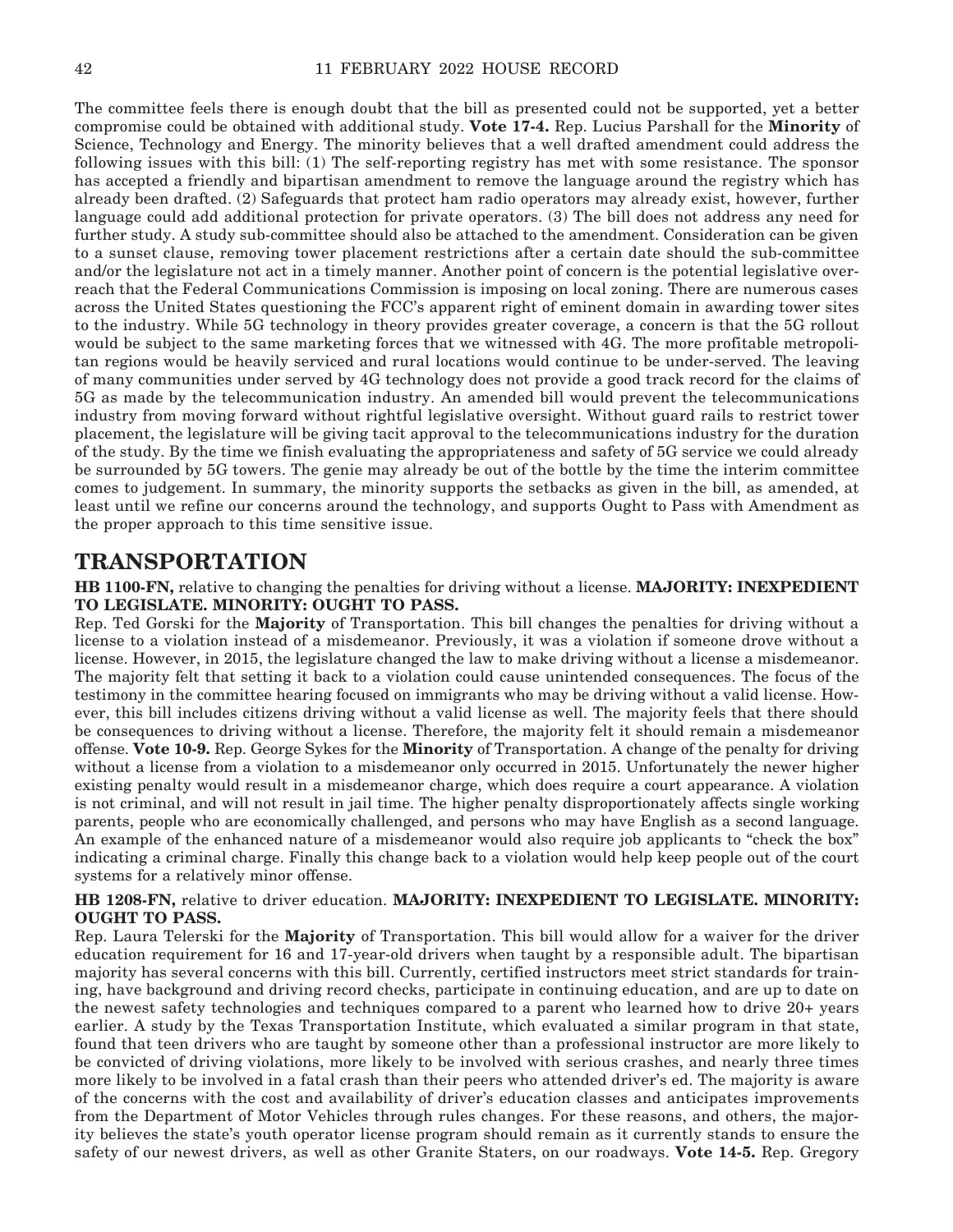Hill for the **Minority** of Transportation. This year's version of the Driver's Education bill would have the state finally recognize the role of parents to decide whether children are capable of learning to drive when taught by the parents themselves or a responsible adult when the child reaches age 16. The two alternatives are either the current system of parents being forced to hire a professional driver's education instructor for a fee or have the child wait an additional two years when they are allowed to take the exam without any formal driver's education training. The state mandate of driver's education virtually ensures a private corporate monopoly on 16 and 17 year-old NH children who must pay an average cost of \$700 to a select group of private businesses for the privilege of taking the exam two years early. The question posed by the prime sponsor is valid, "Does it really matter who taught the child if the examiners at the Department of Motor Vehicles deem the child to be a responsible driver after their rigorous examination?"

# **HB 1461-FN,** increasing penalties for littering. **OUGHT TO PASS WITH AMENDMENT.**

Rep. Thomas Walsh for Transportation. This bill amends RSA 265:102, IV to read as follows: "Any person who violates any provision of this section shall be guilty of a violation if a natural person, or guilty of a misdemeanor if any other person, and shall be fined \$300 plus penalty assessment for a first offense and \$500 plus penalty assessment for each subsequent offense." The effective date of this act shall be January 1, 2023. **Vote 16-1.**

# **COMMITTEE MEETINGS**

# **FRIDAY, FEBRUARY 11**

# **COMMISSION ON THE ENVIRONMENTAL AND PUBLIC HEALTH IMPACTS OF PERFLUORI-NATED CHEMICALS (RSA 126-A:79-a),**

9:00 a.m. Regular meeting.

This meeting will take place by remote conference. To listen in please follow the instructions below: Please register for HB 737 Commission Meeting on Feb 11, 2022 9:00 AM EST at: [https://](https://attendee.gotowebinar.com/register/8263623051263811344) [attendee.gotowebinar.com/register/8263623051263811344](https://attendee.gotowebinar.com/register/8263623051263811344)

After registering, you will receive a confirmation email containing information about joining the webinar. The following email address will be monitored throughout the meeting by someone who can assist with and alert the committee to any technical issues: [Amy.E.Rousseau@DES.](mailto:Amy.E.Rousseau@DES.NH.gov) [NH.gov.](mailto:Amy.E.Rousseau@DES.NH.gov) You may also call Amy Rousseau at 603-848-1372.

# **CRIMINAL JUSTICE AND PUBLIC SAFETY, Room 202-204, LOB**

- 9:00 a.m. Subcommittee Work Session on *HB 1215-FN,* relative to the definition of "residual amount" in the controlled drug act.
- 9:30 a.m. Subcommittee Work Session on *HB 1127,* relative to posthumous exonerations and annulments.
- 10:00 a.m. Subcommittee Work Session on *HB 1266,* relative to restrictions on enforcement of federal immigration laws.

# **FINANCE - DIVISION III, Room 210-211, LOB**

10:00 a.m. Work Session joint with Division I on *HB 1677-FN,* relative to the administration and settlement of claims of abuse at the youth development center and making an appropriation therefor. *HB 103-FN,* establishing a dental benefit under the state Medicaid program.

# **LONG-TERM SEACOAST COMMISSION ON DRINKING WATER (RSA 485-F:6), NHDES Portsmouth Regional Office Room A Pease International Tradeport 222 International Dr.**

2:00 p.m. Regular meeting.

# **NEW HAMPSHIRE TRANSPORTATION COUNCIL (RSA 238-A:2), NHDOT 7 Hazen Drive Room 211 Kancamagus Conference Room Concord, NH**

9:00 a.m. Regular meeting. Join Zoom Meeting: <https://us06web.zoom.us/j/82838379588?pwd=S3VLK3RZMVZRRzd3TWg1NTd6dlpGQT09> Meeting ID: 828 3837 9588 Passcode: 618977

# **STATEWIDE INTEROPERABILITY EXECUTIVE COMMITTEE (SIEC) (RSA 21-P:48, IV), NH Fire Academy Classrooms 5, 6 & 7 98 Smokey Bear Blvd Concord, NH 03301**

9:00 a.m. Regular meeting.

# **MONDAY, FEBRUARY 14**

**ADVISORY COUNCIL ON CAREER AND TECHNICAL EDUCATION (RSA 188-E:10-b), Room 100 Walker Building 21 South Fruit Street Concord, NH**

9:00 a.m. Regular meeting.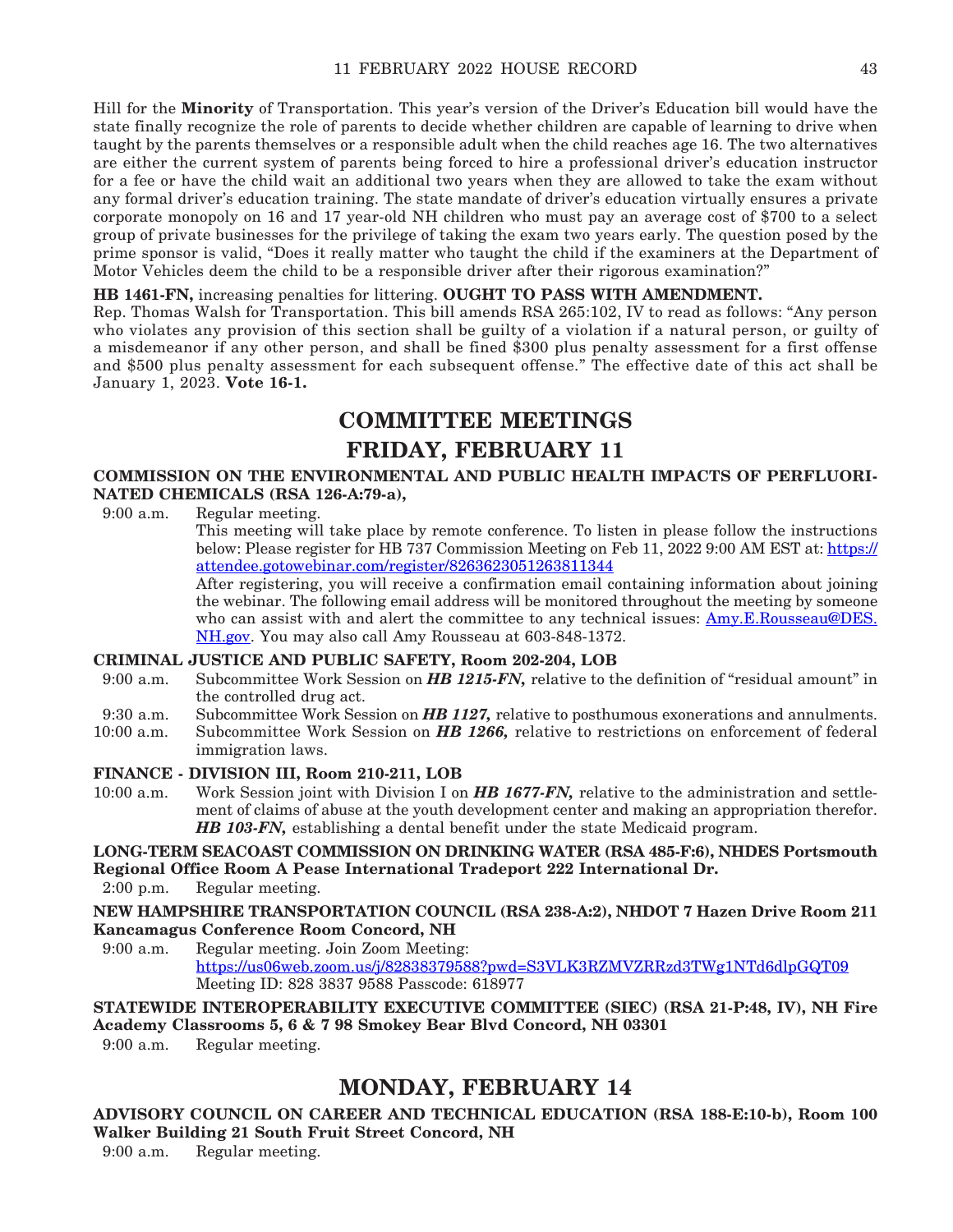# **COMMITTEE TO STUDY RAIL TRAIL MANAGEMENT PRACTICES (HB 311, Chapter 94:2, Laws of 2021), NH DES Rooms 313 & 314 29 Hazen Drive Concord, NH**

9:00 a.m. Regular meeting.

[https://us-east-2.protection.sophos.com?d=avast.com&u=aHR0cHM6Ly93d3cuYXZhc3QuY29t](https://us-east-2.protection.sophos.com?d=avast.com&u=aHR0cHM6Ly93d3cuYXZhc3QuY29tL2FudGl2aXJ1cw==&i=NWRmN2M1OGRjNDMxOGEwZGMyZjVmYjJj&t=VE0yMzJ0bmVpcDNGSHhSNWluaDkwNFE4aEpLVVpha2t1NmRSVmR3Z3ljST0=&h=9c46e8f64c5c4d2fa9e219ccff739174) [L2FudGl2aXJ1cw==&i=NWRmN2M1OGRjNDMxOGEwZGMyZjVmYjJj&t=VE0yMzJ0bmVpc](https://us-east-2.protection.sophos.com?d=avast.com&u=aHR0cHM6Ly93d3cuYXZhc3QuY29tL2FudGl2aXJ1cw==&i=NWRmN2M1OGRjNDMxOGEwZGMyZjVmYjJj&t=VE0yMzJ0bmVpcDNGSHhSNWluaDkwNFE4aEpLVVpha2t1NmRSVmR3Z3ljST0=&h=9c46e8f64c5c4d2fa9e219ccff739174) [DNGSHhSNWluaDkwNFE4aEpLVVpha2t1NmRSVmR3Z3ljST0=&h=9c46e8f64c5c4d2fa9e21](https://us-east-2.protection.sophos.com?d=avast.com&u=aHR0cHM6Ly93d3cuYXZhc3QuY29tL2FudGl2aXJ1cw==&i=NWRmN2M1OGRjNDMxOGEwZGMyZjVmYjJj&t=VE0yMzJ0bmVpcDNGSHhSNWluaDkwNFE4aEpLVVpha2t1NmRSVmR3Z3ljST0=&h=9c46e8f64c5c4d2fa9e219ccff739174) [9ccff739174](https://us-east-2.protection.sophos.com?d=avast.com&u=aHR0cHM6Ly93d3cuYXZhc3QuY29tL2FudGl2aXJ1cw==&i=NWRmN2M1OGRjNDMxOGEwZGMyZjVmYjJj&t=VE0yMzJ0bmVpcDNGSHhSNWluaDkwNFE4aEpLVVpha2t1NmRSVmR3Z3ljST0=&h=9c46e8f64c5c4d2fa9e219ccff739174)

# **EXECUTIVE DEPARTMENTS AND ADMINISTRATION, Room 302-304, LOB**

10:00 a.m. Public hearing on non-germane amendment #2022-0399h to **HB 1330**, relative to the board of medical technicians. The amendment repeals the requirements for the certification and regulation of medical technicians by the office of professional licensure and certification. Copies of the amendment are available in the Sergeant-at-Arms Office, Room 318, State House.

# **HEALTH, HUMAN SERVICES AND ELDERLY AFFAIRS, Room 210-211, LOB**

- 9:30 a.m. *HB 1481,* repealing the statute relative to medical freedom in immunizations.
- 10:45 a.m. *HB 1379,* relative to the department of health and human services' rulemaking authority regarding immunization requirements.
- 1:00 p.m. *HB 1271,* limiting the authority of the department of health and human services to mandate vaccinations; and relative to quarantine costs.
- 2:15 p.m. *HB 1495-FN,* relative to vaccine mandates for government contractors. Executive session on pending legislation may be held throughout the day (time permitting) from the time the committee is initially convened.

# **LEGISLATIVE YOUTH ADVISORY COUNCIL (RSA 19-K:1), Back Room, Upham Walker House**

10:00 a.m. Regular meeting.

## **NEW HAMPSHIRE DRINKING WATER AND GROUNDWATER ADVISORY COMMISSION (RSA 485-F:4), NH DES 29 Hazen Drive Cafeteria Meeting Area Concord, NH 03301**

- 9:30 a.m. Subcommittee meeting.<br>10:00 a.m. Regular meeting.
- Regular meeting.

# **NEW HAMPSHIRE VETERANS HOME BOARD OF MANAGERS (RSA 119:3-a), New Hampshire Veterans Home, Tarr South Conference Room, 139 Winter Street, Tilton**

9:00 a.m. Regular meeting.

# **SCIENCE, TECHNOLOGY AND ENERGY, Room 306-308, LOB**

10:00 a.m. Subcommittee Work Session on *HB 1258,* relative to the implementation of the department of energy.

# **STATE COMMISSION ON AGING (RSA 19-P:1), NH Employment Security 45 S. Fruit St. Concord, NH**

10:00 a.m. Regular meeting.Remote access via Zoom: [https://us02web.zoom.us/j/87430173115?pwd=bUFER3I5emt3NGVueDBYYW9SZThLUT09](https://urldefense.com/v3/__https:/us02web.zoom.us/j/87430173115?pwd=bUFER3I5emt3NGVueDBYYW9SZThLUT09__;!!Oai6dtTQULp8Sw!HGvcGc6U-N52ymPltOOOqq8DjnzweecGJjFeWeQdKUeLqx33Fa5zW-gC0T3aM4t8kQOqNg$)  By Phone: +1 (929) 205-6099 using Meeting ID: 874 3017 3115 and Passcode: 295220 Questions? Please contact Rebecca Sky at Rebecca. Sky@nh.gov or 603-271-0527 or 603-848-4204. Main Topic: Transportation – Mobility Management Network & Volunteer Driver Programs

# **TUESDAY, FEBRUARY 15**

# **CHILDREN AND FAMILY LAW, Room 206-208, LOB**

- 10:00 a.m. *HB 1614-FN,* requiring the recording and storing of digital video in all state-funded juvenile detention facilities.
- 10:30 a.m. *HB 1612-FN,* relative to the confidentiality of reports made to the division of children, youth, and families and requiring guardians ad litem be appointed in certain instances.
- 11:15 a.m. *HB 1280,* prohibiting a parent's refusal to vaccinate a child pursuant to an order of the state or federal government to be used as a basis for terminating parental rights.
- 1:15 p.m. *HB 1651-FN,* adding sexual reassignment to the definition of child abuse. Executive session on pending legislation may be held throughout the day (time permitting) from the time the committee is initially convened.

# **EDUCATION, Room 205-207, LOB**

- 9:30 a.m. *HB 1607-FN,* prohibiting unlawful discrimination in public and nonpublic schools.
- 10:30 a.m. *HB 1671-L,* relative to the content of an adequate education.
- 1:00 p.m. *HB 1678,* relative to the administration of the education freedom accounts program.
- 1:45 p.m. *HB 1120,* relative to education service providers under the education freedom accounts program.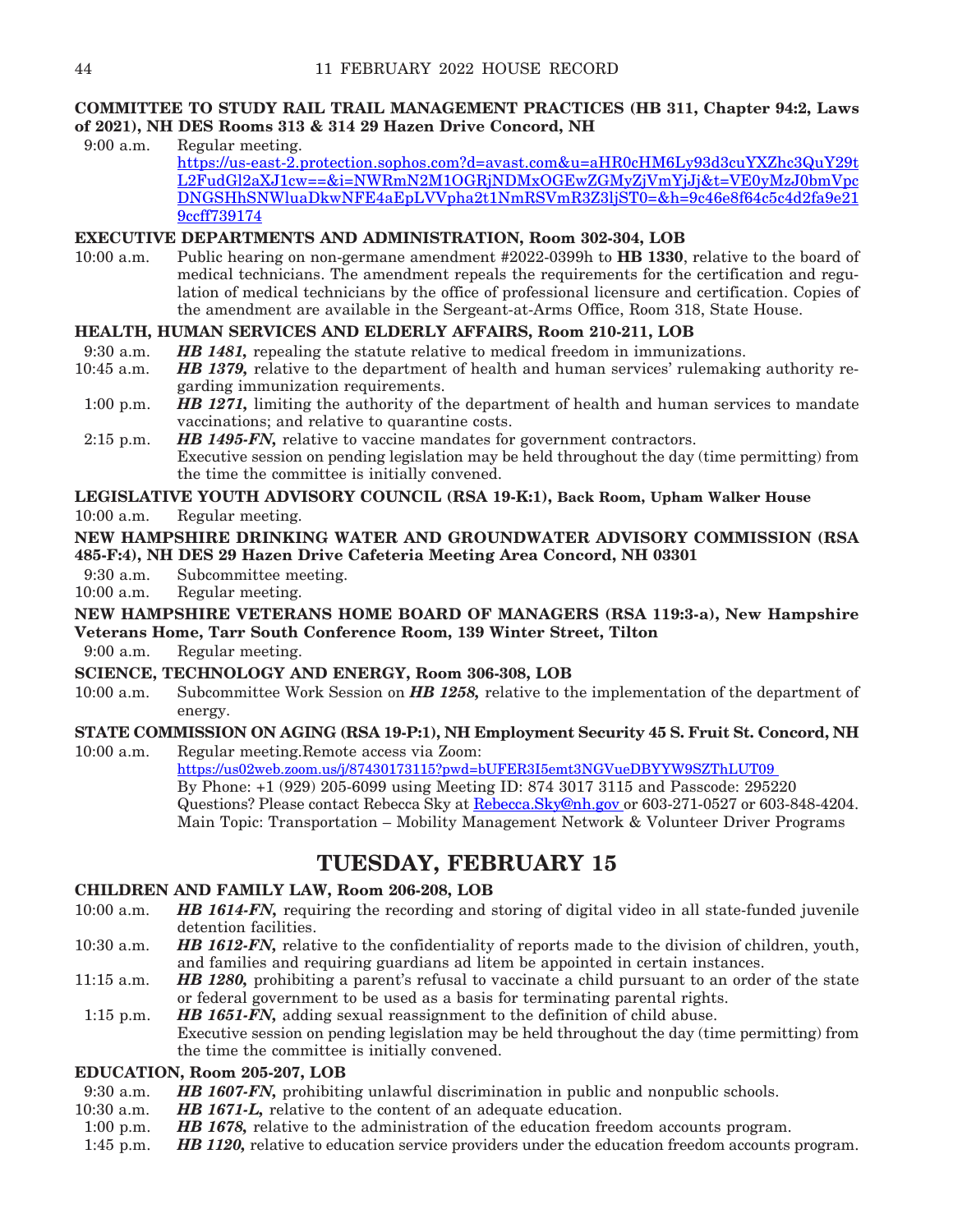2:30 p.m. *HB 1683-FN-L,* repealing the education freedom account program. Executive session on pending legislation may be held throughout the day (time permitting) from the time the committee is initially convened.

# **EXECUTIVE DEPARTMENTS AND ADMINISTRATION, Room 302-304, LOB**

- 1:00 p.m. *HB 1135,* requiring a performance audit of the department of education, education freedom account program.
- 1:45 p.m. *HB 1510*, establishing a committee to study the hiring processes used by state agencies.
- 2:00 p.m. *HB 1395,* relative to administrative rulemaking authority.
	- Executive session on pending legislation may be held throughout the day (time permitting) from the time the committee is initially convened.

# **HEALTH, HUMAN SERVICES AND ELDERLY AFFAIRS, Room 210-211, LOB**

- 9:30 a.m. *HB 1290-FN,* establishing a task force on precision medicine and biomarker testing.
- 10:15 a.m. *HB 1606,* making the state vaccine registry an opt-in program.
- 1:00 p.m. *HB 1080,* relative to the rights of conscience for medical professionals.
- 2:15 p.m. *HB 1077,* repealing the prohibition on conversion therapy for minors. Executive session on pending legislation may be held throughout the day (time permitting) from the time the committee is initially convened.

# **MUNICIPAL AND COUNTY GOVERNMENT, Room 301-303, LOB**

- 9:00 a.m. *HB 1026,* relative to budget information provided to a budget committee.<br>9:30 a.m. *HB 1068,* relative to building codes for tiny houses.
- 9:30 a.m. *HB 1068,* relative to building codes for tiny houses.<br>10:00 a.m. Continued Public Hearing on **HB 1238**, relative to z
- Continued Public Hearing on **HB 1238**, relative to zoning powers and the supply of workforce housing.
- 10:30 a.m. *HB 1119*, relative to the regulation of single-use bags.<br>11:30 a.m. *HB 1268*, limiting the authority for city council bylaws
- HB 1268, limiting the authority for city council bylaws and ordinances.
- 1:00 p.m. *HB 1289,* relative to applications for abatements and authority to abate prior years' taxes for certain homeowners.
- 1:30 p.m. *HB 1293,* relative to the design of sewage or waste disposal systems for a person's own domicile.
- 2:00 p.m. *HB 1365,* allowing towns and cities to tax residential and non-residential property at different rates.
- 3:00 p.m. *HB 1393,* relative to the adoption of school district budget caps.
- 4:00 p.m. *HB 1667,* relative to the standard and optional veterans' tax credits and the all veterans' tax credit.

 Executive session on pending legislation may be held throughout the day (time permitting) from the time the committee is initially convened.

# **THURSDAY, FEBRUARY 17**

# **HOME EDUCATION ADVISORY COUNCIL (RSA 193-A:10), Granite State Building 25 Hall Street Room 101 Concord, NH**

3:00 p.m. Regular meeting. Zoom Access for the general public wishing to join the meeting, the following can be used: https:// [us02web.zoom.us/j/86908506528?pwd=MGtWMTVmdkoybDMyNkpTLzhSblM2QT09](https://urldefense.com/v3/__https:/us02web.zoom.us/j/86908506528?pwd=MGtWMTVmdkoybDMyNkpTLzhSblM2QT09__;!!Oai6dtTQULp8Sw!Au89VIkRKwPgn9HMe5LiP-cfhVgczlEU2WeLCh2whq2iCzSpS1_GanpXa0J9ifBgAv2-54c$) Meeting ID: 869 0850 6528 Passcode: 218386 One tap mobile +16465189805,86908506528 For questions in regard to zoom, the public may contact: Shireen Meskoob at [DEAR@doe.nh.gov](mailto:DEAR@doe.nh.gov) or 603.271.2831

**NEW HAMPSHIRE COUNCIL ON SUICIDE PREVENTION (RSA 126-R:2), Philbrook Adult Transitional Housing Room B119 121 S. Fruit Street Concord, NH**

2:00 p.m. Subcommittee meeting.

# **FRIDAY, FEBRUARY 18**

# **ADMINISTRATIVE RULES (RSA 541-A:2), Room 306-308, LOB**

9:00 a.m. Regular meeting.

# **FISCAL COMMITTEE (RSA 14:30-a), Room 210-211, LOB**

10:00 a.m. Regular meeting. The YouTube link to view the meeting livestream is: <https://youtu.be/yOHrWqLnXPA>

# **JUDICIARY, Room 206-208, LOB**

9:00 a.m. *CACR 18,* relating to reproductive medical decisions. Providing that the state shall not infringe or unduly inconvenience the right of reproductive medical decisions; *HB 1181-FN,* allowing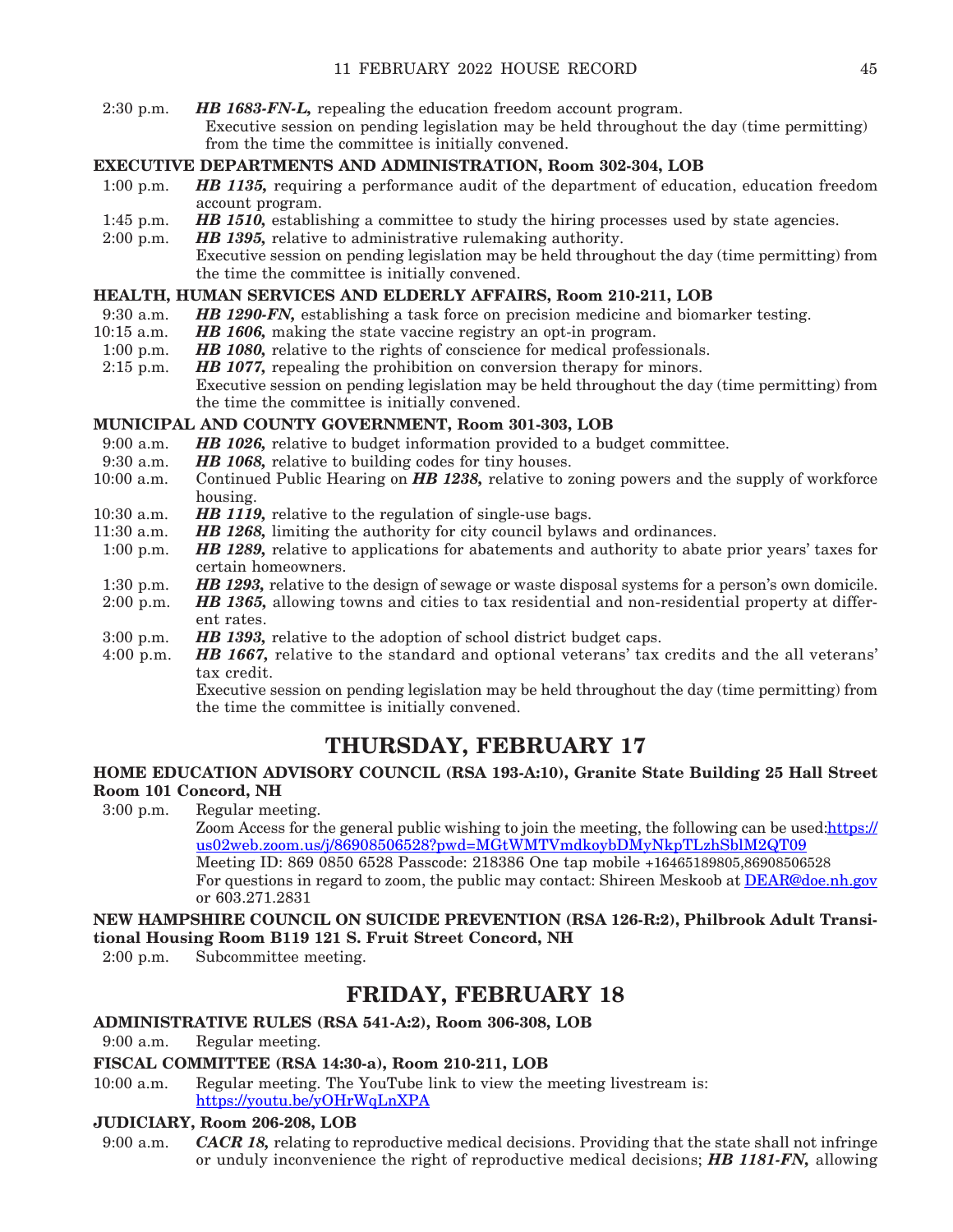the biological father of an unborn child to petition the court for an injunction prohibiting the biological mother from having an abortion; *HB 1477-FN,* prohibiting abortions after detection of fetal heartbeat; *HB 1625,* repealing the prohibition on entering or remaining on a public way or sidewalk adjacent to a reproductive health care facility; *HB 1673-FN,* relative to women's health privacy and repealing the fetal health protection act; *HB 1674,* relative to reproductive rights; *HB 1073,* repealing the right-to-know exemption for attorney-client work product.

# **NEW HAMPSHIRE RARE DISEASE ADVISORY COUNCIL (RSA 126-A:79), DHHS Public Health Training Room 3rd Floor 29 Hazen Drive Concord, NH**

3:00 p.m. Regular meeting. Join Zoom Meeting

https://nh-dhhs.zoom.us/j/9833055343?pwd=TWNLYTh3SDBIUW9IaXBaNDRjQ3Yzdz09 Meeting ID: 983 305 5343 Passcode: 780875

# **TUESDAY, FEBRUARY 22**

# **EDUCATION, Room 205-207, LOB**

9:00 a.m. Executive Session on *HB 1372,* relative to requirements for teacher certification. Executive session on pending legislation may be held throughout the day (time permitting) from the time the committee is initially convened.

# **HEALTH, HUMAN SERVICES AND ELDERLY AFFAIRS, Room 210-211, LOB**

- 9:30 a.m. *HB 1180,* relative to state recognition of biological sex.<br>11:00 a.m. *HB 1347,* relative to licensing requirements for health
- **HB 1347,** relative to licensing requirements for health care facilities that operate on a membership-based business model.
- 1:00 p.m. *HB 1487*, relative to the procedure for withdrawal from the vaccine registry.
- 1:30 p.m. *HB 1488,* expanding the prohibition against discrimination based on an individual's election not to participate in the state vaccine registry. Executive session on pending legislation may be held throughout the day (time permitting) from

the time the committee is initially convened.

# **WELLNESS AND PRIMARY PREVENTION COUNCIL (RSA 126-M:3), New Futures Office Building 100 N. Main St. Suite 400 Concord, NH**

9:00 a.m. Regular meeting. Join Zoom Meeting:[https://zoom.us/j/97979769257](https://urldefense.com/v3/__https:/zoom.us/j/97979769257__;!!Oai6dtTQULp8Sw!BVC9t65oW5Fs2BqQHCrzQFZCuwCmECGq8-Q-Cl1I-_XOieCwIa3_tejxp-hnU6nRdcNgmA$)

# **WEDNESDAY, FEBRUARY 23**

# **EDUCATION, Room 205-207, LOB**

9:00 a.m. Executive Session on *HB 1373,* relative to the best interest of the student for a change of school or assignment.

 Executive session on pending legislation may be held throughout the day (time permitting) from the time the committee is initially convened.

# **JOINT LEGISLATIVE PERFORMANCE AUDIT AND OVERSIGHT COMMITTEE (RSA 17-N:1), Room 210-211, LOB**

12:00 p.m. Regular meeting.

# **NEW HAMPSHIRE COUNCIL ON SUICIDE PREVENTION (RSA 126-R:2), Room 310 29 Hazen Drive Concord, NH**

10:00 a.m. Subcommittee meeting.

# **RESOURCES, RECREATION AND DEVELOPMENT, Room 305-307, LOB**

10:00 a.m. Executive Session on *HB 1066,* establishing a commission to investigate and analyze the environmental and human and animal health impacts relating to cyanobacteria blooms in New Hampshire water bodies; *HB 1071,* relative to wake surfing; *HB 1109,* relative to approval for off highway recreational vehicles use on class V and class VI roads; *HB 1128,* relative to financial liability for damage caused by OHRV use of class VI roads; *HB 1292,* permitting the use of drones or unmanned aerial vehicles on the statewide trail system; *HB 1317,* requiring the director of the state police in consultation with the bureau of marine patrol to report annually to the legislature regarding new developments in electric and gasoline powered recreational watercraft; *HB 1438-FN*, relative to the use of a mooring by person other than the permit holder; *HB 1532,* permitting a dam to be constructed on Big Pea Porridge Pond; *HB 1555-FN,*  repealing the permit required for fires at campgrounds; *HB 1620,* identifying part of the Merrimack River as a protected river.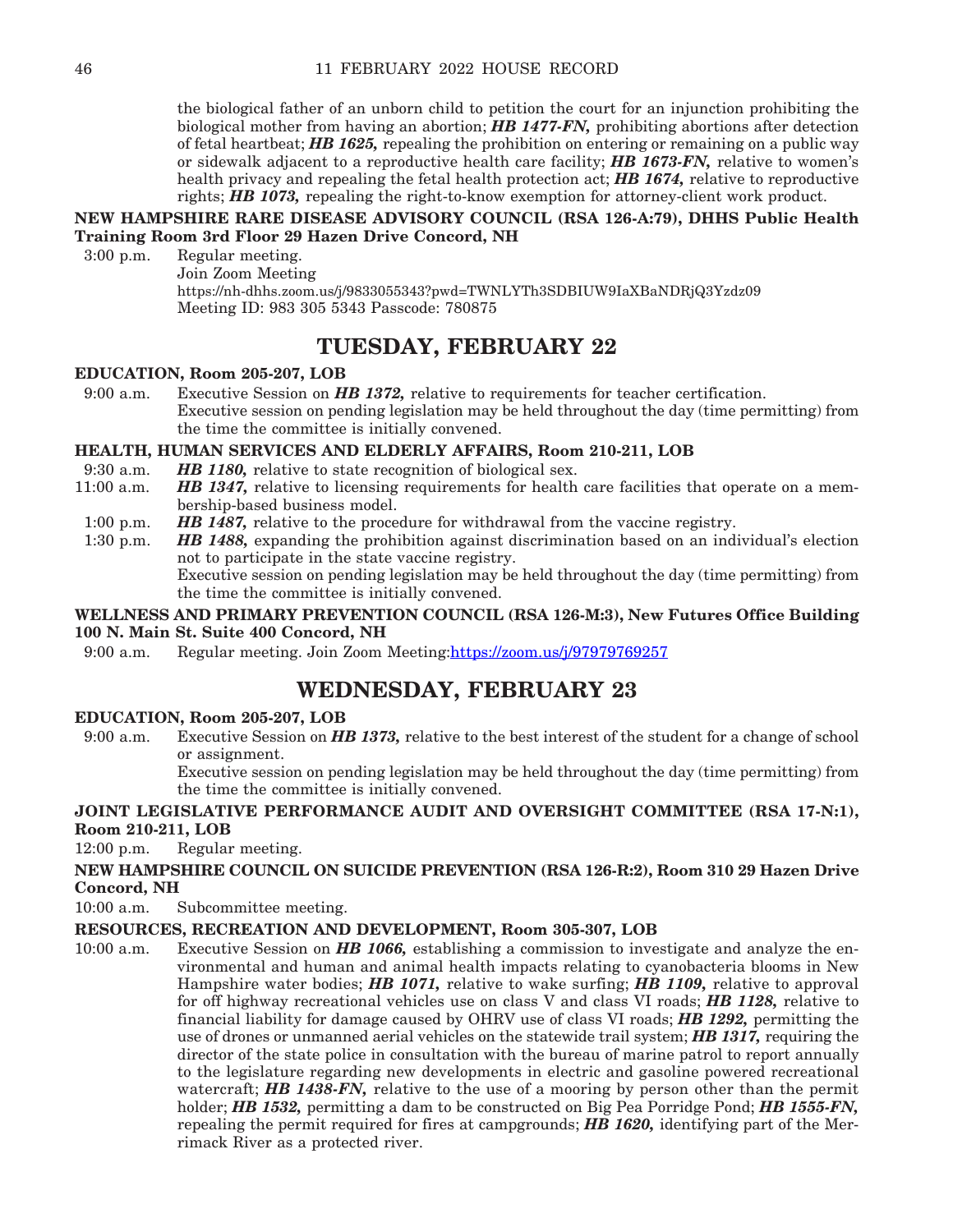1:00 p.m. Full Committee Work Session on *HB 1602-FN,* relative to perfluorinated chemicals in drinking water.

 Executive session on pending legislation may be held throughout the day (time permitting) from the time the committee is initially convened.

# **THURSDAY, FEBRUARY 24**

# **COMMISSION ON THE INTERDISCIPLINARY PRIMARY CARE WORKFORCE (RSA 126-T), Division of Public Health Services 29 Hazen Drive Rooms 110-111 Concord, NH**

2:00 p.m. Regular meeting. Join Zoom Meeting: <https://nh-dhhs.zoom.us/j/95566654353?pwd=WEdGVWJKNWMwMmtvckkxVXRZRG82QT09> Meeting ID: 955 6665 4353 Passcode: 961979 The following email address will be monitored throughout the meeting, should participants have technical difficulties: [Alisa.Druzba@dhhs.nh.gov](mailto:Alisa.Druzba@dhhs.nh.gov)

# **EDUCATION, Room 205-207, LOB**

9:00 a.m. Executive Session on *HB 1533,* relative to health education curriculum in schools. Executive session on pending legislation may be held throughout the day (time permitting) from the time the committee is initially convened.

# **PUBLIC WORKS AND HIGHWAYS, Room 201-203, LOB**

9:30 a.m. Continued Executive Session on *HB 2022,* relative to the 10-year transportation plan; *HB 1032-L,* relative to the sale of the Lakes Region facility; *HB 1548-L,* relating to the sale of the Lakes Region Facility.

 Executive session on pending legislation may be held throughout the day (time permitting) from the time the committee is initially convened.

# **FRIDAY, FEBRUARY 25**

# **COMMITTEE TO STUDY THE REGULATORY STRUCTURE OF CHARITABLE GAMING (SB 100, Chapter 221:1, Laws of 2021), Room 100, SH**

10:30 a.m. Regular meeting.

# **EDUCATION, Room Reps Hall, SH**

9:00 a.m. **HB 1131,** relative to facial covering policies for schools.

10:00 a.m. *HB 1371,* relative to school district policies on facial masks of students in schools. Executive session on pending legislation may be held throughout the day (time permitting) from the time the committee is initially convened.

# **GOVERNOR'S COMMISSION ON ALCOHOL AND DRUG ABUSE PREVENTION, TREATMENT,**

**AND RECOVERY (RSA 12-J:1), Fox Chapel Main Building DHHS 105 Pleasant St. Concord, NH** 9:30 a.m. Regular meeting.

**HEALTH AND HUMAN SERVICES OVERSIGHT COMMITTEE (RSA 126-A:13), Room 210-211, LOB** 10:00 a.m. Regular meeting.

**JOINT COMMITTEE ON TAX EXPENDITURE REVIEW (RSA 71-C:3), Room 100, SH** 9:00 a.m. Regular meeting.

**MOUNT WASHINGTON COMMISSION (RSA 227-B:3), Mt. Washington Cog Railway Maintenance Shop 3168 Base Station Rd., Mount Washington, NH 03589**

9:30 a.m. Regular meeting.

**NEW HAMPSHIRE PRESCRIPTION DRUG AFFORDABILITY BOARD (RSA 126-BB:2),** 

1:00 p.m. Regular meeting. Brown Building Auditorium, Health and Human Services, 129 Pleasant St. Concord NH 03301 Please see the Board website for additional information regarding this meeting: **<https://www.dhhs.nh.gov/ombp/medicaid/nhpdab/index.htm>**

# **SOLID WASTE WORKING GROUP (RSA 149:M:61), NH DES Offices Room 208C 29 Hazen Drive Concord, NH**

9:30 a.m. Regular meeting.

# **MONDAY, FEBRUARY 28**

**NEW HAMPSHIRE COUNCIL ON SUICIDE PREVENTION (RSA 126-R:2), Philbrook Adult Transitional Housing Room B119 121 S. Fruit Street Concord, NH** 10:00 a.m. Regular meeting.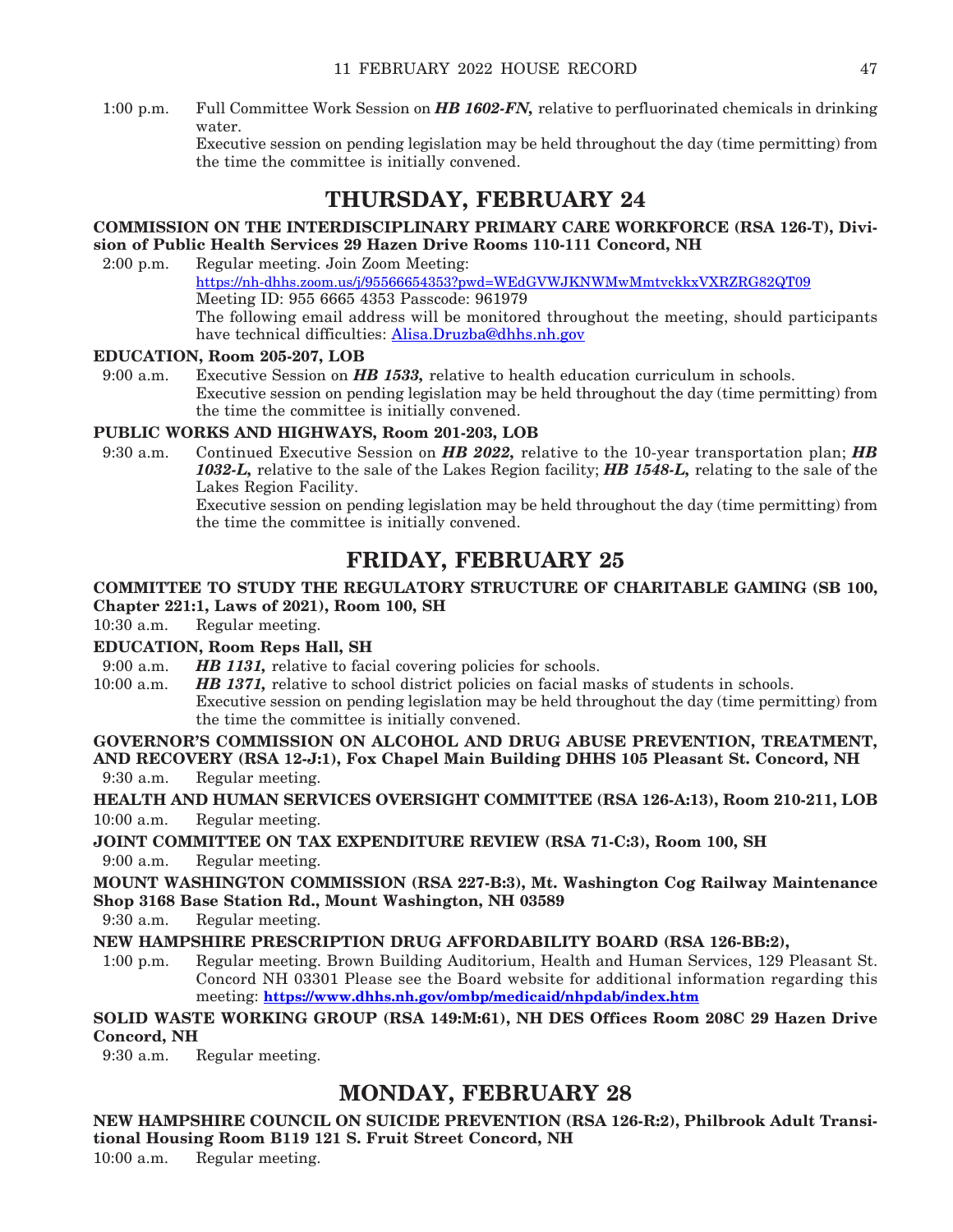# **TUESDAY, MARCH 1**

# **STATE VETERANS ADVISORY COMMITTEE (RSA 115-A:2), Edward Cross Training Center Facility 722 Riverwood Drive Pembroke, NH 03275**

5:00 p.m. Regular meeting.

# **MONDAY, MARCH 7**

# **COMMISSION TO STUDY OFFSHORE WIND AND PORT DEVELOPMENT (RSA 374-F:10), Room 100 Walker Building 21 South Fruit Street Concord, NH**

4:00 p.m. Regular meeting.

**NEW HAMPSHIRE OPIOID ABATEMENT ADVISORY COMMISSION (RSA 126-A:85), DHHS Brown Auditorium 129 Pleasant St. Concord NH 03301**

1:00 p.m. Regular meeting. Join Zoom Meeting: https://nhdhhs.zoom.us/j/3031726939?pwd=ckNDcmNyM1VJdGtsWWlDd2hCWlJVUT09 Meeting ID: 303 172 6939 Passcode: 810055

# **MONDAY, MARCH 14**

**NH BRAIN AND SPINAL CORD INJURY ADVISORY COUNCIL (RSA 137-K:2),** 

2:00 p.m. Regular meeting. Join Zoom Meeting: <https://us02web.zoom.us/j/84327646605?pwd=R0lwOWFVK0w2U2FKYTVybXM1MjNhdz09> Meeting ID: 843 2764 6605 Passcode: 731679

# **FRIDAY, MARCH 18**

# **NEW HAMPSHIRE RARE DISEASE ADVISORY COUNCIL (RSA 126-A:79), DHHS Public Health Training Room 3rd Floor 29 Hazen Drive Concord, NH**

3:00 p.m. Regular meeting. Join Zoom Meeting: [https://nh-hhs.zoom.us/j/9833055343?pwd=TWNLYTh3SDBIUW9IaXBaNDRjQ3Yzdz09](https://nh-dhhs.zoom.us/j/9833055343?pwd=TWNLYTh3SDBIUW9IaXBaNDRjQ3Yzdz09%20)  Meeting ID: 983 305 5343 Passcode: 780875

# **MONDAY, MARCH 21**

# **COMMISSION ON HOLOCAUST AND GENOCIDE EDUCATION (RSA 193-E:2-f), Room 103, SH**

4:00 p.m. Regular meeting.

# **MONDAY, MARCH 28**

# **CAPITAL BUDGET OVERVIEW COMMITTEE (RSA 17-J:2), Room 201-203, LOB**

10:15 a.m. Regular meeting. The YouTube link to view the meeting livestream is: [https://youtu.be/Z9B\\_wjrnUYE](https://youtu.be/Z9B_wjrnUYE)

# **LONG RANGE CAPITAL PLANNING AND UTILIZATION COMMITTEE (RSA 17-M:1), Room 201- 203, LOB**

9:30 a.m. Regular meeting. The YouTube link to view the meeting livestream is: <https://youtu.be/5Az4iNBhH08>

# **OFFICIAL NOTICES**

The **Rockingham** County Executive Committee Meeting, **Friday, February 11, 2022, 9:30 a.m**., Hilton Auditorium, Rockingham County Nursing Home, Brentwood, NH. The purpose of the meeting is to conduct the second quarter budget review**.** Executive Committee Members must attend in person**.** Due to COVID 19 concerns, social distancing is required, and masks are mandatory.

Limited In-Person Access: Division Directors/Department Heads/Designees, please contact Cheryl Hurley, Delegation Coordinator, at 603-679-9369, if you are planning on in-person attendance. Zoom access is avail-able. Zoom Access by Video[:https://zoom.us/j/5713255541?pwd= TkV4NnM5OHp5SnZzVEcxaFlrL0VYZz09](https://zoom.us/j/5713255541?pwd=TkV4NnM5OHp5SnZzVEcxaFlrL0VYZz09)

Zoom Access by Audio: 888-788-0099 (US Toll Free) Meeting ID: 571-325-5541 # Participant ID's will not be provided for this meeting, press # to continue. Meeting Password: 312900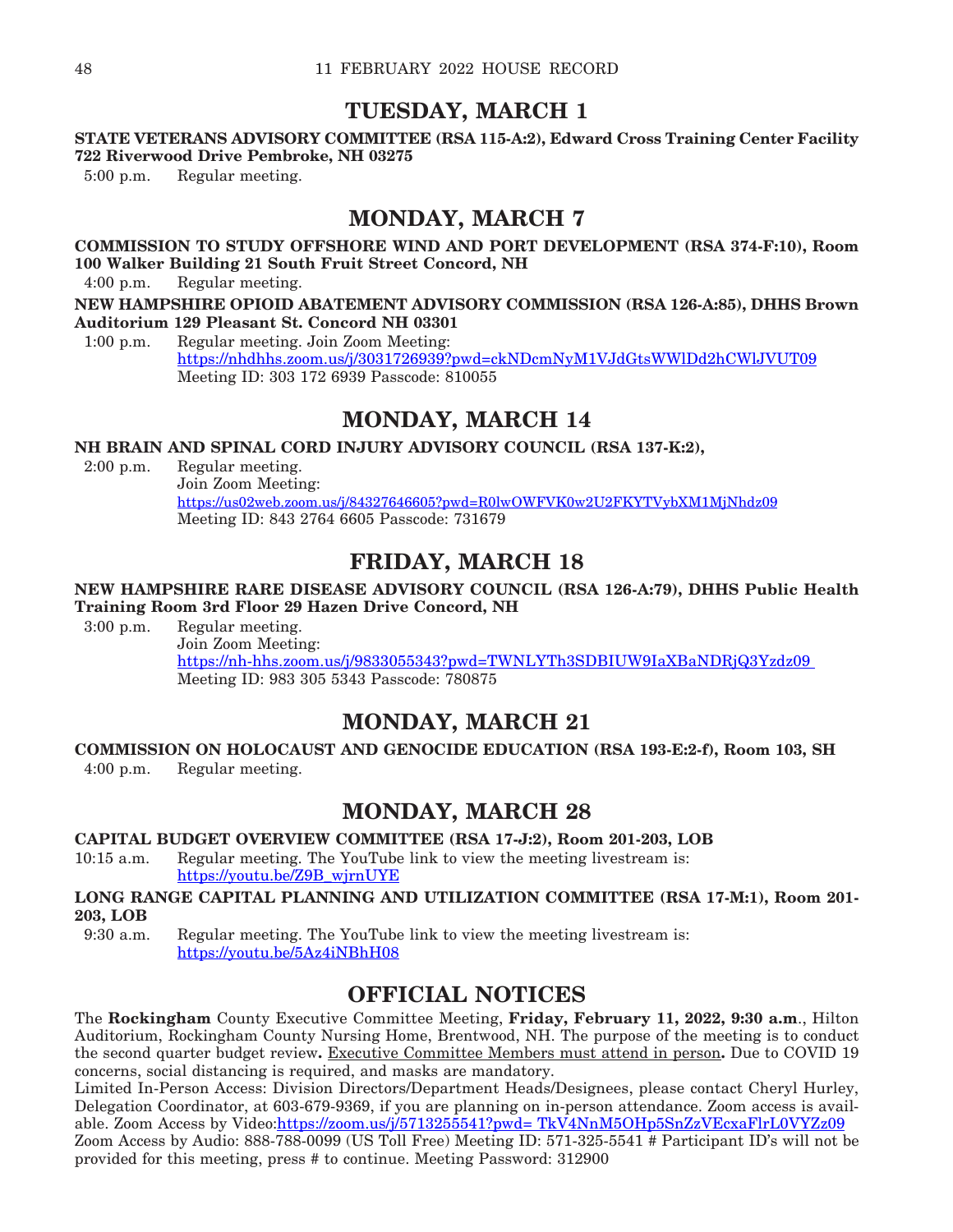The following email address will be monitored throughout the meeting by someone who can alert the committee to any issues: rhernier@co.rockingham.nh.us. The meeting will be adjourned if the public cannot access the meeting.

# Rep. David A. Welch, Clerk

**\*\*\*\*\*\***

The Executive Committee of the **Merrimack** County Delegation will meet **on Monday, February 28, 2022** in the 2nd floor conference room at **9:oo a.m.** of the Old Courthouse, 163 N. Main Street, Concord, New Hampshire. The purpose of the meeting is as follows: 1.  $4<sup>th</sup>$  Quarter Financial Review/Approval 2. 2022 Budget Review/Approval 3. Adoption of Grant Resolution 4. Any other business

Rep. James MacKay, Chairman

**\*\*\*\*\*\***

# **REVISED FISCAL NOTES**

The following bills have a revised fiscal note: HB103, HB347, HB591, HB611, HB620, HB624, HB1064, HB1228, HB1423, HB1456, HB1526, HB1587, HB1621, HB1628, HB1629, HB1632, HB1677, HB1681, SB59, SB92, SB160. Paul C. Smith, Clerk of the House

# **MEMBERS' NOTICES**

The following notices are published in the House Record as a courtesy to the member(s) requesting publication. These are not official public notices and will be limited to legislative policy or legislative social activities and political meetings or events. Publication should not be construed as support for either the events listed or the views espoused by the individual or organization sponsoring the event.

#### **\*\*\*\*\*\***

The NH Legislative Cancer Caucus is in the process of forming for the 2022 legislative session. The focus of the caucus will be to work to increase awareness and promote policies to prevent, treat, and educate the public about cancer. The goal of the caucus will be to identify solutions to unmet needs and improving access to care, as well as work to strengthen community support programs to meet the diverse needs of New Hampshire citizens. If you are interested in joining the Cancer Caucus please email [Suzanne.Prentiss@leg.state.nh.us](mailto:Suzanne.Prentiss@leg.state.nh.us) to be included on the distribution list when a meeting date in **February** is scheduled.

Rep. Katherine Rogers

#### **\*\*\*\*\*\***

The Vegas Caucus will be meeting online in **February** to discuss everything from byzantine alcohol laws to marijuana prohibition in our state and how to fix them. All members are welcome to bring their bills to decriminalize or legalize activities that are currently allowed in other states. Contact [Max.Abramson@leg.](mailto:Max.Abramson@leg.state.nh.us) [state.nh.us](mailto:Max.Abramson@leg.state.nh.us), but remember that we follow traditional caucus rules so, "What happens in Vegas stays in Vegas." Rep. Max Abramson

#### **\*\*\*\*\*\***

The January Workplace Racial Equity Learning Challenge Runs through **February 11th**. The NH Workplace Racial Equity Learning Challenge provides individuals and teams in the New Hampshire workforce community a way to: Learn about the history and dynamics of how racism manifests at the individual, interpersonal, organization, and systemic levels. Consists of Daily emails M-F, and weekly facilitated discussions on Fridays. Free to all interested, please visit <https://www.nhbsr.org/nh-workplace-racial-equity-challenge>. Rep. Timothy Egan

## **\*\*\*\*\*\***

The NH Council on Developmental Disabilities will be hosting their Annual Virtual Introduction on **February 25, 2022, from 4:30 pm until 5:00** pm on zoom. The NHCDD Policy Committee would like to invite you to learn about and discuss the DD Council's legislative priorities and the work they do in supporting individuals with intellectual/developmental disabilities to exercise self-determination and be fully included in civic and community life. They would like to hear any questions, concerns, and ideas on how inclusive policy can benefit all of New Hampshire's citizens. To register please contact: [Vanessa.A.Blais@ddc.nh.gov](mailto:Vanessa.A.Blais@ddc.nh.gov) or call 603-271-7040. Rep. Gaby Grossman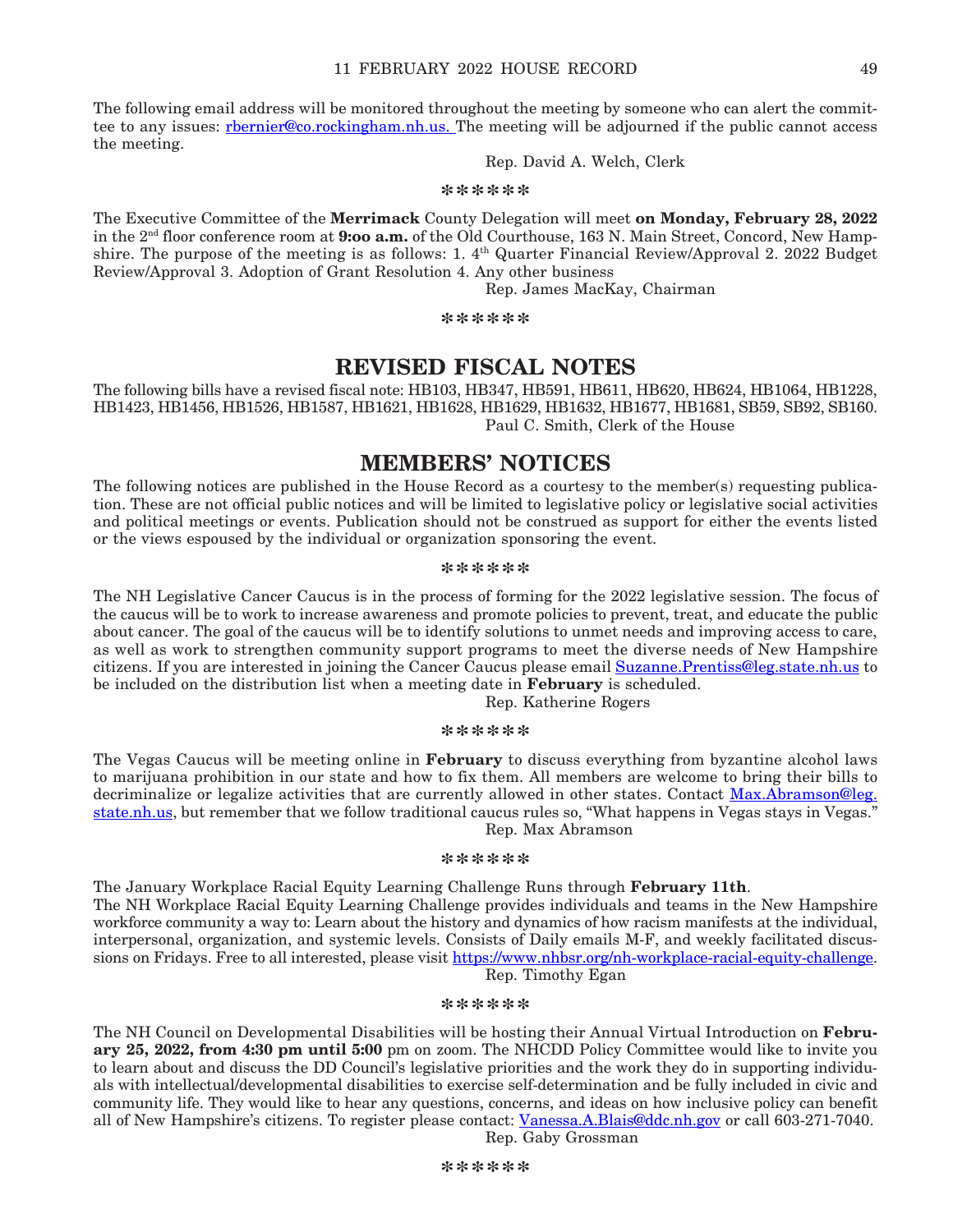# **STATE HOUSE VISITATION SCHEDULE**

As a convenience to the members of the NH General Court, the Visitor Center offers the following schedule of schools and other groups visiting the State House. These listings are to ensure all members be notified in a timely manner of visitors from their district. Our schedule books for the school year and subject to changes.

**Please contact the Visitor Center concerning school tour booking information**. Legislators planning to meet with students should notify the Visitor Center. Thank you for your continued participation with your School Visitation Program.

> Virginia J. Drew, Director Margaret Waterhouse, Public Information Administrator

| <b>TIME</b> | <b>GROUP</b>                         | #/GRADE     |
|-------------|--------------------------------------|-------------|
| 11:00       | Victory Baptist School – Londonderry | $30/7 - 12$ |
| 10:00       | MIKVA (Teachers) Challenge NH        | 7/adults    |
| 10:00       | Granite State Home Educators         | 40          |
| 10:00       | River Woods Durham                   | 16/Srs      |
| 10:00       | Daughters of the American Revolution | 50/HS       |
| 10:00       | Broken Ground School – Concord       | 42/4        |
| 10:00       | Broken Ground School – Concord       | 42/4        |
| 11:45       | Richards Elementary School - Newport | 50/4        |
| 10:00       | Broken Ground School – Concord       | 20/4        |
| 1:00        | Granite Home Educators               | 40          |
| 10:00/12:00 | Bicentennial School – Nashua         | 100/4       |
| 10:00       | Lincoln Street School – Exeter       | 50/4        |
| 10:00       | Lincoln Street School – Exeter       | 50/4        |
| 10:00       | Lincoln Street School – Exeter       | 50/4        |
|             |                                      |             |

# **AMENDMENTS**

## **(LISTED IN NUMERICAL ORDER)**

# **Amendment to HB 1005**

## **(2022-0445h)**

# **Proposed by the Committee on Resources, Recreation and Development - c**

Amend the bill by replacing all after the enacting clause with the following:

1 Legislative Findings and Purpose. Forest product markets in New Hampshire and the surrounding region have experienced an acute downturn, particularly for low-grade wood resources such as biomass and pulpwood for paper manufacturing. Since 1999, the northeast has lost 11 of 17 pulp mills. Since 2014, roughly 6.5 million tons of market for low-grade wood has been lost annually through plant closures. Over 2 million tons of this loss has occurred since 2019. The loss of low-grade markets is also severely stressing the sawmill sector because residue from these mills created when a round log is turned into square products must have a market in order for the mill to be successful. In recent months the closure of biomass electric generation plants in New Hampshire has further stressed the forest products industry. The COVID-19 pandemic has further stressed the forest products market infrastructure in the region. In order to ensure the health of the forest products industry and a timberland owner's ability to cost effectively perform sustainable forestry, a commission of public officials, industry representatives, and critical economic development personnel should convene to explore new and emerging markets for biomass and low-grade timber and wood resources. This review should look especially at all opportunities to utilize the state's low-grade wood resource, including biofuels, renewable chemicals, and what existing infrastructure can come to bear on these opportunities. In addition, the commission should explore what regulatory and other supports can be deployed by the state government to assist in realizing these opportunities.

2 New Section; New Hampshire Low-Grade Timber and Wood Emerging Market Commission. Amend RSA 227-I by inserting after section 10 the following new section:

227-I:11 New Hampshire Low-Grade Timber and Wood Emerging Market Commission.

 I. There is established a commission to study the state of the existing low-grade timber and market economy and new and emerging markets for low-grade timber and wood products.

II. The members of the commission shall be as follows:

 (a) Three members of the house of representatives, at least one of whom shall be from the minority party, appointed by the speaker of the house of representatives.

(b) One member of the senate, appointed by the president of the senate.

(c) The commissioner of the department of business and economic affairs, or designee.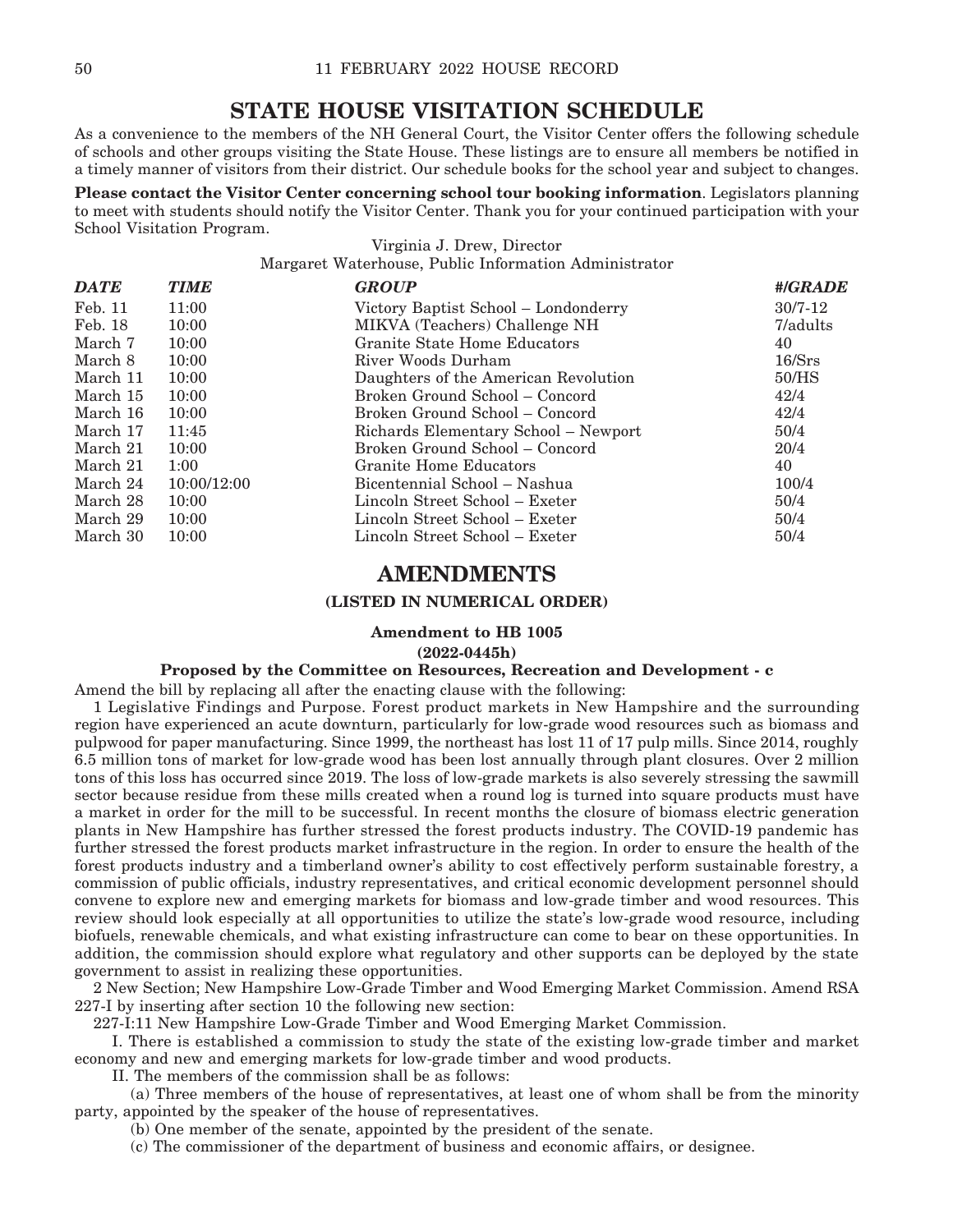(d) The commissioner of the department of natural and cultural resources, or designee.

(e) The commissioner of the department of energy, or designee.

(f) The New Hampshire state forester.

(g) The forest industry specialist from the university of New Hampshire.

 (h) Two members representing the hardwood and softwood sawmill operators in New Hampshire, appointed by the speaker of the house of representatives.

 (i) One professional forester actively practicing forestry and licensed in New Hampshire, appointed by the Granite State Division of the New England Society of American Foresters.

 (j) Two small business operators, one of which shall operate a New Hampshire timber harvesting business and the other shall operate an operating biomass power plant, appointed by the president of the senate.

 (k) One timberland owner, appointed by the governor from 3 owners nominated by the New Hampshire Timberland Owners Association.

(l) One member representing the biotechnology sector, appointed by the governor.

 III. Legislative members of the commission shall receive mileage at the legislative rate when attending to the duties of the commission.

IV. The commission shall:

 (a) Research and review existing data about the state of the New Hampshire forest products industry, particularly the low-grade timber market and the state of the forest resource, and the prospects for the future of both.

 (b) Review all current New Hampshire law and regulations related to the New Hampshire forest products industry, particularly the low-grade markets sector, to determine if these laws and regulations are impediments to encouraging low-grade forest products markets or could be changed to benefit the goal of creating new or expanding low-grade forest products markets.

 (c) Review the status of the work of the department of business and economic affairs and the department of natural and cultural resources relative to assisting in developing new low-grade forest products markets and enhancing existing markets.

 (d) Research and report on the status of the existing low-grade forest products facilities markets in New Hampshire, particularly the biomass power plants.

 (e) Research and become informed about other efforts in New Hampshire and the northeast region to encourage low-grade forest products markets.

 (f) Examine new and emerging markets for low-grade wood in New Hampshire including, but not limited to opportunities, market challenges, and regulatory needs to produce biofuels, renewable chemicals, and other products derived by low-grade timber and wood materials.

(g) Examine emerging federal government and foundation supports for these emerging markets.

 V. The members of the commission shall elect a chairperson from among the members. The first meeting of the commission shall be called by the first-named house member. The first meeting of the commission shall be held within 45 days of the effective date of this section. Four members of the commission shall constitute a quorum.

 VI. The commission shall issue a final report to the chair of house resources, recreation and development committee, the chair of the senate energy and natural resources committee, the speaker of the house of representatives, the president of the senate, the house clerk, the senate clerk, the governor, and the state library on or before December 1, 2023.

3 Repeal. RSA 227-I:11, relative to New Hampshire low-grade timber and wood emerging market commission, is repealed.

4 Effective Date.

I. Section 3 of this act shall take effect December 1, 2023.

II. The remainder of this act shall take effect upon its passage.

#### **Amendment to HB1016-FN**

#### **(2022-0091h)**

### **Proposed by the Committee on Executive Departments and Administration - c**

Amend the title of the bill by replacing it with the following:

AN ACT relative to licensing of speech-language specialists.

Amend the bill by replacing all after the enacting clause with the following:

1 New Paragraphs; Speech-Language Pathology; Eligibility for Initial Licensure. Amend RSA 326-F:3 by inserting after paragraph III the following new paragraphs:

 III.(a) As of July 1, 2022, to be eligible to practice speech-language pathology in a public school system, state-approved nonpublic school for children with disabilities, chartered educational institution of the state, or the state department of education, applicants shall be licensed as speech-language pathologists in accordance with this chapter.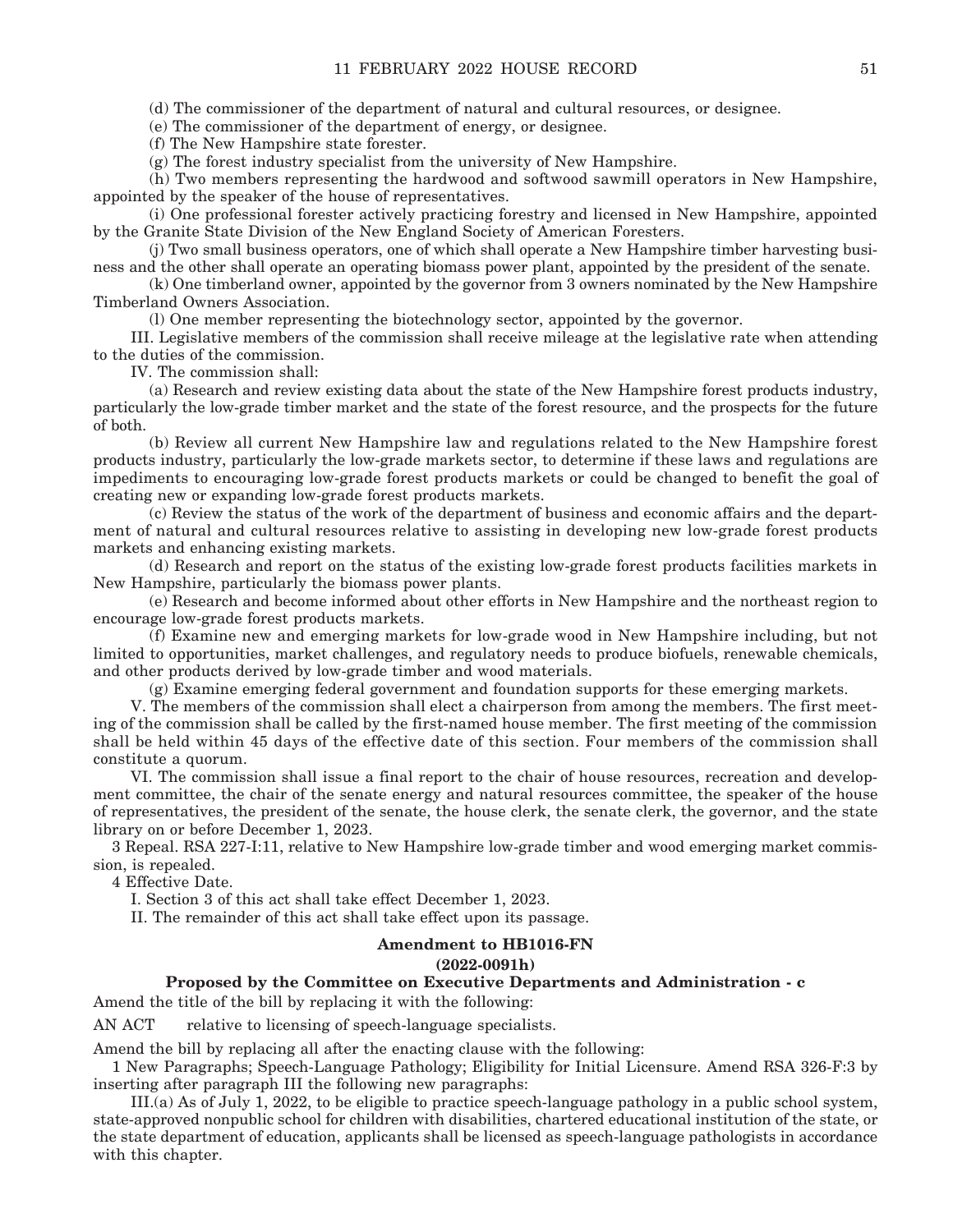(b) Notwithstanding subparagraph (a), any person practicing speech-language pathology as a speechlanguage specialist certified by the department of education prior to July 1, 2022 shall be eligible to continue practicing as a speech-language specialist so long as such person practices continuously after July 1, 2022 in a public school system, state-approved nonpublic school for children with disabilities, chartered public educational institution of the state, or the state department of education. Such persons shall not be eligible to participate in the audiology and speech-language pathology interstate compact established in RSA 326-F:17. 2 Department of Education; Rulemaking. Amend RSA 21-N:9, II(s) to read as follows:

 (s) License standards for educational personnel, to include the establishment and implementation of a secure system for conducting criminal background checks pursuant to RSA 189:13-a for all first-time applicants listed in this section, the establishment and implementation of a secure system for accessing findings of abuse for individuals on the central registry pursuant to RSA 169-C:35, and educator certification fees for granting licenses to educational personnel, including teachers, paraprofessionals, superintendents, assistant superintendents, special education administrators, business administrators, principals, vocational directors, coordinators of comprehensive health education and services, directors of pupil personnel services, guidance directors, guidance counselors, school psychologists, associate school psychologists, [speech-language specialists,] social workers, health educators, physical education teachers, consumer and family science teachers, elementary teachers, specialists in assessment of intellectual functioning, school bus drivers and transportation monitors, media supervisors, media generalists, and master teachers as authorized by RSA 186:8 and RSA 186:11, X, professional licenses including beginning educator licenses, experienced educator licenses, and intern authorizations, and other classifications of educators, administrators, specialists, and paraprofessionals necessary to address educational needs as determined by the state board upon the recommendation of the professional standards board pursuant to RSA 186:60.

3 Repeal. The following are repealed:

II. RSA 189:14-e, relative to certification of speech-language specialists.

 III. RSA 326-F:2, I(a), relative to the exemption of speech-language specialists from certain statutory requirements.

 IV. RSA 326-F:3-a, relative to the eligibility requirements for speech-language specialists to become licensed speech-language pathologists.

4 Effective Date. This act shall take effect 60 days after its passage.

#### 2022-0091h

#### AMENDED ANALYSIS

This bill provides that any person practicing speech-language pathology within certain educational settings must be licensed as a speech-language pathologist. The bill also eliminates certification of speech-language specialists by the department of education. The bill provides that any person currently certified as a speechlanguage specialist by the department of education may continue to practice in such capacity.

# **Amendment to HB 1020 (2022-0142h)**

#### **Proposed by the Committee on Judiciary - c**

Amend the bill by replacing section 1 with the following:

1 Additional Lights Approved for Police, Fire, State Department of Corrections, and Rescue Vehicles. Amend RSA 266:78-d to read as follows:

266:78-d Additional Lights Approved for Police, Fire, State Department of Corrections, and Rescue Vehicles.

 *I.* Police, fire, state department of corrections, and emergency medical response vehicles, in addition to but not in place of the lights authorized by RSA 266:78-b and RSA 266:78-c, may be equipped with light bars containing one or more amber warning lights or amber arrow boards.

 *II. Police vehicles may affix red lights in accordance with federal standards only to the driver's side front and rear of its emergency lighting system, so long as such vehicles are owned or leased by the state, county, or local municipality. Privately owned vehicles used for official police function shall not be permitted to affix red lights in accordance with this paragraph.*

 *III. Fire vehicles may affix a single blue light in accordance with federal standards to the passenger side rear emergency lighting system, so long as such vehicles are owned or leased by the state, county, or local municipality. Privately owned vehicles used for fire/emergency medical services shall not be permitted to affix a blue light to such vehicles.* 

### **Amendment to HB 1040**

**(2022-0205h)**

### **Proposed by the Committee on Public Works and Highways - c**

Amend the title of the bill by replacing it with the following:

AN ACT establishing a commission to study revenue alternatives to the road toll for the funding of improvements to the state's highways and bridges and their resulting improvements to the environment.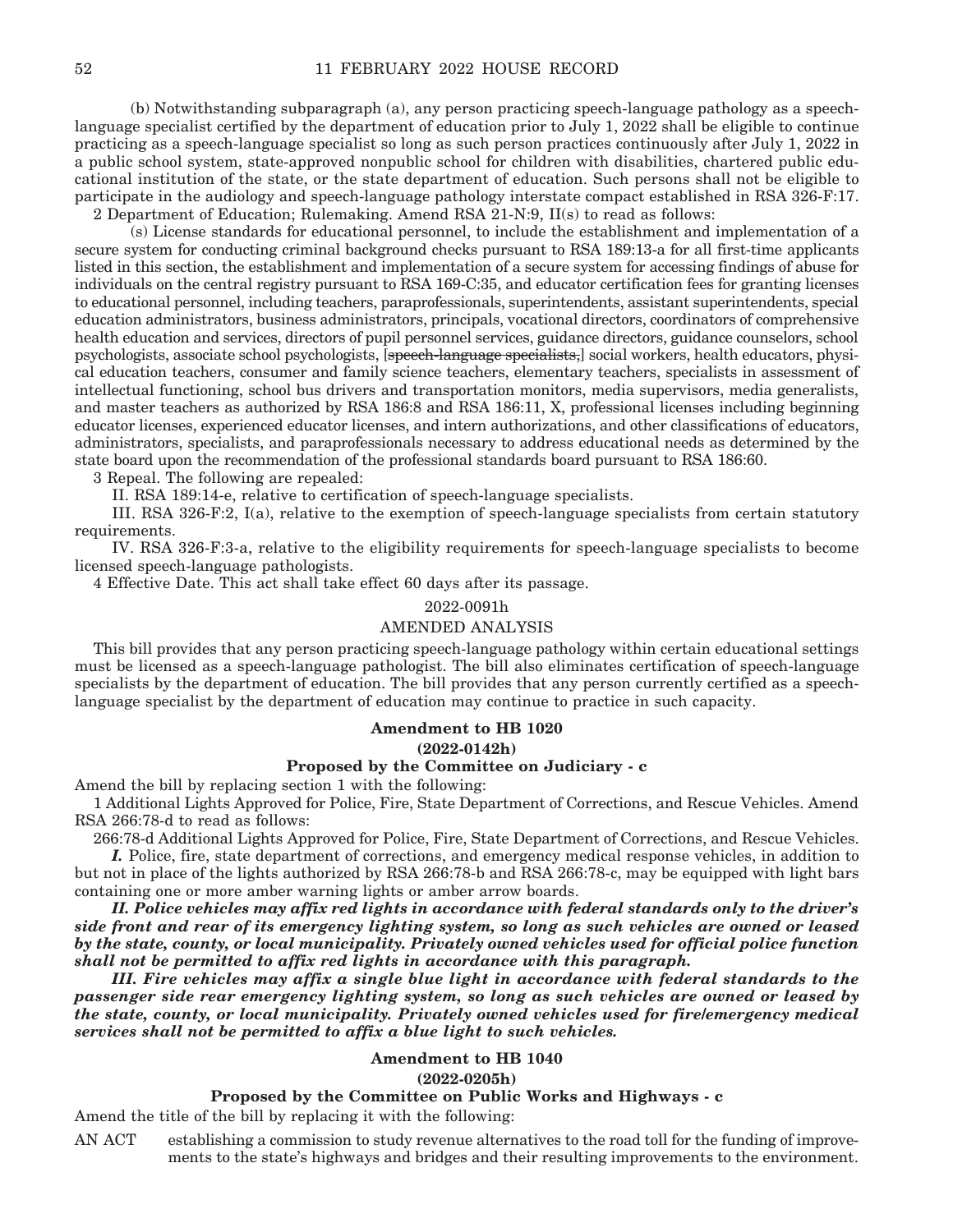Amend the bill by replacing sections 1-2 with the following:

1 New Section; Commission to Study Revenue Alternatives to the Road Toll. Amend RSA 21-J by inserting after section 48 the following new section:

21-J:49 Commission to Study Revenue Alternatives to the Road Toll

 I. There is established a commission to study revenue alternatives to the road toll for the funding of improvements to the state's highways and bridges and their resulting improvements to the environment.

II. The members of the commission shall be as follows:

 (a) Four members of the house of representatives, appointed by the speaker of the house of representatives: 2 of whom shall be members of the house public works and highways committee; one of whom shall be a member of the house science, technology and energy committee; and one of whom shall be a member of the house ways and means committee.

(b) Two members of the senate, appointed by the president of the senate.

(c) The commissioner of the department of revenue administration, or designee.

(d) The commissioner of the department of safety, or designee.

(e) The commissioner of the department of environmental services, or designee.

(f) The commissioner of the department of transportation, or designee.

 (g) One member from the New Hampshire Automobile Dealers Association, appointed by that association.

 III. Legislative members of the commission shall receive mileage at the legislative rate when attending to the duties of the commission.

IV. The commission shall:

 (a) Study alternatives to the road toll and may study emerging vehicle fuels and technologies, for funding improvements to the state's highways and bridges, ensuring that all motor vehicles contribute proportionally to their impact on New Hampshire's highway infrastructure.

(b) Study the impact the various fuel-efficient technologies have on the environment.

 (c) Consider the interim report of the commission on taxation of alternative fuel and electric-powered motor vehicles of November 1, 2012, and the final report of the commission to study future sustainable revenue sources for funding improvements to state and municipal highways and bridges, dated November 1, 2010.

 (d) Track current road toll revenues and, as it deems appropriate, analyze related programs developed in other states and recommend legislation.

(e) Consider the 2019-2020 federally-funded study of a prior road usage fee in New Hampshire.

 (f) Evaluate the future funding needs for the operation and maintenance of, and improvements to, state and municipal roadways.

 V. The members of the commission shall elect a chairperson from among the members. The first meeting of the commission shall be called by the first-named house member. The first meeting of the commission shall be held within 45 days of the effective date of this section. Three members of the commission shall constitute a quorum.

 VI. The commission shall report its findings and any recommendations for proposed legislation to the speaker of the house of representatives, the president of the senate, the house clerk, the senate clerk, the governor, and the state library on or before November 1, 2022.

2 Repeal. RSA 21-J:49, relative to a commission to study revenue alternatives to the road toll, is repealed.

#### 2022-0205h

#### AMENDED ANALYSIS

This bill establishes a commission to study revenue alternatives to the road toll for the funding of the state's highways and bridges and resulting improvements to the environment.

## **Amendment to HB 1049**

### **(2022-0269h)**

### **Proposed by the Committee on Environment and Agriculture - c**

Amend the bill by replacing section 3 with the following:

3 Duties. The committee shall study:

 I. The siting criteria for new landfills with a focus on community impact, environmental impact, and public good.

 II. Solid waste policies in Northeastern states that could be adapted to New Hampshire with the goal of reducing pressure on landfill capacity.

 III. Surety bonding of landfills to ensure the capacity to pay for potential damages, including clarification of how damages would be determined and who would be entitled to seek compensation for damages.

 IV. Changing the definition of the required setback of landfills from water bodies by establishing standards that use the hydrogeological characteristic of the site and the time it would take potential contaminants to flow to water bodies.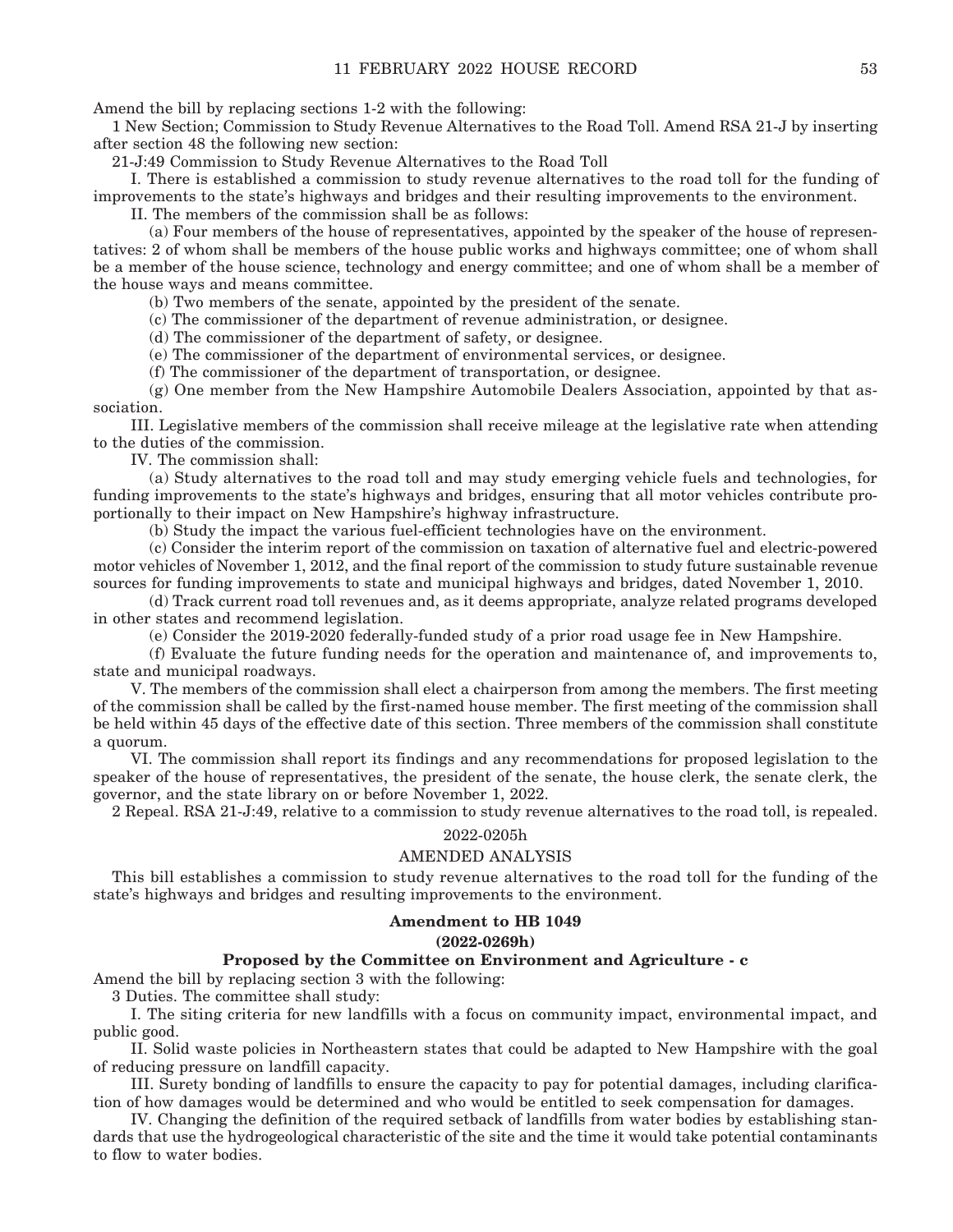V. Extended producer responsibility (EPR) as a mechanism for meeting the waste reduction goals established in RSA 149-M and reducing the tax burden that solid waste disposal places on municipalities. Specific attention shall be paid to laws in Oregon, Maine, and Canadian provinces that establish producer responsibility for packaging and single use plastics. In addition, the committee shall examine laws and legislation in any other state or country that establish EPR for electronic waste, batteries, automotive waste, and hazardous waste. The study shall assess how these laws could be adapted to the existing solid waste recovery infrastructure in New Hampshire and what support the department of environmental services would require to implement such laws.

 VI. The roll of landfills and incinerators in preventing disposable wipes from entering and damaging sewer and septic infrastructure.

# 2022-0269h

### AMENDED ANALYSIS

This bill establishes a committee to study the siting criteria for new landfills and to study solid waste policies as models for methods to reduce pressure on landfill capacity.

#### **Amendment to HB 1062**

#### **(2022-0211h)**

## **Proposed by the Committee on Executive Departments and Administration - c**

Amend the bill by deleting section 2 and renumbering the original section 3 to read as 2.

## **Amendment to HB 1063 (2022-0300h)**

### **Proposed by the Committee on Ways and Means - c**

Amend the bill by inserting after section 3 the following and renumbering the original section 4 to read as 5: 4 Department of Revenue Administration; Claim for Refund of Taxes. Amend RSA 21-J:28-a, II to read as follows:

 II. After a claim for refund is filed, the department shall examine it and either issue [a notice of] *the*  refund or *grant the* credit to the claimant*,* or issue a notice of *complete or partial* denial. After receipt of the department's decision, the claimant may file a written petition for reconsideration with the department as provided in RSA 21-J:28-b.

### 2022-0300h

## AMENDED ANALYSIS

This bill makes technical changes to the business profits tax, the meals and rooms tax, and the administration of taxes by the department of revenue administration.

#### **Amendment to HB 1074**

**(2022-0576h)**

# **Proposed by the Committee on Education - c**

Amend RSA 194-B:11, III(b) as inserted by section 1 of the bill by replacing it with the following:

 (b) When a child is enrolled by a parent in a [charted] *chartered* public school, the local education agency of the child's resident district shall convene a meeting of the individualized education program (IEP) team and shall invite a representative of the chartered public school to that meeting. At the meeting, the IEP team shall determine how to ensure the provision of a free and appropriate public education in accordance with the child's IEP. *For all subsequent meetings of the IEP team, the child's resident district shall provide prior notice to the representative of the chartered public school.* The child's special education and related services shall be provided using any or all of the methods listed below starting with the least restrictive environment:

# **Amendment to HB 1106**

#### **(2022-0105h)**

## **Proposed by the Committee on State-Federal Relations and Veterans Affairs - c**

Amend the title of the bill by replacing it with the following:

AN ACT establishing a commission to study recruiting members of the armed forces.

Amend the bill by replacing all after the enacting clause with the following:

1 New Section; Commission on Armed Forces Workforce Recruitment Established. Amend RSA 110-B by inserting after section 73-d the following new section:

110-B:73-e Commission on Armed Forces Workforce Recruitment.

 I. There is hereby established a commission to study the feasibility of a program to attract former members of the armed forces to the New Hampshire workforce.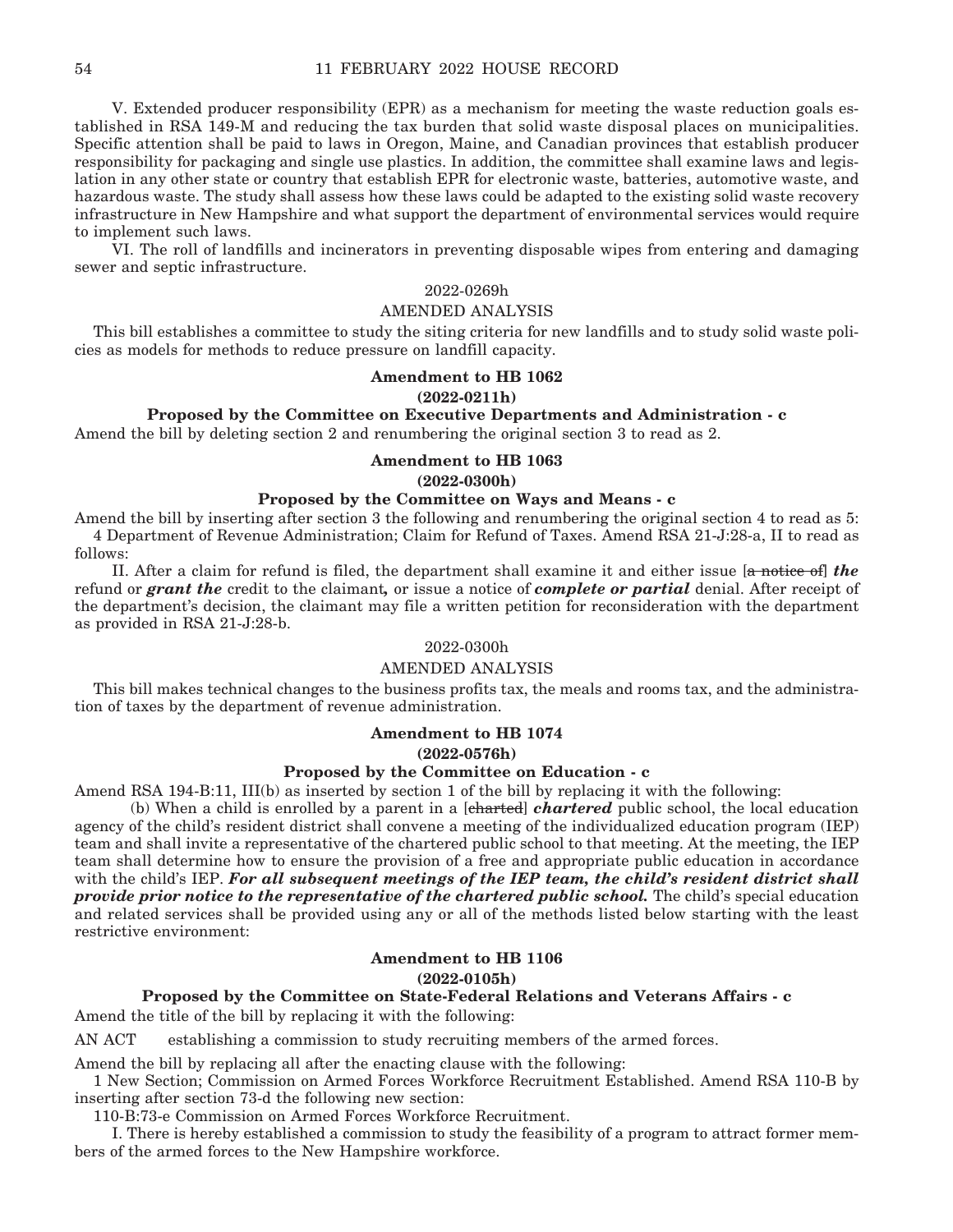II. The members of the commission shall be as follows:

 (a) Three members of the house of representatives, appointed by the speaker of the house of representatives.

(b) Three members of the senate, appointed by the president of the senate.

(c) The chairperson of the state veterans' advisory committee established in RSA 115-A, or designee.

 (d) One person representing the department of military affairs and veterans services, appointed by the commissioner.

 III. Legislative members of the commission shall receive mileage at the legislative rate when attending to the duties of the commission.

IV. The commission shall:

 (a) Research available job opportunities throughout the state of New Hampshire where the skills of former members of the armed forces are necessary.

(b) Identify incentives for employers in the state who hire veterans.

 (c) Identify policy recommendations and proposed legislation to assist in the minority veteran opportunities.

 (d) Report its findings and any recommendations for proposed legislation to the speaker of the house of representatives, the president of the senate, the house clerk, the senate clerk, the governor, and the state library on or before November 1, 2022.

 V. The commission may consult with any individual or entity it sees fit to accomplish its duties as described in paragraph IV of this section.

 VI. The members of this commission shall elect a chairperson from among the members. The first meeting of the commission shall be called by the first-named house member. The first meeting of the commission shall be held within 45 days of the effective date of this section. Five members of the commission shall constitute a quorum.

2 Repeal. RSA 110-B:73-e, relative to the commission on armed forces workforce recruitment, is repealed. 3 Effective Date.

I. Section 2 of this act shall take effect November 1, 2022.

II. The remainder of this act shall take effect upon its passage.

2022-0105h

#### AMENDED ANALYSIS

This bill establishes a commission to study recruiting former members of the armed forces to job opportunities within the state of New Hampshire and creates a prospective repeal of the commission upon the filing of the commission's report.

### **Amendment to HB 1125**

**(2022-0141h)**

## **Proposed by the Committee on Education - c**

Amend RSA 189:64, I as inserted by section 1 of the bill by replacing it with the following:

 I. Every public, chartered public, and nonpublic school shall develop a site-specific school emergency response plan which is based on and conforms to the Incident Command System and the National Incident Management System and submit such plan to the [department of education] *director of homeland secu*rity and emergency management, department of safety by September 1 of each year. [Upon receiving a school's emergency management plan, the department shall provide a copy of such plan to the director of homeland security and emergency management, department of safety. The plan should be documented at the time of school approval review.] *Access to all plans shall be provided to the department of education.* The plan shall provide that at least 4 of the currently required number of fire evacuation drills shall be emergency, all-hazard response drills of which at least one shall test emergency response to an armed assailant. The armed assailant drill may be discussion based. The types of all-hazard drills and exercises and the manner and time in which these activities take place shall be determined by the school in collaboration with local public safety, emergency management, and public health officials. The school may include students and first responders in all-hazard response drills or activities, as appropriate. The plan shall address hazards including but not limited to acts of violence, threats, earthquakes, floods, tornadoes, structural fire, wildfire, internal and external hazardous materials releases, medical emergencies, and any other hazard deemed necessary by school officials and local emergency authorities. The first emergency response drill shall be conducted within one year of the completion of the plan. If the school has a building schematic floor plan diagram, the school may, with the approval of the local school board, submit the diagram to the division of homeland security and emergency management, department of safety, in a commonly used digital format. Submission of the diagram will enable the state to better prepare, respond, and mitigate potentially dangerous conditions should the need arise.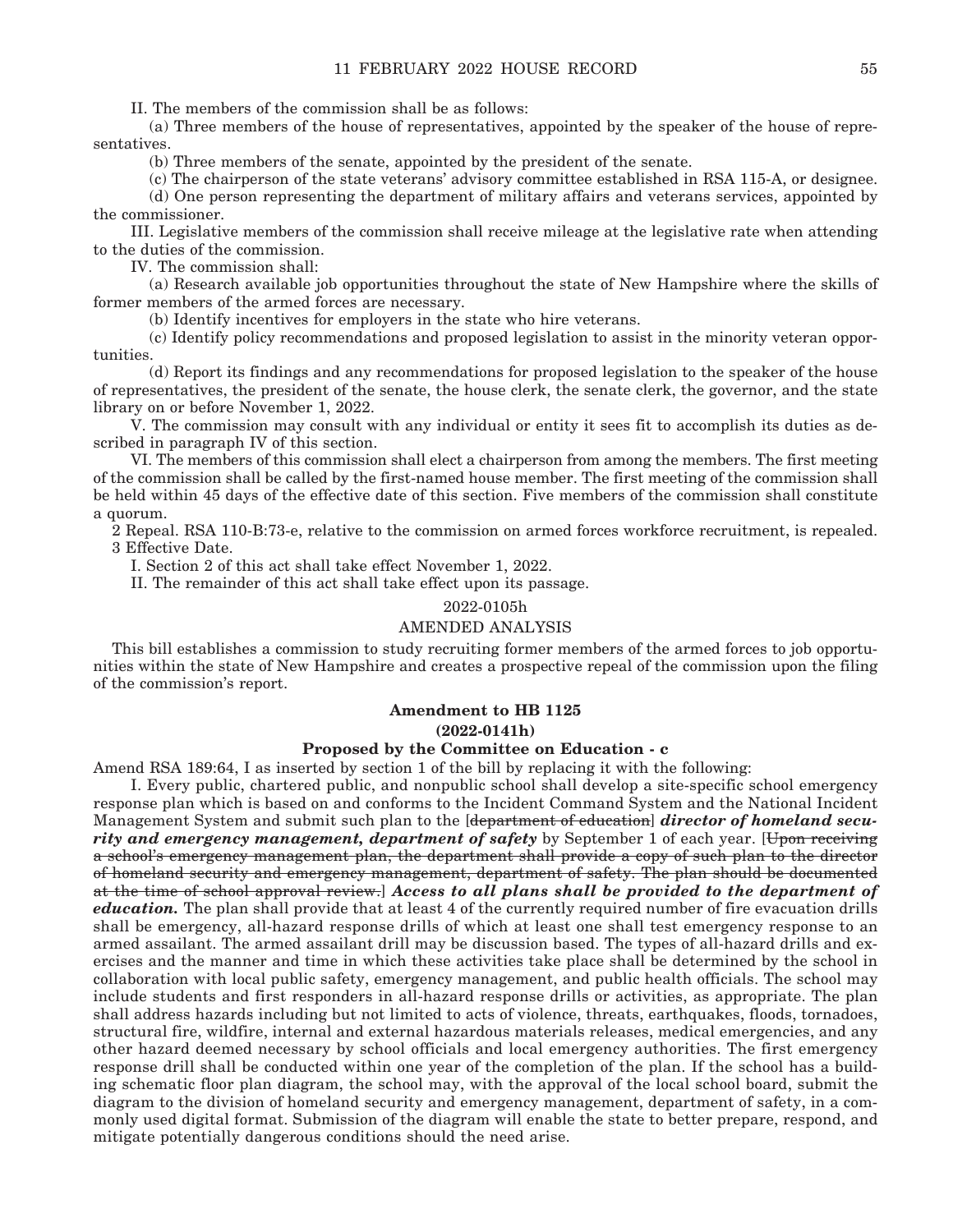# **Amendment to HB 1130-FN (2022-0542h)**

## **Proposed by the Committee on Health, Human Services and Elderly Affairs - c**

Amend RSA 155:82, III as inserted by section 3 of the bill by replacing it with the following:

 III. The employee toilet facility is not located in an area where providing access would create a health or safety risk to the customer, and providing access to the toilet facility would not pose a risk to an employee. Amend RSA 155 as inserted by section 3 of the bill by deleting RSA 155:83.

### **Amendment to HB 1134**

## **(2022-0228h)**

# **Proposed by the Committee on Environment and Agriculture - c**

Amend the title of the bill by replacing it with the following:

AN ACT establishing a committee to study proper labeling and disposal of disposable wipes.

Amend the bill by replacing all after the enacting clause with the following:

1 Committee Established. There is established a committee to study encouraging the proper labeling of disposable wipes products and assessing the impact to public wastewater infrastructure and water quality related to the improper disposal of wipes.

2 Membership and Compensation.

I. The members of the committee shall be as follows:

 (a) Three members of the house of representatives, appointed by the speaker of the house of representatives.

(b) One member of the senate, appointed by the president of the senate.

 II. Members of the committee shall receive mileage at the legislative rate when attending to the duties of the committee.

3 Duties. The committee shall study:

 I. Impacts to water quality and the associated costs to New Hampshire municipalities for impacts on wastewater infrastructure from wipes that are flushed.

II. Ways to ensure the proper labeling of disposable wipes by manufacturers.

4 Chairperson; Quorum. The members of the study committee shall elect a chairperson from among the members. The first meeting of the committee shall be called by the first-named house member. The first meeting of the committee shall be held within 45 days of the effective date of this section. Four members of the committee shall constitute a quorum.

5 Report. The committee shall report its findings and any recommendations for proposed legislation to the speaker of the house of representatives, the president of the senate, the house clerk, the senate clerk, the governor, and the state library on or before November 1, 2022.

6 Effective Date. This act shall take effect upon its passage.

#### 2022-0228h

## AMENDED ANALYSIS

This bill establishes a committee to study proper labeling and disposable wipes.

## **Amendment to HB 1187 (2022-0340h)**

#### **Proposed by the Committee on Environment and Agriculture - c**

Amend the bill by replacing all after the enacting clause with the following:

1 License Required; Exemptions. Amend the introductory paragraph of RSA 184:84, V to read as follows:

 V. A milk producer-distributor who daily produces for sale less than 20 gallons of raw milk or processes less than 20 gallons of raw milk into cheese aged at least 60 days, yogurt, cream, butter, *ice cream, frozen yogurt,* or kefir shall not require a milk producer-distributor license, provided these products are offered as direct sales from the producer-distributor's own farm, farm stand, or at a farmers' market to the food consumer within the state of New Hampshire only. *Ice cream and frozen yogurt produced and sold under this paragraph shall be packaged in containers no larger than 6 fluid ounces and shall be marked with an expiration date 30 days from the date of manufacture."*

2 Labeling of Raw Milk Products. Amend RSA 184:84, V(a) to read as follows:

 (a) Any product containing raw milk from the milk producer-distributor's farm or farm stand or at farmers' markets shall be clearly labeled. If the product is sold in containers provided by the producer-distributor, the individual container shall have a label which contains the name, address, and phone number of the milk producer-distributor's farm; the name of the product; and the following statement: "This product is made with raw milk and is exempt from New Hampshire licensing and inspection. *RAW MILK: consuming raw milk may increase your risk of foodborne illness.*"

3 Effective Date. This act shall take effect 60 days after its passage.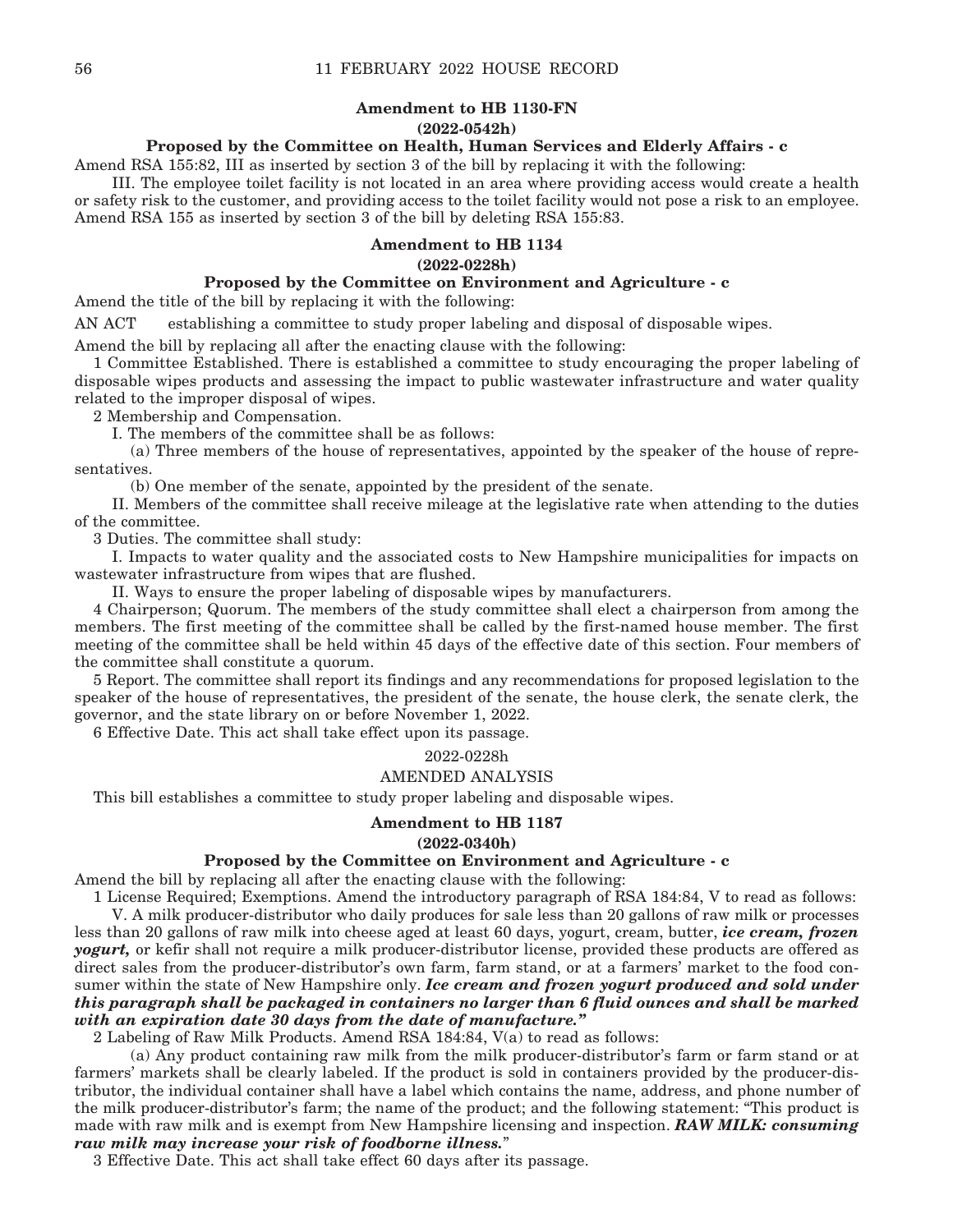# **Amendment to HB 1207-FN (2022-0286h)**

**Proposed by the Minority of the Committee on Labor, Industrial and Rehabilitative Services - r** Amend the bill by replacing section 1 with the following:

1 New Section; Protective Legislation; Paid Time Off to Vote. Amend RSA 275 by inserting after section 30-a the following new section:

275:30-b Paid Time Off to Vote. On the day of any state election, as defined in RSA 652:3, an employer shall allow any employee to be absent from service or employment for not more than 2 hours between the time the polls open and close so the employee may vote. The employee shall apply for such a leave of absence prior to election day. The employer may specify the hours during which the employee may be absent; however, if the employee requests the leave of absence at the beginning or end of the work shift, the employer shall grant that request. This section shall not apply to an employee who has 3 or more consecutive hours between the time polls open and close during which the employee is not employed on the job. The employer shall not deduct from an employee's usual salary or wages because of the absence.

#### **Amendment to HB 1230-FN**

#### **(2022-0021h)**

# **Proposed by the Committee on Fish and Game and Marine Resources - c**

Amend the bill by replacing all after section 1 with the following:

2 New Section; Game Animals; Transportation of Deer; Online Registration. Amend RSA 208 by inserting after section 15-g the following new section:

208:15-h Online Deer Registration. The executive director shall cause to be established an online registration system on or before September 1, 2023 for the purpose of registering deer killed in the state. The executive director shall act as the registration agent for deer registered through the online registration system. The requirements, procedures, and fees for online registration shall be similar to those used at deer registration stations. The executive director shall adopt rules pursuant to RSA 541-A specifying the necessary requirements, procedures, and fees for the use of the online registration system.

3 Emergency Closure; Limitation on Availability. The executive director may, by administrative rule adopted pursuant to RSA 541-A, limit the availability of online registration on days designated for biological sample collection and suspend online registration in the event of a wildlife or public health emergency, with the consent of the commission.

4 Effective Date. This act shall take effect 60 days after its passage.

## **Amendment to HB 1235 (2022-0396h)**

#### **Proposed by the Committee on Judiciary - c**

Amend the bill by replacing all after the enacting clause with the following:

1 Crime Victims Assistance; Claimant Eligibility. Amend RSA 21-M:8-h, V to read as follows:

 V. The claimant may be reimbursed for reasonable out-of-pocket expenses, medical expenses, funeral expenses, counseling expenses, rehabilitative expenses, expenses associated with the victim's participation in post-conviction proceedings and victim-offender dialogue programs or other restorative justice programs, and lost wages directly resulting from the crime. Claimants eligible under subparagraph  $I(a)(4)$  may be reimbursed for the costs of removing the tattoo with an identifying mark. No reimbursement shall be paid unless the claimant has incurred reimbursable expenses of at least \$100. There shall be a [\$40,000] *\$50,000*  maximum recovery per claimant per incident. If expenses paid through the victims' assistance program fund are later covered by insurance settlements, civil suit settlements, or restitution, or through any other source, the claimant shall reimburse the fund for the amount of expenses recovered.

2 FRM Victims' Contribution Recovery Fund; Appropriation Amended. Amend 2021, 91:85 to read as follows:

91:85 Appropriation; FRM Victims' Contribution Recovery Fund. For the purpose of awarding recovery assistance to victims of the FRM fraud, there is hereby appropriated the sum of \$5,000,000 for the fiscal year ending June 30, 2022, and the sum of \$5,000,000 for the fiscal year ending June 30, 2023, to the FRM victims' contribution recovery fund established in RSA 359-P:2. *Any unused funds remaining on July 1, 2024 shall be credited to the victims' assistance fund established in RSA 21-M:8-h.* The governor is authorized to draw a warrant for said sums out of any money in the treasury not otherwise appropriated.

3 FRM Victims' Contribution Recovery Fund; Repeal Date Extended. Amend 2016, 293:7, I to read as follows:

I. Sections 4 through 6 of this act shall take effect July 1, [2023] *2024*.

4 Effective Date. This act shall take effect 60 days after its passage.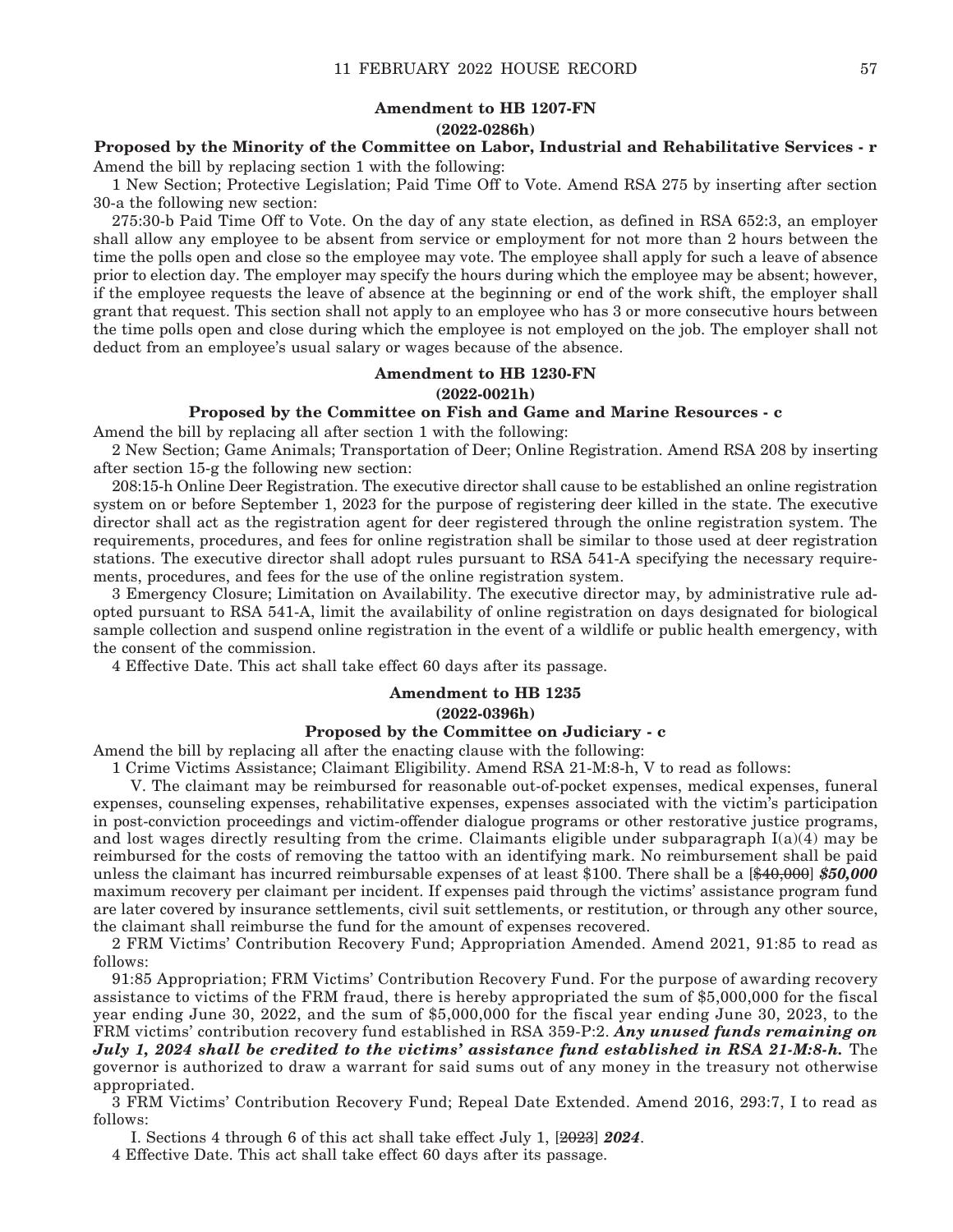#### 2022-0396h

### AMENDED ANALYSIS

This bill increases the maximum recovery per claimant under the victims' assistance fund. The bill also extends the repeal date of the FRM victims' contribution recovery fund.

## **Amendment to HB 1237-FN**

#### **(2022-0428h)**

# **Proposed by the Majority of the Committee on Commerce and Consumer Affairs - r**

Amend the title of the bill by replacing it with the following:

AN ACT relative to the definition of cigar bar.

Amend the bill by replacing all after the enacting clause with the following:

1 On-Premises Cigar, Beverage, and Liquor Licenses. Amend RSA 178:20-a, II(a) to read as follows:

 (a) Generates 60 percent or more of its quarterly gross revenue from the sale of cigar-related products, which is limited to cigars, *cigarettes, loose tobacco,* humidors, cigar cutters, cigar cases, lighters, and ashtrays. Revenue from keno, mail order and Internet sales<sup>[, as well as revenue generated from other</sup> tobacco sales in store, including cigarettes and loose tobacco sales,] shall not be used to determine whether an establishment satisfies the definition of a cigar bar.

2 Effective Date. This act shall take effect July 1, 2022.

#### 2022-0428h

#### AMENDED ANALYSIS

This bill allows cigar bars to sell cigarettes and loose tobacco.

#### **Amendment to HB 1288**

#### **(2022-0522h)**

# **Proposed by the Committee on Executive Departments and Administration - c**

Amend the title of the bill by replacing it with the following:

AN ACT relative to the terms for certain officers and the names, duties, and funds of certain divisions within the department of administrative services.

Amend the bill by replacing all after section 1 with the following:

2 Department of Administrative Services; Division of Financial Data Management Modified. RSA 21-I:5 is repealed and reenacted to read as follows:

21-I:5 Division of Enterprise Applications Management. There is hereby established within the department a division of enterprise applications management under the supervision of an unclassified director of enterprise applications management who shall be responsible for the following functions in accordance with applicable laws:

 I. Sustaining, advancing and promoting the utilization of the state's enterprise application software systems both current and future to facilitate regulatory, statewide operational processes, continuity and integrity of such information.

 II. Assisting the commissioner with the planning, management and operation of the state's enterprise resource planning (ERP) software and operation of all internal department financial, human resources, benefits, payroll, and budgeting systems.

 III. Provide guidance in the selection, development, modification and deployment of technical software products for public sector usage.

IV. Assisting department division directors by:

(a) Developing and configuring reporting and systems for their use.

 (b) Jointly monitoring state and federal fiscal legislation with the directors in order to assure timely awareness of and compliance with new legislation.

 V. Assisting state employees in their use of the enterprise application system, peripheral application systems and system developed information.

 VI. Developing and maintaining views of data, including files, reports, forms, and web pages, originating in the enterprise application system and information of public interest for publishing in response to requestor specifications or regulatory requirements.

3 Compensation of Certain State Officers; Renaming the Position of Director of Financial Data Management. Amend the following position under letter grade HH in RSA 94:1-a, I(b) to read as follows:

HH Department of administrative services director of [financial data management]

#### *enterprise applications management*

4 Transfer. The books, papers, personnel obligations, and assets of the former division of financial data management shall transfer to the division of enterprise applications management without interruption or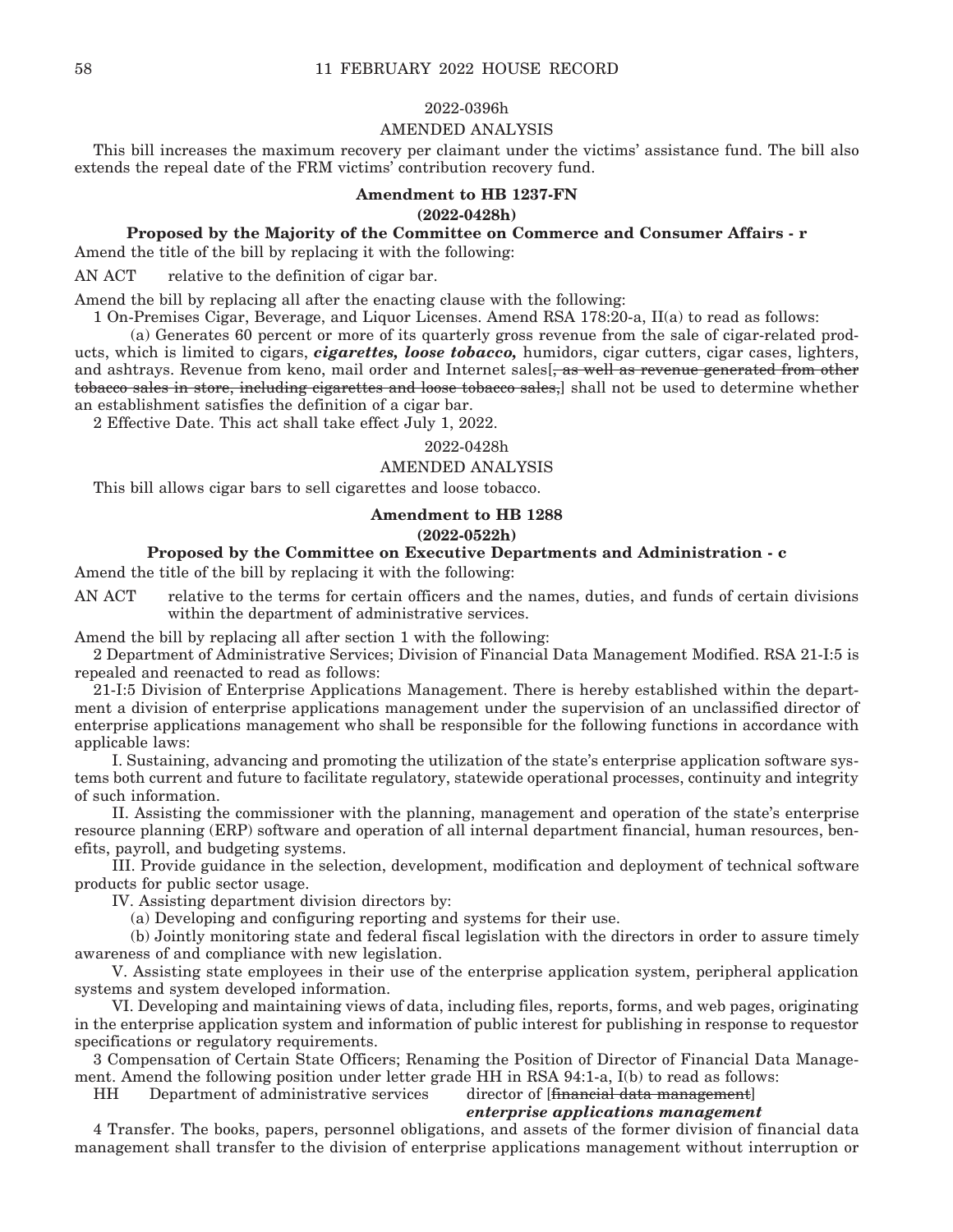further action. The incumbent director of financial data management, on the effective date of this act, shall serve as the director of enterprise applications management for the remainder of his or her term as director of financial data management, unless earlier resigned, retired, terminated, or otherwise ceasing service in that capacity, in accordance with applicable law.

5 Department of Administrative Services; Division of Personnel; Task Force Revised. Amend RSA 21-I:42, II to read as follows:

 II. Preparing, maintaining and periodically revising a position classification plan for all positions in the classified service, based upon similarity of duties performed and responsibilities assumed so that the same qualifications may reasonably be required for, and the same schedule of pay may be equitably applied to, all positions in the same classification. Any new position classification plan shall be based upon the recommendations of [the personnel system task force] *a stakeholders group overseen by the director of personnel* and shall not be considered a rule subject to RSA 541-A. The plan shall be prepared with due consideration for:

(a) The availability of personnel capable of filling the requirements of any position; and

 (b) Any requirement for an employee to live on the premises of the place of employment as a condition of employment.

6 Department of Administrative Services; Division of Personnel; Task Force Revised. Amend the introductory paragraph of RSA 21-I:42, XIII to read as follows:

XIII. Developing and implementing, in accordance with the recommendations of [the personnel system task force] *a stakeholders group overseen by the director of personnel*, a performance evaluation system for all classified employees. The evaluation system shall include the following elements:

7 Department of Administrative Services; Division of Personnel; Education and Training Fund; Amount Increased. Amend the introductory subparagraph of RSA 21-I:42, XVII(a) to read as follows:

 (a) A nonlapsing revolving fund, which shall not exceed [\$20,000] *\$100,000* on June 30 of each year, shall be established in the division of personnel, department of administrative services. Any amounts in excess of [\$20,000] *\$100,000* on June 30 of each year shall be deposited in the general fund as unrestricted revenue. The moneys in this fund shall be used for the purpose of:

8 Judicial Conduct Commission; Administrative Support; Enterprise Operations Included. Amend RSA 494-A:18 to read as follows:

494-A:18 Administrative Support. Notwithstanding RSA 494-A:1, upon request of the commission, the department of administrative services shall assist the commission in matters related to personnel and benefits administration, purchasing, telecommunications, [financial data] *enterprise applications* management, and property management. Upon request of the commission, the state library shall assist the commission in development and maintenance of a web page on the official state website.

9 Effective Date. This act shall take effect 60 days after its passage.

#### 2022-0522h

#### AMENDED ANALYSIS

This bill

I. Establishes terms for the deputy commissioner, the assistant commissioner, and each unclassified division director in the department of administrative services.

II. Renames the division of financial data management within the department of administrative services as the division of enterprise applications management.

III. Modifies the new position classifications process to be based upon the recommendations of a stakeholder group overseen by the director of personnel.

IV. Increases the annual amount retained in the nonlapsing personnel education and training fund for the division of personnel.

# **Amendment to HB 1311**

**(2022-0201h)**

## **Proposed by the Committee on Education - c**

Amend the title of the bill by replacing it with the following:

AN ACT prohibiting persons charged with or convicted of certain assault or controlled drug possession violations from employment in a public school or being granted teaching credentials.

Amend the bill by inserting after section 1 the following and renumbering the original section 2 to read as 3: 2 Credentialing Applicant and Candidate Criminal History Records Check; Violations Added.. Amend RSA 189:13-c, V to read as follows:

 V. Any person who has been charged pending disposition for or convicted of any violation or attempted violation of *RSA 318-B:2 possession of a controlled drug with the intent to sell,* RSA 630:1; 630:1-a; 630:1-b; 630:2; *631:1;* 632-A:2; 632-A:3; 632-A:4; 633:1; 639:2; 639:3; 645:1, II or III; 645:2; 649-A:3; 649-A:3 a; 649-A:3-b; 649-B:3; or 649-B:4; or any violation or any attempted violation of RSA 650:2 where the act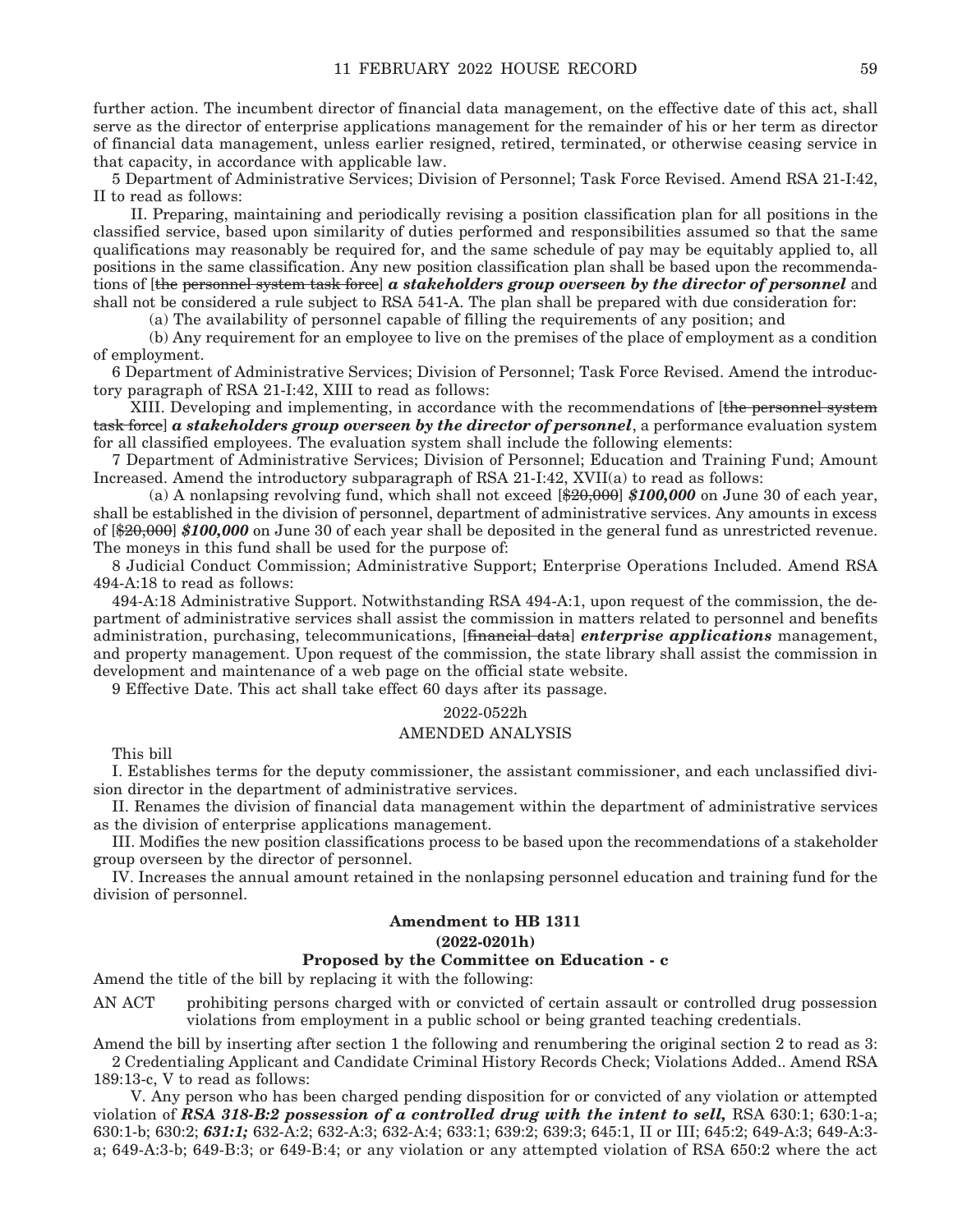involves a child in material deemed obscene in this state, or under any statute prohibiting the same conduct in another state, territory, or possession of the United States, shall not be granted a teaching credential by the department nor shall candidates be granted clearance.

#### 2022-0201h

## AMENDED ANALYSIS

This bill adds the prohibition of persons convicted of first degree assault or possession of a controlled drug with the intent to sell from employment in a public school and from being granted a teaching credential.

# **Amendment to HB 1323**

**(2022-0151h)**

# **Proposed by the Committee on Fish and Game and Marine Resources - c**

Amend the bill by replacing section 1 with the following:

1 Fish and Game; Search and Rescue Response Expenses; Recovery. Amend RSA 206:26-bb, I(c) to read as follows:

 (c) A voluntary hike safe card. The executive director shall adopt rules under RSA 541-A for the issuance to purchasers on the department's Internet site, and subsequent annual renewals, of a hike safe card prior to a person's need for a search and rescue response. [The annual fee for a hike safe card shall be \$25 for an individual or \$35 for a family.] *The executive director shall establish the fee for an individual hike safe card and a family hike safe card in rules adopted pursuant to RSA 541-A.* A "family" shall consist of the purchaser, the purchaser's spouse, and the purchaser's minor children or stepchildren. In addition, if the purchaser or the purchaser's spouse has been appointed as a family guardian for an individual under RSA 464-A, that individual shall be considered part of the purchaser's family. A transaction fee determined by the department shall be for the Internet license agent as provided in RSA 214-A:2. The executive director shall forward to the state treasurer the sum collected from each individual hike safe card purchased and each family hike safe card purchased, less the amount of such transaction fee, for deposit in the fish and game search and rescue fund under RSA 206:42.

## 2022-0151h

# AMENDED ANALYSIS

This bill authorizes the executive director of the fish and game department to establish the fee for a hike safe card.

# **Amendment to HB 1390**

**(2022-0409h)**

### **Proposed by the Committee on Health, Human Services and Elderly Affairs - c**

Amend the bill by replacing all after the enacting clause with the following:

1 New Paragraph; Telemedicine; Language Access Services Required. Amend RSA 415-J:3 by inserting after paragraph XIII the following new paragraph:

 XIV. If a facility is required to ensure meaningful language access to limited-English proficient speakers pursuant to 45 C.F.R. section 92.101 or RSA 354-A, or to deaf or hard of hearing individuals pursuant to 45 C.F.R. section 92.102, RSA 521-A, or RSA 354-A, such access shall be provided regardless of whether services are provided in person or utilizing telemedicine.

2 New Paragraph; Medicaid Coverage of Telehealth Services; Language Access Services Required. Amend RSA 167:4-d by inserting after paragraph V the following new paragraph:

 VI. If a facility is required to ensure meaningful language access to limited-English proficient speakers pursuant to 45 C.F.R. section 92.101 or RSA 354-A, or to deaf or hard of hearing individuals pursuant to 45 C.F.R. section 92.102, RSA 521-A, and RSA 354-A, such access shall be provided regardless of whether services are provided in person or utilizing telemedicine.

3 Effective Date. This act shall take effect upon its passage.

2022-0409h

#### AMENDED ANALYSIS

This bill requires language access services for limited-English proficient speakers and deaf or heard of hearing individuals when healthcare services are provided through telemedicine.

## **Amendment to HB 1397**

## **(2022-0120h)**

# **Proposed by the Committee on Municipal and County Government - c**

Amend the title of the bill by replacing it with the following:

AN ACT relative to the length of terms for county officers.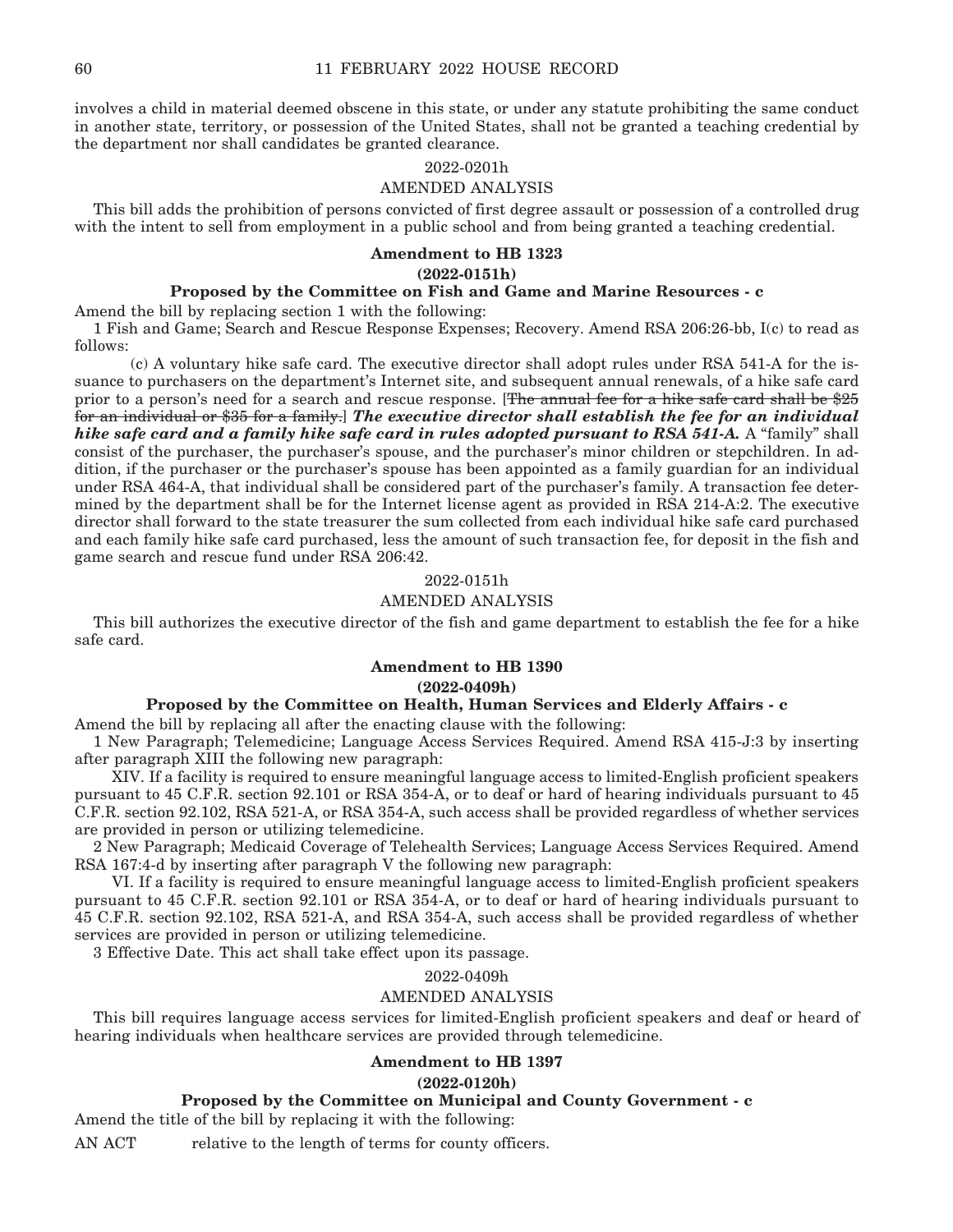Amend the bill by replacing all after the enacting clause with the following:

1 County Attorneys; Length of Term. Amend RSA 7:33 to read as follows:

7:33 Election; Temporary Vacancies. There shall be a county attorney for each county, who shall be a member of the New Hampshire bar[, elected biennially by the voters of the county]*; provided that, beginning at the 2022 state general election, the county attorney for each county shall be chosen in the county by the voters for a 4-year term*. If the county attorney is absent at any term of court or unable to discharge the duties of the office, the superior court, acting as a body, shall appoint a county attorney, who shall be a member of the New Hampshire bar, for the time being and allow said appointee such compensation for his or her services as set by the county delegation.

2 New Section; Elected for 4-Year Term. Amend RSA 653 by inserting after section 1 the following new section:

653:1-a. Elected for 4-Year Term. Beginning at the 2022 state general election, the following county officers shall be elected for 4-year terms by the voters in each county: one sheriff, one county attorney, one county treasurer, one register of deeds, and one register of probate.

3 County Officers. Amend RSA 661:9, II(a) to read as follows:

II.(a) If a vacancy occurs in the office of a county commissioner, the members of the county convention, or, if the vacancy occurs in Hillsborough county, the members of the county convention representing the cities and towns in the commissioner's district, shall fill the vacancy by a majority of the ballots cast until the next biennial election [of county officers]. If the term filled is less than the unexpired term, then notwithstanding any provisions of RSA 653:1, VI the commissioner district filled pursuant to this paragraph shall be added to the next biennial election ballot to be chosen by the voters of the county for a 2-year term.

4 Repeal. RSA 653:1, V, relative to terms for county officers, is repealed.

5 Effective Date. This act shall take effect 60 days after its passage.

#### 2022-0120h

## AMENDED ANALYSIS

This bill establishes a 4-year term for the county treasurer, county sheriff, county register of deeds, and county attorney in each county.

#### **Amendment to HB 1420-FN**

#### **(2022-0267h)**

#### **Proposed by the Committee on Environment and Agriculture - c**

Amend the bill by replacing all after the enacting clause with the following:

1 New Paragraph; Landfill Permits; Solid Waste Plan. Amend RSA 149-M:9 by inserting after paragraph V the following new paragraph:

 V-a. The department shall not issue a permit for the construction of a new landfill, excluding the expansion of existing landfills, unless the department makes a positive determination that the permit application is consistent with the state's solid waste plan that has been updated consistent with the requirements of RSA 149-M:29.

2 Repeal. RSA 149-M:9, V-a, relative to issuance of permits for construction of new landfills, is repealed.

3 Contingency. Section 2 of this act shall become effective on the date the commissioner of the department of environmental services certifies to the director of the office of legislative services and the secretary of state that the final publication of the solid waste plan update has been published in accordance with RSA 149-M:29. 4 Effective Date.

I. Section 2 of this act shall take effect as provided in section 3 of this act.

II. The remainder of this act shall take effect upon its passage.

#### 2022-0267h

#### AMENDED ANALYSIS

This bill prohibits the issuance of new landfill permits under the state's solid waste plan is updated. This bill also prospectively repeals the prohibition when the final updated solid waste plan is published.

## **Amendment to HB 1421-FN**

#### **(2022-0612h)**

## **Proposed by the Committee on Education - c**

Amend RSA 485:17-a, I as inserted by section 1 of the bill by replacing it with the following:

 I. [Upon the effective date of this section, and within every 5-year period thereafter, public and private schools and licensed child care facilities that have not sampled in the prior 2 years] *Between January 1, 2016 and June 30, 2024, public and private schools and licensed child care facilities* shall test *a minimum of 3 rounds* for the presence of lead in drinking water at all locations at the facility that [is] *are*  available for consumption by children. Such testing shall be in accordance with guidance from the depart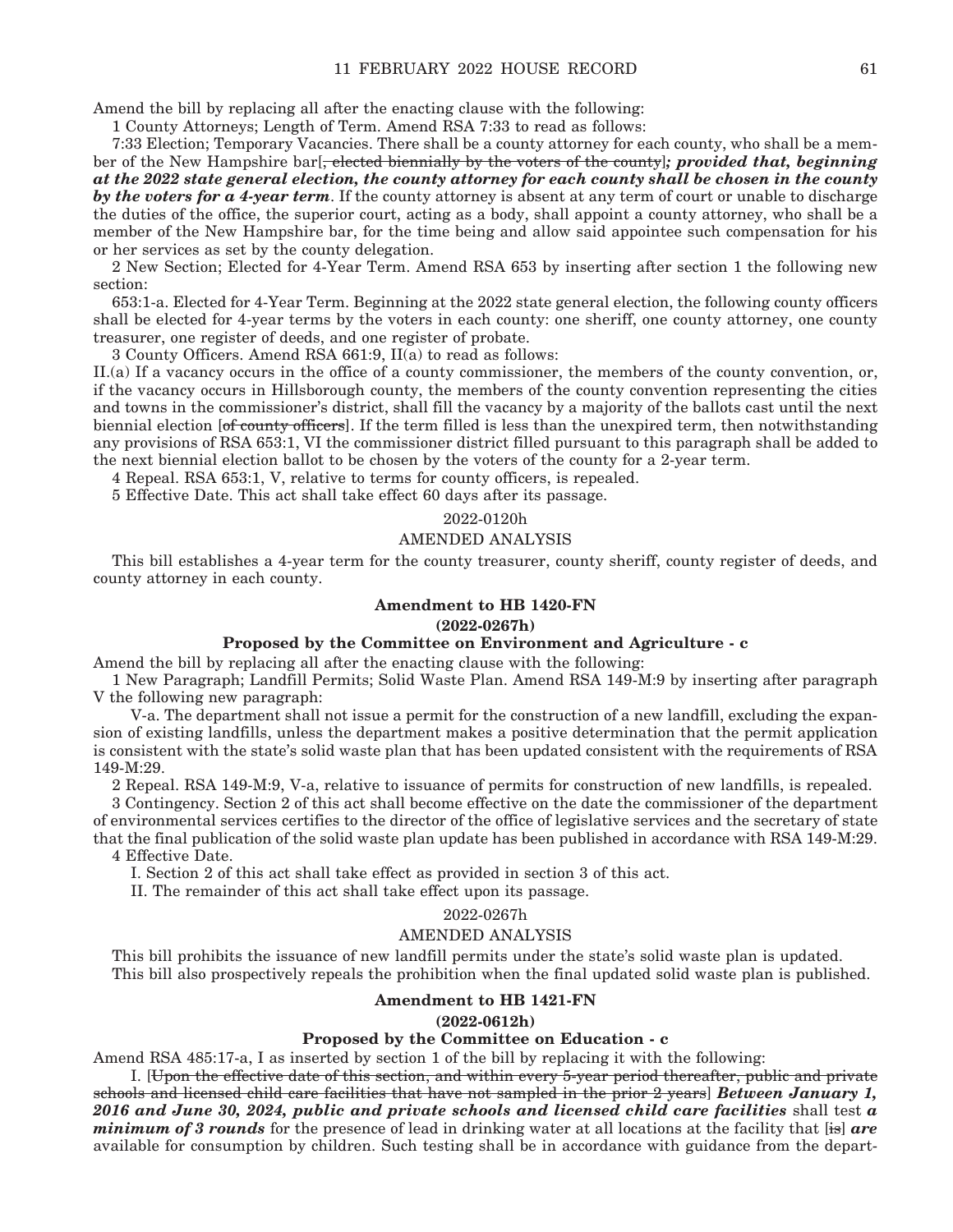ment of environmental services. *To allow for more efficient and accurate tracking of samples, all test results shall be submitted to the department database established under the authority of RSA*  21-O:12,  $I(e)$ . If test results demonstrate the presence of lead in a concentration that exceeds the applicable standard established by the Environmental Protection Agency, the school or licensed child care facility shall, within 5 business days, notify parents and guardians *with notification in at least 2 places including, but not limited to, the school or school administrative unit website and at least one method of direct communication via email or printed flyer,* and shall, as an interim measure, ensure that the children are provided only drinking water that meets the standard. The school or licensed child care facility shall also implement a remediation plan, as approved by the department, within 30 days of notification of parents or, in consultation with the department, as soon as practicable. *The remediation plan shall include required collection of post-mediation samples with post-remediaiton sampling results submitted to the departmental database established under the authority of RSA 21-O:12, I(e).* The department shall review the plan and any associated submittals within 30 days of receiving them. If 3 consecutive rounds of sampling performed [every 5 years] are below the standard, further testing shall not be required. *Schools or childcare facilities that fail to comply with requirements for testing, remediation, or parental notification requirements shall be subject to enforcement and penalties pursuant to RSA 485:58.*

### 2022-0612h

#### AMENDED ANALYSIS

This bill requires schools and licensed child care facilities to submit lead test results to the department of environmental services data base and to notify parents of tests with high lead levels.

#### **Amendment to HB 1427**

#### **(2022-0244h)**

## **Proposed by the Committee on Executive Departments and Administration - c**

Amend the bill by replacing all after the enacting clause with the following:

1 Allied Health; Governing Boards. Amend RSA 328-F:3, I to read as follows:

 I. There shall be established governing boards of athletic trainers, occupational therapists, recreational therapists, respiratory care practitioners, physical therapists, speech-language pathologists[,] *and* hearing care providers, and genetic counselors.

2 Allied Health; Governing Boards; Memberships. Amend RSA 328-F:4, I to read as follows:

 I. Each governing board shall be composed of [5 persons] *members and alternates*, each to be appointed by the governor with the approval of the council, to a term of 3 years [, except the speech-language pathology and hearing care provider governing board which shall be composed of 6 members, each to be appointed by the governor with the approval of the council, to a term of 3 years]. Members *and alternates* shall serve until the expiration of the term for which they have been appointed or until their successors have been appointed and qualified. No board member shall be appointed to more than 2 consecutive terms *as a member*, provided that for this purpose only a period actually served which exceeds 1/2 of the 3-year term shall be deemed a full term. Any professional members of all governing boards shall maintain current and unrestricted New Hampshire licenses. *Alternates may attend meetings but shall only vote in the absence of a member representing the same interest group.*

3 Allied Health; Governing Boards; Qualifications. Amend RSA 328-F:4, III to read as follows:

 III. Each public member *or alternate* of a governing board shall be a person who is not, and never was a member of the applicable allied health profession or the spouse of any such person, and who does not have, and never has had a material financial interest in either the provision of that allied health service, a health insurance company, or health maintenance organization, including representation of the board or profession for a fee at any time during the 5 years preceding appointment.

4 Allied Health; Speech-Language Pathology and Hearing Care Provider Board RSA 328-F:4, VIII is repealed and reenacted to read as follows:

VIII. The speech-language pathology and hearing care provider governing board shall consist of:

 (a) Three licensed speech-language pathologist members and one licensed speech-language pathologist alternate, who have actively practiced speech-language pathology in this state for at least 3 years. At least one speech-language pathologist member shall be employed in an educational setting and at least one speech-language pathologist member shall be employed in a clinical setting.

 (b) One licensed audiologist member, and one licensed audiologist alternate, who have actively practiced audiology in this state for at least 3 years.

 (c) One registered hearing aid dealer member, and one registered hearing aid dealer alternate, who has actively practiced in this state for at least 3 years.

(d) One public member and one public alternate.

5 Effective Date. This act shall take effect 60 days after its passage.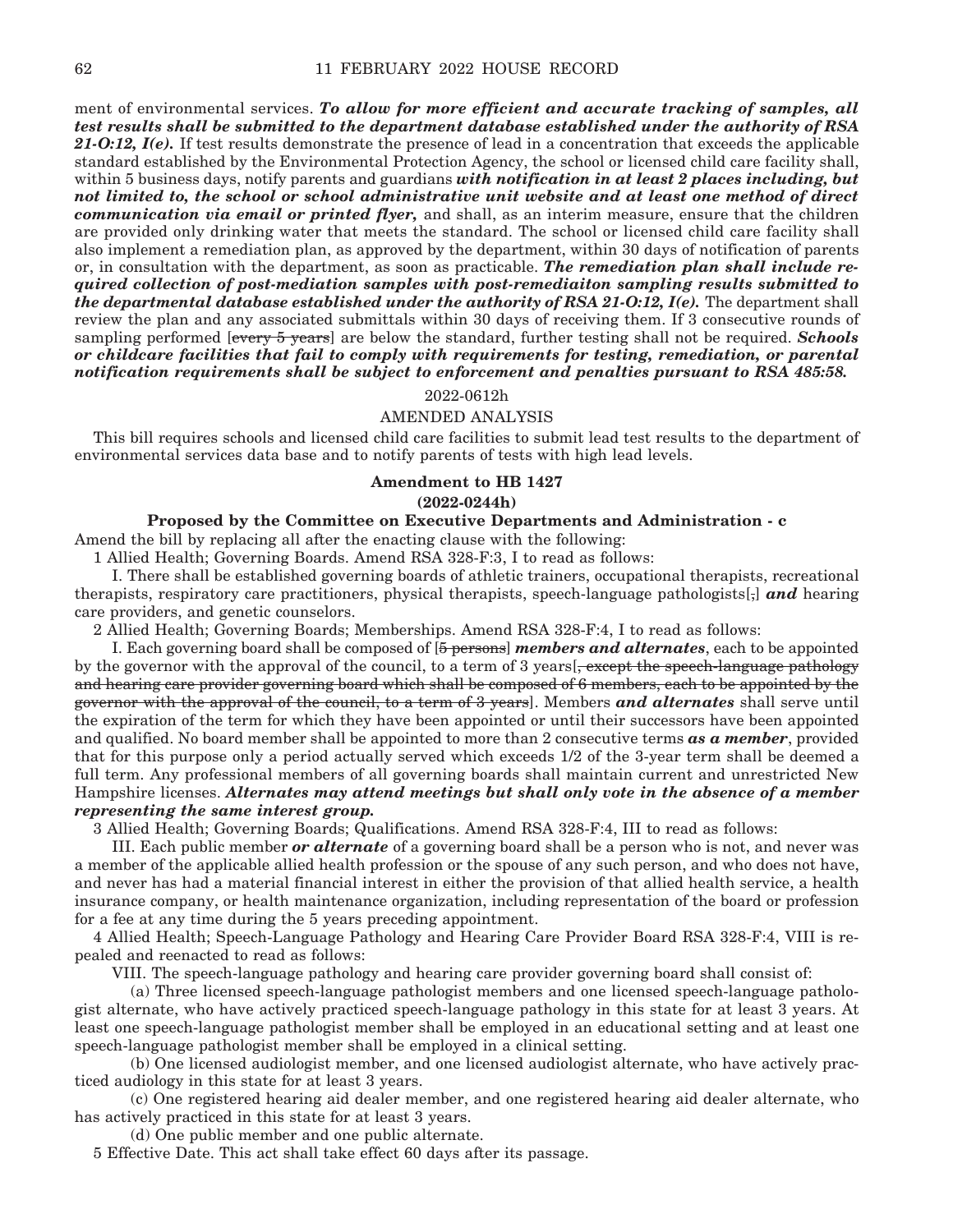#### 2022-0244h

# AMENDED ANALYSIS

This bill modifies the membership of the speech-language pathology and hearing care provider governing board.

# **Amendment to HB 1441**

**(2022-0148h)**

#### **Proposed by the Committee on State-Federal Relations and Veterans Affairs - c**

Amend the bill by replacing all after the enacting clause with the following:

1 New Chapter; American Revolution Sestercentennial Commission. Amend RSA by inserting after chapter 17-R the following new chapter:

# CHAPTER 17-S

### AMERICAN REVOLUTION SESTERCENTENNIAL COMMISSION

17-S:1 Commission Established. There is established the American Revolution sestercentennial commission, hereinafter referred to as the "commission." The purpose of the commission is to organize, arrange, and coordinate tributes to the American Revolution culminating with the signing of the Declaration of Independence and coordinate those activities with recognition of the two hundred fiftieth Anniversary of the Declaration of Independence.

17-S:2 Membership and Compensation.

I. The members of the commission shall be as follows:

 (a) Two members of the senate, appointed by the president of the senate, with at least one member being from the minority caucus and one member from the majority caucus.

 (b) Two members of the house of representatives, appointed by the speaker of the house of representatives, with at least one member being from the minority caucus and one member from the majority caucus.

(c) The commissioner of the department of natural and cultural resources, or designee.

(d) The secretary of state, or designee.

(e) The chancellor of the university system of New Hampshire, or designee.

(f) The chancellor of the community college system of New Hampshire, or designee.

(g) The executive director of the New Hampshire historical society, or designee.

(h) The chair of the New Hampshire commission on Native American affairs, or designee.

(i) The governor, or designee.

(j) Three members of the public, appointed by the governor.

(k) The chair of the state veterans council as established in RSA 110-B:89, or designee.

 II. Legislative members of the commission shall receive mileage at the legislative rate when attending to the duties of the commission.

17-S:3 Duties. The commission shall:

 I. Lead New Hampshire's planning efforts to commemorate the significance of the American revolution and declaration of independence to our state and national history.

 II. Make recommendations outlining the most effective and appropriate means for the state of New Hampshire to commemorate the American revolution and declaration of independence sestercentennial celebration.

 III. Identify and pursue resources necessary to effectively communicate and implement commemorative activities.

 IV. Implement recommendations by working with the office of the governor, appropriate state and local government agencies, members of the New Hampshire general court, organizations, and individuals that are interested in commemorating the American revolution and signing of the declaration of independence.

 V. Coordinate communications with the United States sestercentennial commission to ensure that New Hampshire will be a significant state for events recognizing the American revolution and signing of the declaration of independence.

 VI. Coordinate scheduling of New Hampshire American revolution sestercentennial activities and coordinate activities with the national commission.

 VII. Solicit information and testimony from any individual or entity with information or expertise relative to the commission's charge.

 VIII. Plan a publicly noticed and publicized event for July 4, 2026, relating to the American revolution and the signing of the declaration of independence.

17-S:4 Chairperson; Quorum. The members of the commission shall elect a chairperson from among the members. The first meeting of the commission shall be called by the first-named house member. The first meeting of the commission shall be held within 45 days of the effective date of this section. Eight members of the commission shall constitute a quorum.

17-S:5 Report. Beginning November 1, 2022, the commission shall submit an annual report summarizing its activities and findings and making recommendations for American revolution commemorative activities to the president of the senate, the speaker of the house or representatives, the senate clerk, the house clerk, the governor, and the state library.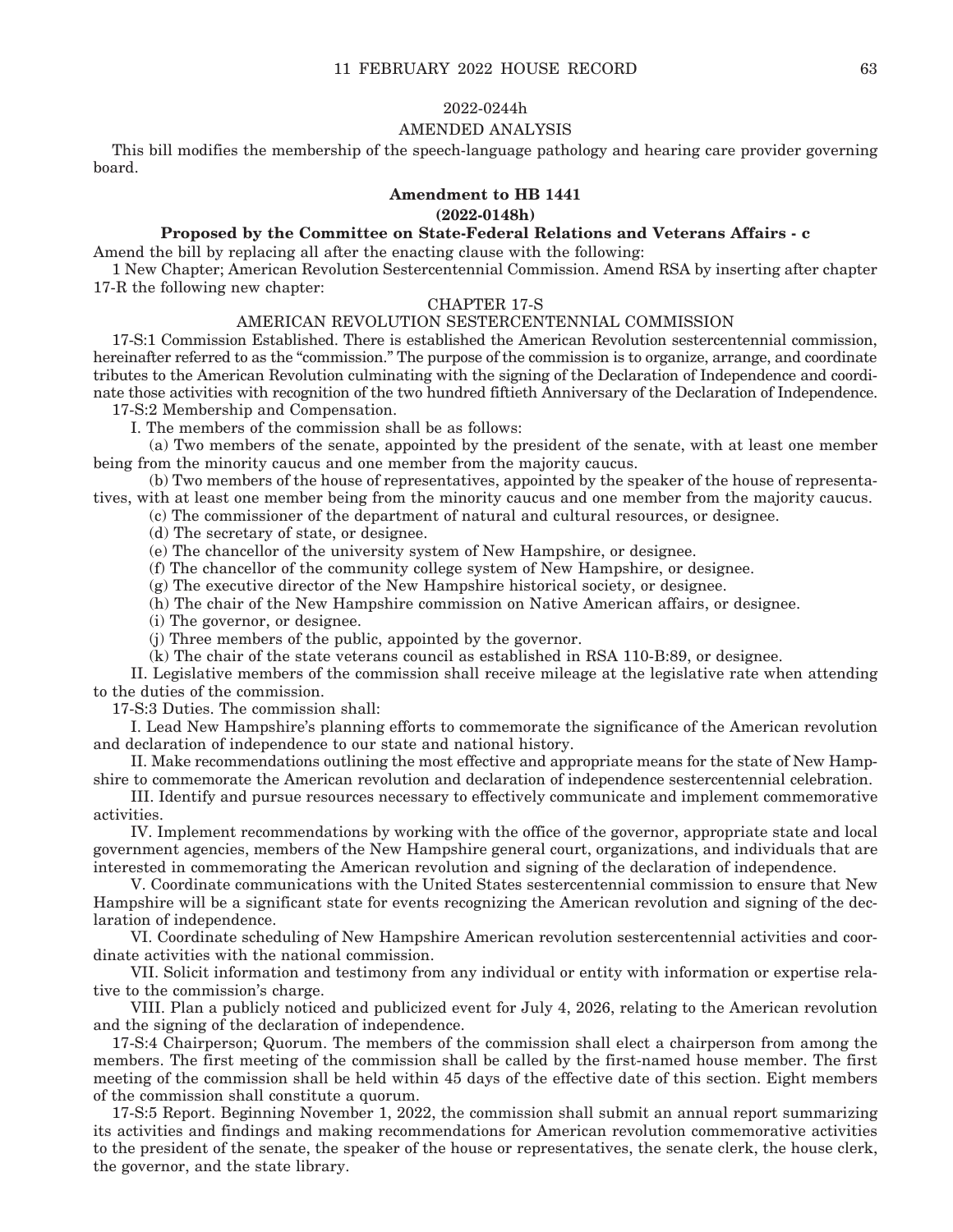17-S:6 American Revolution Sestercentennial Trust Fund Established.

 I. There is hereby established in the office of the state treasurer a nonlapsing fund to be known as the American revolution sestercentennial trust fund which shall be kept separate and distinct from all other funds. All monetary gifts, grants, and donations accepted pursuant to this act shall be deposited in such fund. The fund is established to pay for the expenses of the commission's duties and activities as set forth in section 3 of this act.

 II. Any moneys remaining in this fund as of December 31, 2027 shall lapse into the general fund. 2 Prospective Repeal. RSA 17-S, relative to the American revolution sestercentennial commission, is repealed.

3 Effective Date.

I. Section 2 of this act shall take effect December 31, 2027.

II. The remainder of this act shall take effect upon its passage.

2022-0148h

#### AMENDED ANALYSIS

This bill establishes a commission tasked with organizing, arranging, and coordinating tributes to the American revolution and the observance of the 250th anniversary of the signing of the declaration of independence.

### **Amendment to HB 1461-FN**

# **(2022-0283h)**

# **Proposed by the Committee on Transportation - r**

Amend the bill by replacing section 1 with the following:

1 Littering; Penalty. Amend RSA 265:102, IV to read as follows:

 IV. Any person who violates any provision of this section shall be guilty of a violation if a natural person, or guilty of a misdemeanor if any other person*, and shall be fined \$300 plus penalty assessment for a first offense and \$500 plus penalty assessment for each subsequent offense.*

#### **Floor Amendment to HB 1461**

#### **(2022-0633h)**

## **Proposed by the Committee on Transportation - c**

Amend the bill by replacing all after the enacting clause with the following:

1 Littering; Penalty. Amend RSA 265:102, IV to read as follows:

 IV. Any person who violates any provision of this section shall be guilty of a violation if a natural person, or guilty of a misdemeanor if any other person*, and shall be fined a minimum of \$300 for a first offense and \$500 for a second offense. Any third or subsequent offense may cause the suspension of the person's driver's license for a period of 90 days, pursuant to a valid court order*.

2 Duties of Clerks; Disposition of Fines. Amend RSA 502-A:8, I to read as follows:

 I. The clerk of the applicable circuit court established in RSA 490-F shall receive all fines and forfeitures paid into the district court from any source. The clerk of any circuit court may accept payment of the fine by credit card in lieu of cash payment. Any transaction costs assessed by the issuer of the credit card shall be paid out of the portion of the fine amount which is deposited with the treasurer and not out of the penalty assessment charged by a district court. The clerk shall forward fines collected for violations of title XXI to the treasurer for deposit in the highway fund [and] *within 14 days; provided that, the clerk shall forward 80 percent of the total fines collected under RSA 265:102, IV to the highway fund and shall retain the remainder for the citing law enforcement entity. The clerk shall forward fines collected for viola*tions of title LXII and all other statutes to the treasurer for deposit in the general fund within 14 days. The clerk shall separately indicate which fines were for violations of title XXI. Fines and forfeitures collected by the clerk for *remittance to the citing law enforcement entity for violations of RSA 265:102, IV and for* violations of municipal ordinances, codes, or regulations, except those adopted pursuant to RSA 31:39, I(g); RSA 41:11; RSA 47:17, IV, VI, VII, or VIII; and RSA 105:6 and RSA 105:7, shall be remitted monthly to the treasurer of the municipality prosecuting said violations, for the use of the municipality. All expenses related to the processing of parking violations and the administrative collection of parking fines shall be the responsibility of the local unit of government, and all fines collected shall be retained in their entirety by the local unit of government.

3 Effective Date. This act shall take effect January 1, 2023.

# 2022-0633h

#### AMENDED ANALYSIS

This bill establishes penalties for littering on any right-of-way and provides for the citing law enforcement agency to receive a portion of fines collected for littering.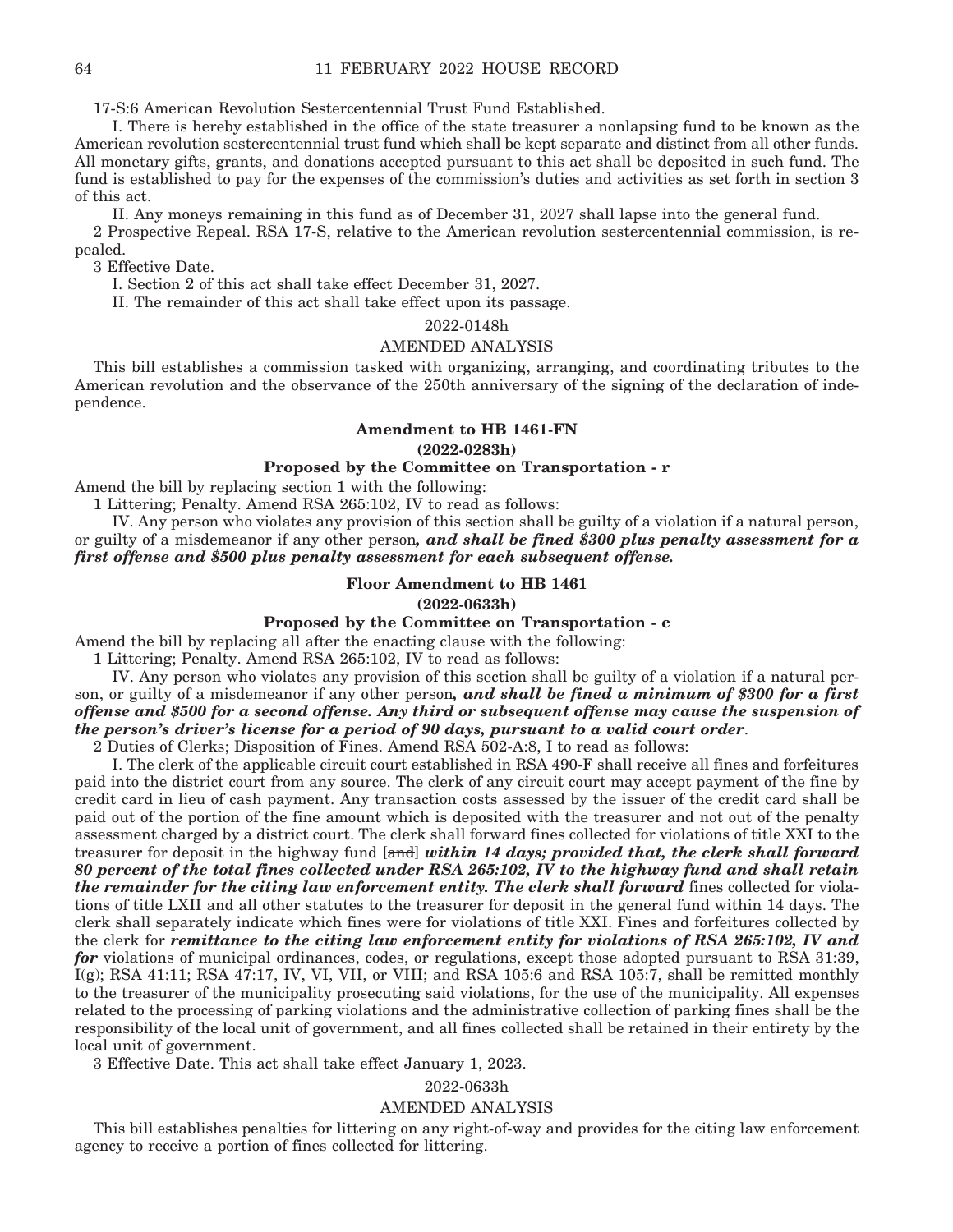# **Amendment to HB 1465-FN (2022-0614h)**

#### **Proposed by the Committee on Children and Family Law - r**

Amend RSA 169-B:12, I-a as inserted by section 1 of the bill by replacing it with the following:

 I-a. When an attorney is appointed as counsel for a child, representation shall include counsel and investigative, expert, and other services, including process to compel the attendance of witnesses, as may be necessary to protect the rights of the child. *Such appointment shall remain in effect until the court no longer has jurisdiction over the child pursuant to this chapter. Representation shall include participation by counsel in other proceedings when such proceedings are substantively related to the child's delinquency proceedings and counsel determines that participation is reasonably necessary to provide effective and competent representation to the child in the delinquency proceeding. Such participation may include attendance by counsel at interviews, meetings and formal proceedings for the purpose of protecting the child's rights through advice to the child, observation of the presentation of evidence, and similar actions which are reasonably necessary to protect the child's rights.* Amend the bill by replacing section 2 with the following:

2 New Section; Delinquent Children; Use of Statement or Confession From a Minor. Amend RSA 169-B by inserting after section 12-a the following new section:

169-B:12-b Use of Statement or Confession From a Minor.

 I. A written or oral statement from a person who was a minor at the time the statement was made shall not be used against that person at any judicial proceeding unless the child was represented by counsel at the time the statement was made and had adequate time to consult with such counsel prior to making the statement. The provisions of this section shall apply to statements made to or in the presence of law enforcement officials acting in their official capacity and statements made to individuals working in conjunction with law enforcement officials, where the minor is in custody or a reasonable person in the position of the minor would believe that he or she was compelled to respond to questioning. For the purpose of this paragraph, a minor is in custody if he or she is under arrest or has had his or her freedom of movement curtailed to the degree associated with formal arrest.

 II. In evaluating whether a reasonable person in the position of the minor would believe that he or she was compelled to respond or that he or she was not free to leave, the court shall consider the particular vulnerability of children to the inherently coercive nature of police questioning and make findings evaluating the following factors:

(a) The child's age and maturity.

(b) The duration and location of the contact between the child and law enforcement official.

 (c) The existence of an emotional, behavioral, developmental, intellectual, or communication disability. (d) The presence of the child's parents and the supportive or adversarial nature of the relationship

between the child and his or her parents.

 III. A law enforcement agency may petition the court to appoint counsel for a minor that the agency intends to question. Upon receipt of such petition, the court shall follow the procedures under RSA 169-B:12, and if appointment is made, promptly notify the minor and appointed counsel.

#### **Amendment to HB 1469-FN**

**(2022-0342h)**

**Proposed by the Majority of the Committee on Commerce and Consumer Affairs - r** Amend the title of the bill by replacing it with the following:

AN ACT relative to prohibited acts for banks, credit unions, and businesses.

Amend the bill by replacing all after the enacting clause with the following:

1 New Subparagraph; Bank and Credit Union Regulatory and Enforcement; Prohibited Acts. Amend RSA 383-A:7-701 by inserting after subparagraph (f) the following new subparagraph:

 $(g)(1)$  All banks and other financial institutions doing business in the state of New Hampshire, either directly or through the use of an outside contractor, shall not discriminate against, impose as a precondition, advocate for or cause adverse treatment of, any person, business, or organization in their business practices based on the following, unless such action is necessary for the physical safety of its employees:

(A) The entity's ideological, philosophical, or political views and opinions;

 (B) Non-financial criteria such as, but not limited to, social media posts; Internet browsing history, dietary habits, medical status, participation or membership in any clubs, associations, or unions, etc.; political affiliation; or place of employment or source of legal income;

(C) Property or investments already owned by the entity;

(D) Gun ownership;

 (E) Nature of business, if that business is governed or regulated or otherwise permitted to operate legally in the state of New Hampshire.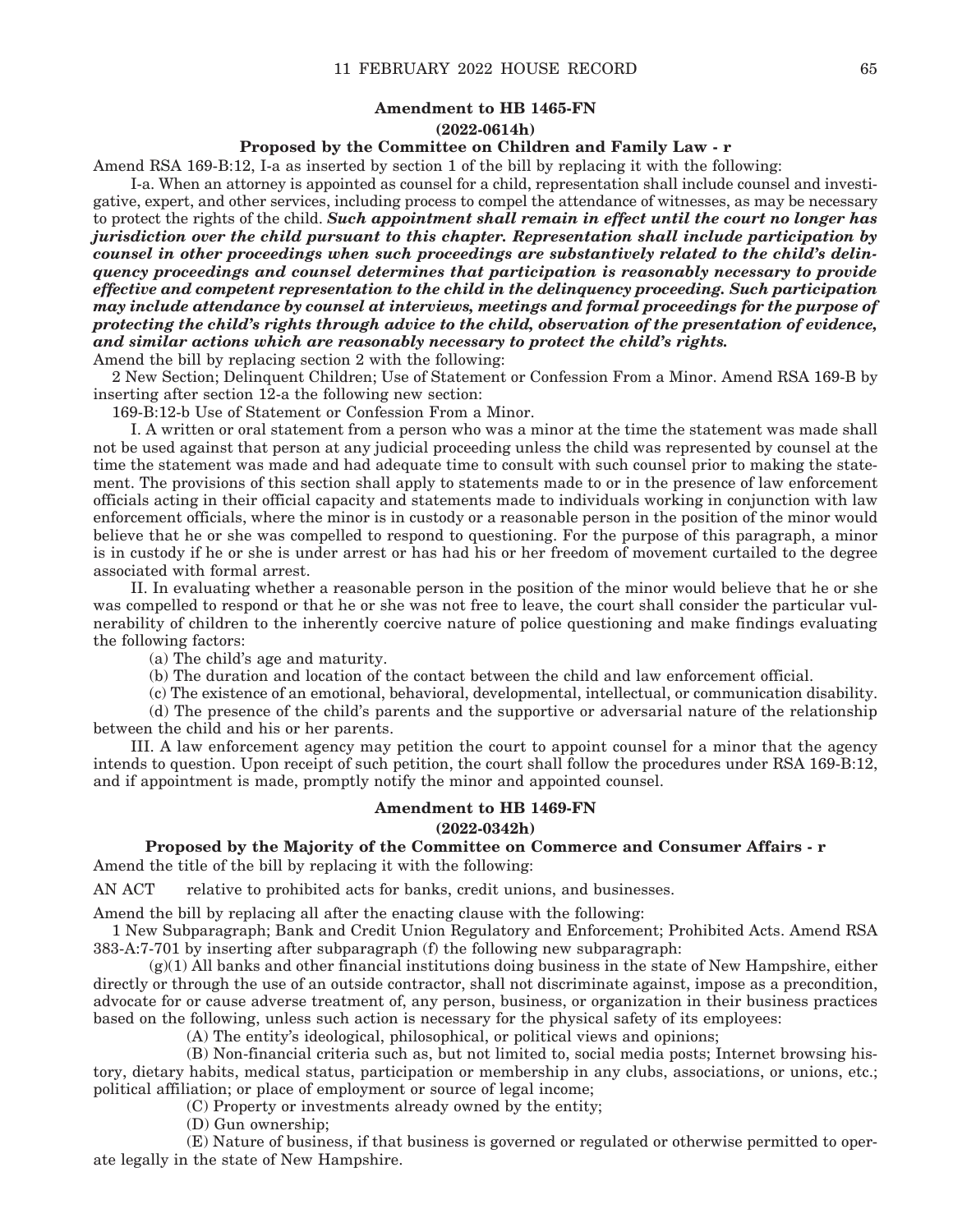$(2)$  Notwithstanding paragraph  $(g)(1)$ , banks and other financial institutions may offer customers investments, products, and services that include subjective criteria, provided that criteria are fully disclosed and explained to any potential customer or investor prior to entering into a contract for such products and services.

 (3) No provision of this law shall interfere with a person or business' ability to discontinue or refuse to conduct business with a customer when such action is necessary for the physical safety of the person, the business, or the business' employees.

2 New Paragraph; Regulation of Business Practices for Consumer Protection; Acts Unlawful. Amend RSA 358-A:2 by inserting after paragraph XVIII the following new paragraph:

 XIX.(a) Discriminate against, impose as a precondition, advocate for or cause adverse treatment of any person, business, or organization in their business practices based on the following:

(1) The entity's ideological, philosophical, or political views and opinions;

 (2) Non-financial criteria such as, but not limited to, social media posts; Internet browsing history, dietary habits, medical status, participation or membership in any clubs, associations, or unions, etc.; political affiliation; or place of employment or source of legal income;

(3) Property or investments already owned by the entity,

(4) Gun ownership; or

 (5) Nature of business, if that business is governed or regulated or otherwise permitted to operate legally in the state of New Hampshire, unless the practice is fully disclosed to the potential consumer before the consumer and business enter into any business transaction.

 (b) No provision of this law shall interfere with a person or business' ability to discontinue or refuse to conduct business with a customer when such action is necessary for the physical safety of the person, the business, or the business' employees.

3 Effective Date. This act shall take effect January 1, 2023.

#### 2022-0342h

#### AMENDED ANALYSIS

This bill prohibits banks, credit unions, and businesses from engaging in discriminatory practices.

#### **Amendment to HB 1475-FN**

#### **(2022-0006h)**

## **Proposed by the Committee on Criminal Justice and Public Safety - c**

Amend RSA 179:59 as inserted by section 1 of the bill by replacing it with the following:

179:59 Prosecutions. The commission shall appoint liquor investigators whose primary function shall be the proper prosecution of this title. The liquor investigators shall have *statewide jurisdiction* [all the powers of the sheriff in any county, with reference to enforcement of all laws either in cooperation with, or independently of, the officers of any county or town. The commission shall have the primary responsibility for the enforcement of all liquor and beverage laws upon premises where liquor and beverages are lawfully sold, stored, distributed, or manufactured. Any person violating the provisions of any law may be prosecuted by the commission or any of its investigators as provided in this section, or by county or city attorneys, or by sheriffs or their deputies, or by police officials of towns.

2 Effective Date. This act shall take effect 60 days after its passage.

# **Amendment to HB 1493**

**(2022-0085h)**

### **Proposed by the Committee on Criminal Justice and Public Safety - c**

Amend RSA 318-B:17-c, III as inserted by section 1 of the bill by replacing it with the following:

 III. *The attorney general shall report the receipts, expenditures, and balances and all other reporting elements of the drug forfeiture fund in the report on forfeiture activity required by RSA 617:12. The attorney general may exclude any information which would reveal the identity of an informant or compromise an ongoing investigation.* 

# **Amendment to HB 1496-FN**

**(2022-0634h)**

## **Proposed by the Majority of the Committee on Election Law - r**

Amend the bill by replacing all after the enacting clause with the following:

1 Copies of Voter Checklist; Availability. Amend RSA 654:31, II to read as follows:

 II. In towns and cities, the public checklist as corrected by the supervisors shall be open for the examination of any person at all times before the opening of a meeting or election at which the list is to be used. The supervisors of the checklist or city or town clerk shall furnish one or more *physical* copies *or an electronic copy in spreadsheet form or using comma separated values* of the most recent public checklist of their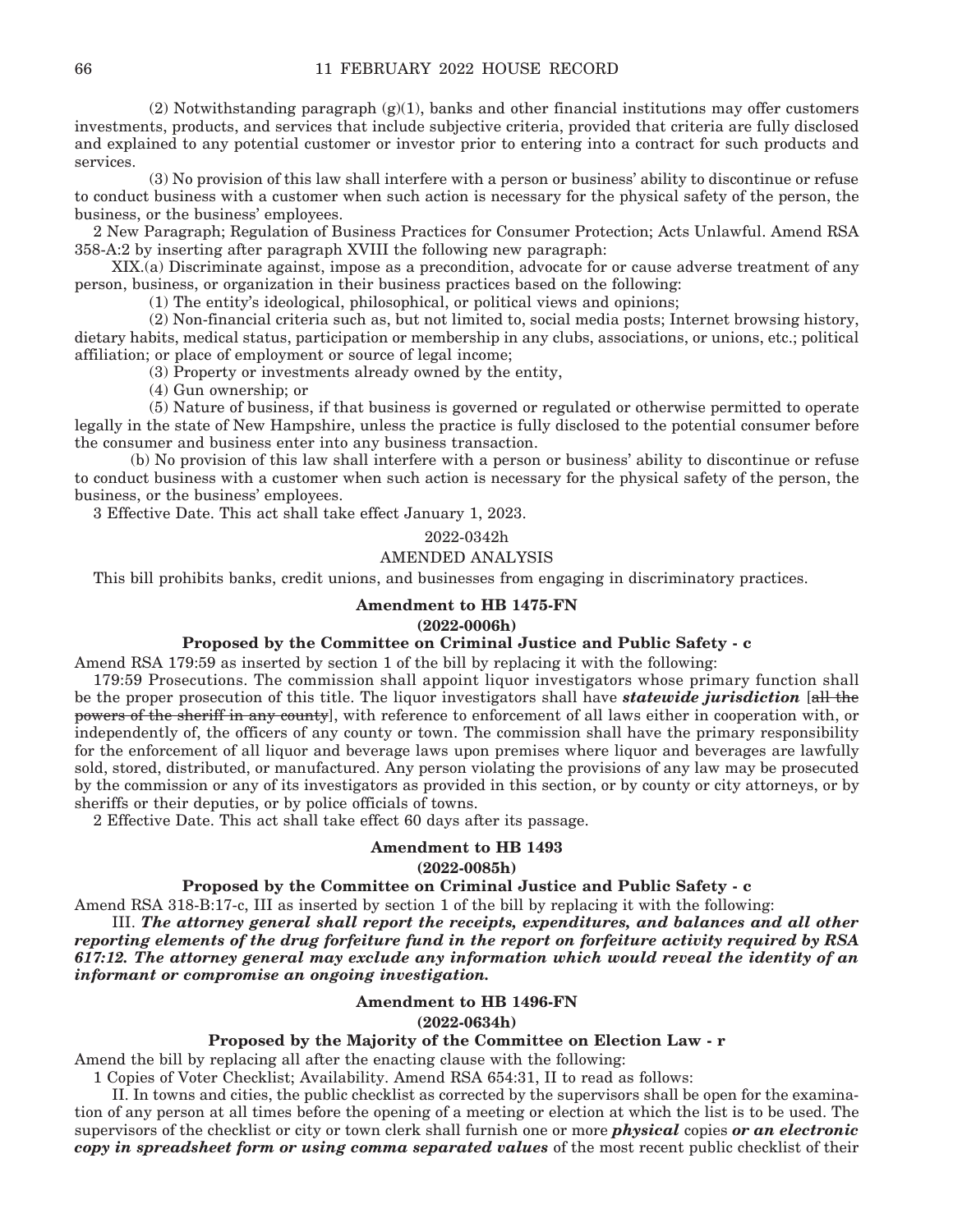town or city to any person requesting such copies. *Electronic copies shall only be available to residents of the respective town or city. Electronic lists shall be the version updated within the last 31 days.*  The supervisors of the checklist or city or town clerk may only provide checklist information for their town or city. *Such lists shall be provided no more than once a month to a requestor.* The supervisors of the checklist or city or town clerk shall charge a fee of \$25 for each copy of the public checklist for a town or ward. For public checklists containing more than 2,500 names, the supervisors of the checklist or city or town clerk shall charge a fee of \$25, plus \$0.50 per thousand names or portion thereof in excess of 2,500, plus any shipping costs. The supervisors of the checklist or city or town clerk may provide public checklist information on paper, computer disk, computer tape, electronic transfer, or any other form.

2 Effective Date. This act shall take effect 60 days after its passage.

# 2022-0634h

## AMENDED ANALYSIS

This bill allows voter checklists to be requested once a month by a resident of the city or town in electronic format.

# **Amendment to HB 1497-FN**

#### **(2022-0437h)**

# **Proposed by the Committee on Executive Departments and Administration - c**

Amend the bill by replacing section 1 with the following:

1 Retirement System; Election of Optional Allowance. Amend RSA 100-A:13, I to read as follows:

 I. Any *active* member*; any member* who has reached service retirement age as provided in RSA 100- A:5, I(a), or II(a), or RSA 100-A:19-b[,]*;* any retiree within 120 days after the [effective] *date of the original notice* of retirement *provided by the retirement system, not to include any future benefit adjustments that may be carried out by the retirement system relative to a beneficiary's monthly annuity*[,]*;* or any retiree within 120 days after a decision by the board of trustees granting the retiree disability retirement benefits pursuant to RSA 100-A:6, may elect to receive, instead of the retirement allowance otherwise payable, a retirement allowance of equivalent actuarial value under one of the options named in paragraph III, or to redesignate any such option previously elected. When the member or retiree elects to receive an optional retirement allowance under paragraph III, the beneficiary or beneficiaries whom the member or retiree nominates may include the member's spouse and/or children. The notice of non-election, election, or change of retirement option shall be on a form designated by the board, which, if the member or retiree is married, shall include a spousal acknowledgment. The optional allowance shall be effective upon retirement if the election is made before the effective date of retirement, and on the first day of the month following receipt by the board of the notice of election or change of option if made during a 120-day grace period. When an election or change of option is made during a 120-day grace period, no retroactive adjustments will be made in payments already received by the retiree. When an election or change of option is made within 120 days after a decision by the board of trustees granting the retiree disability retirement benefits, the optional allowance shall be calculated using retiree and beneficiary age factors applicable as of the first day of the month following receipt by the board of the notice of election or change in option. After expiration of the 120-day grace period no change in option selection shall be permitted except as provided in paragraph II. If a retiree dies after filing notice of election or change of option during the 120-day grace period but before the effective date, the election or change shall be effective as of the date of death. If a member dies after filing an election for a survivorship retirement option and before the effective date of retirement, whether or not the member has filed for retirement, the beneficiary who was nominated by the member in the election of the option may elect to receive either the optional survivor benefit which the member had elected or the ordinary death benefit provided under RSA 100-A:9, whichever is more advantageous to the beneficiary; provided that, in the case of the member's death before retirement, if the beneficiary named in the survivorship option election is not the same person as the beneficiary under RSA 100-A:9, then the death benefit under RSA 100-A:9, II, and not the survivorship option shall apply.

## 2022-0437h

## AMENDED ANALYSIS

This bill clarifies the time for election of a survivorship optional allowance by members and retirees in the retirement system.

### **Amendment to HB 1505-FN**

#### **(2022-0115h)**

### **Proposed by the Committee on State-Federal Relations and Veterans Affairs - c**

Amend the bill by replacing section 3 with the following:

3 New Section; Child Protection Act; Coordination with Military Authorities. Amend RSA 169-C by inserting after section 34-a the following new section: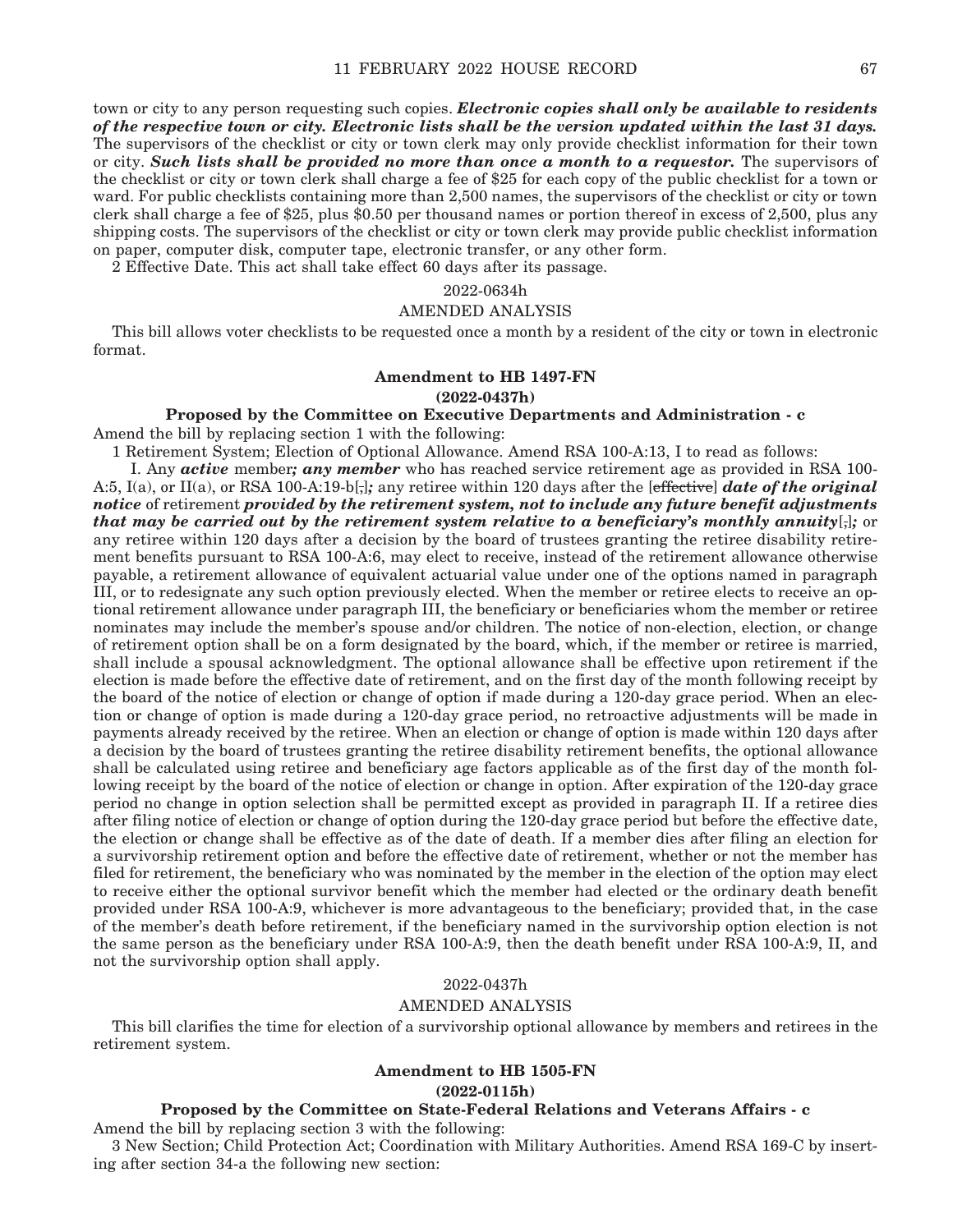169-C:34-b Coordination with Military Authorities.

 I. If a report is screened-in for investigation of abuse or neglect, the department shall collect information concerning the military status of the parent or guardian of the child who is the subject of the report and shall share information about the allegation with the appropriate military authorities.

 II. Notwithstanding any other provision of law, the department shall enter into a memorandum of understanding with the military family advocacy program of a military installation with respect to child abuse and neglect investigations. For the purposes of this section, "military family advocacy program" shall mean the program established by the United States Department of Defense to address child abuse and neglect in military families. Such memorandum of understanding shall establish procedures and protocols for:

(a) Identifying an individual alleged to have committed abuse or neglect as military personnel;

 (b) Reporting to a military family advocacy program when an investigation implicating military personnel has been initiated; and

(c) Maintaining confidentiality requirements under state and federal law.

#### **Amendment to HB 1521-FN (2022-0079h)**

# **Proposed by the Committee on Education- c**

Amend the title of the bill by replacing it with the following:

AN ACT requiring the department of education to provide the house and senate standing committees responsible for education with copies of the laws and rules relative to education.

Amend RSA 21-N:4, XI as inserted by section 1 of the bill by replacing it with the following:

 XI. At the beginning of each session of the biennium, providing a physical copy of, a copy on a portable data storage device of, or an Internet link to the New Hampshire education laws annotated and department rules to the house and senate standing committees that oversee education policy, and to make such copy available to all superintendents of New Hampshire schools in any format. A member of the house of representatives or senate may request the New Hampshire education laws annotated and department rules in any format.

## 2022-0079h

# AMENDED ANALYSIS

This bill requires the department of education to provide the house and senate standing committees responsible for education with either physical copies, digital copies, or a link to an Internet copy of the laws and rules relative to education.

# **Amendment to HB 1528**

#### **(2022-0051h)**

# **Proposed by the Committee on Resources, Recreation and Development - c**

Amend the title of the bill by replacing it with the following:

AN ACT establishing a public boat access donation program for operators of non-motorized boats.

Amend the bill by deleting section 1 and renumbering the original sections 2-3 to read as 1-2, respectively.

#### 2022-0051h

## AMENDED ANALYSIS

This bill establishes a public boat access donation program for operators of non-motorized boats.

# **Amendment to HB 1531-FN-A**

#### **(2022-0597h)**

#### **Proposed by the Committee on Children and Family Law- c**

Amend the title of the bill by replacing it with the following:

AN ACT repealing certain statutory commissions relating to children.

Amend the bill by replacing all after the enacting clause with the following:

1 Repeal. The following are repealed:

I. RSA 170-G:17-b, relative to the commission to study grandfamilies in New Hampshire.

II. RSA 169-C:39-k, relative to the commission to review child abuse fatalities.

2 Effective Date. This act shall take effect upon its passage.

# 2022-0597h

#### AMENDED ANALYSIS

This bill repeals 2 study commissions relative to children: the commission on grandfamilies and the commission to review child abuse fatalities.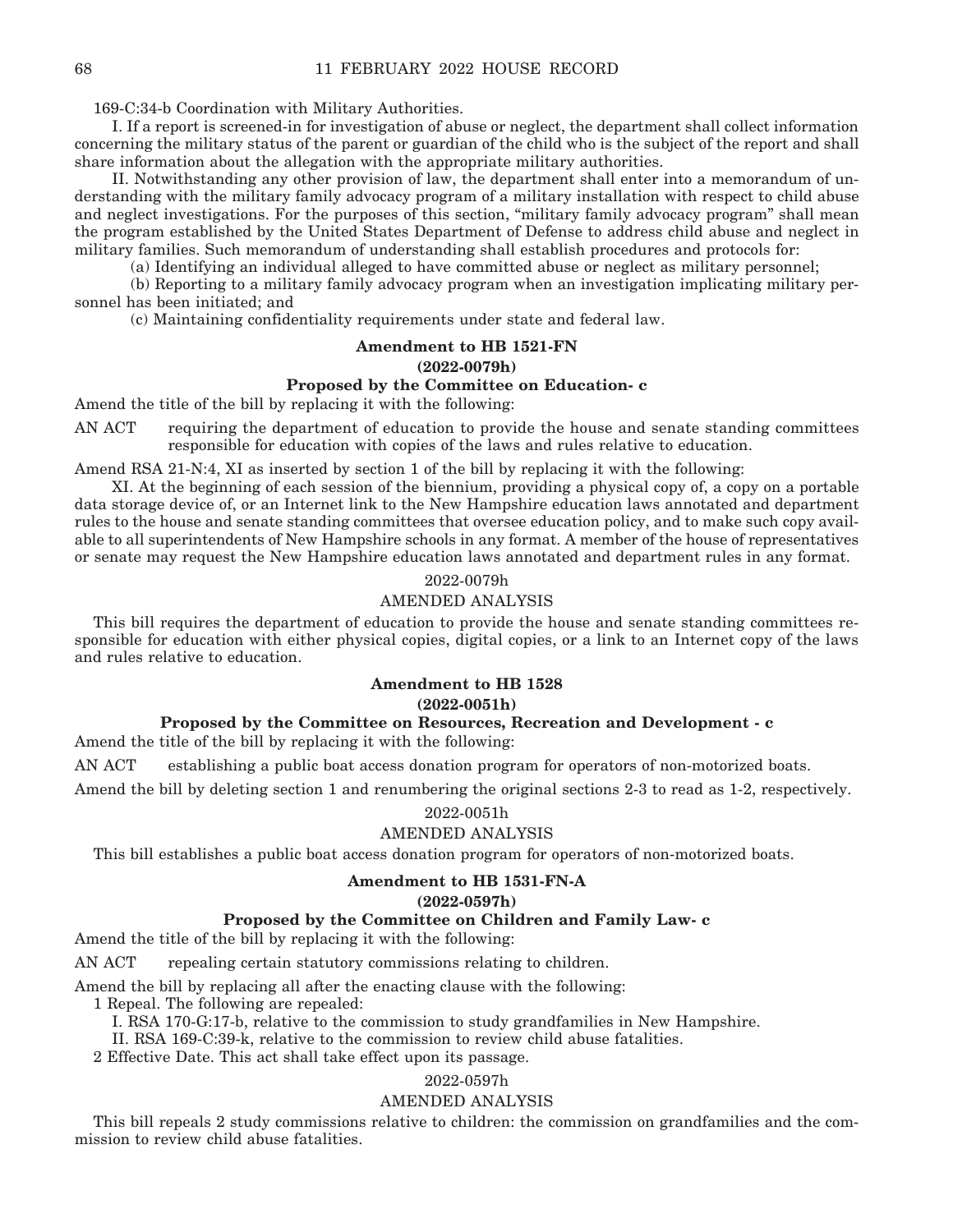# **Amendment to HB 1535-FN (2022-0551h)**

#### **Proposed by the Committee on Executive Departments and Administration - r**

Amend the bill by replacing all after the enacting clause with the following:

1 New Section; Retirement System; Cost of Living Adjustment; Supplemental Allowance. Amend RSA 100- A by inserting after section 41-e the following new section:

100-A:41-f Annual Cost of Living Adjustment; Supplemental Allowance.

 I. Any retired member of the New Hampshire retirement system or any of its predecessor systems, who has been retired for at least 60 months prior to or on July 1, 2022, or any beneficiary of such member who is receiving an allowance, shall be entitled to receive a cost of living adjustment (COLA) as a supplemental allowance, on the retired member's first anniversary date occurring on or after July 1, 2022. The amount of such supplemental allowance shall be 1 1/2 percent of a member's or beneficiary's annual retirement allowance which is \$30,000 or less, or otherwise 1 1/2 percent of the first \$30,000 of a retired member's or beneficiary's allowance.

 II. The total actuarial cost of the supplemental allowance under paragraph I, as determined by the actuary and certified by the board of trustees of the retirement system, shall be terminally funded from the state general fund. The sum necessary is hereby appropriated to the board of trustees. The governor is authorized to draw a warrant for said sum out of any money in the treasury not otherwise appropriated.

 III. The supplemental allowance shall become a permanent addition to the beneficiary's base retirement allowance and shall be included in the monthly annuity paid to the retired member, or to the member's beneficiary if the member is deceased and the beneficiary is receiving an allowance under RSA 100-A:8, 100-A:9, 100-A:12, 100-A:13, or similar provisions of predecessor systems.

2 Effective Date. This act shall take effect July 1, 2022.

#### 2022-0551h

#### AMENDED ANALYSIS

This bill establishes a cost of living adjustment in 2022 to be paid by the retirement system on the first \$30,000 of a retired member's or beneficiary's allowance. The cost of this supplemental allowance is paid from the state general fund.

# **Amendment to HB 1536-FN**

### **(2022-0572h)**

# **Proposed by the Minority of the Committee on Health, Human Services, and Elderly Affairs - r** Amend the title of the bill by replacing it with the following:

AN ACT relative to expanding Medicaid to include certain postpartum health care services and making an appropriation therefor.

Amend RSA 167:68, IV(a) as inserted by section 2 of the bill by replacing it with the following:

 IV.(a) Pursuant to the state option under the American Rescue Plan Act of 2021 to expand maternity care under Medicaid and section 1902(e)(16) of the Social Security Act (42 U.S.C. 1396a(e)), the commissioner of the department of health and human services shall submit, no later than August 15, 2022, a Medicaid state plan amendment to the federal Centers for Medicare and Medicaid Services to establish and implement 12 months of continuous coverage for the entire postpartum period. This benefit shall be available to anyone who received medical assistance under the state plan for all pregnancy-related and postpartum medical assistance available under the state plan through the last day of the month in which the 60-day period (beginning on the last day of her pregnancy) ends, remain eligible under the state plan for medical assistance for the period beginning on the first day occurring after the end of such 60-day period and ending on the last day of the month in which the 12-month period (beginning on the last day of her pregnancy) ends.

Amend the bill by inserting after section 2 the following and renumbering the original section 3 to read as 4: 3 Appropriation. The sum of \$200,000 for the fiscal year ending June 30, 2023 is hereby appropriated to the department of health and human services for the purpose of expanding postpartum health care services under the state Medicaid plan as provided in section 2 of this act. The governor shall determine if any discretionary funds appropriated in the American Rescue Plan Act of 2021, Public Law 117-2, or any other federal funds, can be used for this purpose, and the commissioner shall expend such federal funds for this purpose. Any remainder shall be appropriated from the general fund. The governor is authorized to draw a warrant for the general fund portion of such sum from any money in the treasury not otherwise appropriated.

## **Amendment to HB 1540-FN**

**(2022-0616h)**

**Proposed by the Majority of the Committee on Criminal Justice and Public Safety - r** Amend RSA 594-A:2, I as inserted by section 1 of the bill by replacing it with the following: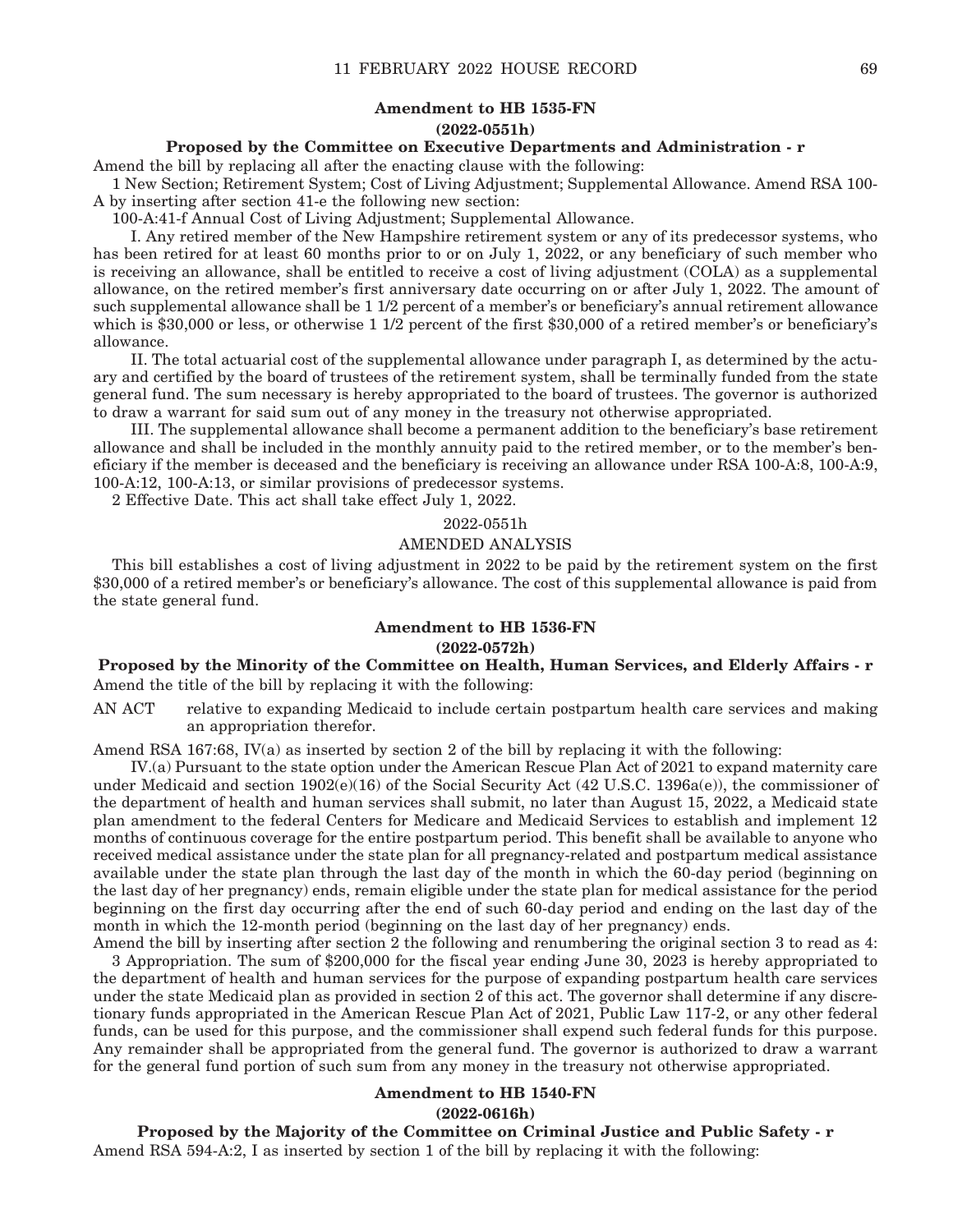I. "Custodial interrogation" means express questioning associated with a formal arrest or a restraint on freedom that is the functional equivalent of an arrest, or other actions or words by a law enforcement officer which are reasonably likely to elicit an incriminating response from an individual and occurs when reasonable individuals in the same circumstances would consider themselves in custody.

Amend RSA 594-A:2, IV as inserted by section 1 of the bill by replacing it with the following:

 IV. "Law enforcement officer" means a sheriff or deputy sheriff of any county, a state police trooper, constable or police officer of any city or town, a conservation officer, a probation officer, a parole officer, a corrections officer, or a security officer employed by an educational institution who has the power to detain an individual.

Amend RSA 594-A:3 and 594-A:4 as inserted by section 1 of the bill by replacing them with the following: 594-A:3 Electronic Recording Equipment.

 I. Except as otherwise provided in RSA 594-A:4, a custodial interrogation, including the giving of any required warning, advice regarding the rights of the individual being questioned, and the waiver of any rights by the individual, shall be recorded electronically in its entirety. A custodial interrogation at a jail, police or sheriff's station, holding cell, or correctional or detention facility shall be recorded by audio and video means. A custodial interrogation at any other place of detention shall be recorded by audio means at minimum.

 II. This section shall not apply to an administrative disciplinary hearing in a state correctional facility or to a parole violator not charged with a new offense.

594-A:4 Exceptions.

 I. If a custodial interrogation occurs in another state in compliance with that state's law or is conducted by a federal law enforcement agency in compliance with federal law, the interrogation need not be recorded electronically unless the interrogation is conducted with intent to avoid the requirement of electronic recording in RSA 594-A:3.

 II. If an individual to be interrogated requests that the interrogation not be recorded, or if the individual being interrogated indicates that the individual will not participate in further interrogation unless electronic recording ceases, the interrogation need not be recorded electronically provided that this request is preserved by electronic recording or in a written document that is signed by the individual. A law enforcement officer, with intent to avoid the requirement of electronic recording in RSA 594-A:3 shall not encourage an individual to request that a recording not be made.

# 2022-0616h

# AMENDED ANALYSIS

This bill requires the recording of custodial interrogations and specifies exceptions in certain circumstances.

# **Amendment to HB1547-FN**

**(2022-0249h)**

### **Proposed by the Committee on Environment and Agriculture - c**

Amend the title of the bill by replacing it with the following:

AN ACT relative to per fluorinated chemical remediation in soil and procedures for certain hazardous waste generators.

Amend the bill by replacing all after the enacting clause with the following:

1 New Section; PFAS; Soil Remediation Standards. Amend RSA 485-H by inserting after section 12 the following new section:

485-H:13 PFAS Rulemaking and Soil Remediation Standards. By November 1, 2023, the commissioner shall initiate rulemaking in accordance with RSA 541-A to adopt rules specific to the application of RSA 485, RSA 485-C, RSA 147-A, and RSA 147-B to PFAS contamination and may update such rules thereafter. Such rules shall include soil remediation standards for perfluorooctanoic acid (PFOA), perfluoroctanesulfonic acid (PFOS), perfluorononanoic acid (PFNA), and perfluorohexanesulfonic acid (PFHxS). Such rules may include a requirement for testing for PFAS other than those for which the state currently has an AGQS.

2 Rulemaking; Soil Remediation. Amend RSA 485-C:4, VIII to read as follows:

 VIII. Criteria and procedures for the investigation, management, and remediation of contaminated groundwater*.* [, including] *Such rules shall include:*

 *(a)* The creation of regulated zones of contaminated groundwater and the issuance of permits or similar procedures for the remediation of such zones.

 *(b) The establishment of soil remediation standards for protection of groundwater quality and human health.*

 *(c) With respect to contamination in excess of an AGQS, a requirement that a person who is liable for or has otherwise caused or contributed to such contamination provide safe alternate water to any impacted well owner.*

3 Hazardous Waste; Self-Certification. Amend RSA 147-A:3, XXVII to read as follows: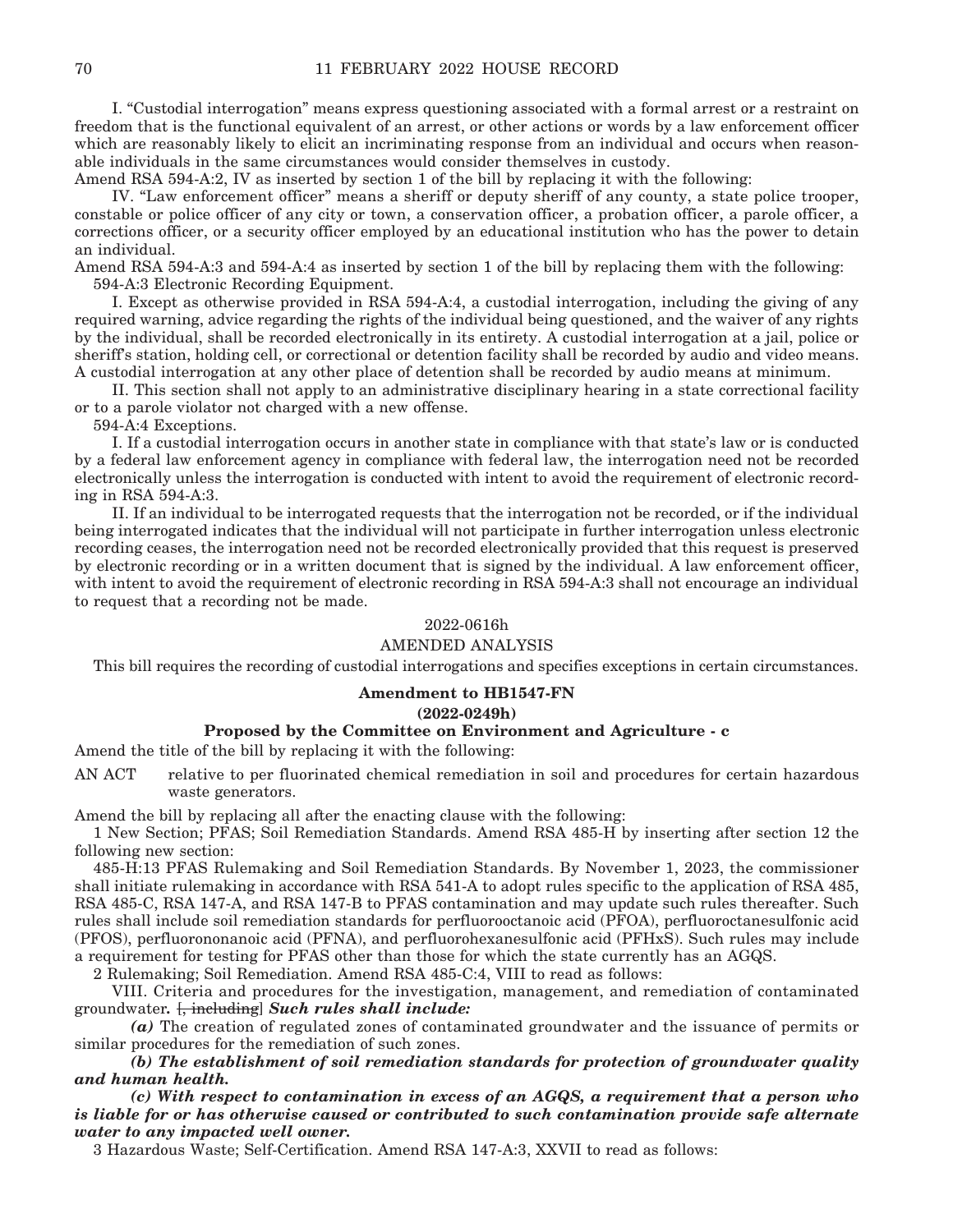XXVII. Procedures and criteria for administration of a [small quantity] hazardous waste generator selfcertification program and associated fees pursuant to RSA 147-A:5, IV.

4 Terms and Conditions of Operator Permits. Amend the section heading of RSA 147-A:5 to read as follows: 147-A:5 Terms and Conditions of Operator Permits; Facility Personnel; Certified Hazardous Waste Coordinator Program; [Small Quantity] Hazardous Waste Generator Self-Certification Program.

5 Certified Hazardous Waste Coordinator Program. Amend RSA 147-A:5, IV to read as follows:

 IV.(a) Each hazardous waste generator that generates less than 220 pounds (100 kilograms) of hazardous waste per month shall submit to the department, every 3 years, a self-certification declaration stating that the facility is in compliance with the [small quantity] *applicable* hazardous waste generator rules. The declaration shall be on a form provided by the department.

 (b) Each [small quantity] hazardous waste generator *that generates less than 220 pounds/100 kilograms of hazardous waste per month* shall pay non-refundable fees at a rate of \$60 per year for the period of January 1, 2004 to June 30, 2007, and at a rate of \$90 per year beginning July 1, 2007, to cover department expenses for conducting the self-certification program and hiring of program staff. Total fees due for each year shall be submitted with the self-certification declaration form required under subparagraph (a).

 (c) If the self-certification fee is not paid within 60 days of the due date, interest shall be assessed at a rate established by the commissioner, and shall be deposited into the cleanup fund. The commissioner may waive all or any portion of interest for good cause.

 (d) Political subdivisions of the state shall be exempt from the fee for submitting a self-certification declaration.

 (e) [Small quantity] Hazardous waste generators that are participants in a department-developed multi-media compliance assurance program referred to as an environmental results program, or ERP, shall be exempt from this paragraph.

6 Initial Notification Fee. Amend RSA 147-A:6-a, III to read as follows:

 III. [Small quantity] Hazardous waste generators *that generate less than 220 pounds/100 kilograms of hazardous waste per month and* that are participants in a department-developed multi-media compliance assurance program referred to as an environmental results program, or ERP, shall be exempt from this notification fee.

7 Purposes and Use of Hazardous Waste Cleanup Fund. Amend RSA 147-B:6, I-g to read as follows:

 I-g. Fees collected pursuant to RSA 147-A:5, IV (c) and RSA 147-A:6-a shall be deposited in the hazardous waste cleanup fund established in RSA 147-B:3 and shall be accounted for separately and used to manage the [small quantity] hazardous waste generator self-certification program, provide technical training and assistance to hazardous waste generators, hire personnel, and pay administrative costs.

8 Effective Date. This act shall take effect upon its passage.

#### 2022-0249h

#### AMENDED ANALYSIS

This bill requires the commissioner of the department of environmental services to adopt rules relative to perfluorinated chemical remediation in the soil.

This bill clarifies language describing certification requirements for certain hazardous waste generators.

#### **Amendment to HB 1552-FN**

#### **(2022-0519h)**

# **Proposed by the Committee on Executive Departments and Administration - c**

Amend the bill by inserting after section 7 the following and renumbering the original section 8 to read as 9: 8 Application; Current Certification. Any certificate issued by the department of revenue administration in accordance with RSA 21-J:14-f shall be valid until its expiration date. At expiration, such certificate may be renewed by the board in accordance with RSA 310-C:2 as inserted by this act.

#### **Amendment to HB 1575-FN (2022-0060h)**

#### **Proposed by the Committee on Education - c**

Amend the title of the bill by replacing it with the following:

AN ACT relative to waiver of tuition in the university system and community college system.

Amend the bill by inserting after section 1 the following and renumbering the original section 2 to read as 3: 2 Community College System of New Hampshire; Tuition Waived. Amend RSA 188-F:15, I-a (a) to read as follows:

 I-a.(a) If a person, while serving in or with the armed forces of the United States, has received a discharge other than dishonorable from service, and is totally and permanently disabled from such service-connected disability, and was domiciled in the state of New Hampshire at the time they entered military service or when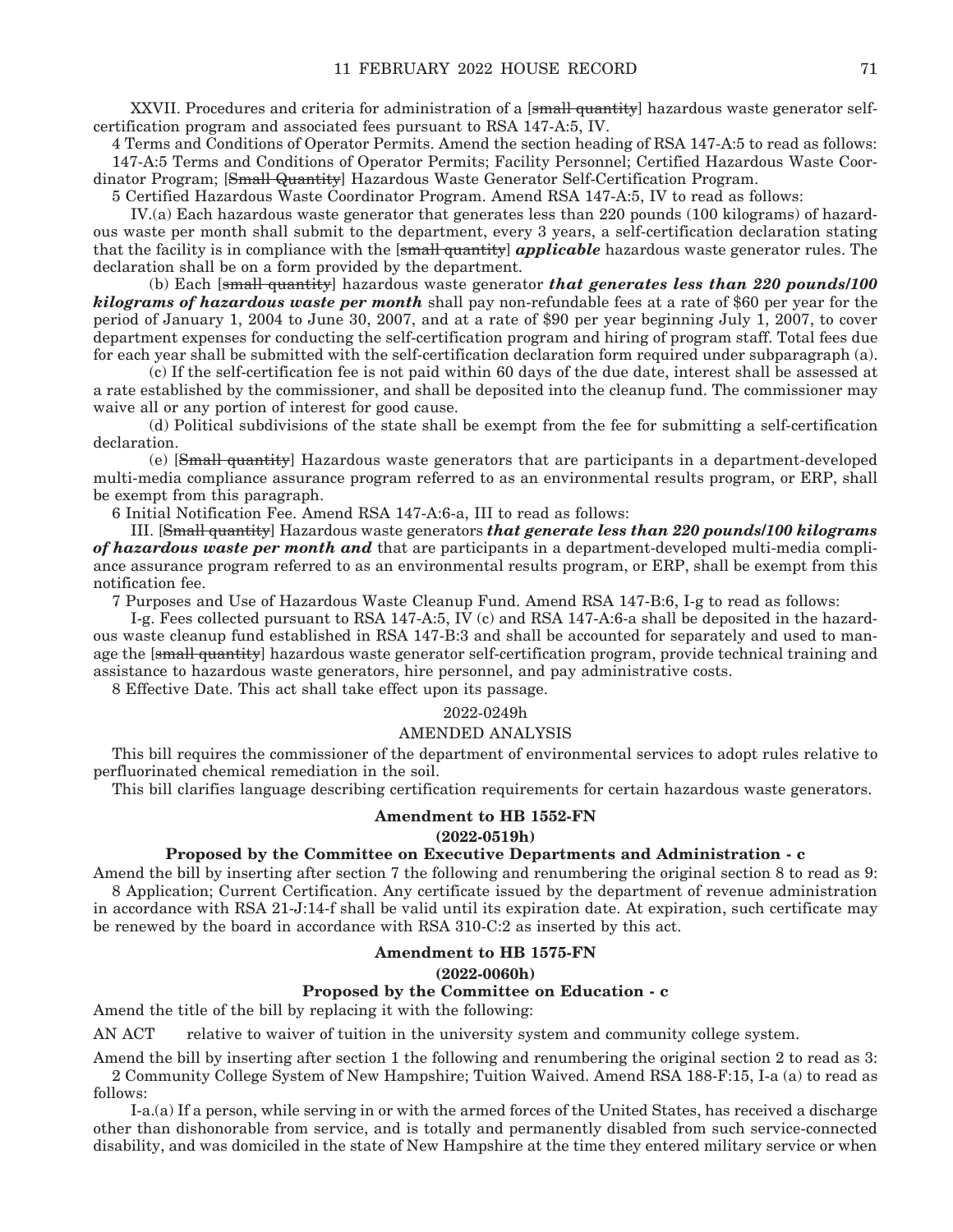he or she is determined by the U.S. Department of Veterans Affairs to be so disabled, whether on original decision or appeal, and is currently a resident of New Hampshire *or was a resident of New Hampshire at the time of their death,* any child of such person enrolled in an institution that is part of the community college system of New Hampshire shall not be required to pay tuition for attendance at such institution. For the purpose of this paragraph, "child" shall mean a biological, adopted, or stepchild from marriage who meets the community college system's residency requirements, provided in the case of a stepchild that the parents are still married at the time of application and remain so during the entire time of matriculation under this paragraph.

#### 2022-0060h

#### AMENDED ANALYSIS

This bill waives tuition at the university system and the community college system for the child of a disabled veteran who was a resident of New Hampshire at the time of such veteran's death.

# **Amendment to HB 1581**

#### **(2022-0192h)**

# **Proposed by the Committee on Executive Departments and Administration - c**

Amend the bill by replacing all after the enacting clause with the following:

1 Department of Information Technology; Open Standards; Use of Technology Solutions by State Agencies. Amend RSA 21-R:11, I(a) to read as follows:

 (a) Consider *whether technology solutions containing proprietary or open source software*  offer the most cost effective<sup>[technology]</sup> solution for the agency, based on consideration of all associated acquisition, support, maintenance, and training costs;

2 Effective Date. This act shall take effect 60 days after its passage.

#### 2022-0192h

#### AMENDED ANALYSIS

This bill requires state agencies to consider whether technology solutions containing proprietary or open source software offer the most cost effective solution for the agency.

## **Amendment to HB 1586-FN-A**

#### **(2022-0345h)**

### **Proposed by the Committee on Legislative Administration - r**

Amend the bill by replacing all after section 1 with the following:

2 Portrait of Wentworth Cheswill. The joint legislative historical committee is authorized to accept a gift of a portrait of Wentworth Cheswill and oversee the hanging of the portrait in the state house.

3 Effective Date. This act shall take effect July 1, 2022.

## 2022-0345h

### AMENDED ANALYSIS

This bill directs the joint legislative historical committee to accept and display a portrait of Wentworth Cheswill in the state house complex.

#### **Amendment to HB 1598-FN**

## **(2022-0207h)**

# **Proposed by the Committee on Criminal Justice and Public Safety - r**

Amend the bill by replacing all after the enacting clause with the following:

1 Purpose and Findings. The general court hereby finds that:

 I. The people of the state of New Hampshire find and declare that the use of cannabis by a person 21 years of age or older should be legal and subject to reasonable regulations.

 II. In the interest of the health and public safety of our citizenry, the people of the state of New Hampshire further find and declare that cannabis should be regulated in a manner similar to alcohol so that:

 (a) Individuals will be required to show proof of age before purchasing cannabis, and that the state shall protect the privacy of an individual's personally identifiable information in cannabis transactions.

 (b) Selling, distributing, or transferring cannabis to minors and other individuals under the age of 21 shall remain illegal.

(c) Driving under the influence of cannabis or using cannabis while driving shall be illegal.

(d) A retail cannabis store shall be operated by the state of New Hampshire.

 (e) Cannabis sold in this state shall be tested, labeled, and subject to additional regulations to ensure that consumers are informed and protected.

 (f) The state of New Hampshire shall not collect any transfer tax from any cannabis cultivator or retail sales tax from any consumer.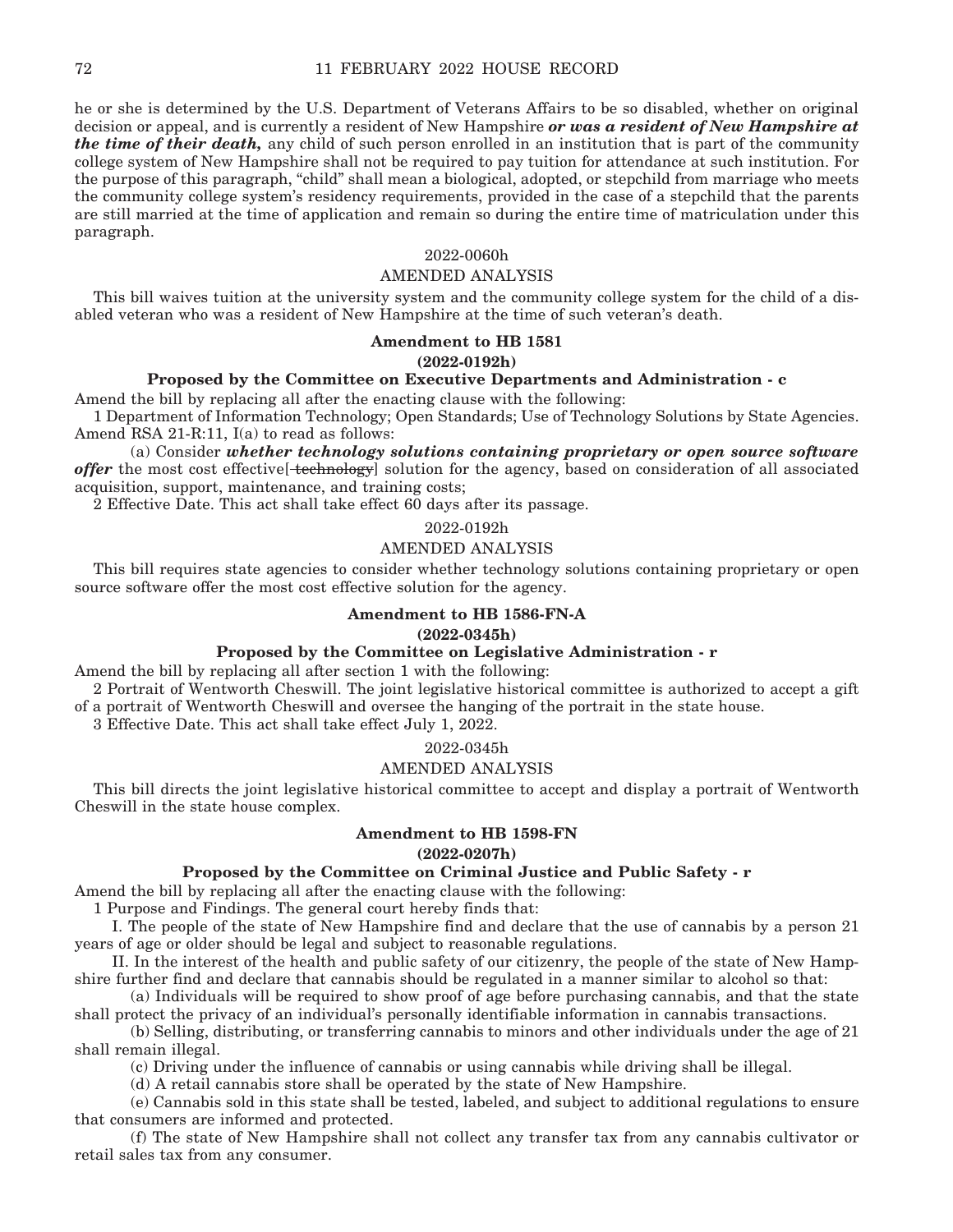2 New Subparagraph; Application of Receipts; Cannabis Control Fund. Amend RSA 6:12, I(b) by inserting after subparagraph (382) the following new subparagraph:

(383) Moneys deposited in the cannabis control fund established in RSA 318-F:15.

3 Alcoholic Beverages; Statement From Purchaser as to Age. Amend RSA 179:8, I(d) to read as follows: (d) A valid passport [from] *issued by the United States or by* a country with whom the United States

maintains diplomatic relations.

4 Model Drug Dealer Liability Act; Definition of Illegal Drug. Amend RSA 318-C:4, I to read as follows:

 I. "Illegal drug" means any drug which is a schedule I-IV drug under RSA 318-B*, the possession, use, manufacture, sale, or transportation of which is not otherwise authorized by law*.

5 New Chapter; Regulation of Cannabis. Amend RSA by inserting after chapter 318-E the following new chapter:

# CHAPTER 318-F

## REGULATION OF CANNABIS

318-F:1 Definitions. In this chapter:

I. "Alternative treatment center" means an entity as defined in RSA 126-X:1, I.

 II. "Consumer" means a person 21 years of age or older who purchases cannabis or cannabis products for personal use by a person 21 years of age or older, but not for resale.

III. "Commission" means the liquor commission, division of cannabis enforcement and licensing.

IV. "Department" means the department of health and human services.

 V. "Disqualifying offense" means a violation of a state or federal controlled substances law that was classified as a felony in the jurisdiction in which the person was convicted, but not including:

 (a) An offense for which the sentence, including any term of probation, incarceration, or supervised release was completed 5 or more years earlier; or

 (b) An offense prior to the effective date of this chapter that consisted of cultivation or possession of an amount of cannabis not exceeding the possession limit.

 VI. "Immature cannabis plant" means a cannabis plant that has not flowered and that does not have buds that may be observed by unaided visual examination.

 VII. "Cannabis" means all parts of the plant of the genus cannabis whether growing or not, the seeds thereof, the resin extracted from any part of the plant, and every compound, manufacture, salt, derivative, mixture, or preparation of the plant, its seeds, or its resin, including cannabis concentrate. "Cannabis" shall not include hemp, fiber produced from the stalks, oil, or cake made from the seeds of the plant, sterilized seed of the plant that is incapable of germination, or the weight of any other ingredient combined with cannabis to prepare topical or oral administrations, food, drink, or other product.

 VIII. "Cannabis accessories" or "cannabis paraphernalia" means any equipment, products, or materials of any kind that are used, intended for use, or designed for use in planting, propagating, cultivating, growing, harvesting, composting, manufacturing, compounding, converting, producing, processing, preparing, testing, analyzing, packaging, repackaging, storing, vaporizing, or containing cannabis, or for ingesting, inhaling, or otherwise introducing cannabis into the human body.

 IX. "Cannabis cultivation facility" or "cultivation facility" means an entity registered to cultivate, prepare, and package cannabis, and sell cannabis to retail cannabis stores, to cannabis product manufacturing facilities, and to other cannabis cultivation facilities, but not to consumers. A cannabis cultivation facility shall not produce cannabis concentrates, tinctures, extracts, or other cannabis products.

 X. "Cannabis establishment" means a cannabis cultivation facility, a cannabis testing facility, a cannabis product manufacturing facility, a retail cannabis store, a cannabis transporter, or any other type of cannabis business authorized and registered by the commission.

 XI. "Cannabis product manufacturing facility" or "product manufacturing facility" means an entity registered to purchase cannabis, to manufacture, prepare, and package cannabis products, and sell cannabis and cannabis products to other cannabis product manufacturing facilities and to retail cannabis stores, but not to consumers.

 XII. "Cannabis products" means concentrated cannabis products and cannabis products that are comprised of cannabis and other ingredients and are intended for use or consumption, such as, but not limited to, edible products, ointments, and tinctures.

 XIII. "Cannabis testing facility" or "testing facility" means an entity registered to test cannabis for potency and contaminants.

 XIV. "Cannabis transporter" means an entity registered to transport cannabis between cannabis establishments.

XV. "Municipality" means a city, town, or an unincorporated place.

XVI. "Possession limit" means:

(a) Four ounces of cannabis in plant form.

(b) Ten grams of concentrated cannabis, including hashish.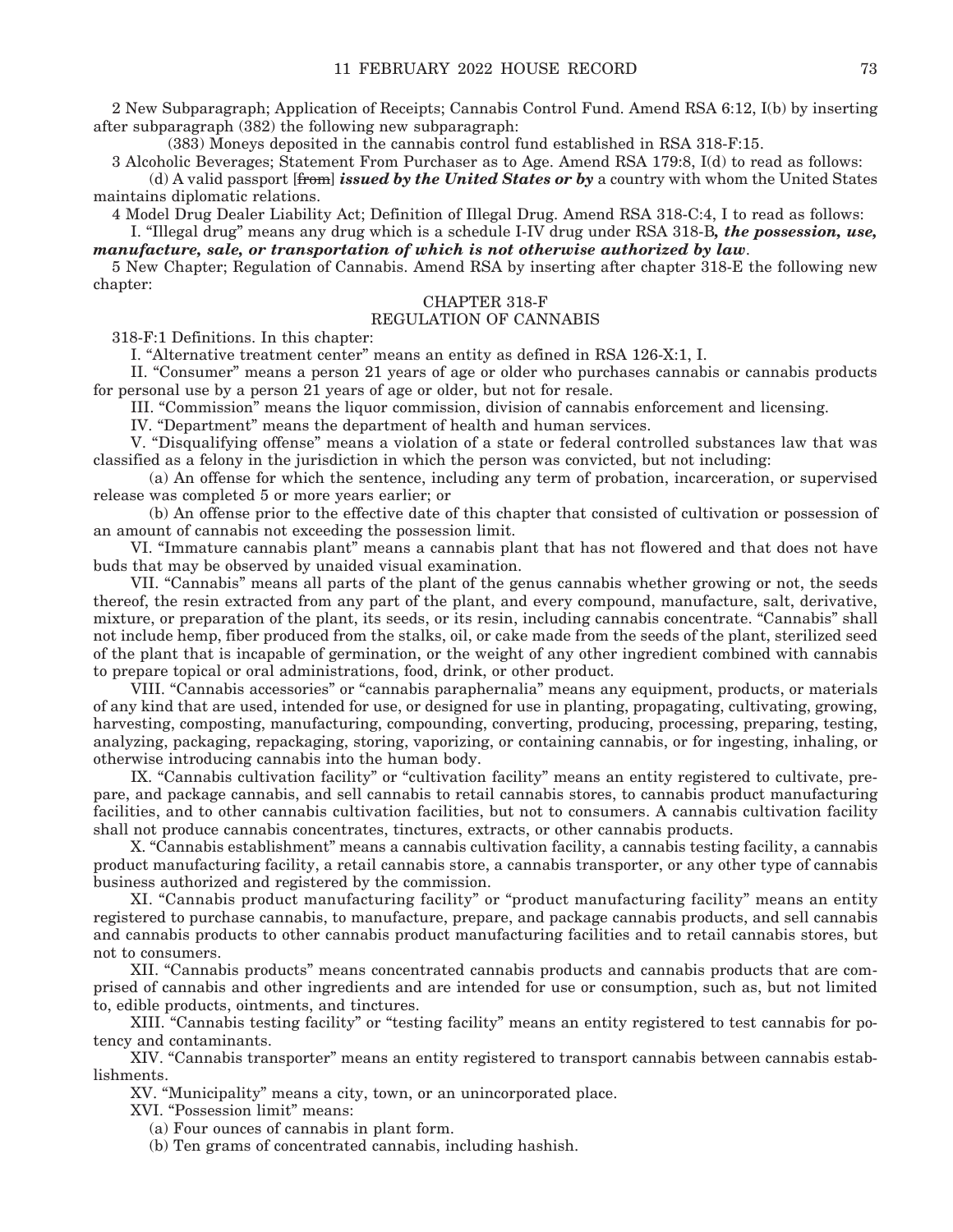(c) Cannabis-infused products containing THC purchased from a retail cannabis store which shall be limited to medical use only, for which the purchaser presents documentation permitting use of cannabis for medical purposes, and which shall not contain more than 2 grams of THC.

XVII. "Public place" means any place to which the general public has access.

 XVIII. "Retail cannabis store" or "retail store" means a state-operated facility that purchases cannabis from a cannabis cultivation facility, or purchases cannabis and cannabis products from a cannabis product manufacturing facility, and sells, transfers, and delivers cannabis and cannabis products to consumers.

XIX. "Resident" means a natural person who:

(a) Is domiciled in New Hampshire; and

 (b) Has maintained a place of abode in New Hampshire for at least the past 2 years, unless the individual was homeless and residing in New Hampshire for at least 51 percent of the last 2 years.

318-F:2 Personal Use of Cannabis.

 I. Except as otherwise provided in this chapter, the following acts, if undertaken by a person 21 years of age or older, shall not be illegal under New Hampshire law or the law of any political subdivision of the state or be a basis for seizure or forfeiture of assets under New Hampshire law:

 (a) Possessing, consuming, using, displaying, obtaining, purchasing, processing, producing, or transporting an amount of cannabis that does not exceed the possession limit, except that no adult other than one who is acting in his or her capacity as a staffer of a cannabis product manufacturer may perform extractions using solvents other than water, glycerin, propylene glycol, vegetable oil, food-grade ethanol, or carbon dioxide.

 (b) Transferring an amount of cannabis that does not exceed the possession limit to a person who is 21 years of age or older without remuneration. For purposes of this section, a transfer is for remuneration if cannabis is given away contemporaneously with another transaction between the same parties, if a gift of cannabis is offered or advertised in conjunction with an offer for sale of goods or services, or if the gift of cannabis is contingent upon a separate transaction for goods or services.

(c) Transferring cannabis, including cannabis products, to a cannabis testing facility.

(d) Controlling property where the acts described under this section occur.

 (e) Assisting another person who is 21 years of age or older in any of the acts described under this section.

 II. No law enforcement officer employed by an agency that receives state or local government funds shall expend any state or local resources, including the officer's time, to effect any arrest or seizure of cannabis, or conduct any investigation, on the sole basis of activity the officer believes to constitute a violation of federal law if the officer has reason to believe that such activity is in compliance with this chapter, nor shall any such officer expend any state or local resources, including the officer's time, to provide any information or logistical support related to such activity to any federal law enforcement authority or prosecuting entity.

318-F:3 Personal Cultivation Prohibited. No person shall cultivate cannabis plants unless authorized by law to do so.

318-F:4 Smoking or Vaporizing of Cannabis in Public Prohibited; Penalty. No person shall smoke or vaporize cannabis in an area accessible to the public. Any person who violates this section shall be guilty of a violation, may be fined not more than \$500, and shall forfeit all cannabis and cannabis products.

318-F:5 Smoking or Vaporizing of Cannabis in a Moving Vehicle Prohibited; Penalty.

 I. No operator or passenger shall consume cannabis while driving, attempting to drive, or permit a passenger in a motor vehicle to drive a motor vehicle on a way, or while operating or attempting to operate an off-highway recreational vehicle, snowmobile, boat, vessel, aircraft, or other motorized device used for transportation.

 II. No person shall smoke or vaporize cannabis while such person is a passenger in a motor vehicle that is being driven on any public way or boat, vessel, aircraft, or other motorized device used for transportation in or on any public way.

 III. Any person who violates this section who is the operator of a motor vehicle on a way, or while operating or attempting to operate an off-highway recreational vehicle, snowmobile, boat, vessel, aircraft, or other motorized device used for transportation, shall be guilty of a violation, may be fined not more than \$500, and shall have his or her driver's license suspended for up to 3 months for the first offense, and shall be guilty of a misdemeanor, and may be fined not more than \$1,000 and have his or her driver's license suspended for up to 6 months, or both, for a second or subsequent offense.

 IV. The license suspension as described in this section shall only apply a person who violates this section and who is the operator of the motor vehicle, recreational vehicle, snowmobile, boat, vessel, aircraft, or other motorized device used for transportation.

 V. When determining whether a person violated an offense under the section, the issue of whether the operator of the motor vehicle is impaired shall not be an element of the offense. A person who consumes or permits another to consume cannabis in a motor vehicle, recreational vehicle, snowmobile, boat, vessel, aircraft, or other motorized device used for transportation he or she is operating shall be liable under this section without regard to fault.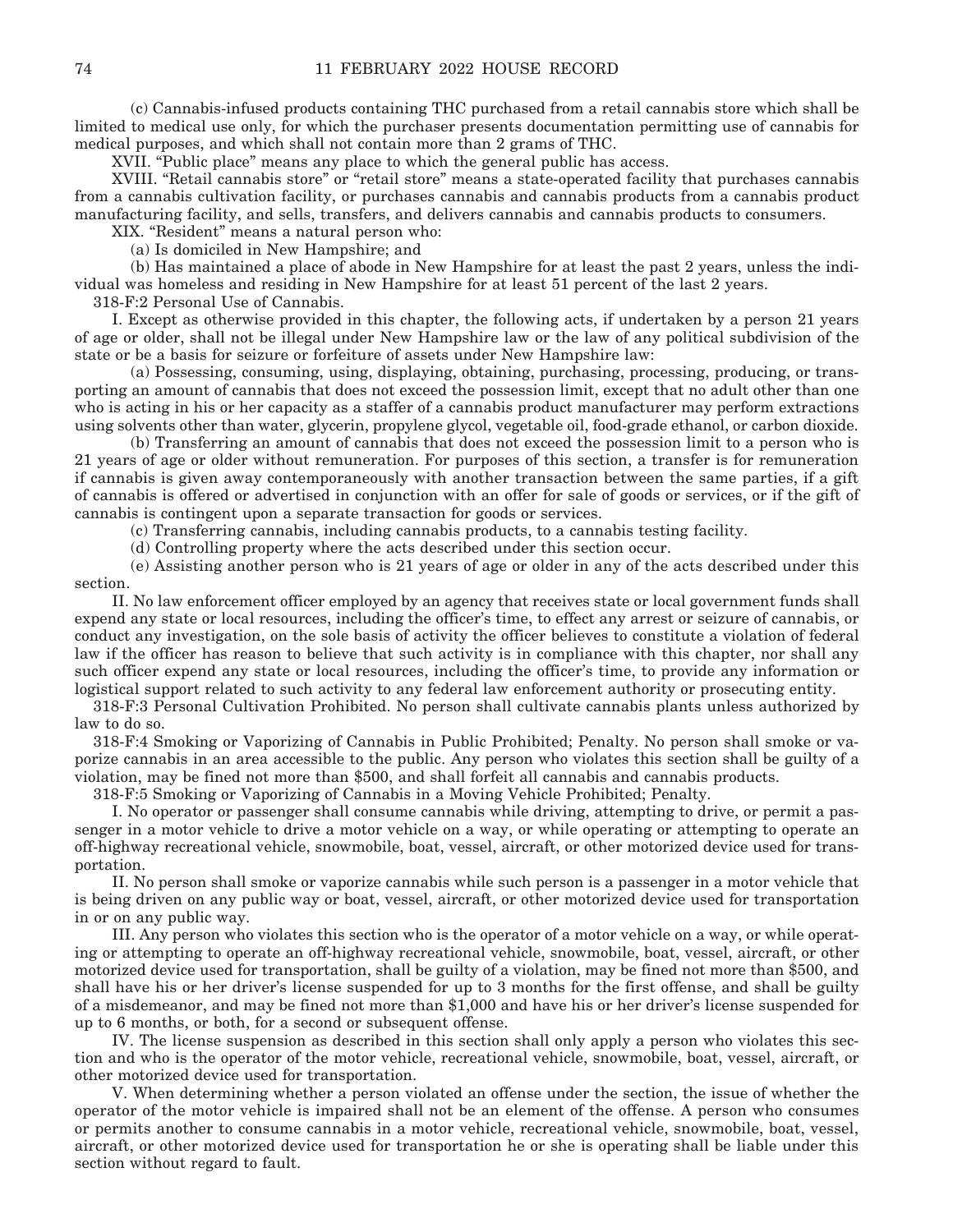VI. In this section, "way" shall have the same meaning as in RSA 265-A:44.

318-F:6 Cannabis Accessories Authorized.

 I. Except as provided by this section, it shall not be illegal under New Hampshire law or be a basis for seizure or forfeiture of assets under New Hampshire law for a person 21 years of age or older to manufacture, possess, or purchase cannabis accessories, or to distribute or sell cannabis accessories to a person who is 21 years of age or older.

 II. Except as provided by this section, a person who is 21 years of age or older, or a business entity, may manufacture, possess, obtain, and purchase cannabis paraphernalia, and may distribute, deliver, or sell cannabis paraphernalia to a person who is 21 years of age or older.

 III. No person or entity shall manufacture, distribute, or sell cannabis accessories that violate reasonable regulations enacted by the commission. Any person or entity that violates this paragraph shall be guilty of a violation for a first offense and subject to a fine of up to \$1,000 and forfeiture of the cannabis accessories. A person shall be guilty of a class A misdemeanor for a second or subsequent offense and shall forfeit the cannabis accessories.

318-F:7 Regulation of Cannabis. No later than October 1, 2022, the commission shall adopt rules, pursuant to RSA 541-A, for the registration and regulation of cannabis establishments. No later than December 1, 2022, the commission shall adopt rules, pursuant to RSA 541-A, relative to:

I. The registration and regulation of all other cannabis establishments.

II. The manufacture and sale of cannabis accessories.

 III. The requirements for the transportation of cannabis between cannabis establishments, including documentation that shall accompany any cannabis being transported by cannabis cultivation facilities.

 IV. Procedures for the delivery of cannabis to consumers, including documentation that shall accompany any cannabis being transported to consumers.

V. Procedures for hearings on civil fines and suspensions and revocations of licenses.

 VI. Reasonable security requirements for each type of cannabis establishment, which may be varied based on the size of the cannabis establishment.

 VII. Health and safety rules, including regarding the packaging and preparing of cannabis and restricting the use of pesticides that may be dangerous to cannabis consumers.

 VIII. Restrictions on the advertising, signage, marketing, and display of cannabis, including prohibiting the design of advertising, signage, and marketing that would target or appeal to minors.

IX. Labeling requirements for cannabis products, including:

(a) Mandating the disclosure of the THC content of each product.

(b) Requirements for packaging to ensure it is not designed to appeal to minors.

(c) Establishing the amount of THC that may be included in each serving of a cannabis product.

X. Requirements for the testing of cannabis.

318-F:8 Registration Procedures for Cannabis Establishments.

 I. Each application for a registration to operate a cannabis establishment shall be submitted to the commission.

 II. Each application shall include both the fee established by the commission and a \$250 fee for the municipality to review the application.

III. The liquor commission shall:

 (a) Accept and process applications beginning no later than May 1, 2023 for cannabis cultivation facilities and beginning no later than August 1, 2023 for cannabis product manufacturing facilities, cannabis transporters, and cannabis testing facilities.

 (b) Immediately forward a copy of each application and the municipal fee to the municipality in which the applicant desires to operate the cannabis establishment.

(c) Issue a registration to the applicant within 90 days after receipt of an application unless:

 (1) The commission finds the applicant is not in compliance with the requirements of this chapter or rules adopted under this chapter;

 (2) The commission is notified by the relevant municipality that the applicant is not in compliance with an ordinance adopted pursuant to this chapter and in effect at the time of application; or

 (3) More qualified applicants have applied than the number of registrations available in the municipality, and the applicant was not selected.

 IV. Each registration applies to a single parcel of real property. Any additional address requires a separate application and registration.

 V. A renewal application may be submitted up to 90 days prior to the expiration of the cannabis establishment's registration. The renewal application shall be granted within 30 days of its submission unless the applicant has not paid the fee, the cannabis establishment's registration is suspended or revoked, or the cannabis establishment has a pattern of violations of this law, the rules issued pursuant to it, or municipal regulations.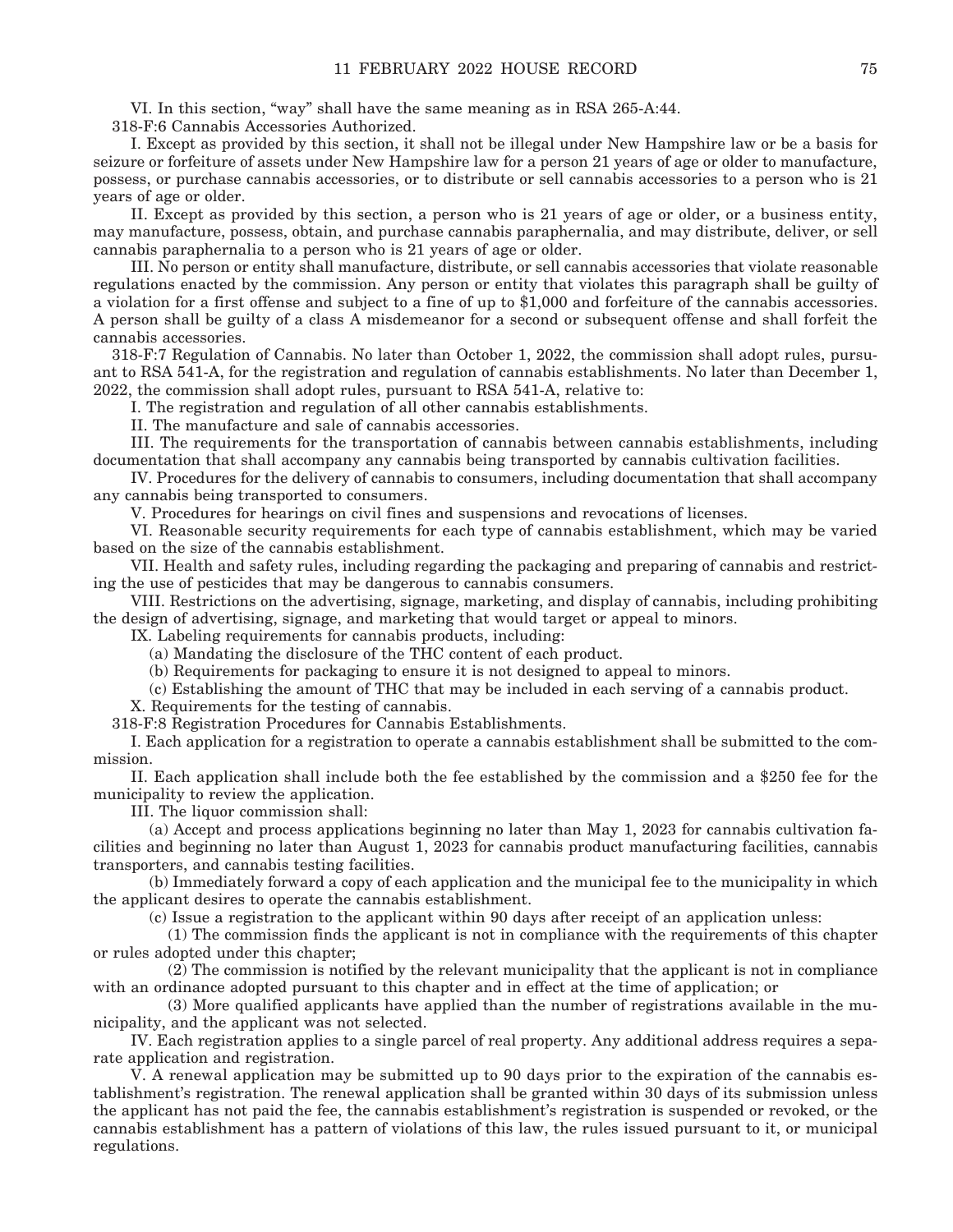318-F:9 Enactment of Municipal Ordinances.

 I. A municipality may enact an ordinance prohibiting or limiting the number and type of cannabis establishments that may be permitted within the municipality and regulating the time, place, and manner of operation of a cannabis establishment, which is permitted within the municipality.

 II. A municipality may enact an ordinance specifying the entity within the municipality that shall be responsible for reviewing applications submitted for a registration to operate a cannabis establishment within the municipality. The entity designated by the municipality shall be responsible for indicating whether the application is in compliance with municipal ordinances.

318-F:10 Residency Required.

 I. Except as provided in this section, any person applying for a cannabis establishment registration shall have been a resident, or shall have at least one director, officer, partner, member, or manager who has been a New Hampshire resident, for at least 3 years immediately preceding the date of application.

II. This section shall not apply to an applicant for a testing facility registration.

318-F:11 Background Checks Required.

 I. A cannabis establishment shall conduct a state and federal background check prior to making a final offer of employment to a prospective manager or operator.

 II. No cannabis establishment shall employ any person who has been convicted of a disqualifying offense as an officer, director, general partner, member, or manager. No person convicted of a disqualifying offense shall work as an officer, director, general partner, member, or manager of a cannabis establishment or serve on the board of a cannabis establishment.

318-F:12 Restrictions on Location. No cannabis establishment shall operate, nor shall a prospective cannabis establishment apply for a registration, if the establishment would be located within 1,000 feet of the property line of a pre-existing public or private elementary or secondary school.

318-F:13 Proof of Purchaser's Identity.

 I. For the purposes of this chapter, any person or entity making the sale of cannabis or cannabis accessories to any purchaser whose age is in question may accept any official documentation listed in RSA 179:8 as proof that the purchaser is 21 years of age or older.

 II. The establishment of all of the following facts by a retail cannabis store or an agent or employee of a retail cannabis store making a sale of cannabis or cannabis accessories to a person under the age of 21 shall constitute an affirmative defense to any prosecution for such sale:

 (a) That the person presented what an ordinary and prudent person would believe to be valid documentation of a type listed in RSA 179:8.

 (b) That the sale was made in good faith relying upon such documentation and appearance in the reasonable belief that the person was 21 years of age or older.

318-F:14 Professional License Holder Immunity.

 I. A holder of a professional or occupational license shall not be subject to professional discipline for providing advice or services related to cannabis establishments or applications to operate cannabis establishments on the basis that cannabis is illegal under federal law.

 II. An applicant for a professional or occupational license shall not be denied a license based on previous employment related to cannabis establishments operating in accordance with state law.

318-F:15 Cannabis Control Fund Established.

 I. There is established in the state treasury a nonlapsing fund to be known as the cannabis control fund. Moneys credited to the fund shall include all moneys deposited into the fund by the commission pursuant to this chapter.

 II. Beginning July 1, 2023, and each biennium thereafter, the commission shall include the cost of administration of this chapter in the commission's efficiency expenditure request pursuant to RSA 9:4. Appropriations for such costs shall be a charge against the fund.

 III. The commission shall credit all fees and civil penalties imposed under this chapter and all other related moneys received from public or private sources to the fund.

 IV. After deducting appropriations charged to the fund for the cost of administration of this chapter, and after repayment to the general fund of any funds initially appropriated to the liquor commission, the allocation of remaining funds, subject to appropriation, shall be as follows:

 (a) The sum of \$25,000,000 annually to the department of health and human services, bureau of drug and alcohol services for use in evidence-based, voluntary programs for substance use-related education, prevention, treatment, and recovery that includes mental health treatment that is contributing to substance use disorder, and for scientifically and medically accurate public education campaigns educating youth and adults about the health and safety risks of alcohol, tobacco, cannabis, and other substances, including education campaigns separately targeting youth and adults that provide medically and scientifically accurate information about the health and safety risks posed by cannabis use, including driving under the influence of cannabis.

(b) Of the remaining funds: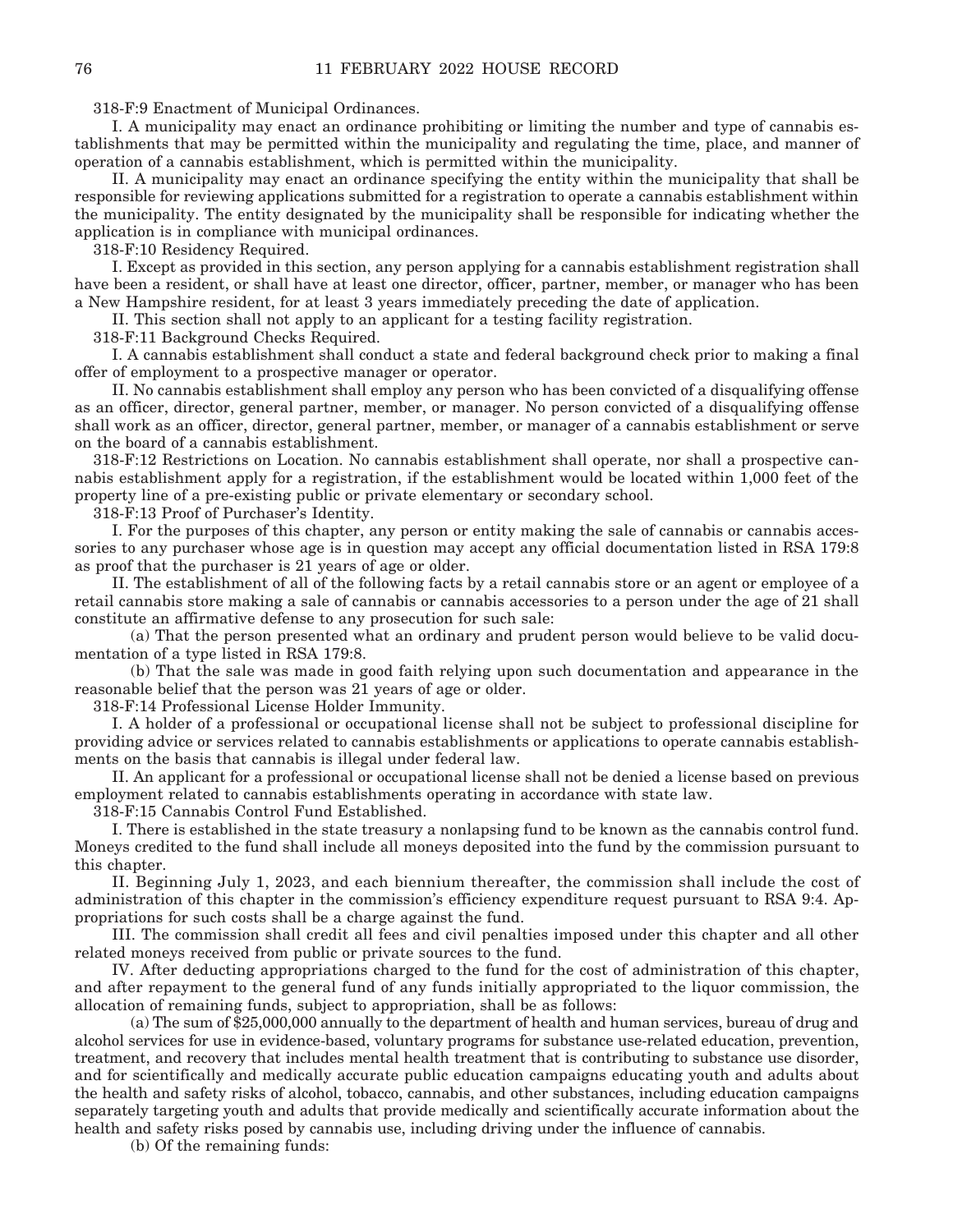(1) Ninety percent to offset the education tax imposed on all persons and property taxable pursuant to RSA 76:8. In the event the funds generated exceeds the amount the commissioner of the department of revenue is authorized to generate, the funds in subparagraph  $(b)(1)$  shall be used as follows:

 (A) Seventy-five percent annually to the department of health and human services, bureau of drug and alcohol services, for use in evidence-based, voluntary programs for substance use-related education, prevention, treatment, and recovery that includes mental health treatment that is contributing to substance misuse, and for scientifically and medically accurate public education campaigns educating youth and adults about the health and safety risks of alcohol, tobacco, cannabis, and other substances, including education campaigns separately targeting youth and adults that provide medically and scientifically accurate information about the health and safety risks posed by cannabis use, including driving under the influence of cannabis.

 (B) Twenty-five percent to public safety agencies, including police, fire, and rescue agencies, for the hiring and training of additional drug recognition experts, for advanced roadside impaired driving enforcement training, and to assist in responding to drug overdose incidents.

 (2) Five percent to public safety agencies, including police, fire, and rescue agencies, for the hiring and training of additional drug recognition experts, for advanced roadside impaired driving enforcement training, and to assist in responding to drug overdose incidents.

 (3) Five percent annually to the department of health and human services, division for behavioral health, bureau of children's behavioral health to be used for children's behavioral health services. 318-F:16 Availability of Banking Services.

 I. Not later than 6 months after the effective date of this section, the liquor commission shall conduct and complete a study on the availability of financial institutions that will provide banking and financial services to cannabis establishments authorized by this chapter and service providers for such persons, and for other purposes. The commission shall conduct one or more public hearings to gather information relevant to the topic of this study, including receiving information from financial institutions authorized to conduct business within New Hampshire with respect to whether they intend to offer such banking and financial services, including but not limited to: any banking business as that term is defined in RSA 383-B:3-301; any financial product or service permitted to be provided by a state or national bank or a federal or state credit union; and the authorizing, processing, clearing, settling, billing, transferring for deposit, transmitting, delivering, instructing to be delivered, reconciling, collecting, or otherwise effectuating or facilitating of payments or funds, where such payments or funds are made or transferred by any means, including the use of credit cards, debit cards, other payment cards, or other access devices, accounts, original or substitute checks, or electronic funds transfers. The commission shall make a determination, after public hearing, whether cannabis establishments authorized to conduct activities pursuant to this chapter shall have reasonable and effective access to such financial services within New Hampshire with respect to such activities. The commission shall make a further determination, after public hearing, whether financial institutions that may provide such financial services, or any other ancillary service provider, will be reasonably likely to comply with all laws and regulations issued under the federal Bank Secrecy Act, 31 U.S.C. section 5311, et seq., including the filing of required suspicious activity reports. The commission shall make such other findings and determinations as it deems necessary and appropriate to complete the study required by this paragraph.

 II. Upon completion of the study required by paragraph I, the commission shall issue and publish a final report of its analysis and determinations. The commission shall provide a copy of the report to the governor, the speaker of the house of representatives, and the senate president.

318-F:17 Contingent Financial Services.

 I. If the study and report required by RSA 318-F:16 does not make an affirmative determination that cannabis establishments authorized to conduct activities pursuant to this chapter shall have reasonable and effective access to such financial services within New Hampshire with respect to such activities, then the commission shall be authorized to provide written notice to the commissioner of the banking department and the executive director of the business finance authority that the commission has been unable to make such an affirmative determination.

 II. Upon receipt of the notice described in paragraph I, the business finance authority shall be authorized to incorporate, own, and operate a single purpose depository bank in accordance with this section. The single purpose depository bank shall be created as a body corporate and politic under RSA 293-A, having a distinct legal existence separate from the state and not constituting a department of state government, having the powers and jurisdiction enumerated in this section and such other and additional powers as shall be conferred upon it by the legislature. The single purpose depository bank is hereby deemed to be a public instrumentality and the exercise by the bank of the powers conferred upon it by the legislature shall be deemed and held to be the performance of public and essential governmental functions of the state.

 (a) The authority shall be authorized to file an application with the banking department in accordance with RSA 383-A:3-305, with the authority as organizer of the single purpose depository bank within the meaning of RSA 383-A:3-302.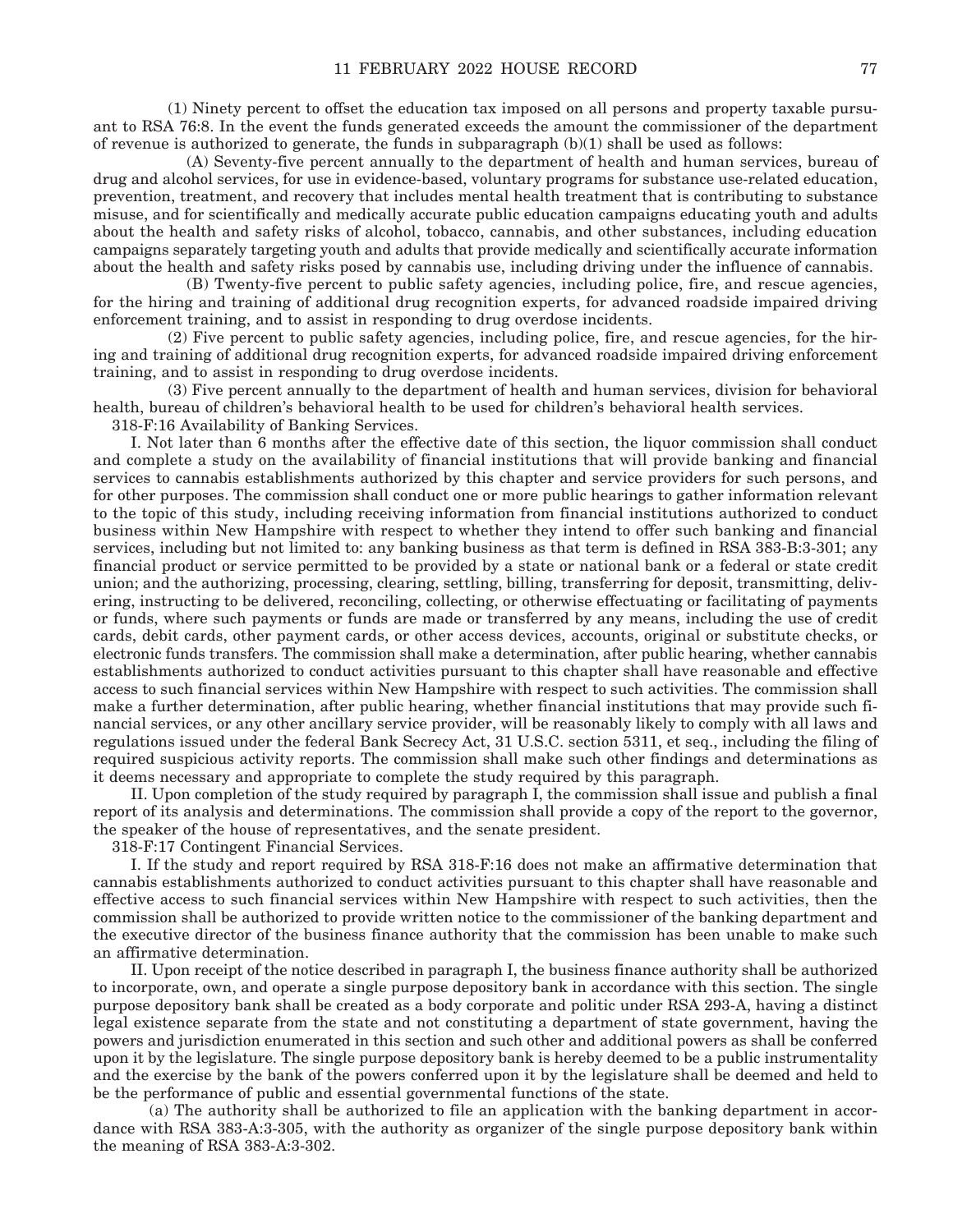(b) The organizational instrument of the single purpose depository bank shall be articles of incorporation consistent with the requirements of RSA 293-A:2.02, and shall state that the name of the proposed bank shall be the "New Hampshire Public Bank" and that the purpose of the corporation is to serve as state-chartered depository bank with all the powers of a depository bank under RSA 383-B, with the sole exception that the deposits accepted by the bank shall only be deposits of the commission with respect to the proceeds realized from the commission's conduct of cannabis activities pursuant to this chapter. These powers shall include the power to invest or deposit funds for its own account moneys that it may receive or hold under this section. The organizational instrument shall prohibit the bank from soliciting, receiving, or accepting deposits from any person other than the commission with respect to the cannabis activities conducted by the commission. Notwithstanding RSA 383-A:5-502, the organizational instrument shall state that the board of directors of the bank shall consist solely of the executive director of the business finance authority, the attorney general of the state, and the state treasurer, each of whom shall serve as directors ex officio with voting powers. The organizational instrument shall include such other provisions as deemed appropriate by the authority and as may be required by the banking department consistent with the public purposes of this section.

 (c) The banking department shall conduct an investigation of the authority's application consistent with RSA 383-A and RSA 383-B.

 (d) Upon the filing of the organizational instrument in accordance with RSA 383-A:3-312, the sum of \$10,000,000 for the fiscal year ending June 30, 2023 is hereby appropriated to the business finance authority for the sole purpose of providing the initial capitalization of the proposed bank. Such appropriation shall be exempt from the requirements of RSA 162-A:30. The governor is authorized to draw a warrant for said sum from any money in the treasury not otherwise appropriated.

 (e) It is the intent of this chapter to protect directors, officers, trustees, officials, and employees of the proposed bank who may become subject to claims and civil actions arising from acts committed or performed in the course of their official duties under this section, and all such persons shall be eligible for protection under and consistent with RSA 99-D.

6 The Liquor Commission; Liquor Investigator Training. Amend RSA 176:9 to read as follows:

176:9 Liquor Investigator; Training.

 I. The commission may, subject to rules adopted by the director of personnel, employ and dismiss liquor investigators. Liquor investigators shall, under the direction of the commission, investigate any or all matters arising under this title. *The commission may select and retain additional investigators through a competitive bidding process approved by the governor and the executive council. Any such contract with a third-party agent shall be for consulting services relating to marketing and regulation of cannabis for purposes of cultivation, manufacturing, testing, and retail sale.* 

 II. Any new liquor investigator employed by the commission under this section after August 13, 1985, shall, within 6 months of employment, satisfactorily complete a preparatory police training program as provided by RSA 106-L:6, unless he or she has already completed such a program.

 III. The commissioner, deputy commissioner, assistant, or liquor investigator may enter any place where liquor, beverages, tobacco products, e-cigarettes*, or cannabis* are sold [or]*,* manufactured, *or cultivated* at any time, and may examine any license or permit issued or purported to have been issued under the terms of this title. They shall make complaints for violations of this title.

7 New Paragraph; The Liquor Commission; Commission to Sell. Amend RSA 176:11 by inserting after paragraph II the following new paragraph:

 III.(a) It shall be the duty of the commission to buy and have in its possession cannabis for sale in the manner provided in this title. Such cannabis shall be free from adulteration and misbranding within the meaning of the provisions of RSA 146. All cannabis sold for medicinal use shall conform to the standards and tests for such cannabis under New Hampshire law at the time of sale. All purchases of cannabis shall be made by the commission directly and not through the department of administrative services. The commission shall be subject to all the provisions of RSA 9.

 (b) In the event that the commission determines New Hampshire cannabis revenues are being diverted by actions taken by persons holding any type of cannabis license, the commission may take such marketing or merchandising action, or both, as it deems necessary, including sanctions against the competing entities.

8 New Paragraph; The Liquor Commission; Rulemaking. Amend RSA 176:14 by inserting after paragraph IX the following new paragraph:

IX-a. Cannabis licenses, including:

 (a) Separate licenses for cultivation, manufacturing, and testing of cannabis, and dual licenses as the commission may approve. There shall be no more than 15 cannabis cultivation facilities licensed at any time. (b) Requirements and restrictions for each type of license.

(c) Procedures and forms to apply for or renew a license.

(d) Safekeeping of licenses.

(e) Authorized expansion of a licensed facility and procedures for authorization.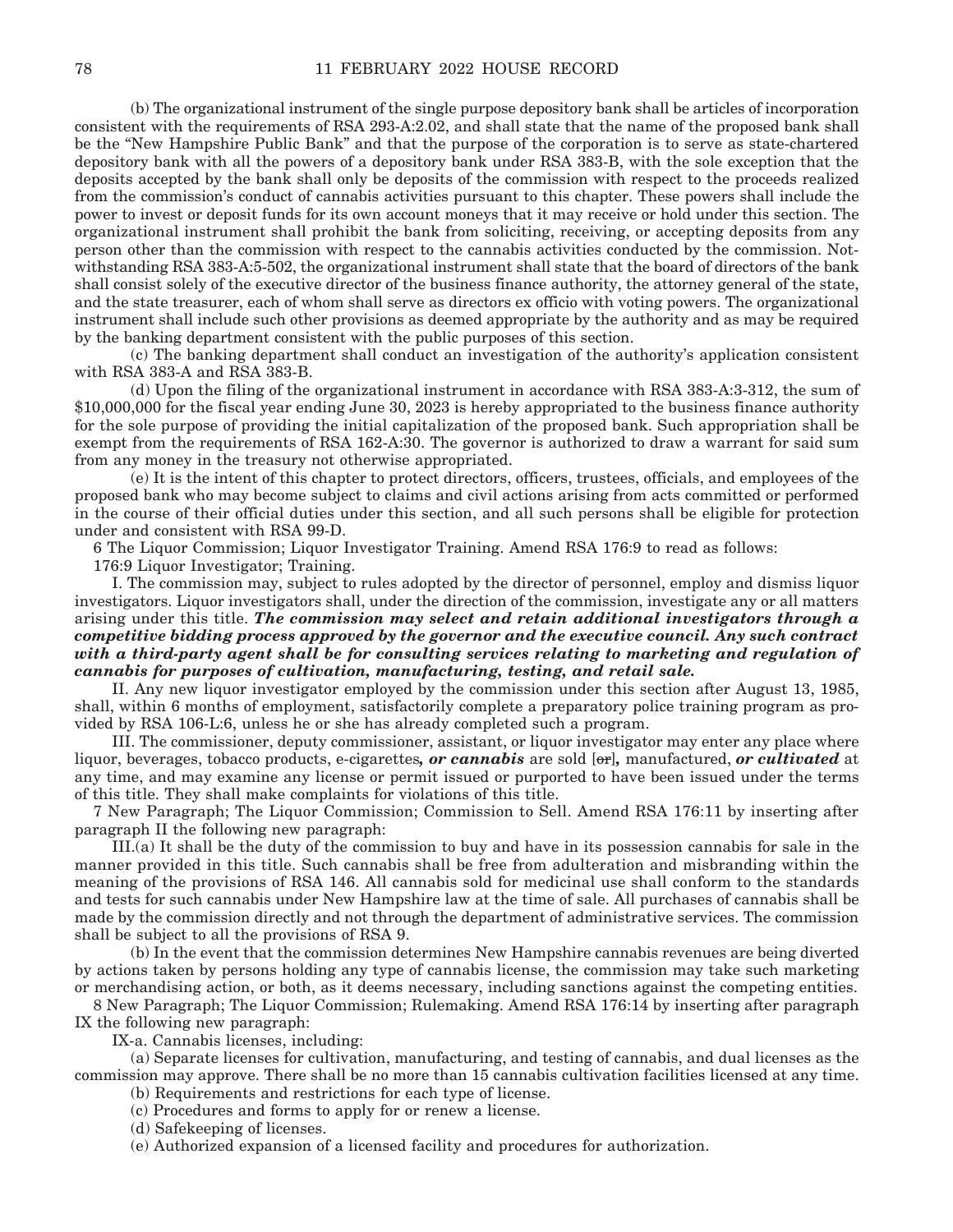(f) Procedures to approve exceptions of license requirements, restrictions, and limitations.

(g) Training and continuing education required or recommended for licensees

IX-b. Cannabis licensee operations, including:

(a) Procedures for on-premises and off-premises licensees to purchase cannabis.

(b) Credit and billing procedures, including fees for late payment.

(c) Bailment requirements, including fees.

(d) Restrictions on packaging, promotions, signage, and operating hours.

(e) Relations between types of licensees.

(f) Collection of additional fees required under RSA 178:6, VI, RSA 178:8, IV, and RSA 178:26.

9 Controlled Drug Act; Definitions. Amend the introductory paragraph in RSA 318-B:1, X-a(k) to read as follows:

 (k) Objects used or intended for use or customarily intended for use in ingesting, inhaling, or otherwise introducing [marijuana,] cocaine [, hashish, or hashish oil] into the human body, such as:

10 Controlled Drug Act; Penalties. Amend the introductory paragraph in RSA 318-B:26, I to read as follows:

 I. Any person who manufactures, sells, prescribes, administers, or transports or possesses with intent to sell, dispense, or compound any controlled drug, controlled drug analog or any preparation containing a controlled drug, except as authorized in this chapter *or as otherwise authorized by law*; or manufactures, sells, or transports or possesses with intent to sell, dispense, compound, package or repackage (1) any substance which he *or she* represents to be a controlled drug, or controlled drug analog, or (2) any preparation containing a substance which he *or she* represents to be a controlled drug, or controlled drug analog, shall be sentenced as follows, except as otherwise provided in this section:

11 Controlled Drug Act; Penalties. Amend the introductory paragraph in RSA 318-B:26, II to read as follows:

 II. Any person who knowingly or purposely obtains, purchases, transports, or possesses actually or constructively, or has under his control, any controlled drug or controlled drug analog, or any preparation containing a controlled drug or controlled drug analog, except as authorized in this chapter *or as otherwise authorized by law*, shall be sentenced as follows, except as otherwise provided in this section:

12 Controlled Drug Act; Penalties. Amend RSA 318-B:26, II(c)-(e) to read as follows:

 (c) In the case of more than 3/4 ounce of marijuana or more than 5 grams of hashish, including any adulterants or dilutants[,] *is possessed by a person who is under 21 years of age, or, in the case of an amount exceeding the possession limit defined in RSA 318-F:1 possessed by a person who is 21 years of age or older,* the person shall be guilty of a misdemeanor. [In the case of marijuana-infused products possessed by persons under the age of 21 or marijuana-infused products as defined in RSA 318-B:2-e, other than a personal-use amount of a regulated marijuana-infused product as defined in RSA 318-B:2-c, I(b), that are possessed by a person 21 years of age or older, the person shall be guilty of a misdemeanor.]

 (d) In the case of 3/4 ounce or less of marijuana or 5 grams or less of hashish, including any adulterants or dilutants, *that is possessed by a person who is under 21 years of age*, the person shall be guilty of a violation pursuant to RSA 318-B:2-c. [In the case of a person  $21$  years of age or older who possesses a personal-use amount of a regulated marijuana-infused product as defined in RSA 318-B:2-c, I(b), the person shall be guilty of a violation pursuant to RSA 318-B:2-c.]

 (e) In the case of a residual amount of a controlled [substance,] *drug, other than marijuana* [as defined in RSA 318-B:1, XXIX-a), a person shall be guilty of a misdemeanor if the person is not part of a service syringe program under RSA 318-B:43.

13 Controlled Drug Act; Penalties. Amend RSA 318-B:26, III(a) to read as follows:

(a)  $[Except as provided in RSA 318-B:2-e]$  Controls any premises or vehicle where he or she knows a controlled drug or its analog*, other than marijuana,* is illegally kept or deposited;

14 Personal Possession of Marijuana. Amend RSA 318-B:2-c to read as follows:

318-B:2-c [Personal] Possession of Marijuana *by a Person Under 21 Years of Age*.

[I.] In this section:

 $[(a)]$  *I.* "Marijuana" includes the leaves, stems, flowers, and seeds of all species of the plant genus cannabis, but shall not include the resin extracted from any part of such plant and every compound, manufacture, salt, derivative, mixture, or preparation from such resin including hashish, and further, shall not include the mature stalks of such plant, fiber produced from such stalks, oil or cake made from the seeds of such plant, any other compound, manufacture, salt, derivative, mixture, or preparation of such mature stalks, fiber, oil or cake, or the sterilized seed of such plant which is incapable of germination.

 $[(b)$  "Personal-use amount of a regulated marijuana-infused product" means one or more products that is comprised of marijuana, marijuana extracts, or resins and other ingredients and is intended for use or consumption, such as, but not limited to, edible products, ointments, and tinctures, which was obtained from a state where marijuana sales to adults are legal and regulated under state law, and which is in its original, child-resistant, labeled packaging when it is being stored, and which contains a total of no more than 300 milligrams of tetrahydrocannabinol.]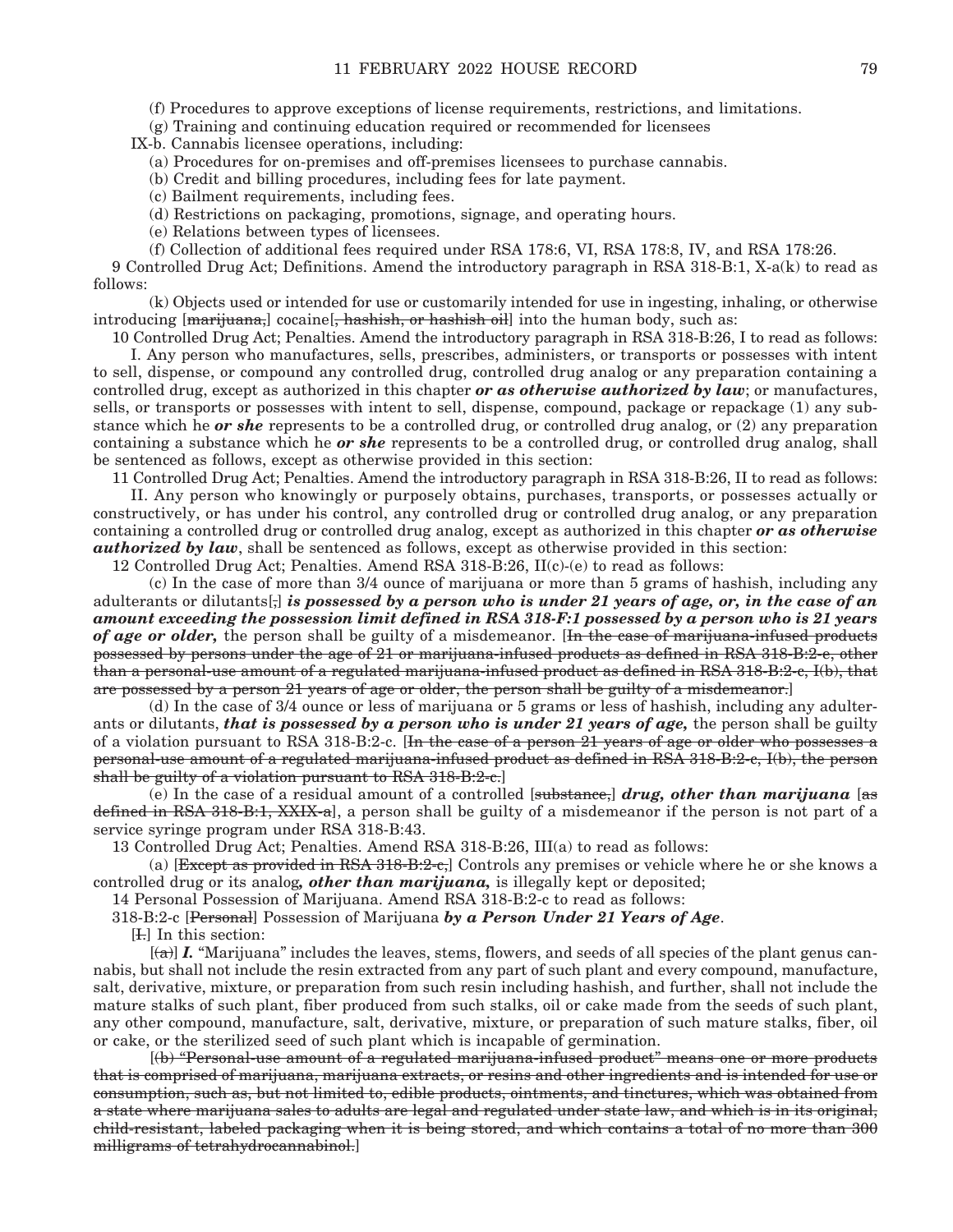II. Except as provided in RSA 126-X, any person *under 21 years of age* who knowingly possesses 3/4 of an ounce or less of marijuana, including adulterants or dilutants, shall be guilty of a violation, and subject to the penalties provided in paragraph V.

 III. Except as provided in RSA 126-X, any person *under 21 years of age* who knowingly possesses 5 grams or less of hashish, including adulterants or dilutants, shall be guilty of a violation, and subject to the penalties provided in paragraph V.

 IV. [Except as provided in RSA 126-X, any person 21 years of age or older possessing a personal-use amount of a regulated marijuana-infused product shall be guilty of a violation, and subject to the penalties provided in paragraph V. Persons 18 years of age or older and under 21 years of age who knowingly possess marijuana-infused products shall be guilty of a misdemeanor.

 V.](a) Except as provided in this paragraph, any person 18 years of age or older who is convicted of violating paragraph II or  $III$ , or any person 21 years of age or older who is convicted of violating paragraph IV] shall be subject to a fine of \$100 for a first or second offense under this paragraph, or a fine of up to \$300 for any subsequent offense within any 3-year period; however, any person convicted based upon a complaint which alleged that the person had 3 or more prior convictions for violations of paragraph II[;] *or* III[ $\text{-}$ **or** IV], or under reasonably equivalent offenses in an out-of-state jurisdiction since the effective date of this paragraph, within a 3-year period preceding the fourth offense shall be guilty of a class B misdemeanor. The offender shall forfeit the marijuana<sup>[</sup>, regulated marijuana-infused products,] or hashish to the state. A court shall waive the fine for a single conviction within a 3-year period upon proof that person has completed a substance abuse assessment by a licensed drug and alcohol counselor within 60 days of the conviction. A person who intends to seek an assessment in lieu of the fine shall notify the court, which shall schedule the matter for review after 180 days. Should proof of completion of an assessment be filed by or before that time, the court shall vacate the fine without a hearing unless requested by a party.

 (b) Any person under 18 years of age who is convicted of violating paragraph II or III shall forfeit the marijuana or hashish and shall be subject to a delinquency petition under RSA 169-B:6.

 [VI.] *V.*(a) Except as provided in this section, no person shall be subject to arrest for a violation of paragraph II[<sub>7</sub>] *or* III[<sub>7</sub> or IV<sup>[1</sup>] and shall be released provided the law enforcement officer does not have lawful grounds for arrest for a different offense.

 (b) Nothing in this chapter shall be construed to prohibit a law enforcement agency from investigating or charging a person for a violation of RSA 265-A.

 (c) Nothing in this chapter shall be construed as forbidding any police officer from taking into custody any minor who is found violating paragraph  $II_{\sigma}$  or  $III_{\sigma}$  or  $IV_{\sigma}$ .

 (d) Any person *under 21 years of age who is* in possession of an identification card, license, or other form of identification issued by the state or any state, country, city, or town, or any college or university, who fails to produce the same upon request of a police officer or who refuses to truthfully provide his or her name, address, and date of birth to a police officer who has informed the person that he or she has been found to be in possession of what appears to the officer to be  $3/4$  of an ounce or less of marijuana [ $\frac{1}{6}$  a personal-use amount of a regulated marijuana-infused product,] or 5 grams or less of hashish, may be arrested for a violation of paragraph  $II$ [;] *or*  $III$ [,  $-$ or  $HV$ ].

[VII.] VI. All fines imposed pursuant to this section shall be deposited into the alcohol abuse prevention and treatment fund established in RSA 176-A:1 and utilized for evidence-informed substance abuse prevention programs.

 [VIII.] *VII.*(a) No record that includes personally identifiable information resulting from a violation of this section shall be made accessible to the public, federal agencies, or agencies from other states or countries.

 (b) Every state, county, or local law enforcement agency that collects and reports data for the Federal Bureau of Investigation Uniform Crime Reporting Program shall collect data on the number of violations of paragraph II $\left[\cdot\right]$  or III $\left[\cdot\right]$ , or IV. The data collected pursuant to this paragraph shall be available to the public. A law enforcement agency may update the data annually and may make this data available on the agency's public Internet website.

15 Alcohol or Drug Impairment; Possession of Drugs. Amend RSA 265-A:43 to read as follows:

265-A:43 Possession of Drugs. Any person who drives on any way a vehicle while knowingly having in his or her possession or in any part of the vehicle a controlled drug or controlled drug analog in violation of the provisions of RSA 318-B shall be guilty of a misdemeanor, and his or her license shall be revoked or his or her right to drive denied for a period of 60 days and at the discretion of the court for a period not to exceed 2 years. This section shall not apply to the possession of marijuana or hashish as provided in RSA 318-B:2-c[, or a personal-use amount of a regulated marijuana-infused product as defined in RSA  $318 - B:2-c, I(b)$ ].

16 Appropriation; Liquor Commission. The sum of \$14,000,000 for the fiscal year ending June 30, 2023 is hereby appropriated to the liquor commission for the cost of administration of RSA 318-F. The governor is authorized to draw a warrant for said sum from any money in the treasury not otherwise appropriated.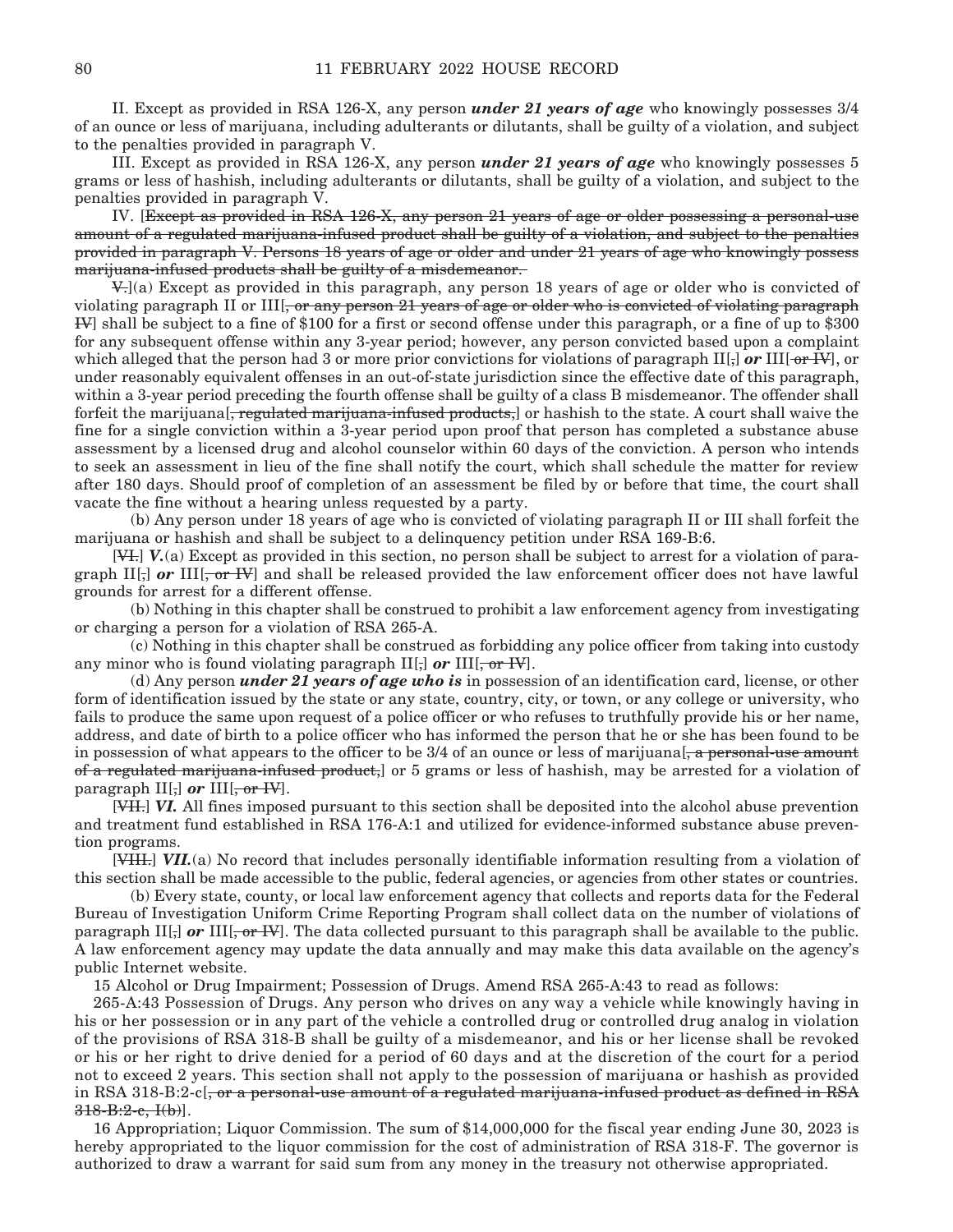17 Appropriation; Department of Health and Human Services. The sum of \$150,000 for the fiscal year ending June 30, 2023 is hereby appropriated to the department of health and human services to create public media and social media campaigns which would be launched prior to the availability of cannabis for purchase from a cannabis retail store to address growing false perceptions of harmlessness and the impact of cannabis use for youth, safe storage of cannabis and use around children, increased motor vehicle accident risks, increased risk of psychosis, and potential risks of use during pregnancy.

18 Repeal. RSA 318-B:1, X-a(g), relative to separation gins and sifters used or intended for use with cannabis, is repealed.

19 Effective Date. This act shall take effect upon its passage.

### 2022-0207h

#### AMENDED ANALYSIS

This bill:

I. Legalizes the possession and use of cannabis for persons 21 years of age and older.

II. Authorizes the liquor commission to regulate and administer the cultivation, manufacture, testing, and retail sale of cannabis statewide, and makes an appropriation therefor.

III. Authorizes a municipality to enact an ordinance prohibiting or limiting the number and type of cannabis establishments that may be permitted within the municipality and regulating the time, place, and manner of operation of a cannabis establishment permitted within the municipality.

IV. Establishes the cannabis control fund and requires funds to be distributed to the department of health and human services, bureau of drug and alcohol services, for education tax relief, public safety agency training purposes, and children's behavioral health services.

V. Makes an appropriation to the department of health and human services to create public media and social media campaigns to address some of the risks of cannabis use.

VI. Authorizes the business finance authority to establish a state-chartered, single purpose depository bank to transact business with cannabis establishments licensed under this act, and makes an appropriation therefor.

### **Floor Amendment to HB 1598 (2022-0417h)**

#### **Proposed by the Committee on Criminal Justice and Public Safety - c**

Amend the bill by inserting after section 14 the following and renumbering the original sections 15-21 to read as 16-22, respectively:

15 New Paragraph; Controlled Drug Act; Penalties. Amend RSA 318-B:26 by inserting after paragraph IX-a the following new paragraph:

 IX-b. Except as provided in RSA 126-X, any person who is convicted of knowingly transferring, gifting, selling, or otherwise providing marijuana or marijuana-infused products, including adulterants or dilutants, to a person under 21 years of age shall be guilty of a class B felony and shall be sentenced to a maximum term of imprisonment of not more than 7 years, a fine of not more than \$300,000, or both.

### **Amendment to HB 1604-FN**

**(2022-0554h)**

**Proposed by the Majority of the Committee on Health, Human Services and Elderly Affairs - r** Amend the bill by replacing all after the enacting clause with the following:

1 Medical Freedom from Immunization; Exemption for State Medical Facilities. RSA 141-C:1-a, II(e) is repealed and reenacted to read as follows:

 (e) Apply to a county nursing home, the New Hampshire state hospital, or any other medical facility or provider operated by the state of New Hampshire or any political subdivision identified in paragraph I, which is subject to a valid and enforceable Medicare or Medicaid condition of participation that imposes a vaccination requirement. Such facilities or providers shall, upon an employee's, contractor's, patient's, visitor's, or student's request for a medical, religious, or conscientious exemption, grant such exemption. The written request for exemption shall simply state: "I, (insert requestor's name), hereby submit a request for a medical, religious, or conscientious exemption from the required vaccinations. (insert requestor's signature and date)" and it shall be granted.

2 Effective Date. This act shall take effect 60 days after its passage.

### 2022-0554h

### AMENDED ANALYSIS

This bill requires state hospitals and medical facilities that institute a vaccination requirement to grant an exemption on medical or religious grounds or as a matter of conscience.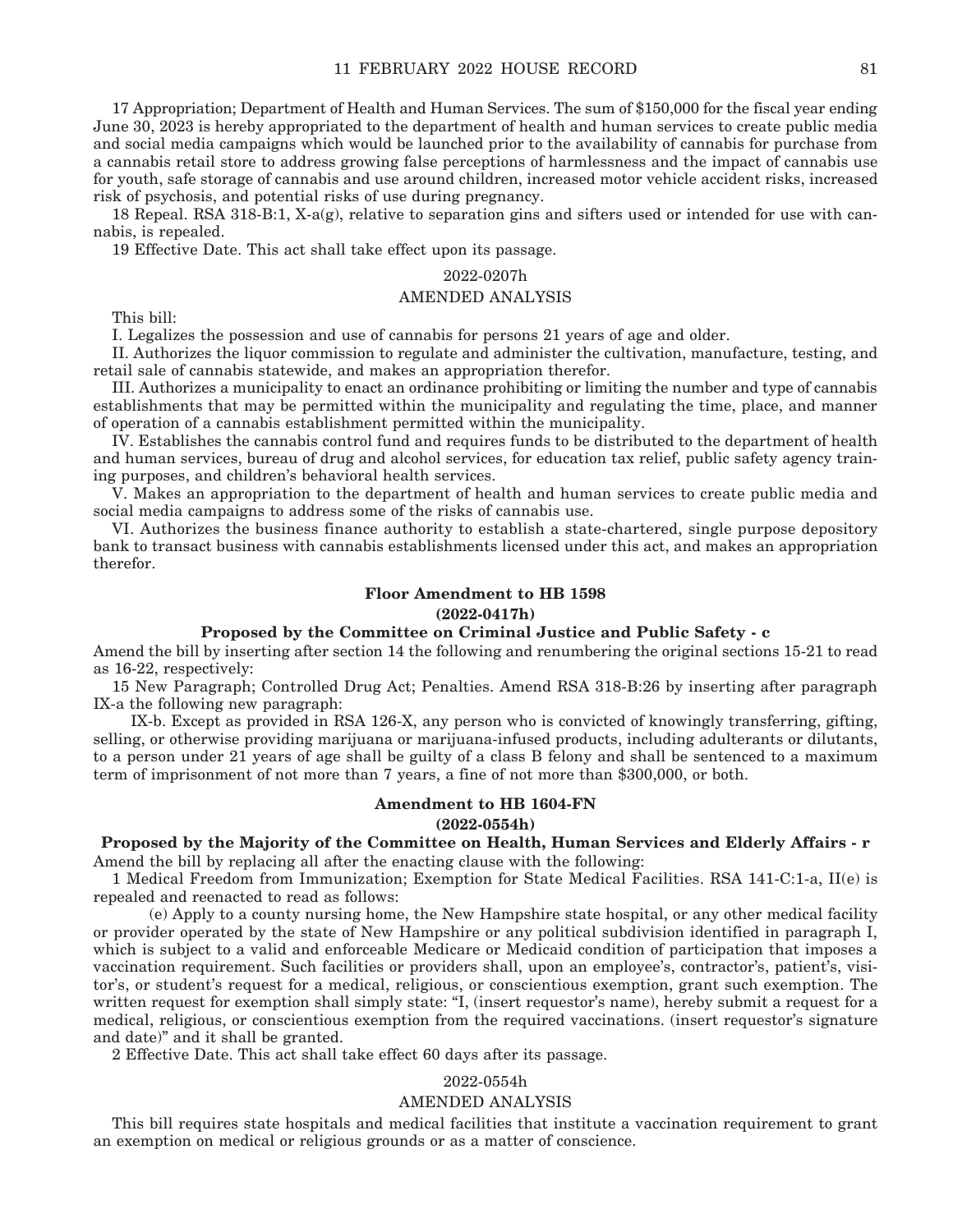## **Amendment to HB 1608-FN (2022-0587h)**

# **Proposed by the Committee on Health, Human Services and Elderly Affairs - c**

Amend the title of the bill by replacing it with the following:

AN ACT relative to withdrawal from the state immunization registry.

Amend the bill by replacing all after the enacting clause with the following:

1 Legislative Findings.

 I. New Hampshire voters passed the Right of Privacy, Article 2-b of the New Hampshire constitution in November 2018, with an 81 percent approval rating. With that vote, state government culture and behavior needed to be shaped by the words, "An individual's right to live free from governmental intrusion in private or personal information is natural, essential, and inherent."

 II. Medical records are some of the most private and personal information, and must only be accessed by consent or extraordinary justification.

 III. Even when such extraordinary justification is declared to exist, the intrusion absent consent must be limited to only the absolute minimum necessary to achieve the stated purpose.

 IV. When the justification expires, the burden falls on the state to restore, to the maximum extent possible, the circumstances that previously existed to minimize the injury to this natural, essential, and inherent right.

 V. The general court finds that the state should not continue to keep the private medical information of individuals that were not afforded the opportunity to choose if they wished it to be collected.

2 Department of Health and Human Services; State Immunization Registry; Notice of Opportunity to Withdraw. Within 120 days of the effective date of this section, the department of health and human services shall execute a public information campaign to inform individuals that data was collected during the COVID-19 state of emergency without the statutorily required opportunity to opt-out, and of the ability for individuals to withdraw from the state immunization registry if they do not wish their private health information to be retained by the state. This public information outreach shall, at a minimum, consist of a press release, postings on the department's social media accounts, and a notice or banner prominently displayed on all websites operated by the department for use by the general public for not less than 60 days. The campaign shall inform the public that "The state of New Hampshire obtained information about your Covid-19 vaccination status without offering you a chance to opt-out of the state immunization registry. Our New Hampshire constitution honors your right to privacy, including your medical information, and you have the right to withdraw your information from the immunization registry. If you withdraw from the registry, the state will not retain a record of your vaccination." and include a hyperlink to the current form to withdraw from the immunization registry.

3 Effective Date. This act shall take effect upon its passage.

#### 2022-0587h

#### AMENDED ANALYSIS

This bill requires the department of health and human services to inform the public of the opportunity for individuals to withdraw their Covid-19 vaccination status from the state immunization registry.

# **Amendment to HB 1609-FN**

**(2022-0048h)**

**Proposed by the Majority of the Committee on Health, Human Services and Elderly Affairs - r** Amend the title of the bill by replacing it with the following:

AN ACT relative to certain provisions of the fetal life protection act requiring an ultrasound examination.

Amend the bill by replacing all after the enacting clause with the following:

1 Fetal Life Protection Act; Prohibitions; Ultrasound Examination Requirement. Amend RSA 329:44, I to read as follows:

 I. Except in the case of a medical emergency as specifically defined in paragraph III, no abortion shall be performed, induced, or attempted by any health care provider unless a health care provider has first made a determination of the probable gestational age of the fetus. In making such a determination, the health care provider shall make such inquiries of the pregnant woman and perform or cause to be performed all such medical examinations, imaging studies, and tests as a reasonably prudent health care provider in the community, knowledgeable about the medical facts and conditions of both the woman and the fetus involved, would consider necessary to perform and consider in making an accurate diagnosis with respect to gestational age, provided, however, that the health care provider shall conduct an obstetric ultrasound examination of the patient for the purpose of making the determination. *This subdivision shall be construed to require the performance of an ultrasound only if the provider either knows that the fetus has a gestational age of at least 24 weeks or is conscious of a substantial risk that the fetus has a gestational age of at least 24 weeks.*

2 Effective Date. This act shall take effect upon its passage.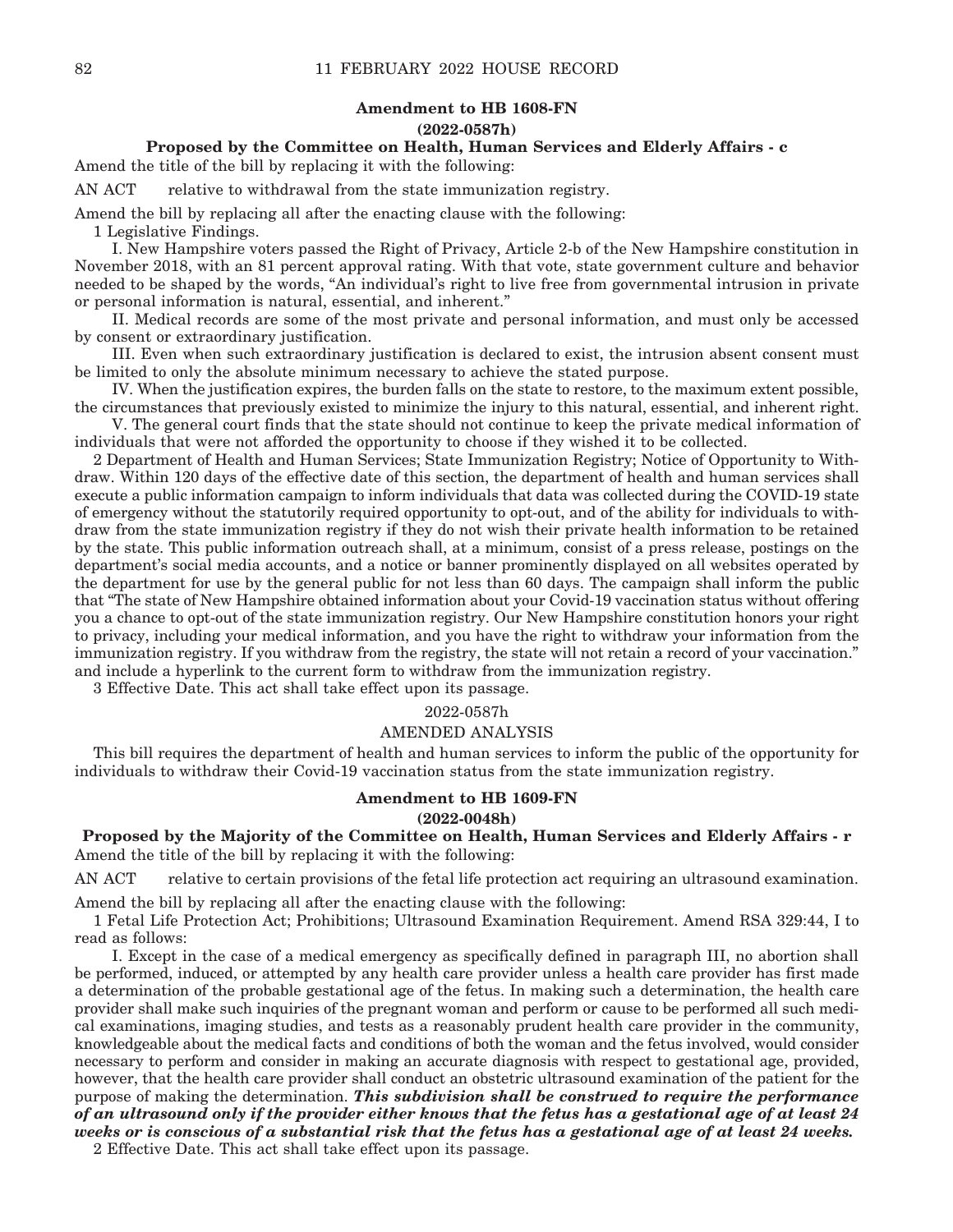#### 2022-0048h

## AMENDED ANALYSIS

This bill construes the obstetric ultrasound examination requirement to determine probable gestational age prior to an abortion.

### **Amendment to HB 1622-FN**

#### **(2022-0450h)**

### **Proposed by the Committee on Commerce and Consumer Affairs - c**

Amend the title of the bill by replacing it with the following:

AN ACT relative to notice that a health care provider is no longer accepting new patients and relative to mental health parity.

Amend the bill by replacing all after the enacting clause with the following:

1 Managed Care Law; Provider Contract Standards. Amend RSA 420-J:8 by inserting after paragraph XVII the following new paragraph:

 XVIII. Every contract entered into after September 1, 2022 between a health carrier and any health care provider shall contain a provision that requires the health care provider to notify the carrier when the health care provider is no longer accepting new patients. Notification shall take place no more than 30 days after the date the health care provider is no longer accepting new patients.

2 Coverage for Certain Biologically-Based Mental Illnesses. Amend RSA 417-E:1, II to read as follows:

 II. Notwithstanding any other provision of law, each insurer that issues or renews any policy of accident or health insurance and each nonprofit health service corporation under RSA 420-A and health maintenance organization under RSA 420-B providing benefits for disease or sickness in the state of New Hampshire shall provide benefits for treatment and diagnosis of certain biologically-based mental illnesses under [the same] *access standards established in RSA 420-J:7, and under* terms and conditions [and] which are no less extensive than *the* coverage provided for any other type of health care for physical illness.

3 Effective Date. This act shall take effect January 1, 2023.

### 2022-0450h

#### AMENDED ANALYSIS

This bill requires contracts between health care providers and carriers to include a provision that the provider notify the carrier when the provider is no longer accepting new patients. The bill also requires coverage for biologically-based mental illness to meet the access standards in RSA 420-J:7.

#### **Amendment to HB 1642-FN**

### **(2022-0443h)**

### **Proposed by the Committee on Health, Human Services and Elderly Affairs - c**

Amend the bill by replacing all after the enacting clause with the following:

1 Health and Sanitation; Physical Examination of Pupils; Lead Testing Requirement. Amend RSA 200:32 to read as follows:

200:32 Physical Examination of Pupils. There shall be a complete physical examination by a licensed physician, physician assistant, or advanced practice registered nurse of each child prior to or upon first entry into the public school system and thereafter as often as deemed necessary by the local school authority. The result of the child's physical examination shall be presented to the local school officials on a form provided by the local school authorities. *The form shall include at least one result of blood lead level testing required under RSA 130-A:5-a, RSA 130-A:5-b, or RSA 130-A:5-c, unless the child is exempted under RSA 130-A:5-c. If the child has not had a blood lead level test at the time of first entry to school, they shall be grated 6 months to remedy the deficiency.* No physical examination shall be required of a child whose parent or guardian objects thereto in writing on the grounds that such physical examination is contrary to the child's religious tenets and teachings.

2 Child Day Care, Residential Care, and Child-Placing Agencies; Records; Lead Testing Required. Amend RSA 170-E:19 to read as follows:

170-E:19 Records. Every child day care agency shall keep and maintain such records as the department shall prescribe by rule pertaining to the admission, progress, health and discharge of children under the care of the child day care agency and shall report relative to such matters to the department whenever called for, upon forms prescribed by rule. *Health forms shall include at least one result of blood lead level testing required under RSA 130-A:5-a, RSA 130-A:5-b, or RSA 130-A:5-c. At least one blood lead level test result shall be a requirement for entry in child day care facilities for children over age 9 months, unless the child is exempted under RSA 130-A:5-c. If the child has not had a blood level test at the*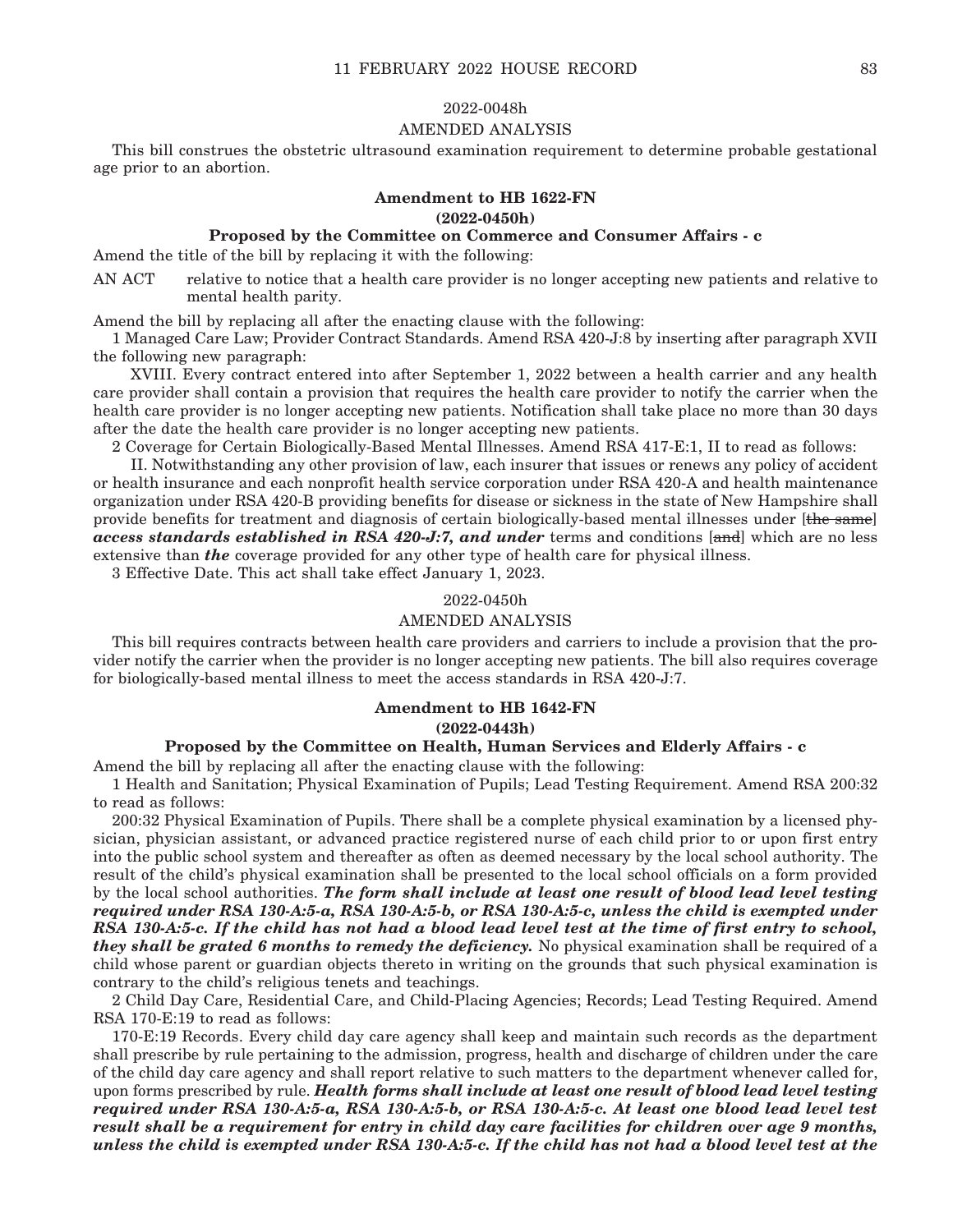*time of admission, they shall be granted 6 months to remedy the deficiency.* All records regarding children and all facts learned about children and their relatives shall be kept confidential both by the child day care agency and by the department.

3 Effective Date. This act shall take effect January 1, 2023.

#### 2022-0443h

## AMENDED ANALYSIS

This bill establishes a blood lead level testing requirement for children entering day care and public schools.

## **Amendment to HB 1644-FN**

**(2022-0531h)**

## **Proposed by the Minority of the Committee on Science, Technology and Energy - r**

Amend the title of the bill by replacing it with the following:

AN ACT relative to community exposure to emissions from telecommunications antennae.

Amend the bill by replacing all after section 1 with the following:

2 New Paragraph; Placement of Telecommunication Antennas. Amend RSA 374:34-a by inserting after paragraph VIII the following new paragraph:

 IX. The placement of telecommunication antennas on any existing structure, existing pole, new pole, or tower constructed after the enactment of this paragraph shall be placed at least 1,640 feet from residentially zoned areas, parks, playgrounds, hospitals, nursing homes, day care centers, and schools. For purposes of this paragraph, "antenna" means the equipment from which wireless radio signals are sent and received by a personal wireless service facility. For purposes of this paragraph, "personal wireless service facility" means any "PWSF" as defined in the federal Telecommunications Act of 1996, 47 U.S.C. section  $332(c)(7)(C)(ii)$ , including facilities used or to be used by a licensed provider of personal wireless services. A PWSF includes the set of equipment and network components, exclusive of the underlying tower or mount, including, but not limited to, antennas, accessory equipment, transmitters, receivers, base stations, power supplies, cabling, and associated equipment necessary to provide personal wireless services.

3 Effective Date. This act shall take effect January 1, 2023.

#### 2022-0531h

### AMENDED ANALYSIS

This bill requires telecommunication antennas be placed at least 1,640 feet from residentially zoned areas, parks, playgrounds, hospitals, nursing homes, day care centers, and schools.

#### **Amendment to HB 1647-FN**

#### **(2022-0566h)**

### **Proposed by the Committee on Children and Family Law - r**

Amend the bill by replacing all after the enacting clause with the following:

1 Child Support Guidelines; Definition of Self-Support Reserve. Amend RSA 458-C:2 to read as follows: 458-C:2 Definitions. In this chapter:

I. "Adjusted gross income" means gross income, less:

- (a) Court-ordered or administratively ordered support actually paid to others, for adults or children.
- (b) Fifty percent of actual self-employment tax paid.
- (c) Mandatory, not discretionary, retirement contributions.
- (d) Actual state income taxes paid.

 (e) Amounts actually paid by the obligor for allowable child care expenses or the medical support obligation for the minor children to whom the child support order applies.

 I-a. "Allowable child care expenses" means actual work-related child care expenses for the children to whom the order applies and includes necessary work-related education and training costs.

 *I-b. "Parent's adjusted gross income" means the adjusted gross income less standard deductions published on an annual basis by the department of health and human services and based on federal Internal Revenue Service withholding table amounts for federal income tax, F.I.C.A., and Medicare, which an employer withholds from the monthly income of a single person who has claimed a withholding allowance for 2 people.* 

 II. "Child support obligation" means the proportion of total support obligation which the obligor parent is ordered to pay in money to the obligee parent as child support.

 III. "Court" means issuing authority, including the office of fair hearings, department of health and human services, having jurisdiction to issue a child support order.

 IV. "Gross income" means all income from any source, whether earned or unearned, including, but not limited to, wages, salary, commissions, tips, annuities, social security benefits, trust income, lottery or gambling winnings, interest, dividends, investment income, net rental income, self-employment income, alimony,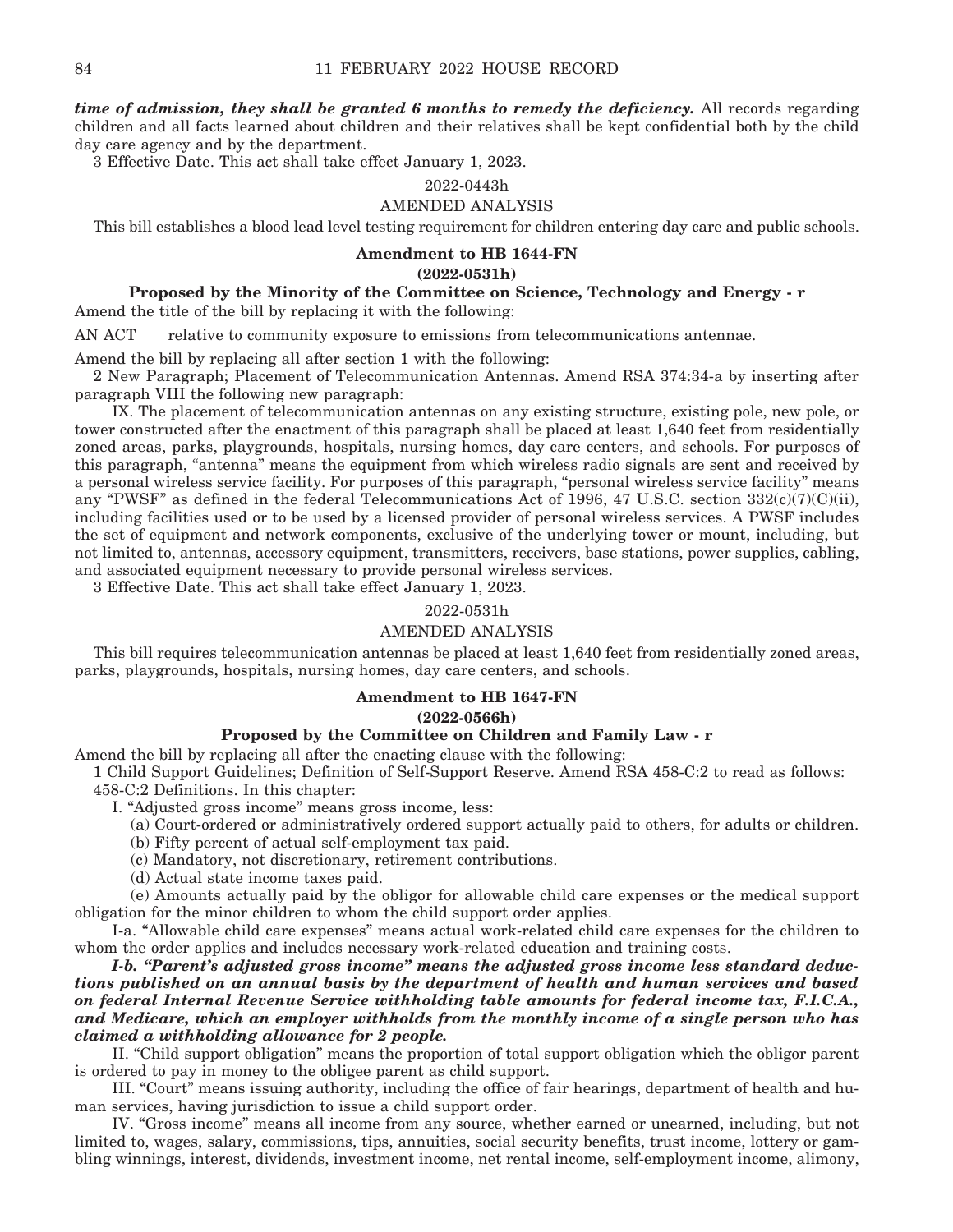business profits, pensions, bonuses, and payments from other government programs (except public assistance programs, including aid to families with dependent children, aid to the permanently and totally disabled, supplemental security income, food stamps, and general assistance received from a county or town), including, but not limited to, workers' compensation, veterans' benefits, unemployment benefits, and disability benefits; provided, however, that no income earned at an hourly rate for hours worked, on an occasional or seasonal basis, in excess of 40 hours in any week shall be considered as income for the purpose of determining gross income; and provided further that such hourly rate income is earned for actual overtime labor performed by an employee who earns wages at an hourly rate in a trade or industry which traditionally or commonly pays overtime wages, thus excluding professionals, business owners, business partners, self-employed individuals and others who may exercise sufficient control over their income so as to recharacterize payment to themselves to include overtime wages in addition to a salary. In addition, the following shall apply:

 (a) The court, in its discretion, may consider as gross income the difference between the amount a parent is earning and the amount a parent has earned in cases where the parent voluntarily becomes unemployed or underemployed, unless the parent is physically or mentally incapacitated.

 (b) The income of either parent's current spouse shall not be considered as gross income to the parent unless the parent resigns from or refuses employment or is voluntarily unemployed or underemployed, in which case the income of the spouse shall be imputed to the parent to the extent that the parent had earned income in his or her usual employment.

 (c) The court, in its discretion, may order that child support based on one-time or irregular income be paid when the income is received, rather than be included in the weekly, bi-weekly, or monthly child support calculation. Such support shall be based on the applicable percentage of net income.

 IV-a. "Medical support obligation" means the obligation of either or both parents to provide health care coverage for a dependent child, whether in the form of private health insurance or public health care, and/or to pay a monetary sum toward the cost of health care coverage provided by a public entity, parent, or other person.

 V. "Minimum support order" means an order of support equal to \$50 per month, unless the court determines that a lesser amount is appropriate under the particular circumstances of the case.

VI. "Net income" means the *total of the combined parent's adjusted gross income* [parents' combined adjusted gross income less standard deductions published on an annual basis by the department of health and human services and based on federal Internal Revenue Service withholding table amounts for federal income tax, F.I.C.A., and Medicare, which an employer withholds from the monthly income of a single person who has claimed a withholding allowance for 2 people.

(a) Federal income tax;

 $(b)$   $F.H.C.A$ ].

VI-a. "Reasonable medical support obligation" means the amount established under RSA 458-C:3, V.

VII. "Obligor" means the parent [responsible for the payment of child support under the terms of a child support order] *or person for which the child support obligation calculation results in a negative number*.

 VIII. "Obligee" means the parent or person [who receives the payment of child support under the terms of the child support order] *for which the child support obligation calculation results in a positive number*.

VIII-a. "Parental support obligation" means the [proportional amount of the total support obligation allocated to each parent under RSA 458-C:3, II(b) and (c)] *resulting amount of the child support obligation calculation of the obligee which is, also, the absolute value of the resulting amount of the child support obligation calculation of the obligor*.

 IX. "Percentage" means the numerical figure that is applied to net income to determine the amount of child support.

 X. "Self-support reserve" means [115] *150* percent of the federal poverty guideline for a single person living alone, as determined annually by the United States Department of Health and Human Services.

 XI. "Total support obligation" means net income multiplied by the appropriate percentage *of combined net income devoted to child support* derived from RSA 458-C:3.

 *XII. "Child support obligation calculation" means the parent's household responsibility minus the parent's financial responsibility.*

 *XIII. "Household responsibility" means the parent's household responsibility percentage multiplied by the total support obligation.*

 *XIV. "Household responsibility percentage" means the percentage of household responsibility designated by the parenting plan.* 

 *XV. "Financial responsibility" means parent's financial responsibility percentage multiplied by total support obligation.* 

 *XVI. "Financial responsibility percentage" means the parent's adjusted gross income divided by the net income.*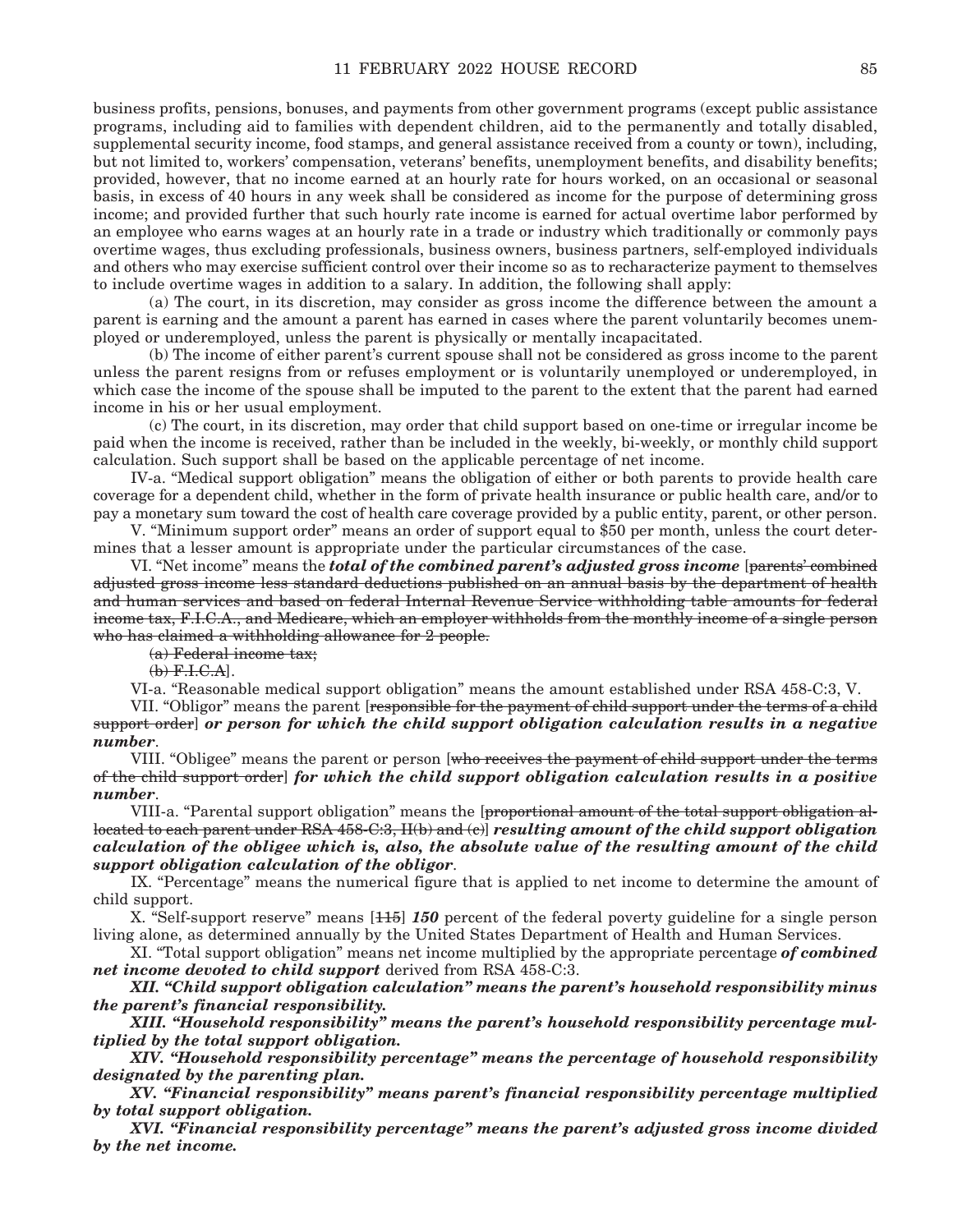2 Child Support Guidelines; Child Support Formula. RSA 458-C:3, I(a) is repealed and reenacted to read as follows:

| (a) The child support guidelines shall be based on the following: |
|-------------------------------------------------------------------|
| Percent of Combined Net Income Devoted to Child Support           |

|                   |            | . .        |            |            |
|-------------------|------------|------------|------------|------------|
| $$44,000$ or less | 22 percent | 34 percent | 42 percent | 45 percent |
| \$55,000          | 21         | 33         | 40         | 43         |
| \$66,000          | 20         | 30         | 36         | 39         |
| \$77,000          | 18         | 28         | 33         | 36         |
| \$88,000          | 17         | 25         | 30         | 33         |
| \$110,000         | 16         | 25         | 30         | 32         |
| \$121,000         | 16         | 24         | 28         | 30         |
| \$132,000         | 15         | 22         | 27         | 29         |
| \$176,000         | 13         | 20         | 24         | 26         |
| \$176,001 or more | 13         | 20         | 24         | 26         |
|                   |            |            |            |            |

3 Child Support Guidelines; Child Support Formula. RSA 458-C:3, II is repealed and reenacted to read as follows:

 II.(a) The obligee's allowable child care expenses or medical support obligation expenses shall be deducted from the adjusted gross income of the obligee.

 (b) All child support obligations calculated pursuant to this chapter shall be rounded to the nearest whole dollar.

4 Child Support Guidelines; Child Support Formula. RSA 458-C:3, IV(c) is repealed and reenacted to read as follows:

 (c) If subparagraphs (a) or (b) are not applicable, then the court shall order the child support obligation of the obligor to be the parental support obligation calculated by this chapter.

5 New Paragraph; Adjustments to the Application of the Guidelines Under Special Circumstances; Modification of Child Support as Justice and The Best Interest of the Child May Require. Amend RSA 458-C:5 by inserting after paragraph II the following new paragraph:

 III. Nothing in this section shall preclude a court from modification of the presumptive child support order as justice and the best interest of the child may require.

6 Repeal. The following are repealed:

 I. RSA 458-C:5, I(h)(1), relative to adjustments to the child support guidelines due to equal or approximately equal parenting residential responsibility.

 II. RSA 458-C:5, I(h)(2)(B), relative to adjustments to the child support guidelines due to lower fixed costs resulting from equal or approximately equal residential responsibility.

7 Applicability. RSA 458-C as amended by this act shall apply to any child support order issued on or after January 1, 2023. RSA 458-C as amended by this act shall not apply to a valid child support order in effect on the effective date of this act until the next scheduled review hearing under RSA 458-C:7, or as otherwise agreed by the parties. This act shall not constitute a substantial change in circumstances for purposes of RSA 458-C:7. By January 1, 2026, all existing child support orders shall be subject to the provisions of this act.

8 Effective Date. This act shall take effect January 1, 2023.

### **Amendment to HB 1659**

## **(2022-0532h)**

### **Proposed by the Committee on Health, Human Services and Elderly Affairs - c**

Amend RSA 151:2-d, II as inserted by section 1 of the bill by replacing it with the following:

 II. [ For the duration of licensure or certification] Every individual selected for employment with any facility or entity required to be licensed or certified under this chapter shall submit to the employer a public criminal history record information authorization*,* [form, as provided by the division of state police, which authorizes the release of his or her public criminal history record information to the facility pursuant to RSA 106-B:14 ] *which authorizes the release of his or her public criminal history record information to the facility*. This shall apply to any employee, including volunteers, whose scope of employment will involve direct contact with a client, client records or client tissue, body fluids, or other biological material. For the purposes of this paragraph, "volunteers" shall not include any person admitted to a facility or entity required to be licensed or certified under this chapter or who resides in an affiliated corporate entity that is an integral part of the same community.

Amend RSA 151:2-d, III(a) as inserted by section 1 of the bill by replacing it with the following:

 *(a) Is under the direct on-site supervision of a licensed staff person, provided that this paragraph shall not be construed to waive any statutory requirement for direct supervision of a licensee or certificate holder;*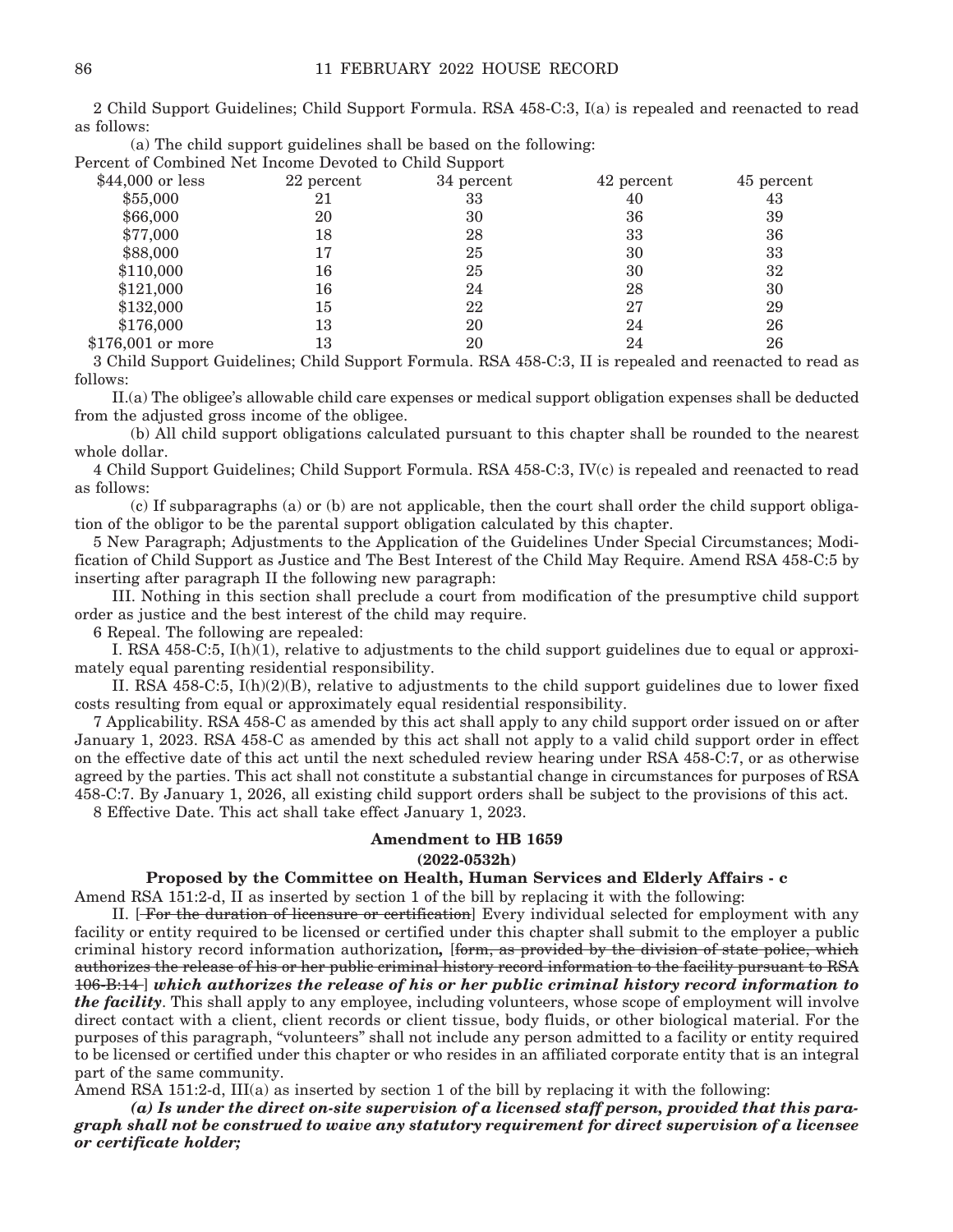## **Amendment to HB 1661-FN-L (2022-0356h)**

#### **Proposed by the Committee on Education - r**

Amend RSA 188-E:2, III as inserted by section 2 of the bill by replacing it with the following:

 III. Each RCTEA shall include a calendar conformity agreement to comply with RSA 188-E:5, VII(a) and (b) by aligning the school calendars of sending schools with the school calendars of CTE programs at the receiving school. Agreements shall minimize schedule conflicts to better support CTE students with as many hours as possible to fulfill their program requirements. Agreements should address schedule alignment needs such as: disruptions due to differing start/stop times, unscheduled school closures or events, and daily class start/ stop times. RCTEA schools are encouraged to align teacher in-service days to allow joint ventures in teacher professional development and other educational initiatives. There may not be more than 10 instructional days following Labor Day through the last student day of the school calendar year on which one or more of the school calendars of the districts within the agreement are not aligned. When CTE regions overlap, or students attend programs in more than one CTE, the provisions of this section shall apply to both regional centers. The commissioner shall not approve a RCTEA that does not comply with this paragraph, however a RCTEA may contain provisions for waiver by the commissioner of dissimilar days for extenuating or emergency purposes. If the commissioner determines that all schools within the RCTEA have plans and are reasonably working towards the implementation of an aligned calendar to ensure compliance with this paragraph, an annual waiver may be approved, but a waiver for this purpose shall not be extended beyond July 1, 2026.

Amend the bill by replacing section 4 with the following:

4 New Paragraph; CTE Credits. Amend RSA 188-E:5 by inserting after paragraph XII the following new paragraph:

 XIII. A student shall be awarded required subject credit toward district graduation by demonstrating proficiency in a regional career and technical education course or program that is embedded with content area competencies that meet or exceed the district subject and required course competencies. Sending school graduation competencies embedded in a career and technical education course or program used to earn the equivalent or to earn partial credit to satisfy the required graduation competencies shall align with the skills, knowledge, and work study practices as determined by the local school district and in accordance with the terms of the RCTEA. A student who demonstrates proficiency in the embedded CTE course or program competencies and who is determined to have met the content area academic standards required by the high school shall have such credits counted toward the required program area for a high school diploma.

Amend the bill by replacing section 6 with the following:

6 Effective Date. This act shall take effect July 1, 2023.

### **Amendment to HB 1662-FN**

#### **(2022-0577h)**

### **Proposed by the Majority of the Committee on Health, Human Services and Elderly Affairs - r** Amend the bill by replacing sections 2 and 3 with the following:

2 New Subdivision; Data Privacy and Information Technology Security Governance Board. Amend RSA 126-A by inserting after section 97 the following new subdivision:

Data Privacy and Information Technology Security Governance Board

126-A:98 Data Privacy and Information Technology Security Governance Board Established. There is hereby established a data privacy and information technology security governance board to oversee the department's use of data, data privacy, and information technology security that shall be maintained by the department of health and human services.

126-A:99 Membership; Quorum.

 I. The data privacy and information technology security governance board shall consist of the following members:

 (a) The commissioner of the department of health and human services, who shall serve as the governance board chair.

(b) The department's privacy officer.

 (c) Three directors of the department who have responsibility for one of the following areas: medicaid services, public health, behavioral health, children, youth and families, or long-term support and services.

(d) The director of the department's bureau of human resource management.

(e) The director of the department's bureau of information services.

(f) The department's chief legal officer.

(g) The commissioner of the department of information technology.

 (h) Up to 2 additional voting members appointed by the commissioner of the department of health and human services, if needed.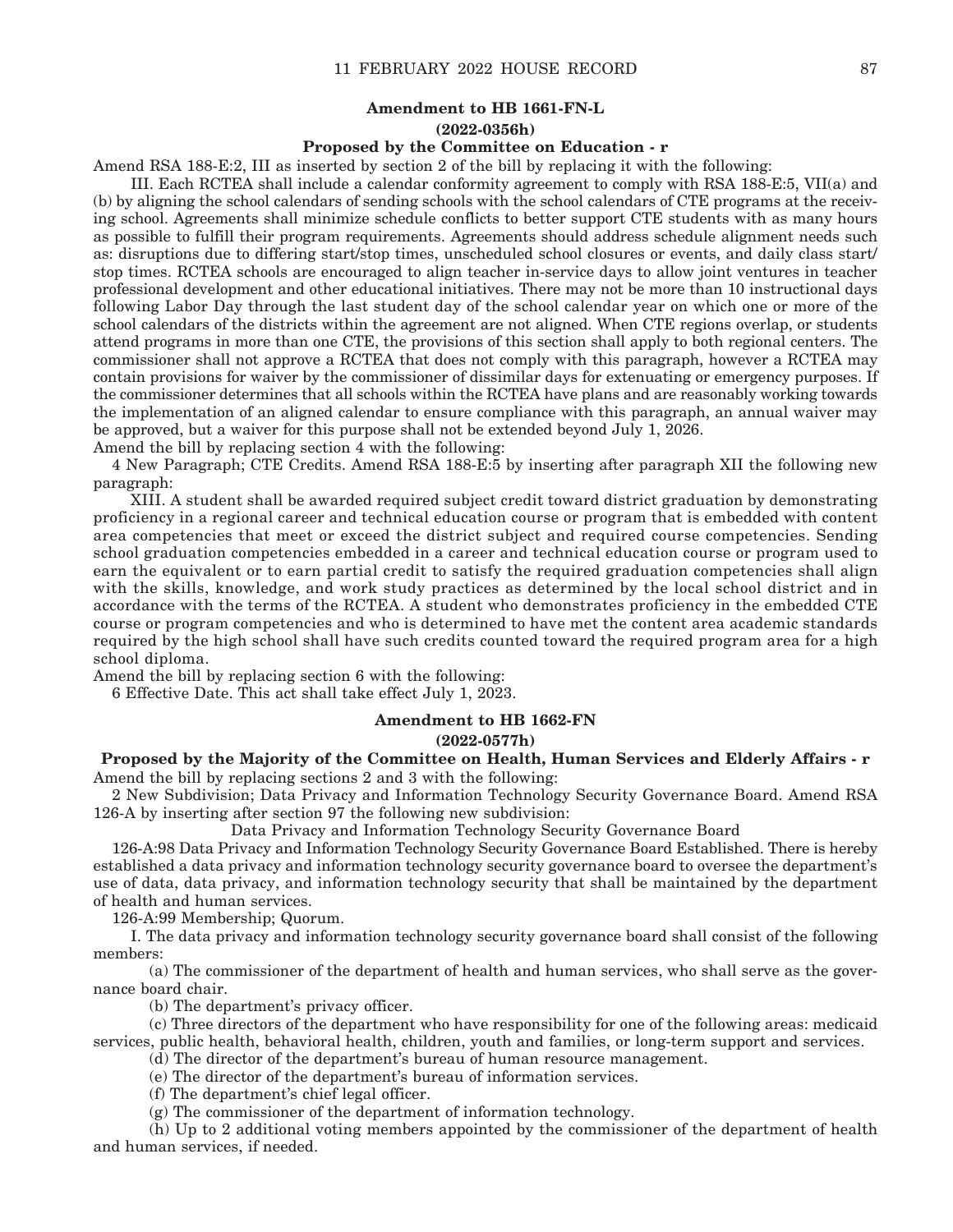II. A quorum of this board shall consist of the named positions being in attendance with greater than 50 percent present. Members may delegate authority to represent them for the purposes of maintaining a quorum. The chair of the board may also delegate authority to another appropriate member of the governance board to serve during a specified meeting.

126-A:100 Duties. The data privacy and information technology security governance board shall:

 I. Meet at least 3 times a year and post public facing meeting minutes within 2 weeks of the completion of each meeting on the department's web page.

 II. Become educated in what data governance means, how it will work for the organization, and what it means to embrace data governance and activate enterprise data stewards.

III. Actively promote improved data governance practices across the department.

 IV. Identify and approve of pivotal data governance roles and responsibilities for the department including cross-enterprise domain stewards and coordinators.

 V. Advise, review, and approve the department's data control, governance, and privacy practices in compliance with federal and state law and federal and state information privacy and security policies, with the goal to meet or exceed private market benchmarks for governance, risk management, and compliance.

 VI. Drive strategic and timely implementation of a department-wide privacy policy, related procedures and processes to operationalize policy-derived controls, and effective risk management methodologies, including industry standards such as privacy impact assessments and privacy by design.

 VII. The data privacy and information technology security governance board may solicit information from any person or entity the board deems relevant to its quest.

126-A:101 Risk Management.

 I. The department shall conduct a written risk assessment and mitigation remediation plan in the form of a privacy impact assessment.

II. The assessment and plan shall:

 (a) Assess risks to an individual's right to privacy within the department's information technology systems where the individual does not possess immediate control over their information.

 (b) Recommend alternatives to both mitigate the risks and achieve the stated objectives of the department's systems.

 (c) Identify those individuals and offices within the department who shall be directly accountable for the assessment and plan, the system at the time the assessment and plan are compiled, and any approved alternatives and mitigations as a result of the assessment and plan.

 III. Unless otherwise required by law or applicable regulation, no personal information shall be collected prior to the completion of the assessment and plan and any subsequent measures as a result of the assessment and plan, as determined by the governance board for any systems implemented subsequent to March 31, 2023.

 IV. The assessment and plan shall be approved and may be acted upon by the commissioner. All assessments and plans conducted before the date of the next data privacy and information technology security governance board meeting shall be submitted to the board for review.

3 Data Privacy and Information Technology Security Governance Board; Specialized Employees Authorized; Appropriation.

 I. The department is hereby authorized to establish 2 full-time, permanent employees to support and conduct the required data privacy and information technology security assessments, as well as manage the implementation of mitigation efforts and other necessary updates.

 II. The qualifications of the 2 employees shall include privacy certifications, information systems expertise, and project management and communications experience. Certifications may be deferred for up to 2 years post-hiring.

 III. The 2 employees shall be classified, full time employees who shall work on assisting in implementing the objectives of the data privacy and information technology security governance board, conducting the privacy assessment and mitigation plan, and other, related data privacy and information technology security activities in the department of health and human services. The classification shall be business systems analyst II, labor grade 32, step 5. The sum of \$254,000 in general funds for the fiscal year ending June 30, 2023 is hereby appropriated to the department of health and human services for the purpose of funding 2 business systems analyst II positions for the purpose of implementation of this act. The governor is authorized to draw a warrant for said amounts out of any money in the treasury not otherwise appropriated.

IV. The department is authorized to use contract support available from funds prior to July 1, 2023.

#### **Amendment to HB 1665-FN-L**

#### **(2022-0320h)**

#### **Proposed by the Committee on Municipal and County Government - r**

Amend the bill by replacing section 1 with the following:

1 New Section; Homeland Security and Emergency Management; Municipal Road and Bridge Disaster Relief Fund. Amend RSA 21-P by inserting after section 37-c the following new section: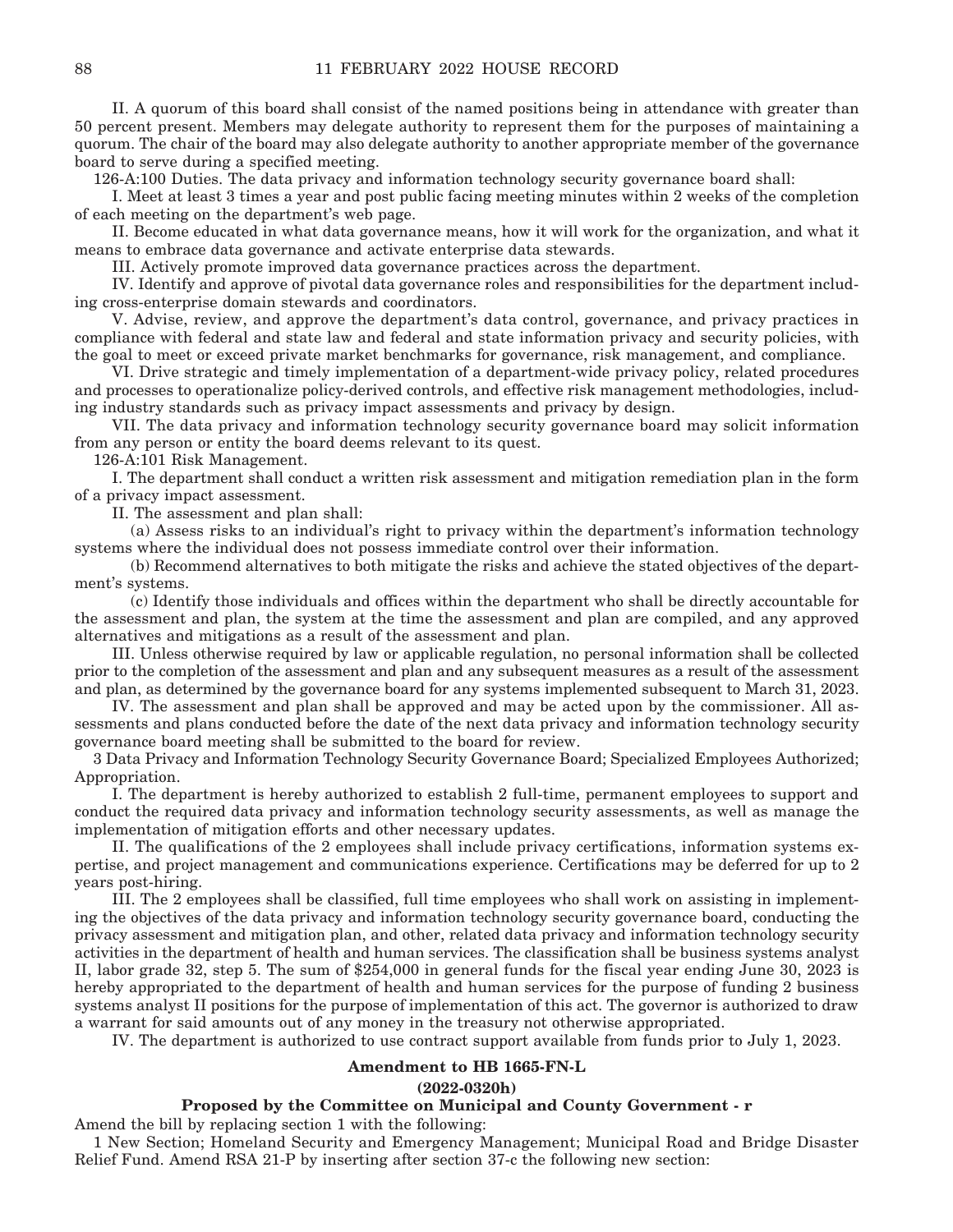21-P:37-d Municipal Road and Bridge Disaster Relief Fund.

 I. A municipal road and bridge disaster relief fund is established in order to provide gap funding to municipalities that have experienced damage to their roads and bridges due to a natural disaster (a) while they wait for federal emergency assistance from the Federal Emergency Management Administration (FEMA), or (b) while they wait for other funding sources that will be used to rebuild their roads and bridges. This gap funding shall be used for infrastructure repairs in order to facilitate the safe passage and access on municipal roads and bridges. The fund shall be nonlapsing and continually appropriated to the department of safety, division of homeland security and emergency management.

 II. The municipal road and bridge disaster relief fund shall be used for the purposes described in paragraph I and shall be funded in the following manner:

 (a) Municipalities wishing to draw from this fund in the future shall pay into the fund annually in an amount equal to one-half of one percent of its municipal operating budget.

 (b) The sum of up to \$5,000,000 annually is hereby appropriated by the state to this fund, until the funding reaches \$30,000,000. The governor is authorized to draw a warrant for said sum out of any money in the treasury not otherwise appropriated.

 (c) Any federal grant money received for purposes of municipal road and bridge disaster relief by the division of homeland security and emergency management may be deposited to this fund.

 III. A municipality may draw from the municipal road and bridge disaster relief fund more than once in a calendar year.

 IV. A municipality may only draw from the municipal road and bridge disaster relief fund if the amount of the total damage is at least 50 percent of the municipality's annual municipal operating budget and the amount needed for repairs is greater than what is available in the municipality's fund balance.

 V. The division of homeland security and emergency management shall administer the expenditures from this fund. The department shall authorize municipal road and bridge disaster relief funds to the affected municipality upon receipt of:

 (a) An assessment report prepared by a professional engineer outlining the costs of repairs intended to make the roads and/or bridges damaged by a natural disaster safely passable.

 (b) A letter to the commissioner of the department of safety and the director of the division of homeland security and emergency management from the municipality's governing body and budget committee, if any, requesting the amount needed to repair damage to roads and bridges resulting from a natural disaster.

 (c) Demonstration that the roads and/or bridges which were damaged due to natural disaster are of significant and/or critical importance to commerce, or provides access into or out of the municipality.

 VI. The director of the division of homeland security and emergency management shall adopt rules pursuant to RSA 541-A on procedures for municipal participation, applications, compliance requirements, and withdrawal requests, and for other matters necessary for the administration of this section. Amend the bill by replacing section 4 with the following:

4 Effective Date. This act shall take effect upon its passage.

## 2022-0320h

#### AMENDED ANALYSIS

This bill establishes a municipal road and bridge disaster relief fund in the division of homeland security and emergency management to be used for infrastructure repairs in order to facilitate the safe passage and access on municipal roads and bridges.

### **Amendment to HB 1682-FN-A**

### **(2022-0112h)**

## **Proposed by the Committee on Criminal Justice and Public Safety - c**

Amend RSA 106-L:23, III as inserted by section 10 of the bill by replacing it with the following:

 III. Notwithstanding paragraph II, any grievance alleging misconduct under RSA 106-L:2, V(b)(1) may be filed at any time.

#### **Amendment to HB 1684-FN-L**

#### **(2022-0578h)**

### **Proposed by the Minority of the Committee on Education - r**

Amend RSA 194-F:11 as inserted by section 1 of the bill by replacing it with the following:

194-F:11 Appropriation From Education Trust Fund. The [amount necessary] *amounts* to fund [any] grants or transfers of funds authorized under this chapter [is] *are* hereby appropriated to the department from the education trust fund created under RSA 198:39. The governor is authorized to draw a warrant from the education trust fund to satisfy the state's obligation under this section. Such warrant for payment shall [be issued regardless of the balance of funds available in the education trust fund. If the balance in the education trust fund, after the issuance of any such warrant, is less than zero, the comptroller shall transfer sufficient funds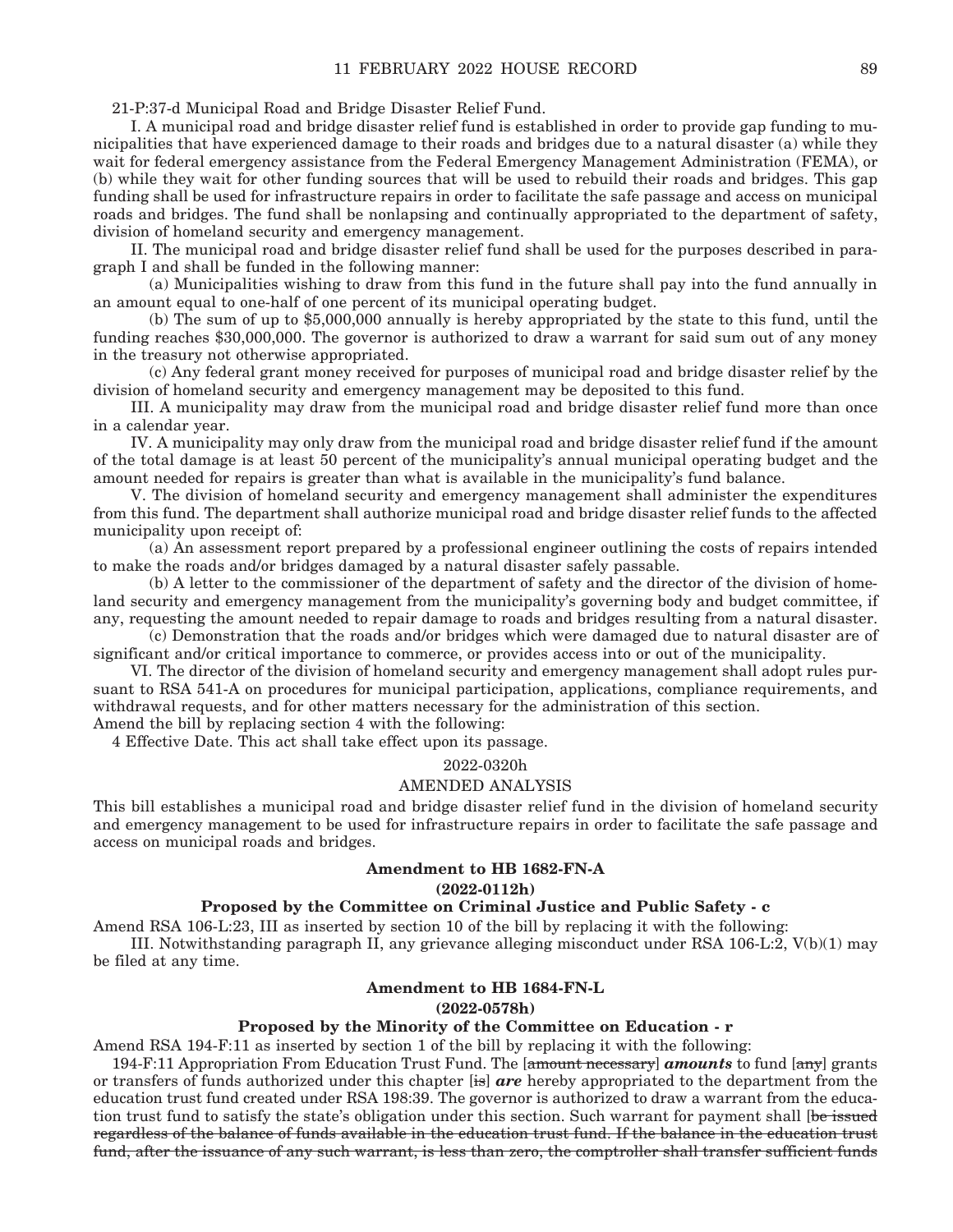from the general fund to eliminate such deficit. The commissioner of the department of administrative services shall inform the fiscal committee and the governor and council of such balance. This reporting shall not in any way prohibit or delay the distribution of any grant or transfer of funds authorized under this chapter] *not exceed \$8,096,916 for fiscal year 2022 and \$9,483,476 for fiscal year 2023, and in subsequent fiscal years shall not exceed the amounts appropriated for such purpose in the biennial state operating budget*.

# **SESSION DAY LOGISTICS FEBRUARY 16 & 17, 2022**

The House will meet on Wednesday, February 16th at 1:00 p.m. and on Thursday, February 17th at 9:30 a.m. in the Exposition Room at the DoubleTree Hotel Downtown Manchester. The House and Senate will assemble in Joint Convention on Thursday, February 17th, at 10:00 a.m. to hear Governor Sununu's State of the State Address. Shortly after the address, the House will continue its normal session business.

Our business for the day will be included in the calendar published February 10, 2022. Please bring a copy of that calendar with you if you are able.

## **STAGGERED ARRIVAL TIMES**

In order to mitigate traffic backups and delays in distributing materials, please do your best to follow this schedule of arrival times.

Wednesday, February 16th

- 12:00 Doors Open
- 12:00 Manchester & Nashua Delegations
- 12:10 Hillsborough County
- 12:20 Rockingham County
- 12:30 Merrimack & Belknap Counties
- 12:40 Cheshire, Sullivan & Strafford Counties
- 12:50 Grafton, Coos & Carroll Counties

Thursday, February 17th

- 8:00 Doors Open
- 8:30 Manchester & Nashua Delegations
- 8:40 Hillsborough County
- 8:50 Rockingham County
- 9:00 Merrimack & Belknap Counties
- 9:10 Cheshire, Sullivan & Strafford Counties
- 9:20 Grafton, Coos & Carroll Counties

## **DIRECTIONS**

Address: 70ire0 Elm St. Manchester, NH 03101

From most points, make your way to I-293, Exit 5, which is the Granite Street exit. Southbound travelers should take a left, and northbound travelers should take a right, in order to head east on Granite Street toward Elm Street. Proceed through 2 sets of lights. Prior to the intersection with Elm Street, there is a lane to turn left into the parking garage.

Alternatively, there is another entrance to the parking garage by driving to the Elm Street side of the Double-Tree Hotel. There is an access loop in front of the hotel which can be used to take a ramp down to the parking garage. A secondary rear entrance is accessible via W. Central Street.

There will be State Police vehicles at the primary entrances, at Granite Street and the front of the hotel, who will help you locate the entrances and help direct traffic in the event of backups.

## **HEALTH SELF-SCREENING**

Members are recommended to utilize the antigen self-tests provided by the General Court prior to attendance. Test will be mailed in advance. To provide you with the timeliest results, the test should be administered as close to session day as possible. You do not need to report your results to the General Court. However, if your test is positive, please stay home and immediately follow [NH DHHS guidelines for isolation](https://www.covid19.nh.gov/sites/g/files/ehbemt481/files/inline-documents/sonh/isolation-and-quarantine-recommendations_0.pdf).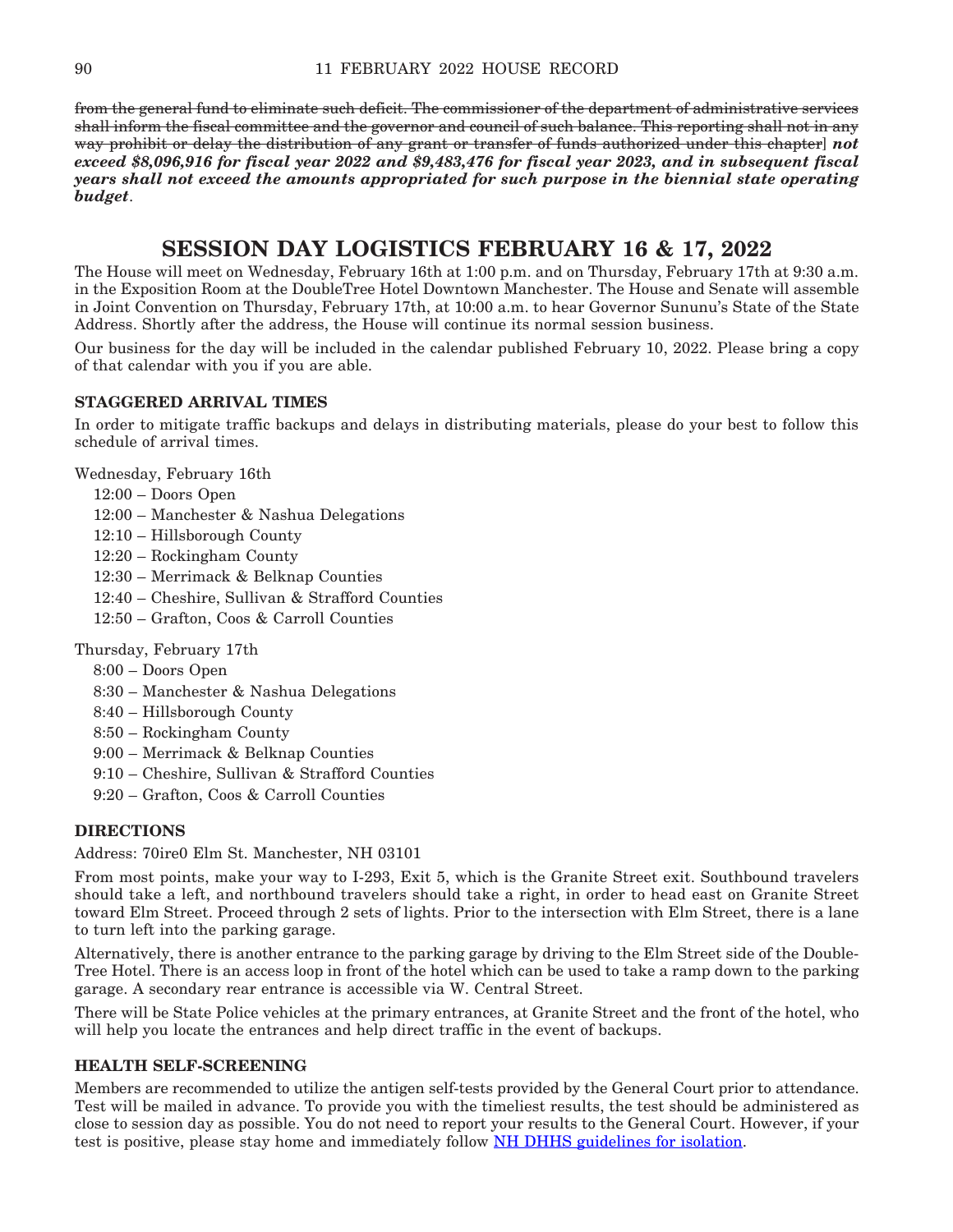All attendees are asked to [screen themselves](https://www.cdc.gov/coronavirus/2019-ncov/symptoms-testing/symptoms.html) prior to arrival at the Expo Center for fever, symptoms of CO-VID-19, and additional risk factors. See questions below for screening:

Do you have any symptoms of COVID-19 or fever of 100.4 degrees Fahrenheit or higher? The symptoms of COVID–19 can include:

Fever, or feeling feverish;

Respiratory symptoms such as runny nose, nasal congestion, sore throat, cough, or shortness of breath;

General body symptoms such as muscle aches, chills, and severe fatigue;

Gastrointestinal symptoms such as nausea, vomiting, or diarrhea; and

Changes in a person's sense of taste or smell.

Do you share a household with someone who is suspected or confirmed to have COVID-19 in the prior 14 days and are unvaccinated?

Have you traveled in the prior 10 days outside of the United States or by cruise ship and are unvaccinated?

Any Non-Member with a positive answer to any of the above questions is not to attend the House session. Any Member with a positive answer to the above questions are recommended not to attend the session.

### **ARRIVAL AT THE VENUE**

Members may proceed from the parking garage to the event space via two methods. From the 2nd (main) floor of the garage, Members may enter through the glass entryway and proceed up to the event space level via stairs or 2 elevators. Signs will be posted with direction to mask-required or mask-optional seating.

From the 3rd floor/upper level of the garage, Members may enter through the marked entry way directly into the event room for mask-required seating, or through the automatic sliding doors to proceed into the event center hallway to access mask-optional seating.

Attendees are encouraged to not congregate in the parking lot or entrances to the building. Physical

distancing of at least 6 feet is recommended outside and while entering the facility.

To park closest to the entrance that goes directly into the masked setting area, please follow the signs in the garage that say, "upper level". The entrance to the event center is well-marked with a bright sign that says DoubleTree.

## **PARKING**

The General Court will cover the cost of parking for legislators for their attendance at the event. When entering the parking garage, please take a ticket from the kiosk, and bring it with you into the event for validation. Validation machines will be available inside the event room all day each day. Members can get their parking tickets validated at their respective check-in tables as they enter the venue. Please make sure your ticket is stamped appropriately with 'Client Paid' in order to avoid having to pay for parking. When departing, please have your validated ticket with you to exit the garage. Following these instructions will facilitate parking at no charge to you.

Members who wish to utilize mask-required seating are encouraged to utilize the 3rd floor of the parking garage so they may proceed directly into the event room and the mask-required seating area. They may also utilize any other part of the garage and follow signage to the appropriate area of the event room.

All other Members may park in any available area of the garage and proceed to the event room, following signage to their seating section.

Attendees are encouraged to wear their face mask upon exiting their vehicles in the event they

are unexpectedly unable to maintain 6 feet distancing, including while outside of the Doubletree Hilton Manchester Downtown facility.

All entrances are ADA accessible.

## **MATERIALS DISTRIBUTION**

Once inside, please make your way to the check-in tables to receive your voting device and any other materials.

No lunch will be provided on Wednesday. On Thursday, lunch will be distributed later in the morning.

Please move as quickly as possible through the check-in tables to avoid backups. Please be certain you have a voting device with your name on the label.

The General Court has obtained a quantity of KN-95 masks for Member use during sessions. These will be made available to Members but will not be distributed in their bags. Members should request a KN-95 mask, if they choose, at the time they pick up their other materials.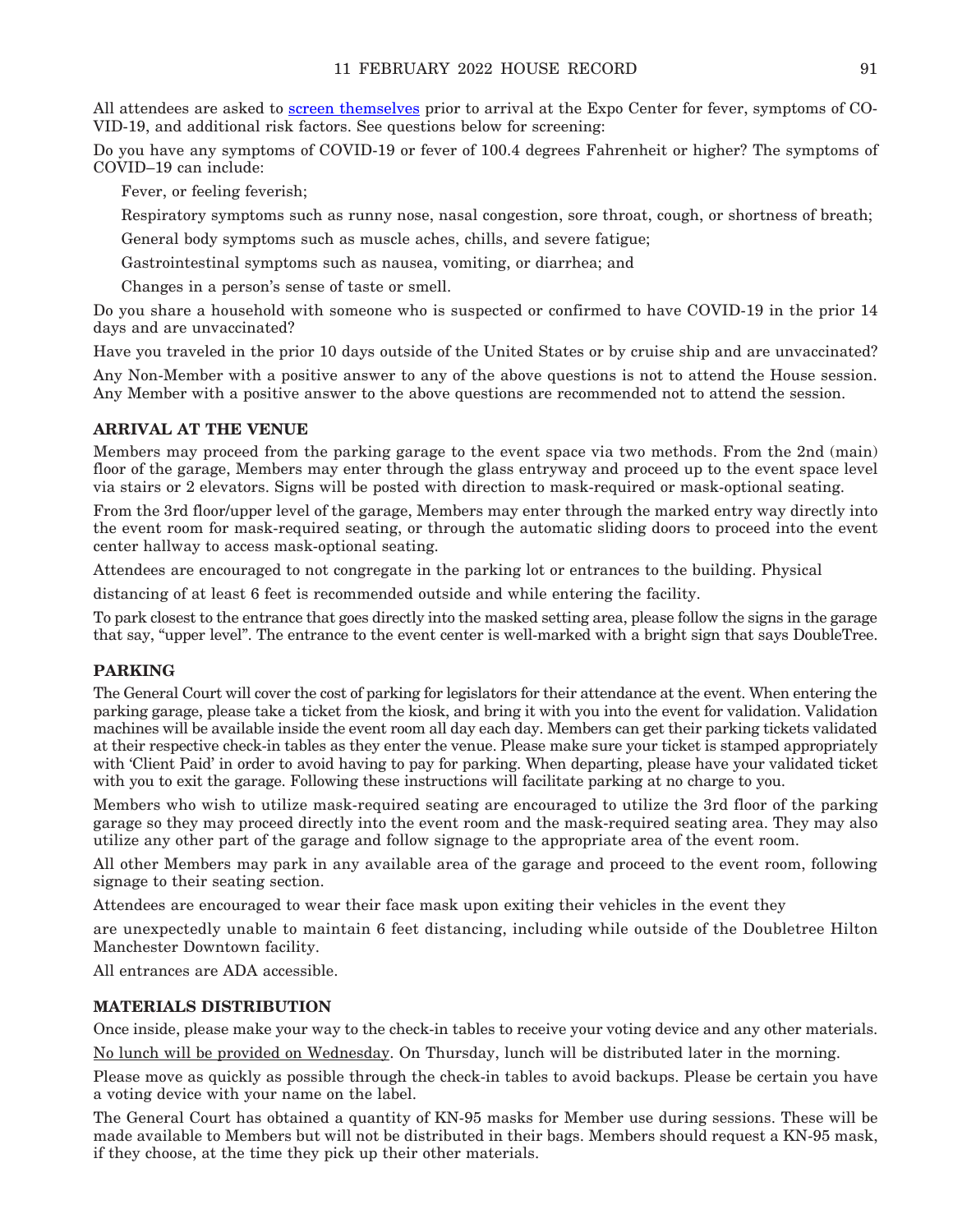## **LUNCH**

No lunch will be provided on Wednesday. On Thursday, lunch will be distributed later in the morning.

Members who ordered lunch through the Speaker's Office email/form will receive their lunch late morning. Staff will distribute lunches to Members at their seats. Members are welcome to bring their own lunch, snacks, or beverages. Members are welcome to return to their vehicles to eat.

Lunch is being provided as a convenience to Members so you do not have to leave the venue. However, Members will be permitted to obtain lunch on their own at nearby establishments and return to the venue. Members are encouraged not to use their vehicles, which would result in additional parking fees.

Members are discouraged from congregating at lunch time and are encouraged to maintain physical distancing.

## **SEATING**

There will be no assigned seating for House Members. Seating for non-House Member guests during the State of the State Address will be marked as reserved.

There will be seating sections where masks are required and seating sections where masks will be optional. Please pay attention to signage in the seating areas indicating mask-required or mask-optional.

Seats will be spaced at least 6 feet apart providing ample spacing to maintain physical distancing. There will be maximum allowable spacing between sections of mask-wearing Members and non-mask-wearing Members

The event venue will provide padded banquet chairs. Bringing your own seating is permitted, but reclining seats are highly discouraged due to space constraints. TV-tray sized tables are acceptable, but please refrain from bringing in any larger table surface. We do not want to block off aisles or reduce spacing for any reason.

Members may stand, stretch and walk in the area immediately around their seat.

## **MICROPHONES**

To ensure access to microphones in a timely fashion, stationary microphones will be placed strategically throughout the seating areas. Microphones will be labeled so Members may identify the location where they are speaking.

## **RESTROOMS**

There are restrooms in the main room adjacent to the mask-required sections for all mask-wearing attendees.

Non-mask-wearing attendees may use the restrooms just outside the main entrance to the event space, near the elevators, and down the hall at the "Penstock" room, which are closest to the mask-optional seating.

Members who are seated in the mask-optional seating are permitted to use the restrooms adjacent to the mask-required seating only if they wear a mask while in or crossing through the mask-required seating area, and while using the restrooms.

Members are welcome to use bathroom facilities whenever they deem appropriate in order to avoid visits at crowded times. Members walking back to their seat during a recorded vote are permitted to use their voting device while not in their seat.

## **MASKS/ FACE COVERINGS**

Members seated in the mask-required section are required to wear a mask. All General Court staff, contractors, or media are required to wear face masks when within a mask-required area of the venue, including mask-required seating areas and restrooms.

Masks may be removed in the masked section for the purpose of eating or drinking. Members may eat lunch in their cars to avoid being unmasked at lunch time.

Members are strongly recommended to wear face masks.

The Center for Disease Control and Prevention updated recommendations about masks on May 13, 2021 and issued guidance for the wearing of masks by vaccinated and unvaccinated people for large gatherings.

The CDC still recommends that both vaccinated and unvaccinated people wear masks and physically distance with at least 6 feet distance at large gatherings. [https://www.cdc.gov/coronavirus/2019-ncov/community/large](https://www.cdc.gov/coronavirus/2019-ncov/community/large-events/considerations-for-events-gatherings.html)[events/considerations-for-events-gatherings.html](https://www.cdc.gov/coronavirus/2019-ncov/community/large-events/considerations-for-events-gatherings.html)

The CDC recommends people to choose masks that have two or more layers of washable, breathable fabric, completely cover your nose and mouth, fit snugly against the sides of your face and don't have gaps, and have a nose wire to prevent air from leaking out of the top of the mask. Additional information regarding masks is available at: [https://www.cdc.gov/coronavirus/2019-ncov/prevent-getting-sick/about-face-coverings.html.](https://www.cdc.gov/coronavirus/2019-ncov/prevent-getting-sick/about-face-coverings.html)